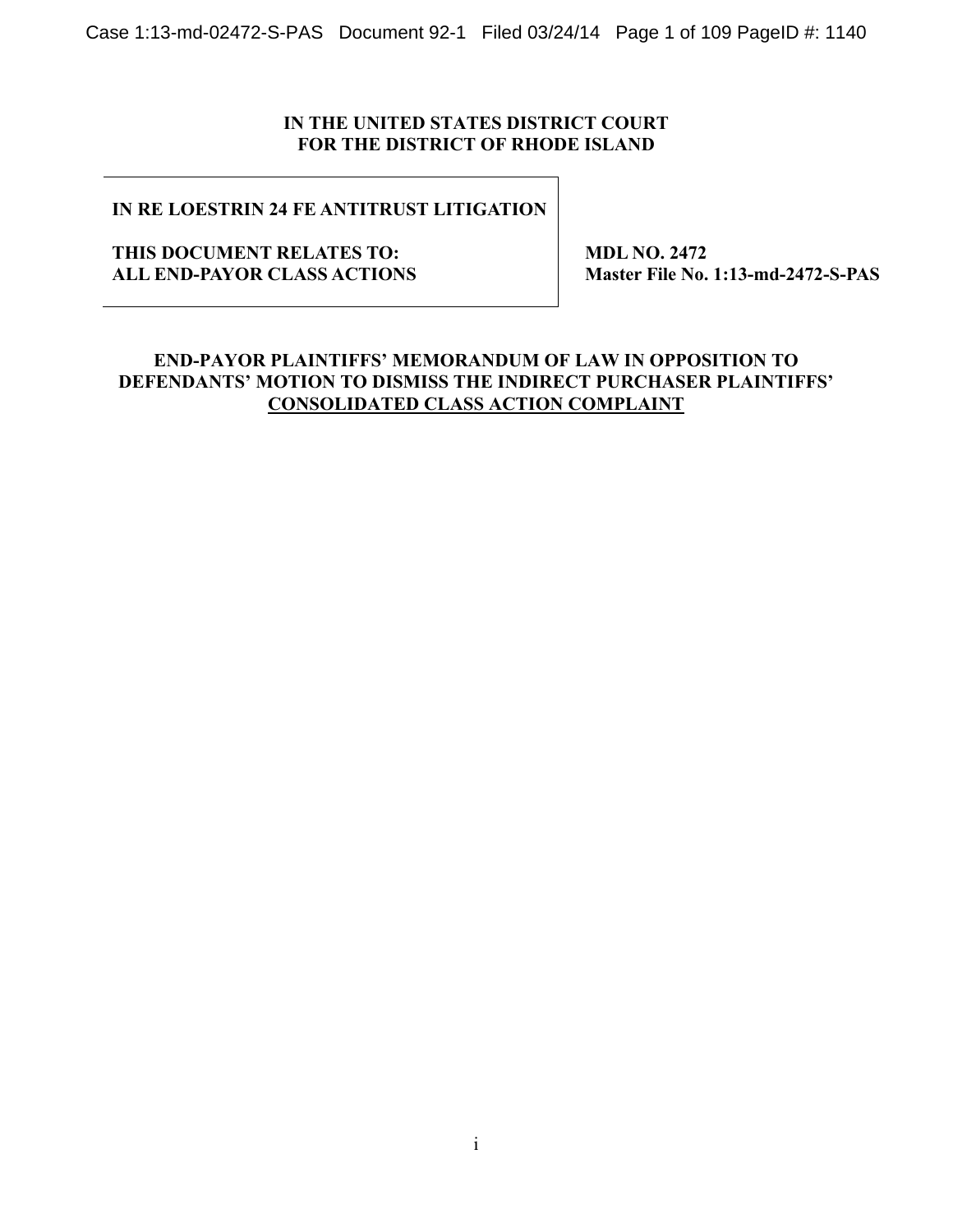# **TABLE OF CONTENTS**

|             |                                                                                                                                                            | Page                                                           |
|-------------|------------------------------------------------------------------------------------------------------------------------------------------------------------|----------------------------------------------------------------|
|             |                                                                                                                                                            |                                                                |
|             |                                                                                                                                                            |                                                                |
| $I_{\cdot}$ | THE WARNER CHILCOTT/LUPIN AGREEMENT IS UNLAWFUL UNDER                                                                                                      |                                                                |
|             | The Side Deals that Warner Chilcott Provided to Lupin Are Payments<br>A.                                                                                   |                                                                |
|             | <b>B.</b><br>$\mathcal{C}$ .                                                                                                                               |                                                                |
|             | Actavis Holds that "Fair Value" and "Litigation Costs" Are Potential                                                                                       |                                                                |
| II.         | THE WARNER CHILCOTT/WATSON AGREEMENT IS UNLAWFUL                                                                                                           |                                                                |
|             | Plaintiffs Pled that the Acceleration Clause Is a Payment and Is<br>A <sub>1</sub>                                                                         |                                                                |
|             | <b>B.</b>                                                                                                                                                  |                                                                |
| III.        | PLAINTIFFS' PRODUCT-SWITCHING ALLEGATIONS APPROPRIATELY                                                                                                    |                                                                |
| IV.         | PLAINTIFFS HAVE STANDING TO PURSUE THEIR STATE LAW CLAIMS 20<br>A.                                                                                         |                                                                |
|             | Because Plaintiffs Have Article III Standing, Rule 23 Determines Whether<br><b>B.</b><br>They May Pursue Claims of Absent Class Members in Other States 21 |                                                                |
| V.          |                                                                                                                                                            |                                                                |
|             | A.                                                                                                                                                         |                                                                |
|             | Plaintiffs' Claims Are Timely Under the "Continuing Violation" Rule 30<br><b>B.</b><br>Defendants Committed Overt Acts by Charging Supracompetitive<br>1.  |                                                                |
|             |                                                                                                                                                            |                                                                |
|             | 2.<br>a.                                                                                                                                                   | Defendants Committed Numerous Other Continuing Overt Acts.  34 |
|             | b.                                                                                                                                                         |                                                                |
|             | $\mathbf{c}$ .                                                                                                                                             |                                                                |
|             | Plaintiffs' Claims Are Also Timely Under the Speculative Damages Rule 38<br>$\mathcal{C}$ .                                                                |                                                                |
| VI.         | DEFENDANTS ARE WRONG ON THE FACTS AND LAW REGARDING                                                                                                        |                                                                |
|             |                                                                                                                                                            |                                                                |
|             | Plaintiffs Have Pled Sufficient Facts to Establish an Overarching<br>A.                                                                                    |                                                                |
|             | Plaintiffs' Complaint is Legally Sufficient As to the Overarching<br><b>B.</b>                                                                             |                                                                |
|             |                                                                                                                                                            |                                                                |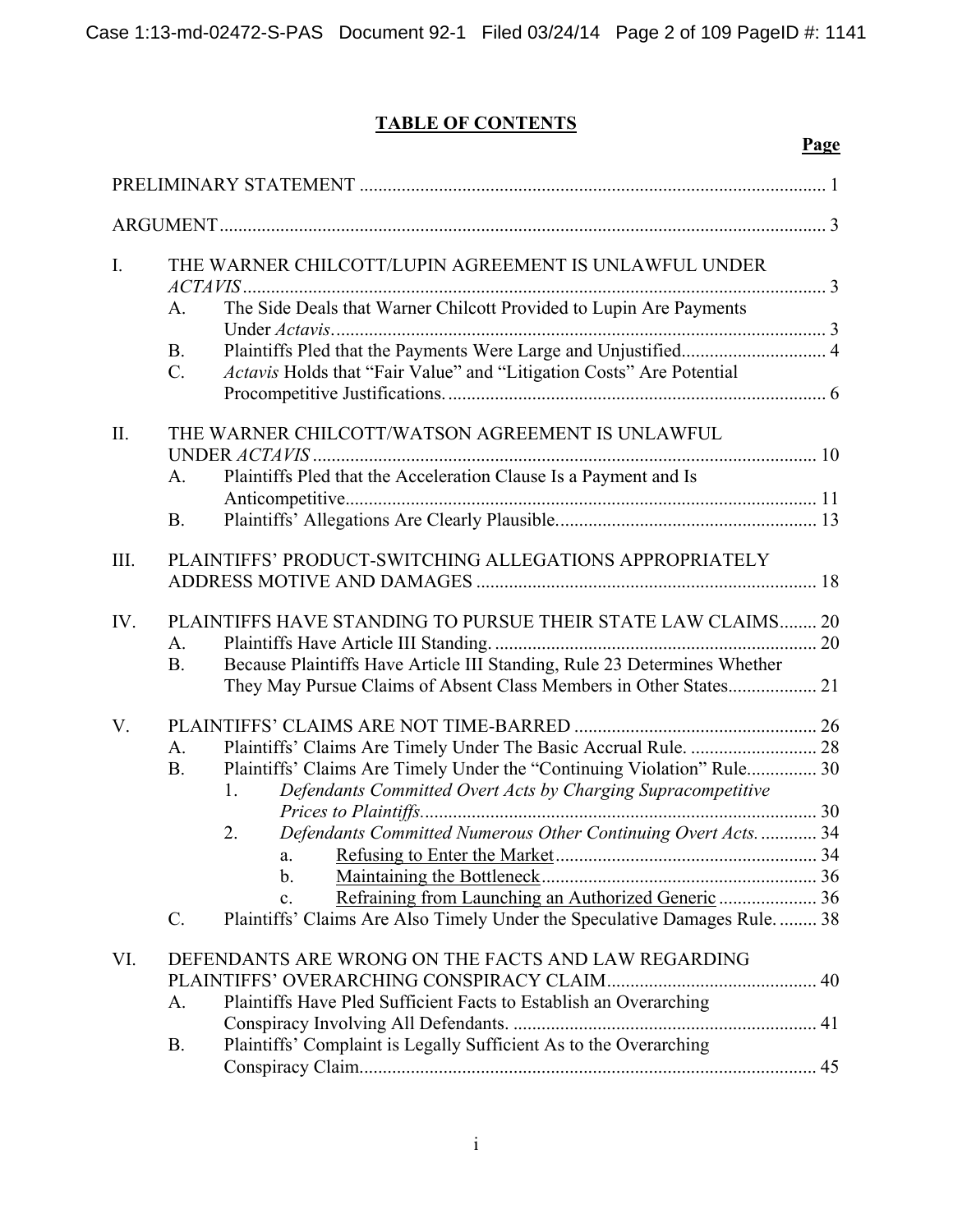| VII.  |                | PLAINTIFFS HAVE ADEQUATELY PLED THEIR STATE ANTITRUST<br>LAW CLAIMS.        |  |
|-------|----------------|-----------------------------------------------------------------------------|--|
|       | A.             |                                                                             |  |
|       | B <sub>r</sub> |                                                                             |  |
|       | $C_{\cdot}$    | Plaintiffs Have Standing to Assert Their Rhode Island State Law Claims 52   |  |
| VIII. |                | PLAINTIFFS HAVE ADEQUATELY PLED UNJUST ENRICHMENT  53                       |  |
|       | A.             | Plaintiffs' Unjust Enrichment Claims Are Not Barred by Illinois Brick 53    |  |
|       | <b>B.</b>      |                                                                             |  |
| IX.   |                | PLAINTIFFS HAVE ADEQUATELY PLED THEIR STATE LAW                             |  |
|       |                |                                                                             |  |
|       | A.             | Plaintiffs Need Not Allege, or Otherwise Have Alleged, Deception or         |  |
|       |                | Reliance Under The Consumer Protection Laws of California, the District     |  |
|       |                | of Columbia, Illinois, Maine, Nevada, Tennessee, Vermont, West Virginia     |  |
|       | <b>B.</b>      | The Alleged Conduct Has a Sufficient Consumer Nexus or Is Consumer          |  |
|       |                | Oriented Under the Consumer Protection Statutes of the District of          |  |
|       |                | Columbia, Idaho, Illinois, Nebraska, New Mexico, New York, West             |  |
|       |                |                                                                             |  |
|       | $C$ .          | The Consumer Fraud Statutes of Alabama, the District of Columbia,           |  |
|       |                | Idaho, Illinois, Tennessee, West Virginia, and Wisconsin Include and/or     |  |
|       |                |                                                                             |  |
|       | D.             | Individuals and Third Party Payors Have Standing to Bring Claims Under      |  |
|       |                | the Consumer Protection Statutes of Maine, North Carolina, and Vermont.  69 |  |
|       | Ε.             | Pre-Filing Notice Provisions Do Not Support Dismissal of Plaintiffs'        |  |
|       |                | Claims Under the Laws of California, Maine, Massachusetts or West           |  |
|       | F.             |                                                                             |  |
|       |                | Plaintiffs Allege Intrastate Conduct Under Massachusetts and North          |  |
|       | G.             |                                                                             |  |
|       | H.             | Plaintiffs Have Stated a Claim Under the West Virginia Consumer Credit      |  |
|       |                |                                                                             |  |
|       | $I_{\cdot}$    | Plaintiffs Have Alleged Injury Under The Consumer Protection Laws of        |  |
|       |                |                                                                             |  |
|       | J.             | Plaintiffs Can Represent Nevada Residents Under the Nevada Deceptive        |  |
|       |                |                                                                             |  |
|       |                |                                                                             |  |
|       |                |                                                                             |  |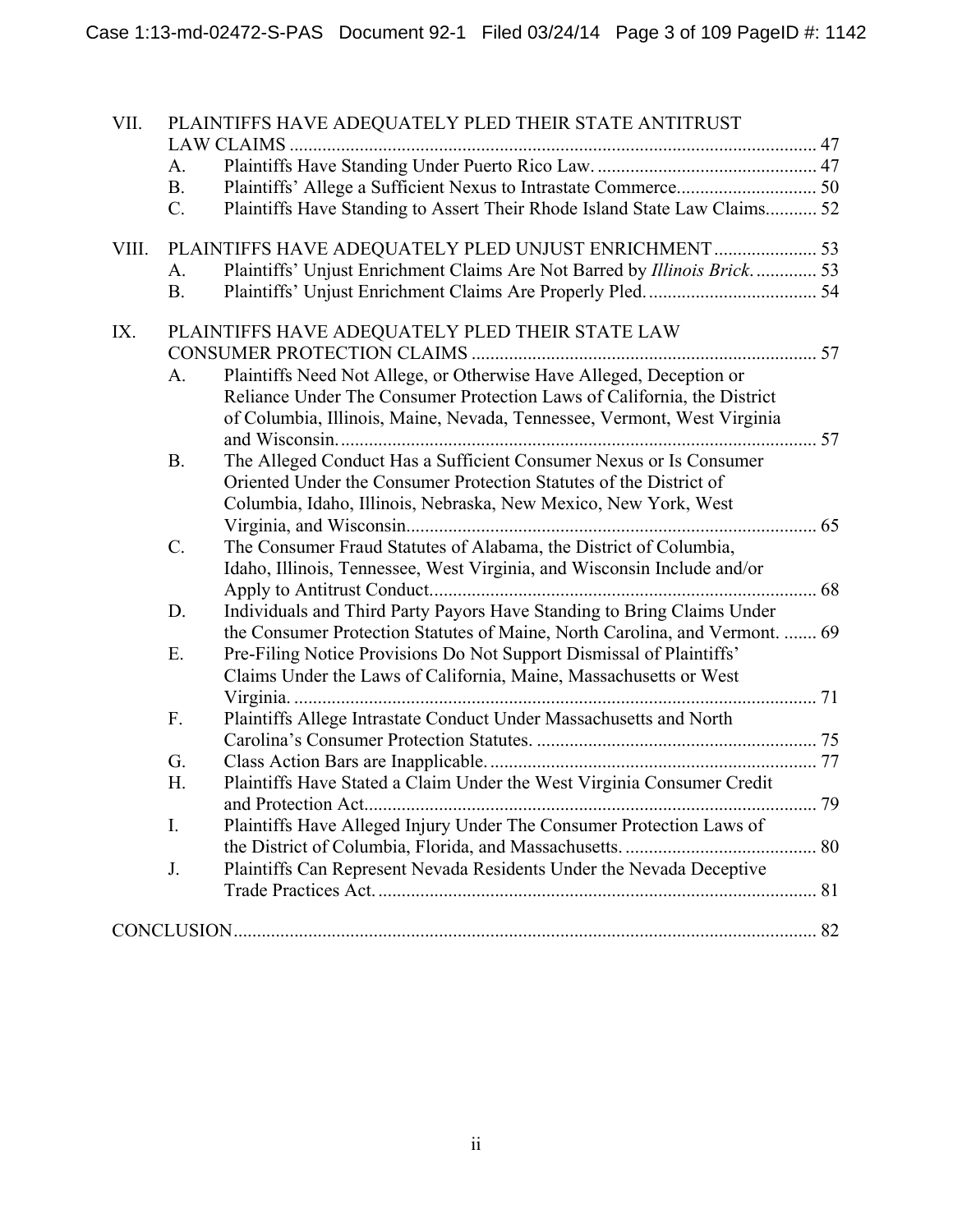# **TABLE OF AUTHORITIES**

**CASES**

**Page(s)** 

| Abbott Labs. v. Teva Pharms. USA, Inc.,                                                                                     |  |
|-----------------------------------------------------------------------------------------------------------------------------|--|
| In re Actiq Sales and Mktg. Practices Litig.,                                                                               |  |
| Aetna Cas. Sur. Co. v. P & B Autobody,                                                                                      |  |
| Allen v. Dairy Farmers of Am., Inc.,                                                                                        |  |
| Am. Fed'n of State Cnty. Mun. Emp. v. Ortho-McNeill-Janssen Pharms., Inc.,                                                  |  |
| Am. Needle, Inc. v. Nat'l Football League,                                                                                  |  |
| Am. Steel Erectors, Inc. v. Local Union No. 7, Int'l Ass'n of Bridge, Structural,<br>Ornamental & Reinforcing Iron Workers, |  |
| Arreola v. Godinez,                                                                                                         |  |
| In re Aspartame Antitrust Litig.,                                                                                           |  |
| Associated Gen. Contractors of Cal. v. Cal. State Council of Carpenters,                                                    |  |
| Atwater v. D.C. Dept. of Consumer & Regulatory Affairs,                                                                     |  |
| In re Auto. Parts Antitrust Litig.,                                                                                         |  |
| Azby Brokerage Inc. v. Allstate Ins. Co.,                                                                                   |  |
| In re Bank of Boston Corp. Securities Litig.,                                                                               |  |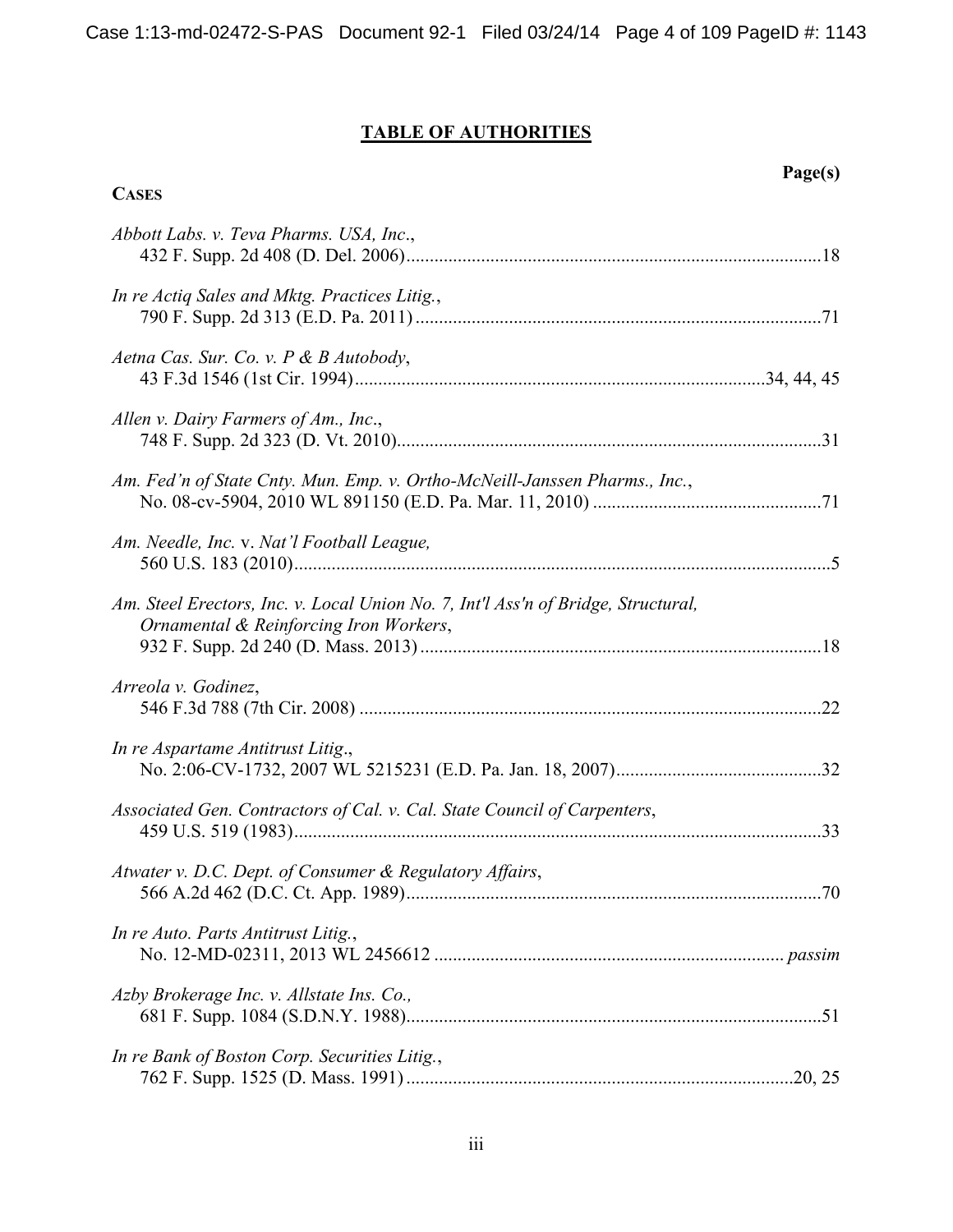| In re Bayer Corp. Combination Aspirin Prods. Mktg. & Sales Practices Litig.,                                                                                                                                            |
|-------------------------------------------------------------------------------------------------------------------------------------------------------------------------------------------------------------------------|
| Benkoski v. Flood,                                                                                                                                                                                                      |
| Bergman v. Spruce Peak Realty LLC,                                                                                                                                                                                      |
| Berkey Photo, Inc. v. Eastman Kodak Co.,                                                                                                                                                                                |
| Berkson v. Del Monte Corp.,                                                                                                                                                                                             |
| Birnberg v. Milk St. Residential Assocs. Ltd. P'Ship,                                                                                                                                                                   |
| Blake v. Abbott Labs., Inc.,<br>No. 03A01-9509-CV-00307, 1996 WL 134947, -7 (Tenn. Ct. App. Mar. 27, 1996)62                                                                                                            |
| Blessing v. Sirius XM Radio Inc.,                                                                                                                                                                                       |
| Blue Cross & Blue Shield of Mich. v. Mich. Association of Psychotherapy Clinics,                                                                                                                                        |
| Blue Cross & Blue Shield of Ohio v. Bingaman,<br>No. 1:94 CV 2297, 1996 WL 677094 (N.D. Ohio June 24, 1996), aff'd sub nom. Blue<br>Cross & Blue Shield of Ohio v. Klein, 117 F.3d 1420 (6th Cir. July 11, 1997) 13, 14 |
| Blue Cross & Blue Shield United of Wis. v. Marshfield Clinic,                                                                                                                                                           |
| Blue Shield of Va. v. McCready,                                                                                                                                                                                         |
| Boschma v. Home Loan Ctr., Inc.,                                                                                                                                                                                        |
| Braden v. Wal-Mart Stores, Inc.,                                                                                                                                                                                        |
| In re Brand Name Prescription Drug Antitrust Litig.,                                                                                                                                                                    |
| Brown v. Pro Football,                                                                                                                                                                                                  |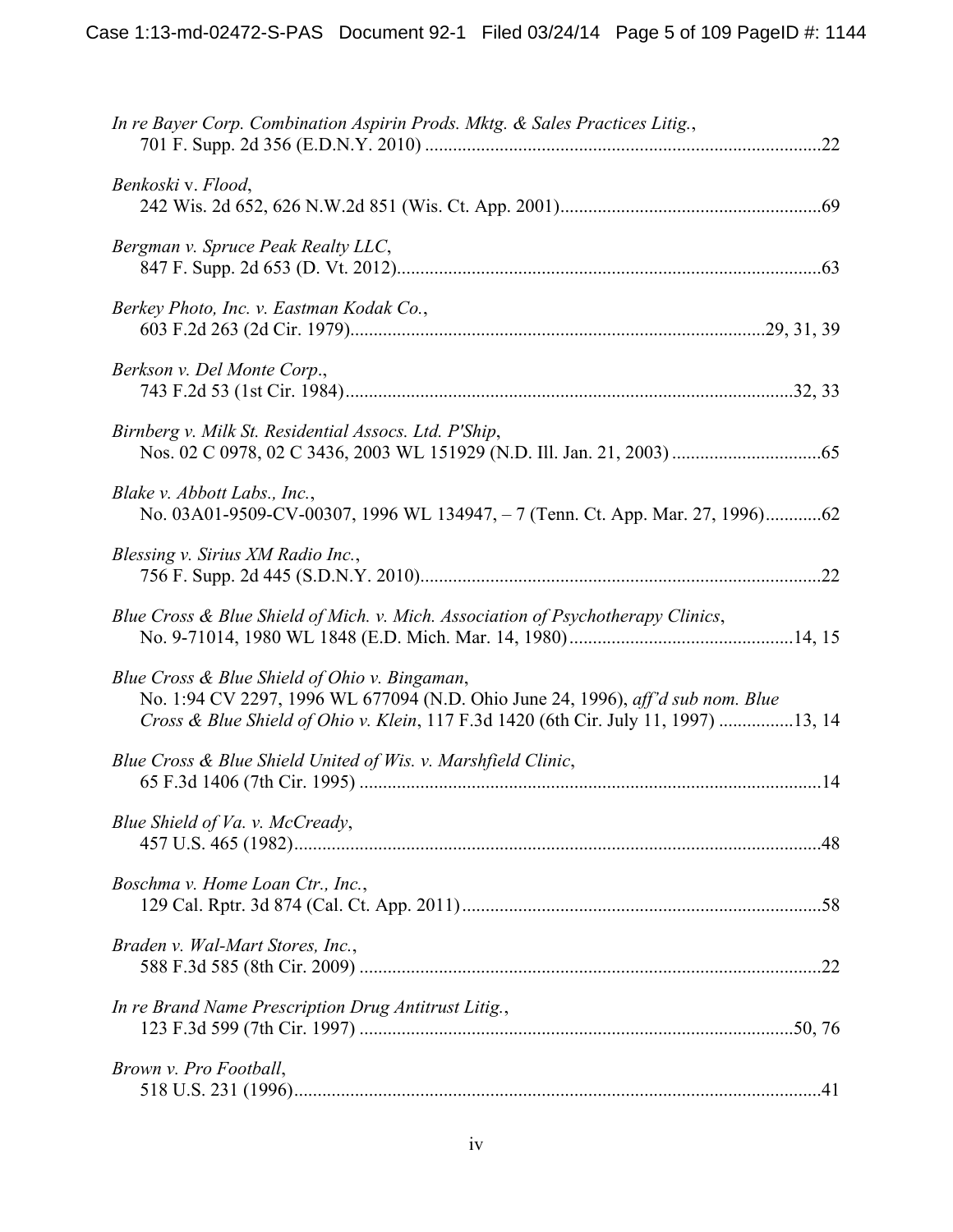| Burnham v. Mark IV Homes, Inc.,                                              |  |
|------------------------------------------------------------------------------|--|
| In re Buspirone Patent Litig.,                                               |  |
| by Cortez v. Purolator Air Filtration Prods. Co.,                            |  |
|                                                                              |  |
| California v. ARC America Corp.,                                             |  |
| Californians for Population Stabilization v. Hewlett-Packard Co.,            |  |
| Camp Creek Hospitality Inns, Inc. v. Sheraton Franchise Corp.,               |  |
| In re Cardizem CD Antitrust Litig.,                                          |  |
| In re Chocolate Confectionary Antitrust Litig.,                              |  |
| In re Chocolate Confectionary Antitrust Litig.,                              |  |
| Ciardi v. Hoffman-La Roche,                                                  |  |
| Citibank, N.A. v. Allied Management Group, Inc.,                             |  |
| Cleary v. Philip Morris Inc.,                                                |  |
| Contl. Ore Co. v. Union Carbide & Carbon Corp.,                              |  |
| In re Coordinated Pretrial Proceedings in Petroleum Prods. Antitrust Litig., |  |
| Cox v. Microsoft Corp.,                                                      |  |
| Cozzi Iron & Metal, Inc. v. U.S. Office Equip, Inc.,                         |  |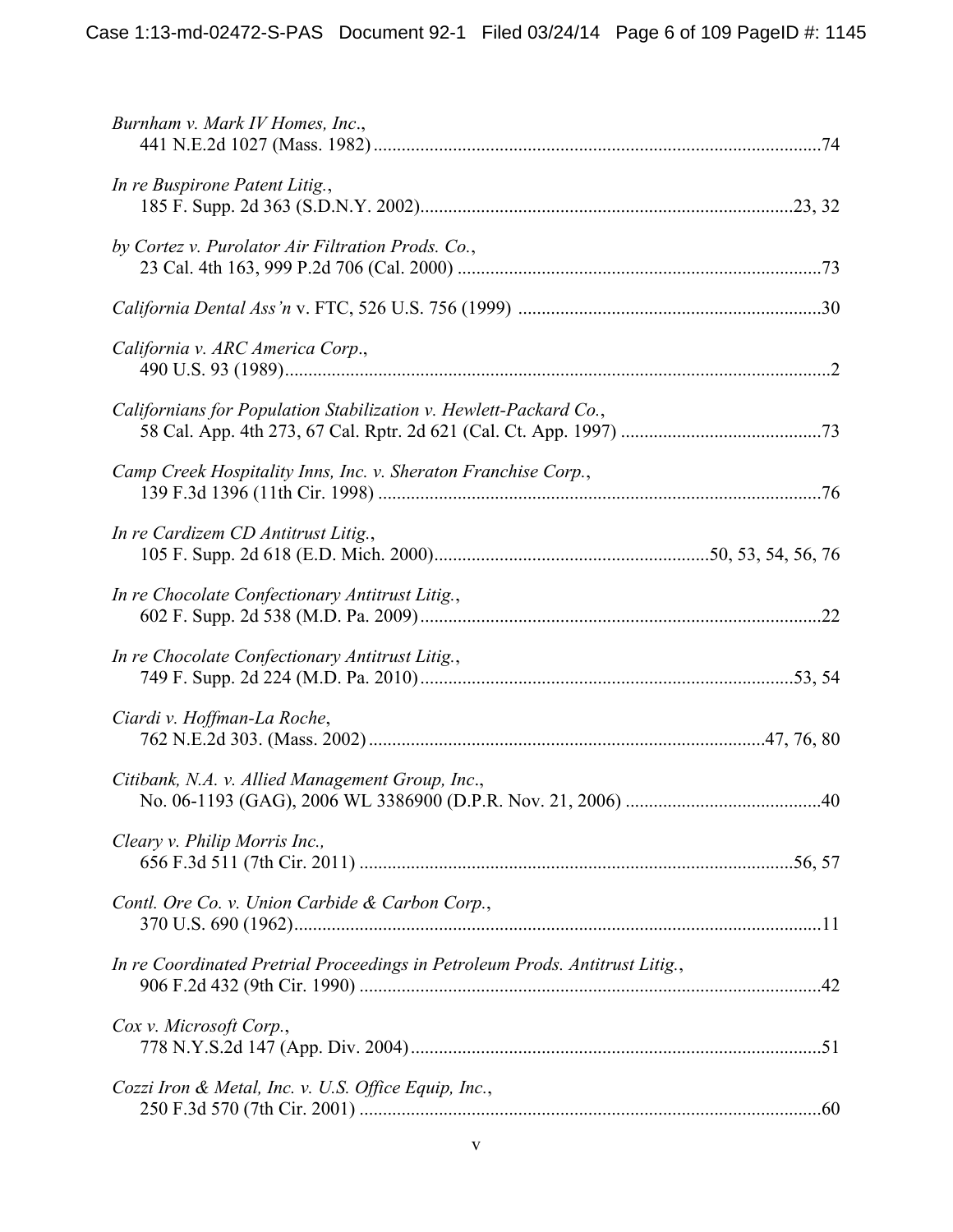| Creative Copier v. Xerox,                                                                                                                              |  |
|--------------------------------------------------------------------------------------------------------------------------------------------------------|--|
| Darney v. Dragon Prods. Co. LLC,                                                                                                                       |  |
| In re DDAVP Indirect Purchaser Antitrust Litig.,                                                                                                       |  |
| In re DDAVP Indirect Purchaser Antitrust Litig.,                                                                                                       |  |
| In re DDAVP Indirect Purchaser Antitrust Litig. v. Ferring Pharms. Inc.,<br>No. 05-CV-2237 (CS), 2012 U.S. Dist. LEXIS 149588 (S.D.N.Y. Oct. 16, 2012) |  |
| Dessler v. Teamsters, Chauffeurs, Warehousemen & Helpers of Am., Local Union No.<br>$251$ ,                                                            |  |
| Dextone Co. v. Bldg. Trades Council,                                                                                                                   |  |
| In re Digital Music Antitrust Litig.,                                                                                                                  |  |
| In re Ditropan XL Antitrust Litig.,                                                                                                                    |  |
| Dorsey Miss. Sales, Inc. v. Newell,                                                                                                                    |  |
| Duplan Corp. v. Deering Milliken, Inc.,                                                                                                                |  |
| In re Dynamic Random Access Memory (DRAM) Antitrust Litig.,                                                                                            |  |
| Eastman Kodak Co. v. Image Tech. Servs., Inc.,                                                                                                         |  |
| In re Elec. Books Antitrust Litig.,                                                                                                                    |  |
| Elkins v. Microsoft Corp.,                                                                                                                             |  |
| Erie R.R. Co. v. Tompkins,                                                                                                                             |  |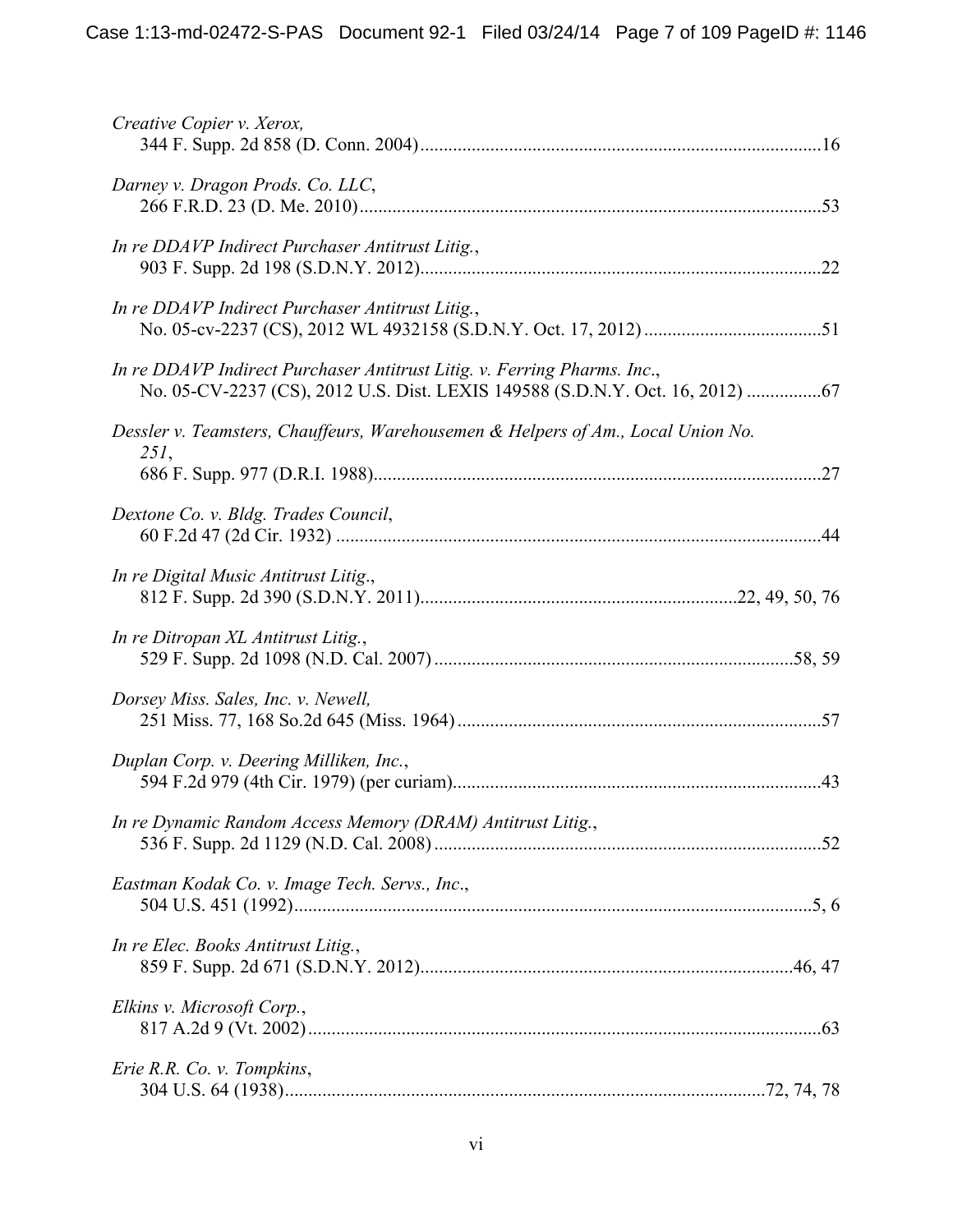| Evergreen Partnering Grp., Inc. v. Pactiv Corp.,                                                                                                         |
|----------------------------------------------------------------------------------------------------------------------------------------------------------|
| Ex Parte Exxon Corp.,                                                                                                                                    |
| Exhaust Unlimited, Inc. v. Cintas Corp.,                                                                                                                 |
| $FTC v.$ Mylan Labs., Inc.,                                                                                                                              |
| Fallick v. Nationwide Mut. Ins. Co.,                                                                                                                     |
| In re FedEx Ground Package System, Inc. Employment Practices Litigation,<br>Nos. 3:05-MD-527 RM, 3-05-cv-600 RM (TN), 2010 WL 597997 (N.D. Ind. Feb. 17, |
| Fireman's Annuity and Benefit Fund of City of Chi. v. Municipal Empls,                                                                                   |
| In re Flonase Antitrust Litigation,                                                                                                                      |
| In re Ford Motor Co. E-350 Van Prods. Liability Litig.,                                                                                                  |
| Ford v. Chartone, Inc.,                                                                                                                                  |
| FTC v. Actavis,                                                                                                                                          |
| FTC v. Cement Inst.,                                                                                                                                     |
| FTC v. IFC Credit Corp.,                                                                                                                                 |
| FTC v. Mylan Labs,                                                                                                                                       |
| In re G-Fees Antitrust Litig.,                                                                                                                           |
| Gaidon v. Guardian Life Ins. Co. of Am.,                                                                                                                 |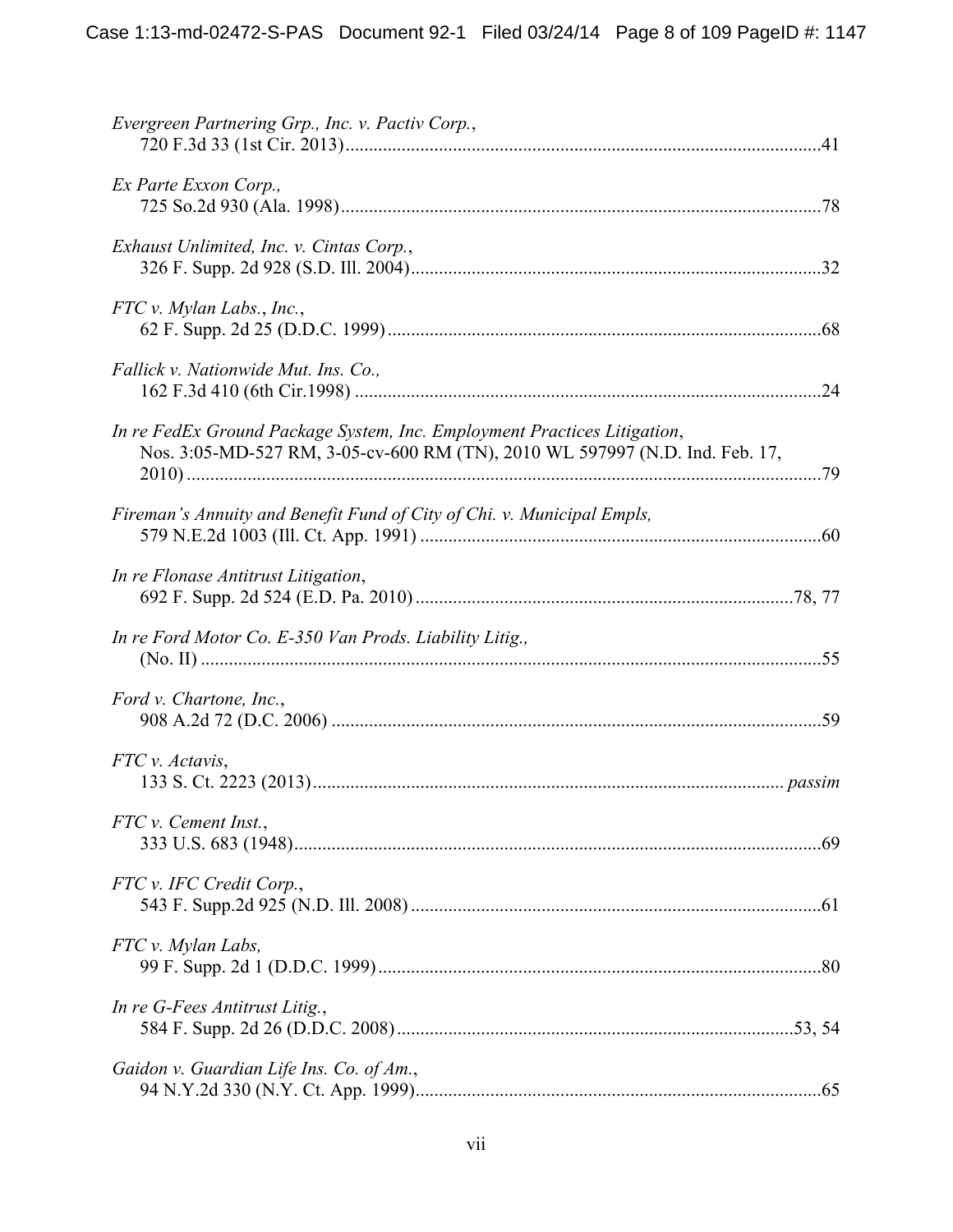| Garcia v. Bernabe,                                                                                                    |
|-----------------------------------------------------------------------------------------------------------------------|
| Gaston v. Tenn. Farmers Mut. Ins. Co.,<br>No. E2006-01103-COA-R3-CV, 2007 WL 1775967 (Tenn. Ct. App. June 21, 2007)62 |
| George v. Nat'l Water Main Cleaning Co.,                                                                              |
| Gladstone, Realtors v. Village of Bellwood,                                                                           |
| Glass Dimensions, Inc. v. State St. Bank & Trust Co.,                                                                 |
| Gomez v. Toledo,                                                                                                      |
| In re Grand Theft Auto Video Game Consumer Litig.,                                                                    |
| In re Graphics Processing Units Antitrust Litig.,                                                                     |
| Grove Orthopedic Associates v. Allstate Insurance Co.,                                                                |
| Grunewald v. United States,                                                                                           |
| H-Quotient, Inc. v. Knight Trading Grp., Inc.,                                                                        |
| Hanover Shoe, Inc. v. United Shoe Mach. Corp.,                                                                        |
| Harmon v. Meek,                                                                                                       |
| Hinchman v. Gillette,                                                                                                 |
| Hoving v. Transnation Title Ins. Co.,                                                                                 |
| HPI Health Care Svcs., Inc. v. Mt. Vernon Hosp., Inc.,                                                                |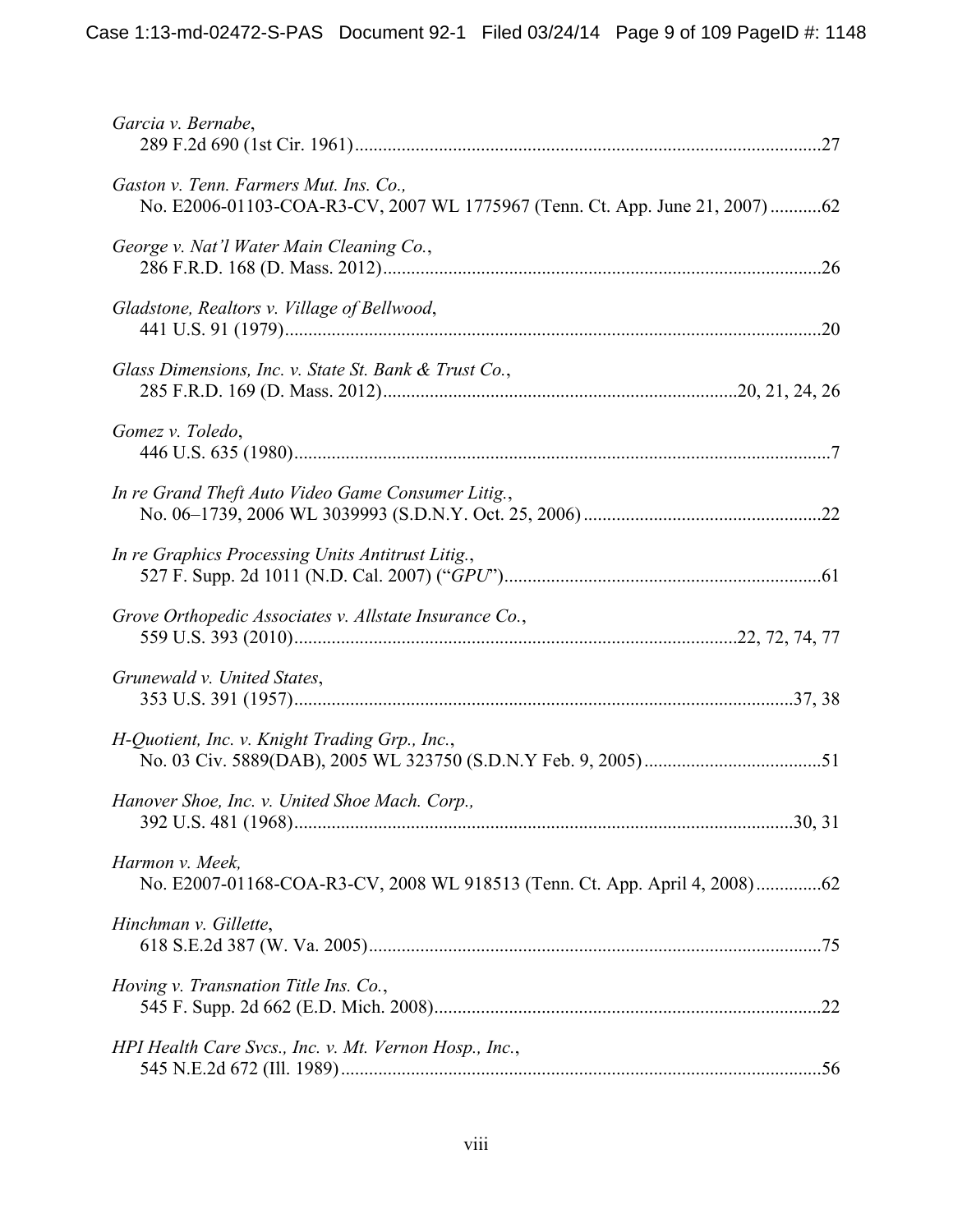| In re Hydroxycut Mktg. & Sales Practices Litig.,                                                                     |  |
|----------------------------------------------------------------------------------------------------------------------|--|
| In re Hypodermic Products Antitrust Litigation,                                                                      |  |
| Ianelli v. U.S. Bank,                                                                                                |  |
| Illinois Brick Co. v. Illinois,                                                                                      |  |
| Imperial Point Colonnades Condo. Inc., v. Mangurian,                                                                 |  |
| In Antoine v. U.S. Bank N.A.,                                                                                        |  |
| In re New Motor Vehicles Canadian Exp. Antitrust Litigation ("NMV"),                                                 |  |
| Indus. Bldg. Materials, Inc. v. Interchemical Corp.,                                                                 |  |
| In re Intel Corp., Microprocessor Antitrust Litig.,                                                                  |  |
| Interstate Circuit, Inc. v. United States,                                                                           |  |
| Jepson v. Ticor Title Ins. Co.,                                                                                      |  |
| KFC Corp. v. Marion- Kay Co., Inc.,                                                                                  |  |
| Klehr v. A.O. Smith Corp.,                                                                                           |  |
| Klunder v. Trustees $\&$ Fellows of Coll. or Univ. in English Colony of Rhode Island $\&$<br>Providence Plantations, |  |
| Kuhl v. Guitar Ctr. Stores, Inc.,                                                                                    |  |
| In re K-Dur Antitrust Litigation,                                                                                    |  |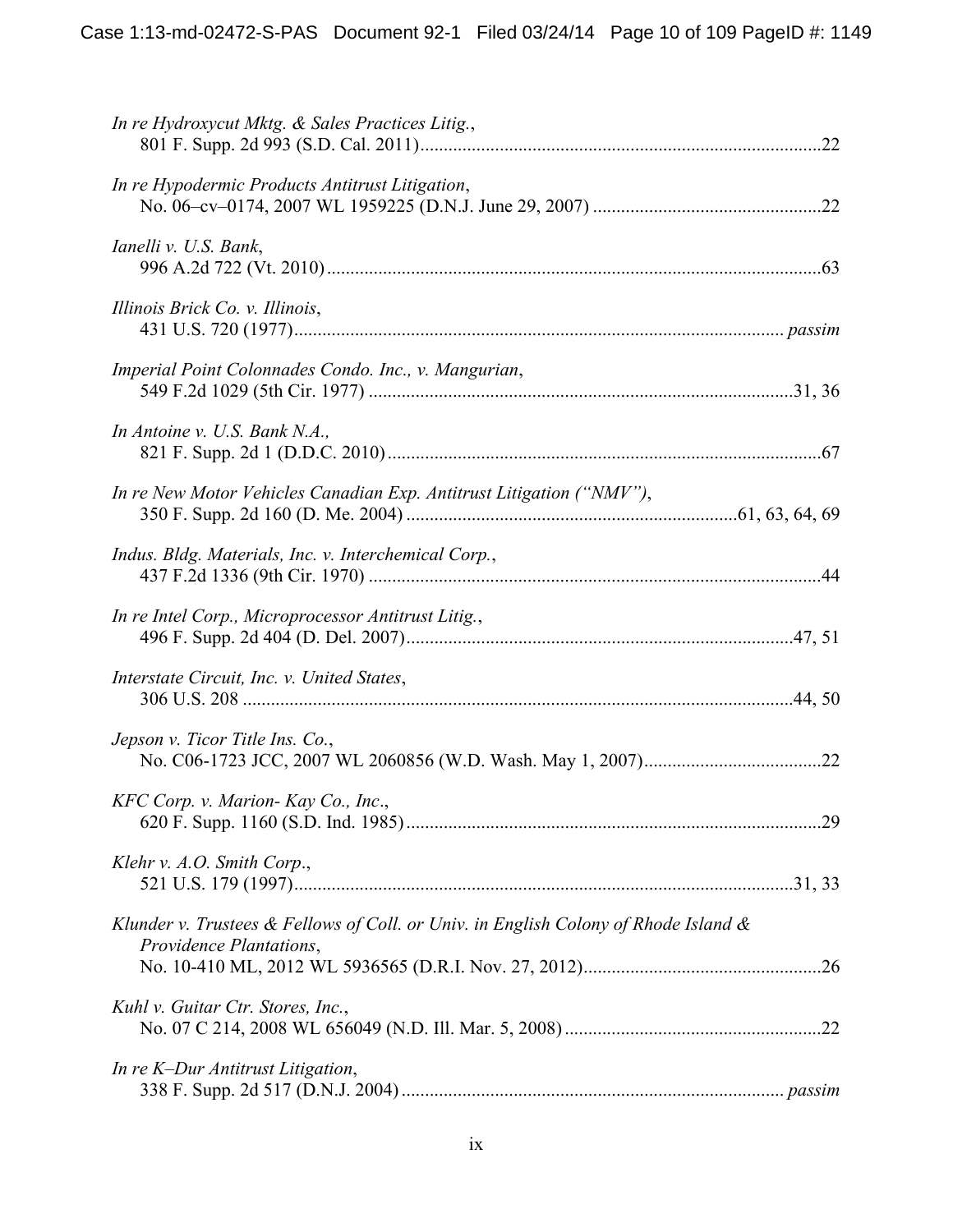| LaChapelle v. Berkshire Life Insurance Co.,                    |  |
|----------------------------------------------------------------|--|
| Landgraf v. Usi Film Prods.,                                   |  |
| Lantz v. Am. Honda Motor Co., Inc.,                            |  |
| Latino v. Ford Motor Co.,                                      |  |
| Law v. NCAA,                                                   |  |
| Lawrence v. UMLIC-Five Corp.,                                  |  |
| Lectrodryer v. SeoulBank,                                      |  |
| In re Light Cigarettes Mktg. Sales Practices Litig.,           |  |
| In re Linerboard Antitrust Litig.,                             |  |
| Liu v. Amerco,                                                 |  |
| In re Lorazepam & Clorazepate Antitrust Litig.,                |  |
| In re Lorazepam & Clorazepate Antitrust Litig.,                |  |
| Los Angeles Memorial Coliseum Comm'n v. Nat'l Football League, |  |
| In re Lower Lake Erie Iron Ore Antitrust Litig.,               |  |
| Lucas v. D'Angelo,                                             |  |
|                                                                |  |
| Mace v. Van Ru Credit Corp.,                                   |  |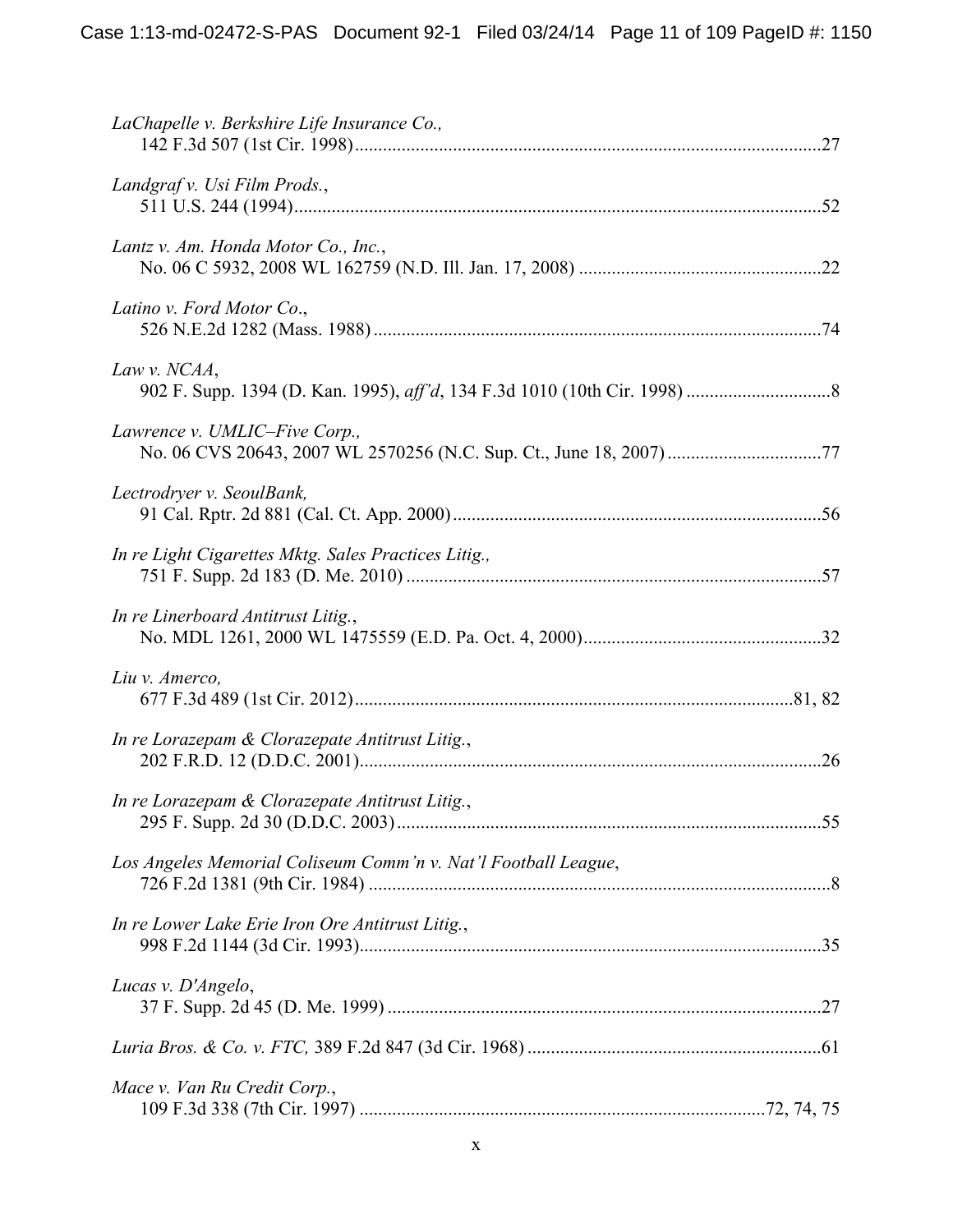| Mack v. Bristol-Myers Squibb Co.,                      |  |
|--------------------------------------------------------|--|
| Maine v. Weinschenk,                                   |  |
| Manego v. Orleans Bd. of Trade,                        |  |
| Marcus Corp. v. Am. Express Co.,                       |  |
| Marcus Corp. v. Am. Express Co.,                       |  |
| Maricopa Cnty. v. Am. Pipe & Const. Co.,               |  |
| Matamoros v. Starbucks Corp.,                          |  |
| Meijer, Inc. v. $3M$ ,                                 |  |
| In re Mercedes-Benz Tele Aid Contract Litig.,          |  |
| Meyers v. Bayer $AG$ ,                                 |  |
| Moffitt v. Icynene, Inc.,                              |  |
| Molecular Diagnostics Labs. v. Hoffmann-LaRoche, Inc., |  |
| Morris v. Mack's Used Cars,                            |  |
| Morton's Mkt. Inc. v. Gustafson's Dairy, Inc.,         |  |
| Motto v. CSX Transp., Inc.,                            |  |
| Myzel v. Fields,                                       |  |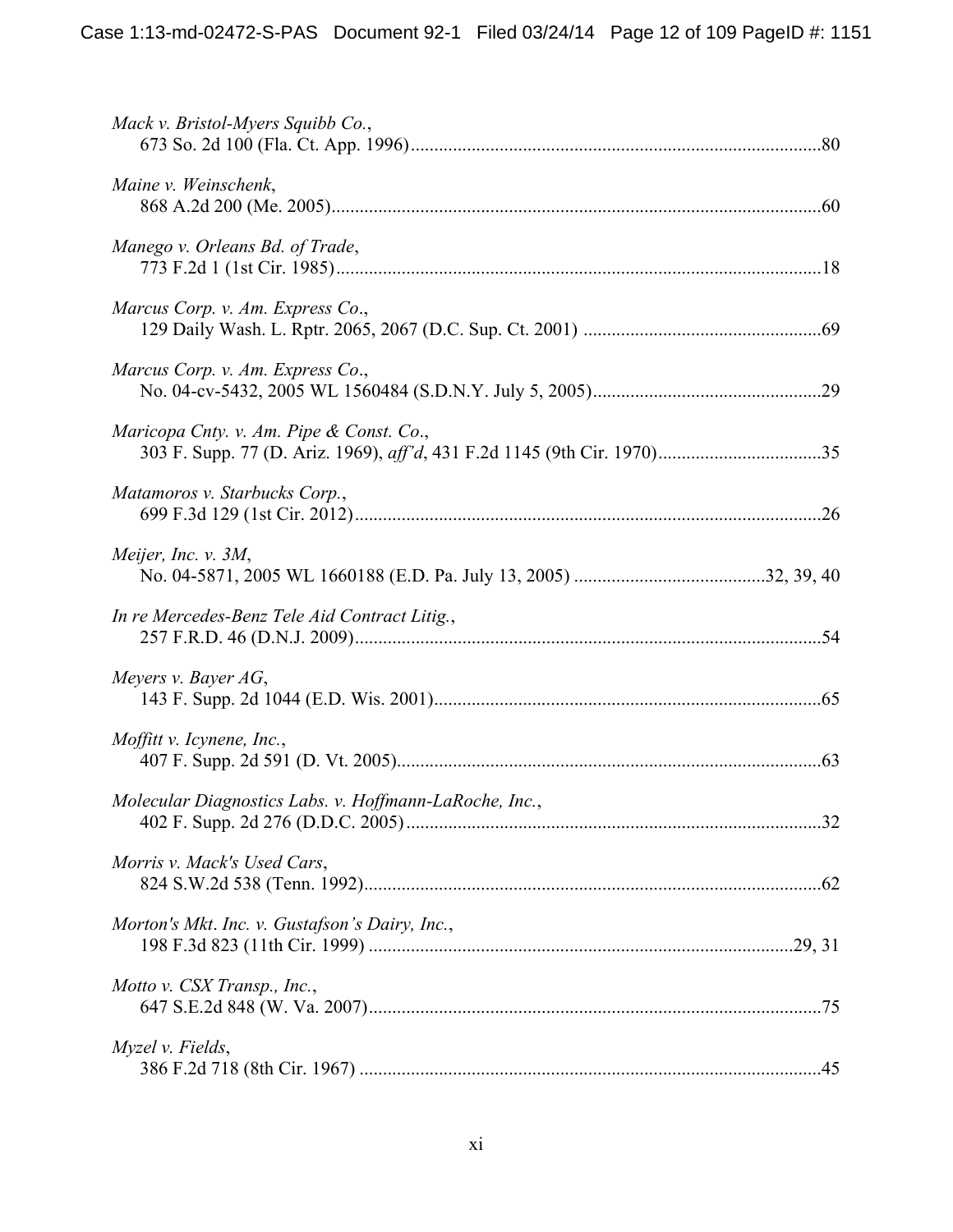| N. Hero Marina v. Melanson,                                                   |  |
|-------------------------------------------------------------------------------|--|
| Nat'l Gerimedical Hosp. & Gerontology Ctr. v. Blue Cross of Kansas City,      |  |
| Nat'l Souvenir Ctr., Inc. v. Historic Figures, Inc.,                          |  |
| NCAA v. Board of Regents of Univ. of Okla.,                                   |  |
| NECA-IBEW Health & Welfare Fund v. Goldman Sachs & Co.,                       |  |
| In re New Motor Vehicles Canadian Exp. Antitrust Litig.,                      |  |
| New York v. Feldman,                                                          |  |
| Newton v. Merrill Lynch, Pierce, Fenner & Smith, Inc.,                        |  |
| In re Nexium (Esomeprazole) Antitrust Litig.,                                 |  |
| Ocean State Physicians Health Plan, Inc. v. Blue Cross & Blue Shield of R.I., |  |
| Oceanside at Pine Point Condo. Owners Ass'n v. Peachtree Doors,               |  |
| O'Keefe v. Mercedes-Benz USA, LLC,                                            |  |
| Omnibank of Mantee v. United S. Bank,                                         |  |
| Owens Corning v. R.J. Reynolds Tobacco Co.,                                   |  |
| Owens v. Apple, Inc.,                                                         |  |
| Pa. Dental Ass'n v. Med. Serv. Ass'n of Pa.,                                  |  |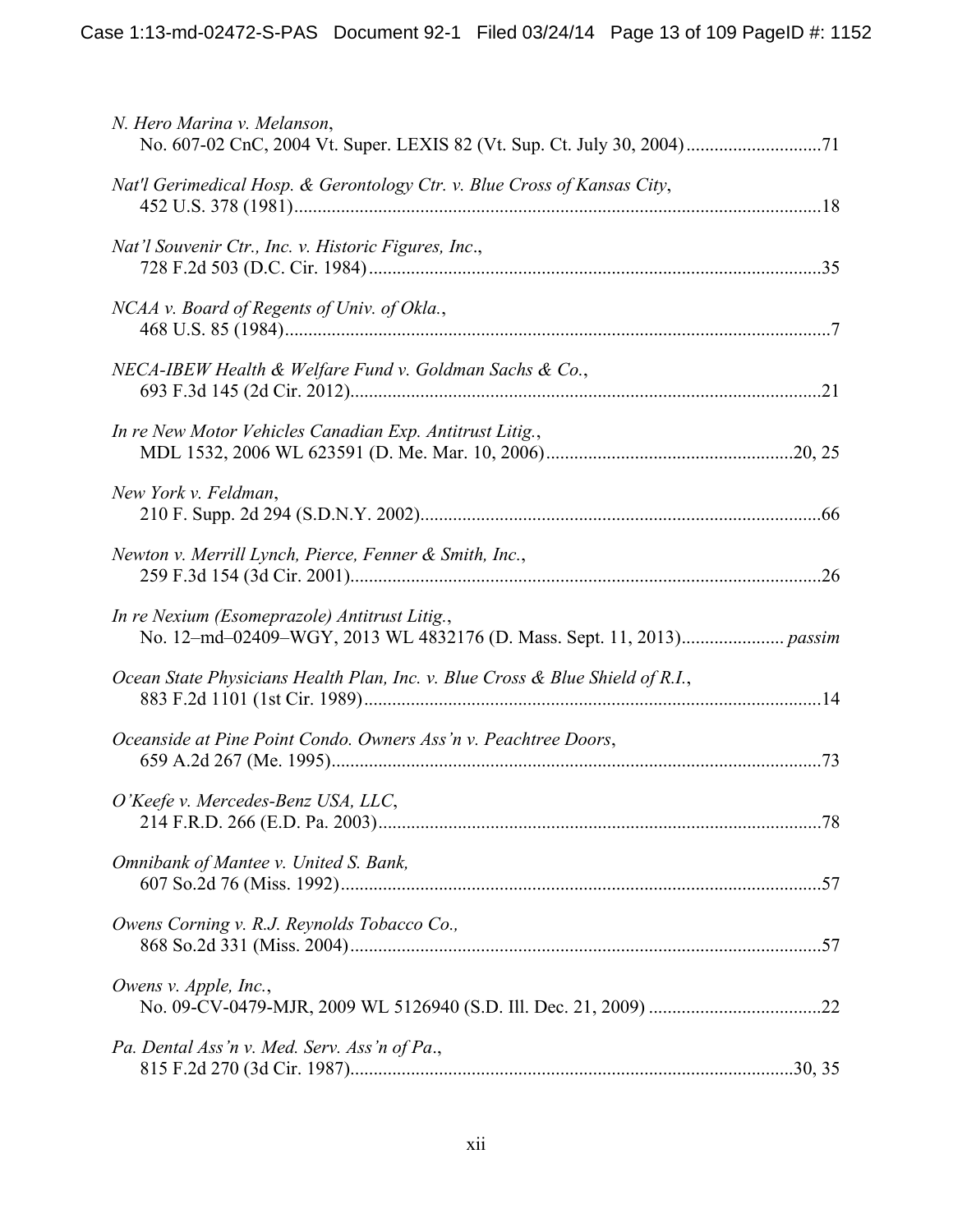| In re Packaged Ice Antitrust Litig.,                                                                            |
|-----------------------------------------------------------------------------------------------------------------|
| Paladin Assocs., Inc. v. Montana Power Co.,                                                                     |
| Palmer v. BRG of Georgia, Inc.,                                                                                 |
| Paulus v. Bob Lynch Ford, Inc.,                                                                                 |
| Payton v. County of Kane,                                                                                       |
| Perkins v. Standard Oil Co. of California,                                                                      |
| In re Pharm. Indus. Average Wholesale Price Litigation ("AWP"),                                                 |
| Piazza v. Ebsco Indus.,                                                                                         |
| Picus v. Wal-Mart Stores, Inc.,                                                                                 |
| In re Pool Products Distribution Mkt. Antitrust Litig.,                                                         |
| Potts v. United Parcel Serv., Inc.,                                                                             |
| Powell v. Bank of Am., N.A.,                                                                                    |
| Powers v. Lycoming Engines,<br>245 F.R.D. 226 (E.D. Pa. 2007), rev'd on other grounds, 2009 WL 826842, 328 Fed. |
| Precision Associates, Inc. v. Panalpina World Transp. (Holding) Ltd.,                                           |
| Precision Associates, Inc. v. Panalpina World Transp. (Holding) Ltd., No. 08-CV-00042,                          |
| Pressure Vessels of P.R., Inc. v. Empire Gas de P.R.,                                                           |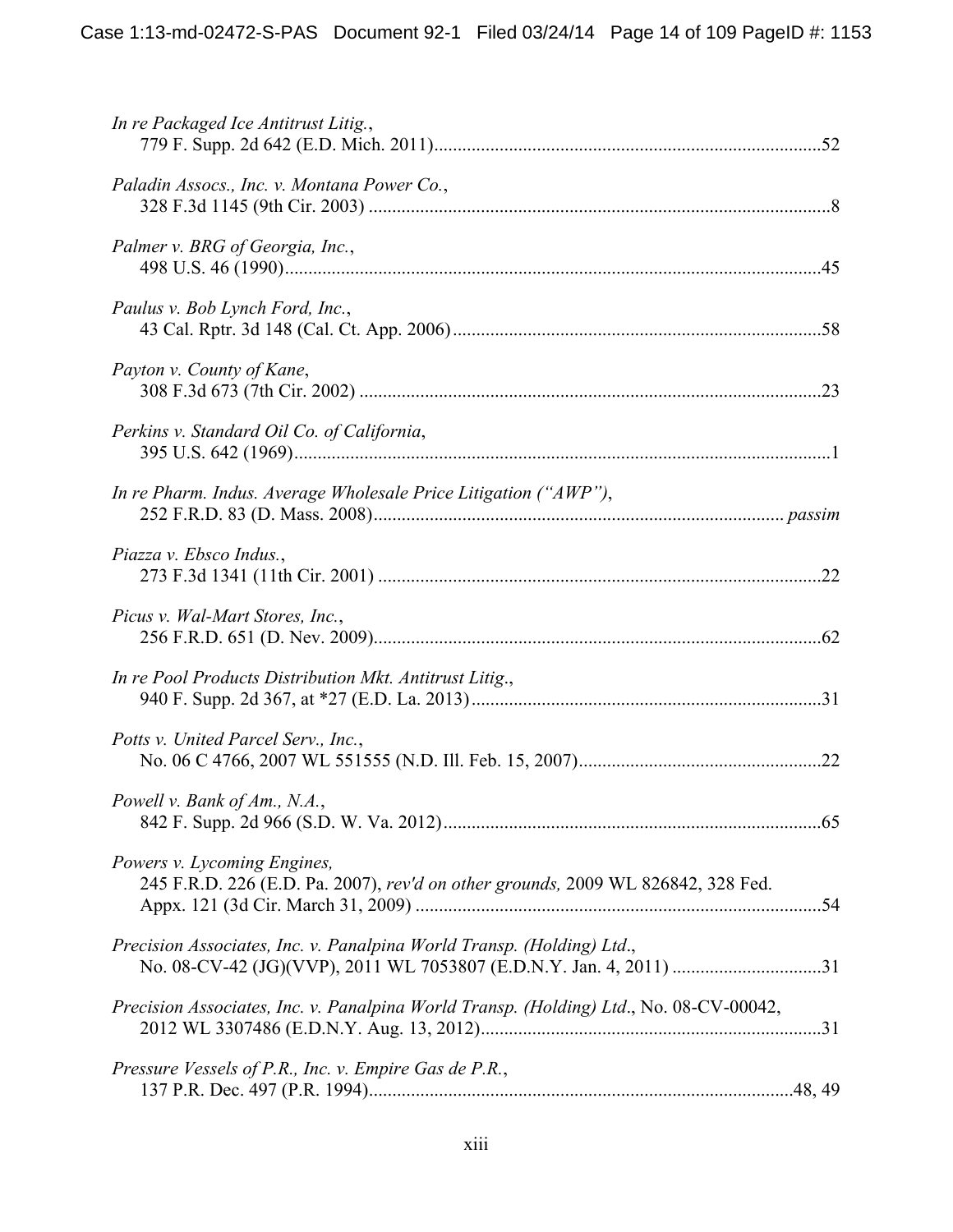| In re Processed Egg Prods. Antitrust Litig.,                                                                             |  |
|--------------------------------------------------------------------------------------------------------------------------|--|
| Prohias v. Pfizer, Inc.,                                                                                                 |  |
| In re Prudential Ins. Co. Am. Sales Practice Litig. Agent Actions,                                                       |  |
| Raintree Homes, Inc. v. Vill. of Long Grove,                                                                             |  |
| Ramirez v. STI Prepaid LLC,                                                                                              |  |
| Rathe Salvage, Inc. v. R. Brown & Sons, Inc.,                                                                            |  |
| Reazin v. Blue Cross & Blue Shield of Kan.,<br>663 F. Supp. 1360 (D. Kan. 1987), aff'd, 899 F.2d 951 (10th Cir. 1990) 13 |  |
| In re Refrigerant Compressors Antitrust Litig.,                                                                          |  |
| In re Relafen Antitrust Litig.,                                                                                          |  |
| In re Relafen Antitrust Litig.,                                                                                          |  |
| Rite Aid Corp. v. Am. Express Travel Related Servs. Co.,                                                                 |  |
| Rivera-Muñiz v. Horizon Lines Inc.,                                                                                      |  |
| Rivera-Muñiz v. Horizon Lines Inc.,                                                                                      |  |
| Rule v. Ft. Dodge Animal Health Inc.,                                                                                    |  |
| Russell v. Atkins,                                                                                                       |  |
| S. Serv. Corp. v. Excel Building Servs., Inc.,                                                                           |  |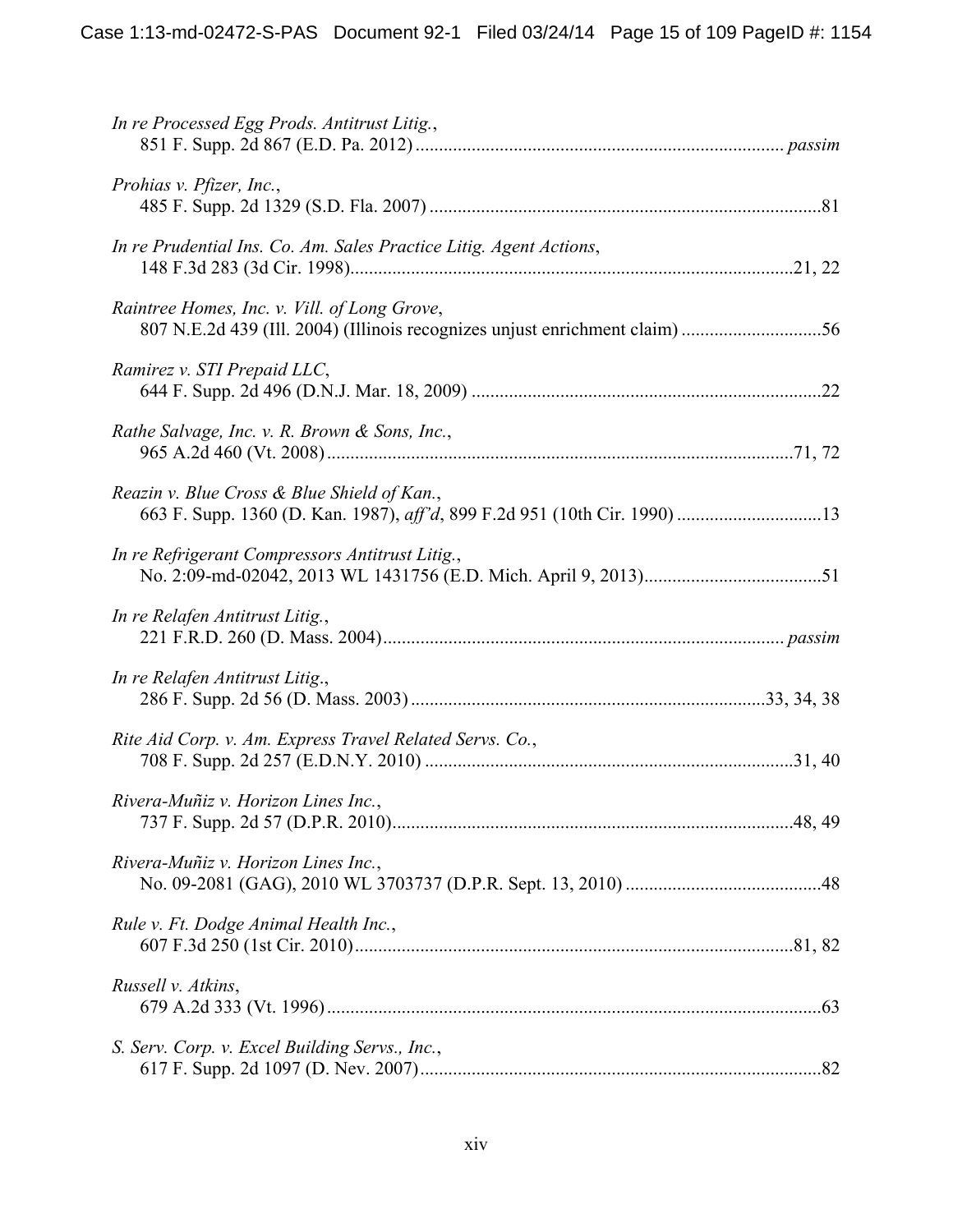| Salzman v. Bachrach,                                                         |  |
|------------------------------------------------------------------------------|--|
| Santana–Castro v. Toledo–Davila,                                             |  |
| In re SE Milk Antitrust Litig.,                                              |  |
| Securitron Magnalock Corp. v. Schnabolk,                                     |  |
| Senter v. Gen. Motors Corp.,                                                 |  |
| Serv. Merch. Co., Inc. v. Boyd Corp.,                                        |  |
| Shands v. Castrovinci,                                                       |  |
| Shady Grove Orthopedic Associates, P.A. v. Allstate Insurance Co.,           |  |
| Sheet Metal Workers Local 441 Health & Welfare Plan v. Glaxosmithkline, PLC, |  |
| Sheet Metal Workers National Health Fund v. Amgen, Inc.,                     |  |
| Shenandoah Chiropractic, P.A. v. Nat'l Specialty Ins. Co.,                   |  |
| Siegel v. Shell Oil Co.,                                                     |  |
| Singer v. AT&T Corp.,                                                        |  |
| In re Skelaxin (Metaxalone) Antitrust Litig.,                                |  |
| Sosna v. Iowa,                                                               |  |
| St. Paul Mercury Ins. Co. v. Meeks,                                          |  |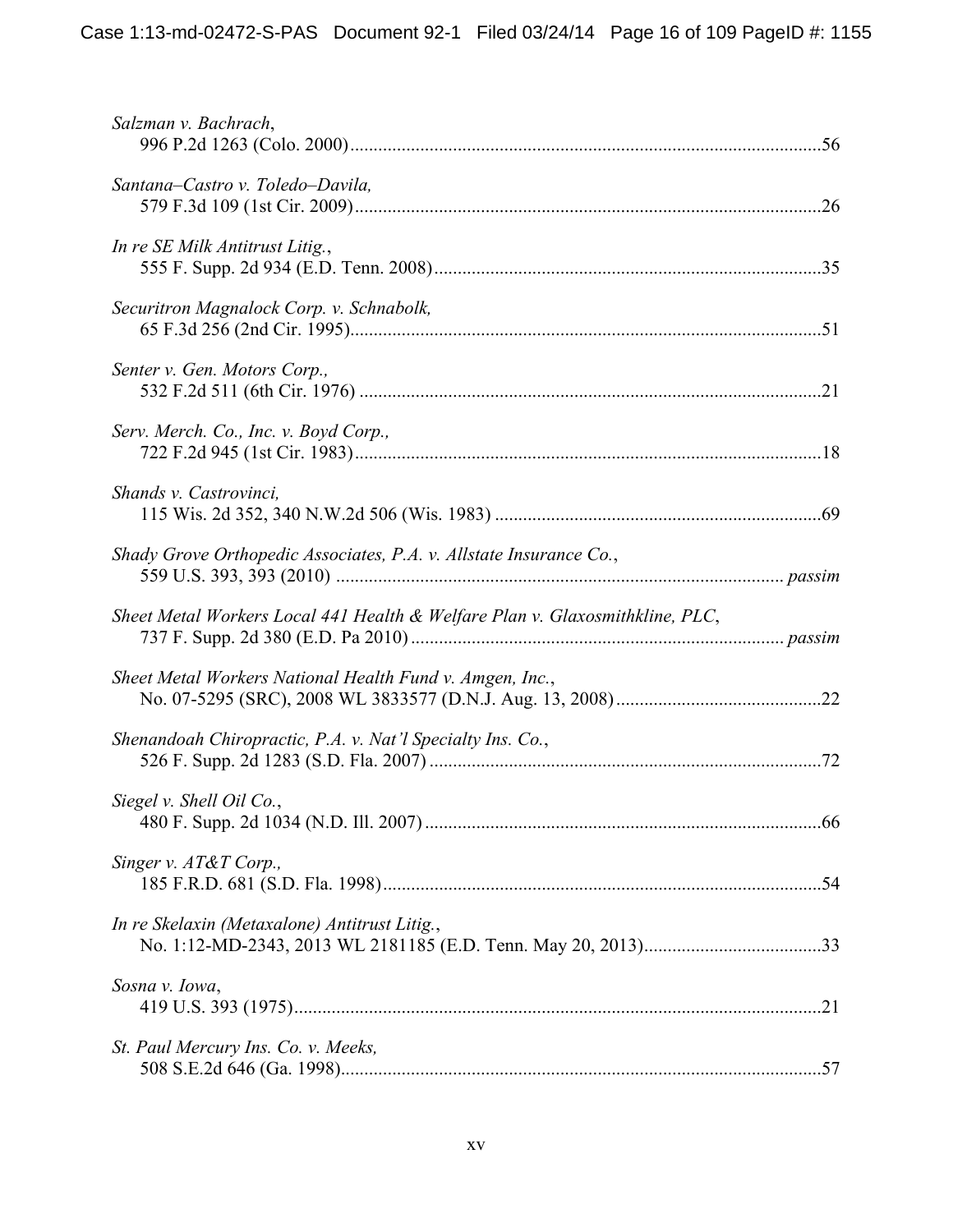| State ex rel. Douglas v. Associated Grocers of Neb. Co-op., Inc.,                    |  |
|--------------------------------------------------------------------------------------|--|
| State Ex rel. McGraw v. Scott Runyan Pontiac–Buick, Inc., 194 W. Va. 770, 461 S.E.2d |  |
| State ex. rel. Stratton v. Gurley Motor Co.,                                         |  |
| In re Static Random Access Memory (SRAM) Antitrust Litigation,                       |  |
| Steel Co. v. Citizens for a Better Env't,                                            |  |
| Steward Health Care System, LLC v. Blue Cross & Blue Shield of R.I.,                 |  |
| Sullivan v. National Football League,                                                |  |
| Swack v. Credit Suisse First Boston,                                                 |  |
| Tanol Distribs., Inc. v. Panasonic Co., Div. of Matsushita Elec. Corp. of Am.,       |  |
| In re Terazosin Hydochloride Antitrust Litig.,                                       |  |
| In re TFT-LCD (Flat Panel) Antitrust Litigation,                                     |  |
| Thomas v. Petro-Wash, Inc.,                                                          |  |
| Thorogood v. Sears, Roebuck and Co.,                                                 |  |
| Toys 'R' Us v. FTC,                                                                  |  |
| Tungate v. MacLean-Stevens Studios, Inc.,                                            |  |
| U.S. v. Blue Cross Blue Shield of Michigan,                                          |  |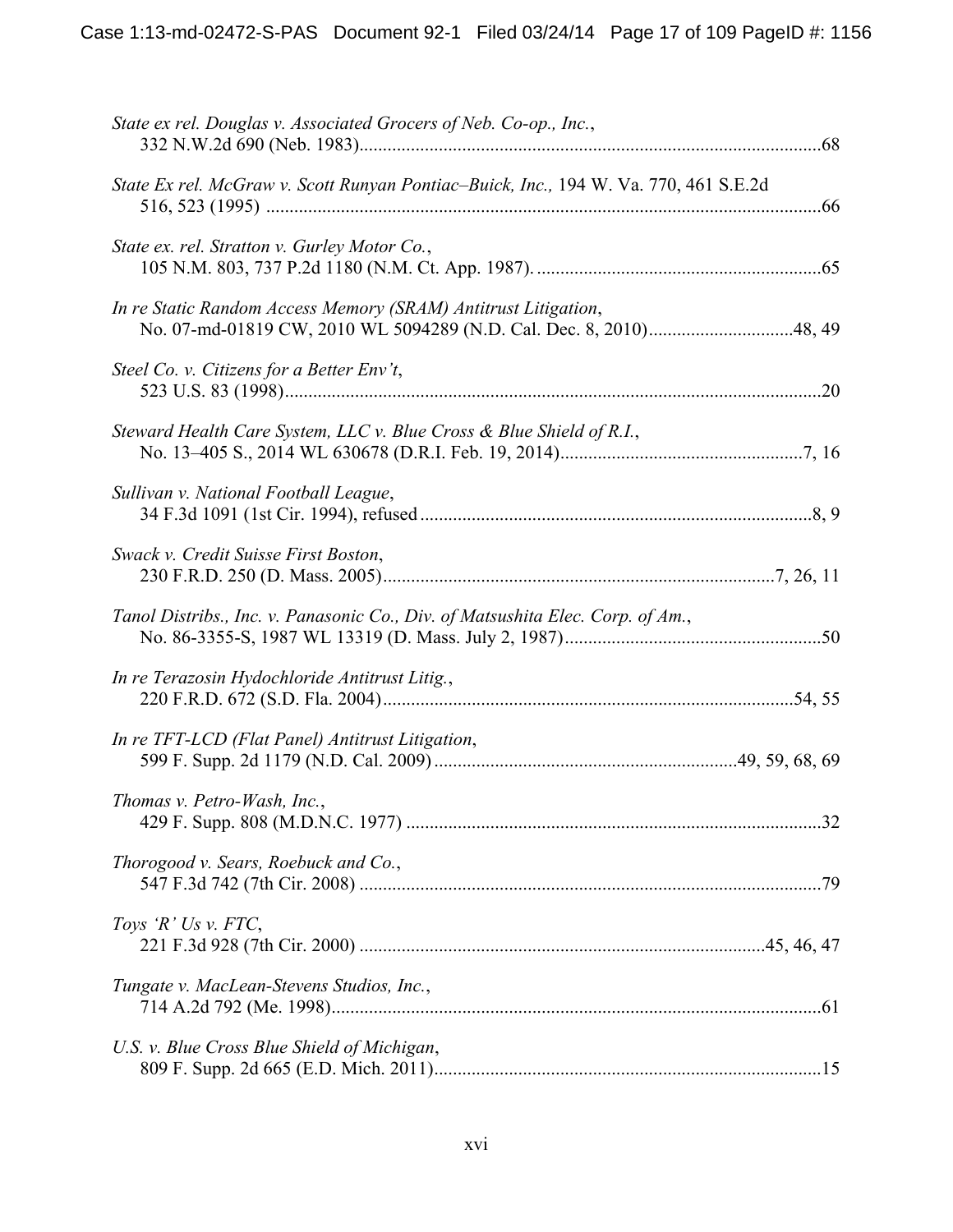| United Food and Commercial Workers Local 1776 & Participating Employers Health<br>and Welfare Fund v. Warner Chilcott (US), LLC, |  |
|----------------------------------------------------------------------------------------------------------------------------------|--|
| United States Gypsum Co. v. Indiana Gas Co.,                                                                                     |  |
| United States. v. Apple Inc.,                                                                                                    |  |
| United States v. Borden Co.,                                                                                                     |  |
| United States v. Consol. Packaging Corp.,                                                                                        |  |
| United States v. Cont'l Group, Inc.,                                                                                             |  |
| United States v. Delta Dental of R.I.,                                                                                           |  |
| United States v. Kissel,                                                                                                         |  |
| United States v. Line Materials Co.,                                                                                             |  |
| United States v. Masonite Corp.,                                                                                                 |  |
| United States v. Medical Mutual of Ohio,                                                                                         |  |
| United States v. Nat'l Lead Co.,                                                                                                 |  |
| United States v. Paramount Pictures, Inc.,                                                                                       |  |
| United States v. Portela,                                                                                                        |  |
| United States v. Ramallo-Diaz,                                                                                                   |  |
| United States v. Socony-Vacuum Oil Co.,                                                                                          |  |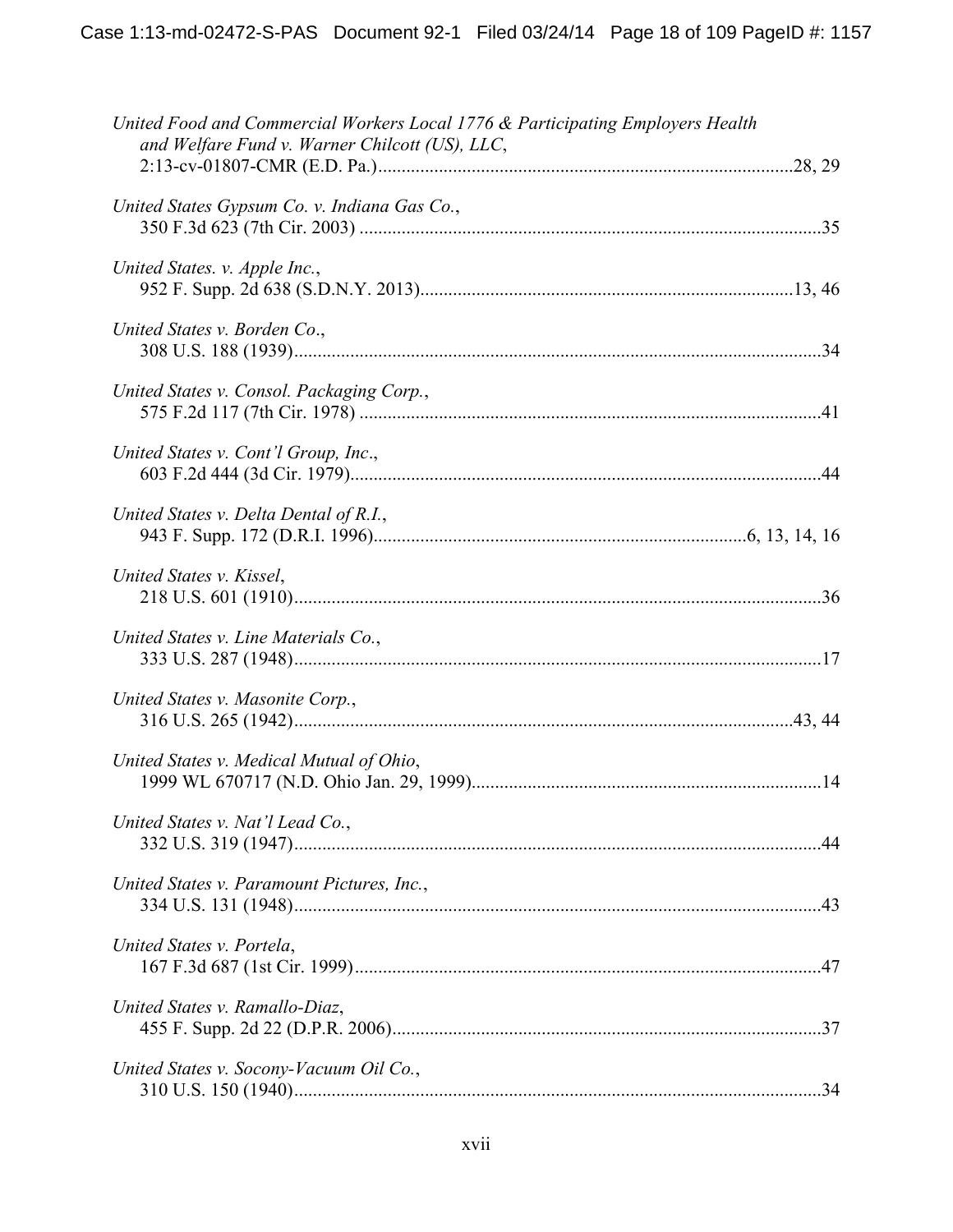| United States v. Stewart,                       |  |
|-------------------------------------------------|--|
| United States v. Topco Assocs., Inc.,           |  |
| Urban Invs., Inc. v. Branham,                   |  |
| Vermont v. Int'l Collection Serv. Inc.,         |  |
| Virginia Vermiculite, Ltd. v. W.R. Grace & Co., |  |
| W. Acceptance Corp., Inc. v. Jones,             |  |
| Wal-Mart Stores, Inc. v. Dukes,                 |  |
| Walker v. Fleetwood Homes of N.C., Inc.,        |  |
| Walker v. Sunrise Pontiac-GMC Truck, Inc.,      |  |
| In re Wellbutrin XL Antitrust Litig.,           |  |
| White v. Wyeth,                                 |  |
| Williams v. The Purdue Pharma Co.,              |  |
| Winfree v. N. Pac. Ry. Co.,                     |  |
| Woodard v. Fid. Nat. Title Ins. Co.,            |  |
| Young v. Wells Fargo & Co.,                     |  |
| Zenith Radio v. Hazeltine Research, Inc.,       |  |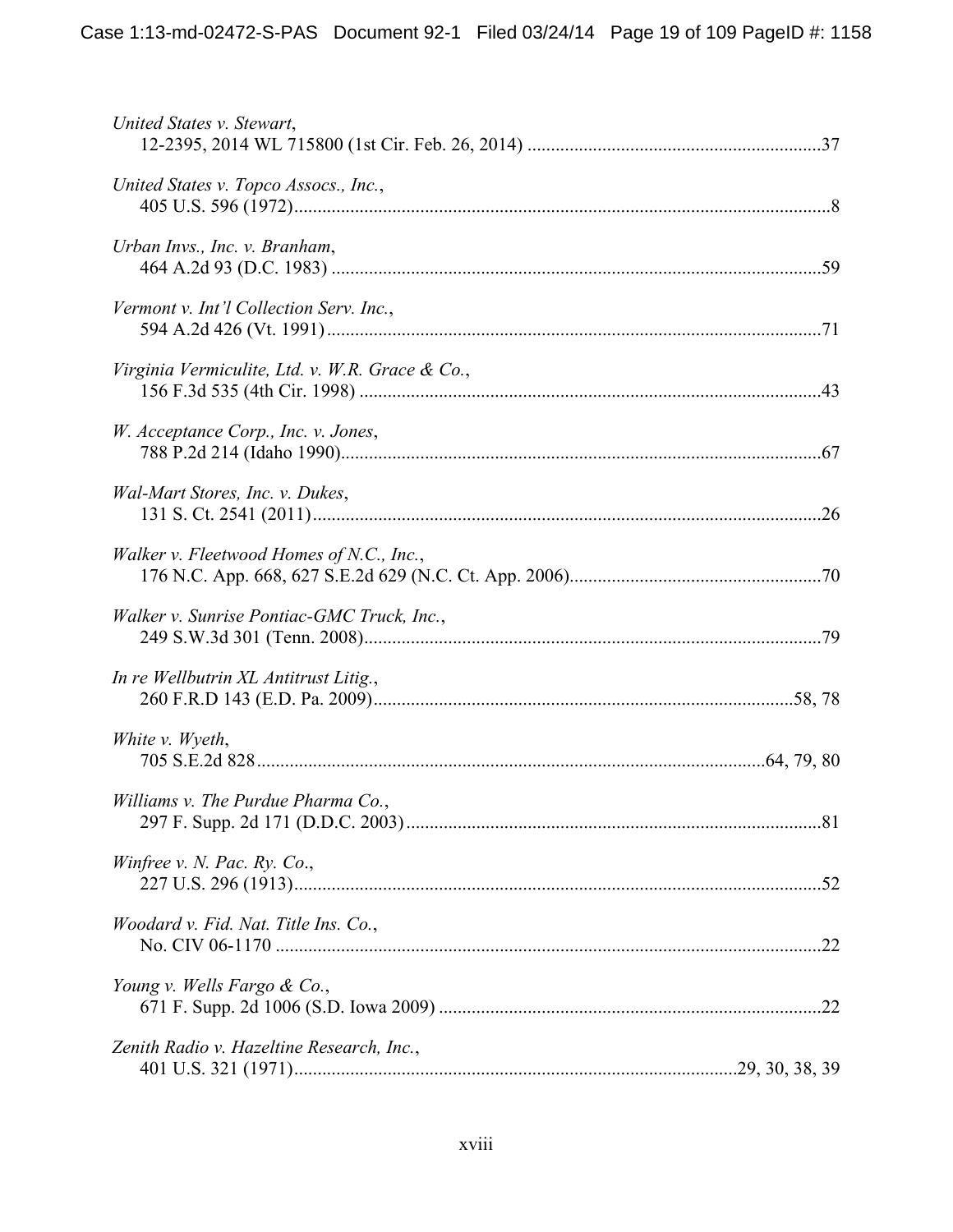# **STATUTES**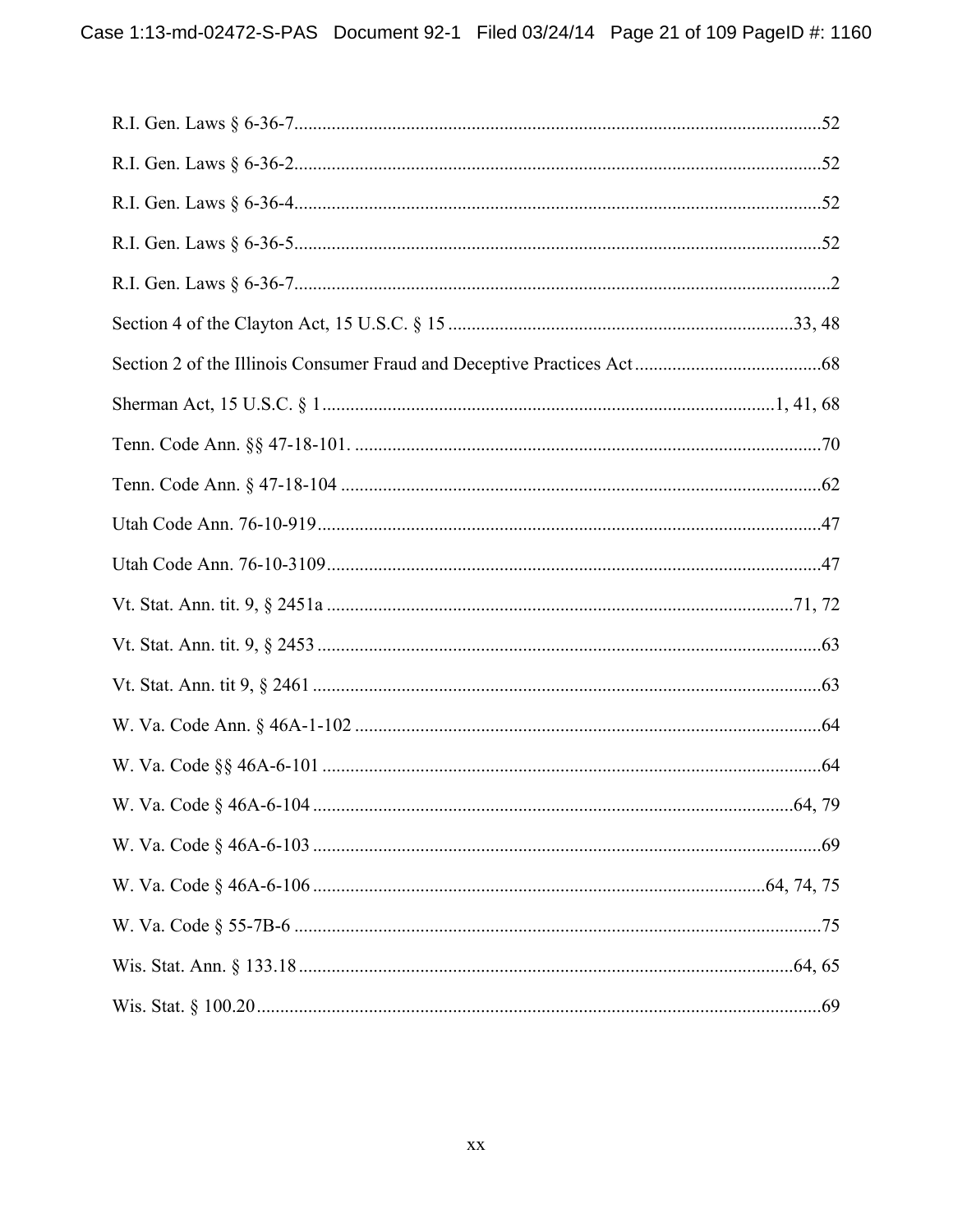# **OTHER AUTHORITIES**

| ABA Section of Antitrust Law, Antitrust Law Developments, at 807 (7th ed. 2012) 29                                                                                  |  |
|---------------------------------------------------------------------------------------------------------------------------------------------------------------------|--|
|                                                                                                                                                                     |  |
| Anthony J. Dennis, Potential Anticompetitive Effects of Most Favored Nation Contract<br>Clauses in Managed Care and Health Insurance Contracts, 4 Ann. Health L. 71 |  |
| Julian O. von Kalinowski, Antitrust Laws and Trade Regulation (2d ed. 2003)30                                                                                       |  |
| C. Scott Hemphill & Mark A. Lemley, Earning Exclusivity, 77 Antitrust L.J. 947, 964                                                                                 |  |
| C. Scott Hemphill, Paying for Delay: Pharmaceutical Patent Settlement As A Regulatory                                                                               |  |
| 1 Herbert Hovenkamp et al., IP and Antitrust: An Analysis of Antitrust Principles Applied                                                                           |  |
| James D. Jeffries, Protection for Consumers Against Unfair and Deceptive Business, 57                                                                               |  |
| James K. Matson, Unfair and Deceptive Business Practices: Private Remedies for                                                                                      |  |
| Jonathan B. Baker & Judith A. Chevalier, The Competitive Consequences of Most-                                                                                      |  |
| Michael A. Carrier, A Real-World Analysis of Pharmaceutical Settlements: The Missing                                                                                |  |
| 2 Phillip E. Areeda & Herbert Hovenkamp, Antitrust Law, [338b (3d ed. 2007)                                                                                         |  |
|                                                                                                                                                                     |  |
|                                                                                                                                                                     |  |
|                                                                                                                                                                     |  |
| Robert Brina, Complexities of Accrual: The Antitrust Statute of Limitations in a                                                                                    |  |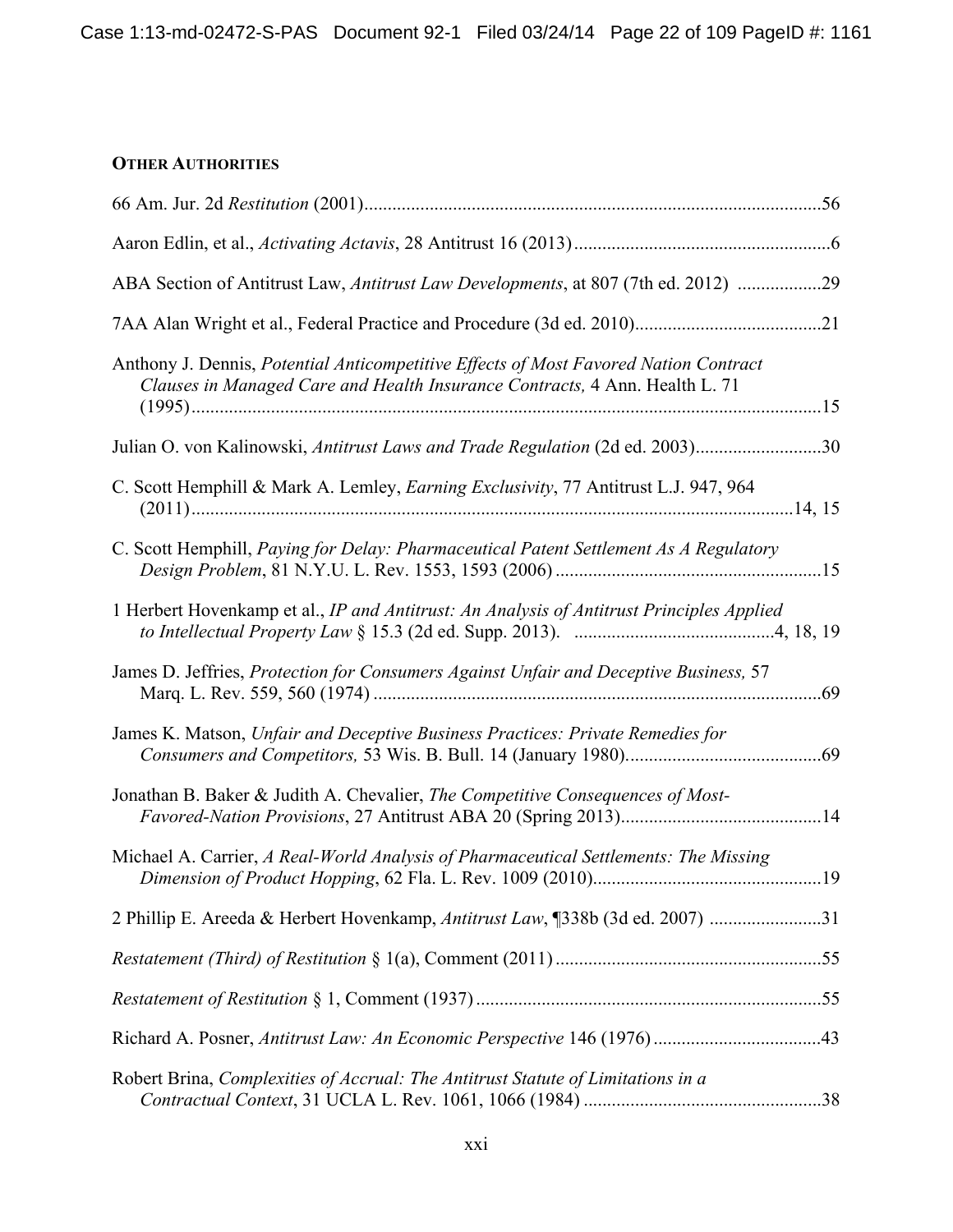| Scott Hemphill, An Aggregate Approach to Antitrust: Using New Date and Rulemaking                                                                                     |  |
|-----------------------------------------------------------------------------------------------------------------------------------------------------------------------|--|
| Steven C. Salop & Fiona Scott Morton, Developing an Administrable MFN Enforcement                                                                                     |  |
| Steven C. Salop, Practices that (Credibly) Facilitate Oligopoly Co-ordination, New<br>Developments in the Analysis of Market Structure (Joseph E. Stiglitz & G. Frank |  |
| Thomas E. Cooper, <i>Most-Favored-Customer Pricing and Tacit Collusion</i> , 17 Rand J.                                                                               |  |
| 1 William B. Rubinstein et al., Newburg on Class Actions §2:6 (5th ed. 2011) 21                                                                                       |  |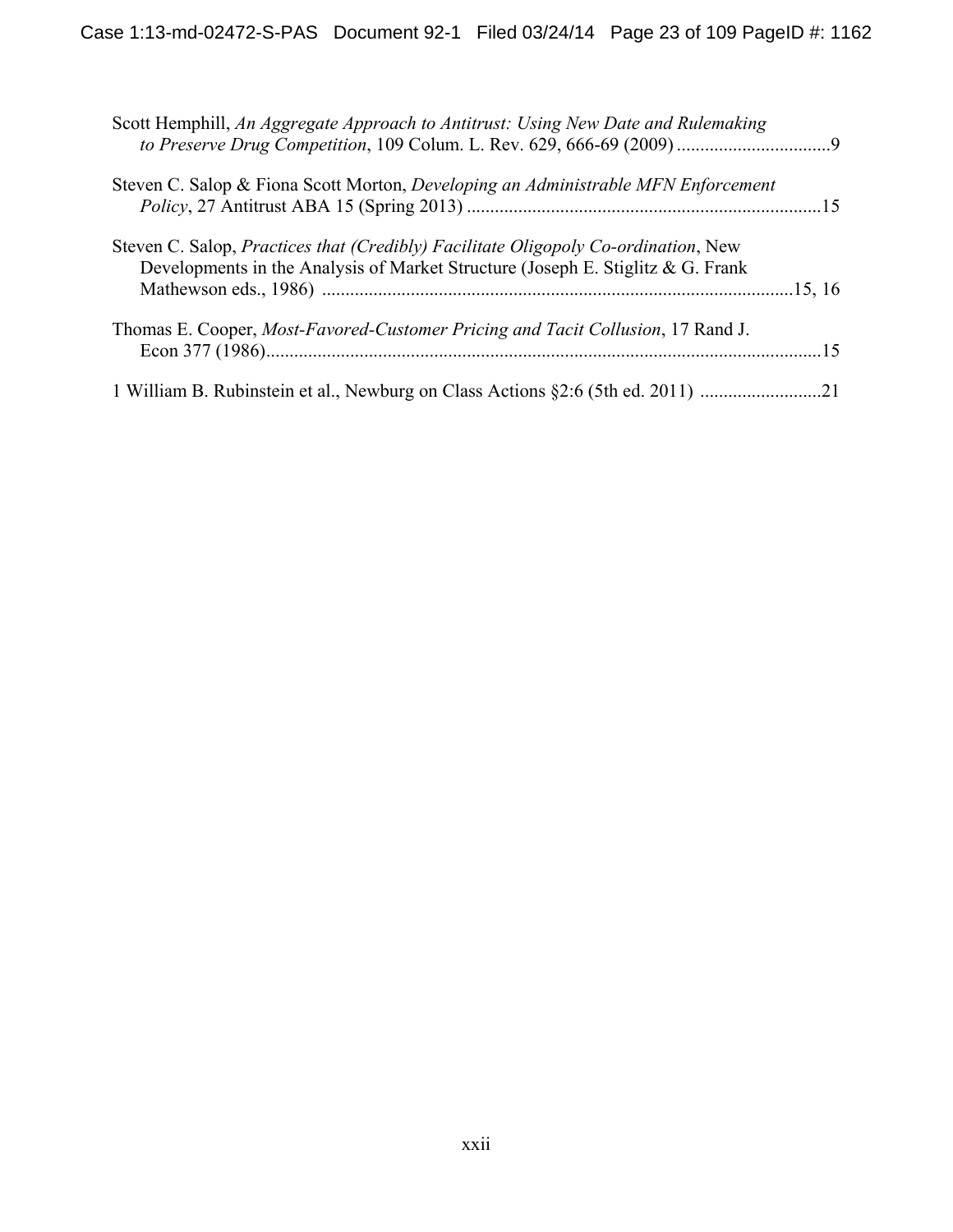#### **PRELIMINARY STATEMENT**

 The Court should deny every aspect of Defendants' motion to dismiss the End-Payor Plaintiffs' Consolidated Class Action Complaint ("Complaint" or "Comp.").

End-Payor Plaintiffs are nine union health and welfare funds and three consumers who assert claims for injunctive and declaratory relief under Sherman Act, 15 U.S.C. § 1, and claims for damages under state-law antitrust and consumer protection statutes and common law. When brand drug manufacturers and generic manufacturers collude to delay the advent of price competition, individual consumers and end payors such as Plaintiffs, who purchase prescription drugs or who pay or reimburse the great majority of the costs of their members' prescription drug purchases, bear the brunt of the anticompetitive scheme.<sup>1</sup> The law has always recognized this fundamental reality. Indeed, before 1977 "indirect purchasers" could recover damages under federal antitrust law. *Perkins v. Standard Oil Co. of California*, 395 U.S. 642, 648 (1969). In *Illinois Brick Co. v. Illinois*, 431 U.S. 720 (1977), the Supreme Court changed that rule, limiting federal damages recovery to "direct" purchasers, over a strenuous dissent, which explicitly acknowledged that "the brunt of antitrust injuries is borne by indirect purchasers." *Id.* at 749.

 Following *Illinois Brick*, state legislatures reacted swiftly, and through the years a majority of them, including Rhode Island, enacted "repealer" legislation for the explicit purpose

 <sup>1</sup> <sup>1</sup> Collectively, the End-Payor Plaintiffs purchase or reimburse their members' purchases in 14 of the 27 so-called *Illinois Brick*-repealer jurisdictions. *See* Comp. at ¶¶ 13-24. Plaintiffs assert their own claims under the Sherman Act and the laws of those 14 states, and assert claims on behalf of a putative class of consumers and other End-Payors under the Sherman Act and the law of all 27 repealer states.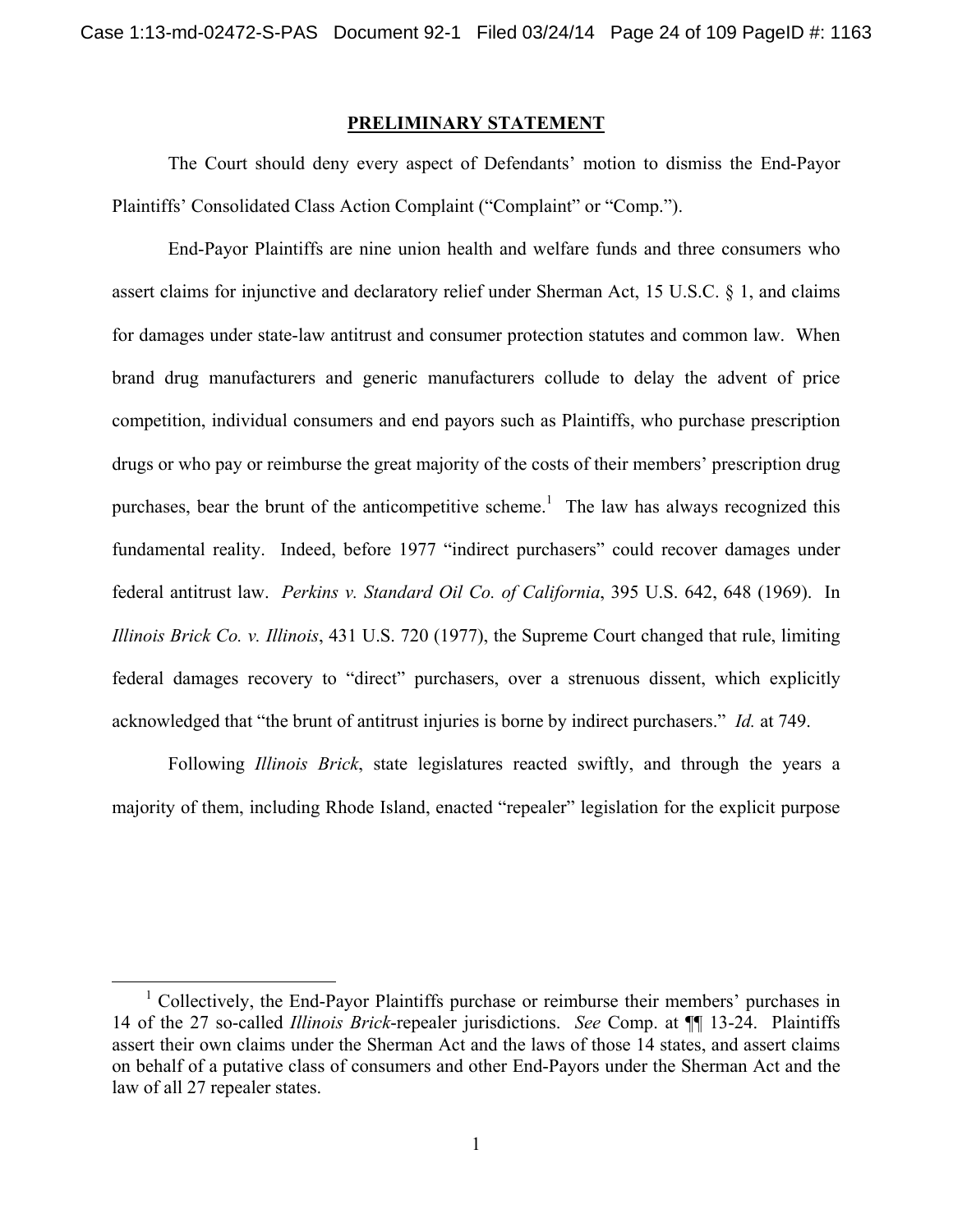of assuring that *Illinois Brick*'s damage limitations are not applied under their state laws, thereby ensuring that the ultimate consumers could be compensated for their antitrust injuries. $2$ 

In *California v. ARC America Corp*., 490 U.S. 93 (1989), the Court held that courts must apply repealer state laws consistently with the intentions of the state legislatures and courts, and must not apply *Illinois Brick* principles to curtail the repealer states' law and policy.3

 Since *ARC America*, defendants have devised several creative strategies to read *Illinois Brick*'s limitations back into repealer state antitrust law. Defendants here rest their pending motion to dismiss on at least one page from that playbook, arguing that Plaintiffs lack standing to pursue their claims. Those ploys cannot succeed – Plaintiffs' standing under state law is rock solid.

 Regarding the merits of the antitrust claims, Defendants are correct that state law generally follows federal antitrust principles.<sup>4</sup> But Defendants' arguments on the merits fail.<sup>5</sup>

<sup>&</sup>lt;sup>2</sup> *See, e.g.*, R.I. Gen. Laws  $\S$  6-36-7(d) (2013). Other states also have reached the same conclusion by judicial interpretation. Collectively both groups, which together comprise a majority of the states, are referred to as "repealer states."

<sup>&</sup>lt;sup>3</sup> Although state repealer laws are often referred to as protecting "indirect" purchasers, the laws are not secondary or derivative to federal law, or to rights of "direct" purchasers, in the way that some mistakenly suppose based on "direct/indirect" terminology. As *ARC America* makes clear, the repealer state laws are distinctly defined and separately enforceable independent laws that diverge from federal law mainly by seeking to protect the End Payors who often bear the brunt of antitrust overcharges. Accordingly, although Defendants refer to Plaintiffs alternatively as indirect purchasers, Plaintiffs believe the more accurate appellation to be "End-Payor Plaintiffs" and refer to themselves as such herein.

<sup>&</sup>lt;sup>4</sup> Asserting that state antitrust law generally adopts the corresponding federal antitrust principles, Defendants have incorporated by reference against the End-Payor Plaintiffs the arguments that Defendants make against the Direct Purchaser Plaintiffs. *See* Defendants' Memorandum in Support of Motion to Dismiss Indirect Purchaser Plaintiffs' Consolidated Class Action Complaint ("Def. Mem.") at 1; Defendants' Memorandum in Support of Motion to Dismiss Direct Purchaser Class Plaintiffs' Consolidated Amended Class Action Complaint ("Def. DP Mem.") at 1. The End-Payor Plaintiffs hereby incorporate by reference all of the Direct Purchaser Plaintiffs' responsive arguments on issues applicable to the End Payors.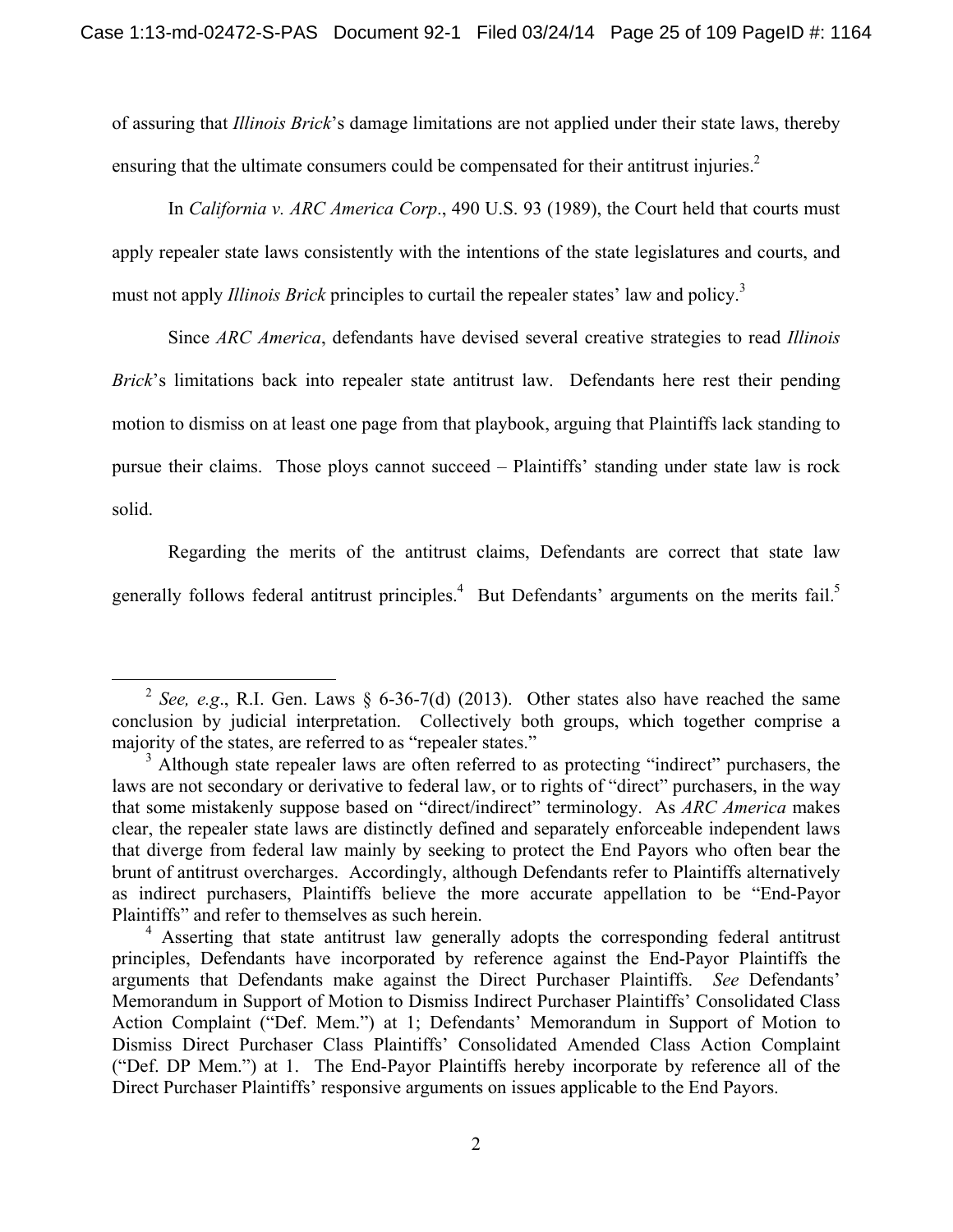Plaintiffs have alleged sufficient facts for this court to find unlawful reverse payments to Lupin and Watson plausible, and have pled facts sufficient to support an overarching conspiracy claim. Other courts, as well as scholarly opinion, have rejected the very arguments that Defendants try to resurrect here. Defendants' litany of other state-law-specific arguments similarly lack merit. Defendants' motion should therefore be denied.

#### **ARGUMENT**

# **I. THE WARNER CHILCOTT/LUPIN AGREEMENT IS UNLAWFUL UNDER**  *ACTAVIS*

## **A. The Side Deals that Warner Chilcott Provided to Lupin Are Payments Under**  *Actavis***.**

Warner Chilcott ("WC") and Lupin entered into a Reverse Payment Agreement under which Lupin agreed to delay generic entry until July 22, 2014 in exchange for "side deals" involving two other drugs, Femcon and Asacol. Comp. at ¶¶ 105-08. This consideration is plainly a "payment" under *Actavis* because: (1) it was valuable to Lupin and could, therefore, entice Lupin to delay generic entry; and (2) Lupin could not obtain the rights to these drugs even if it had won the Loesterin 24 Fe patent litigation. *FTC v. Actavis*, 133 S. Ct. 2223, 2235-36  $(2013)^6$ 

<sup>&</sup>lt;sup>5</sup> The End-Payor Plaintiffs filed the first cases challenging Defendants' anticompetitive scheme, and subsequently worked collaboratively with the Direct Purchase Plaintiffs to draft the amended complaints; consequently, the two sets of plaintiffs' complaints make essentially the same substantive antitrust allegations. Accordingly, End Payor Plaintiffs do not repeat here the essential facts of this case because they are set forth in the Direct Purchaser Plaintiffs' brief ("DP Br."). The facts unique to the End Payor Plaintiffs' claims arising from the agreement between Warner Chilcott ("WC") and Lupin, and the overall conspiracy among WC, Watson, and Lupin (claims not pursued by the Direct Purchasers) are set forth in the Argument sections below.

<sup>6</sup> These criteria are addressed in detail in the Direct Purchasers' brief.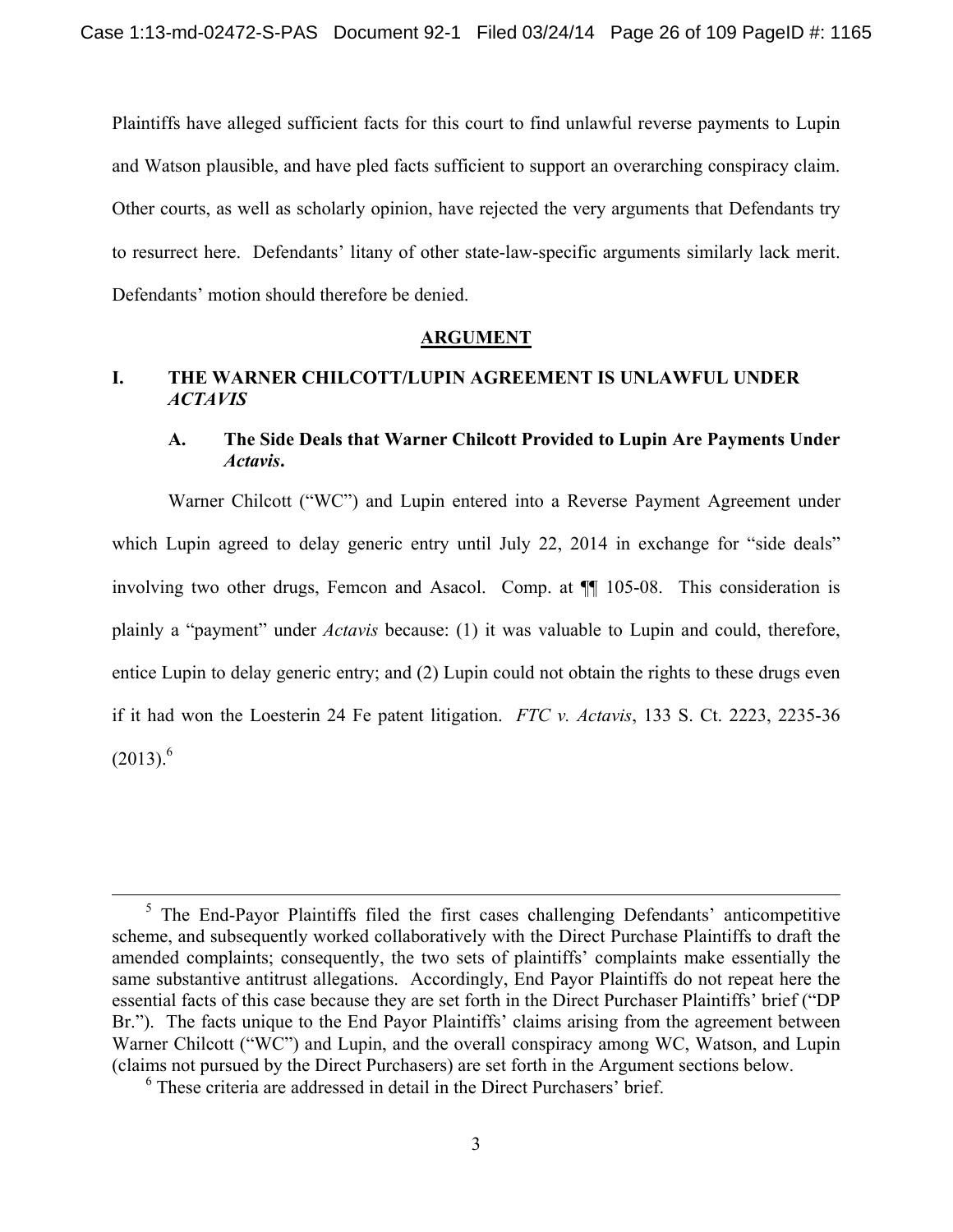## **B. Plaintiffs Pled that the Payments Were Large and Unjustified.**

Defendants argue that Plaintiffs failed to allege that these payments were "large" and "unjustified." Def. Mem. at 16. Not so. *Actavis* defines a "large" payment as one that is greater than WC's saved future litigation costs. 133 S. Ct. at  $2236$ .<sup>7</sup> The Complaint alleges that the side deals had "substantial value" to Lupin (Comp. at ¶ 109) and that absent the terms of those deals, Lupin would not have agreed to delay generic entry (*id*. at ¶ 192). The Complaint alleges that absent Lupin's delayed entry, WC would *not* have done the deals at all or would *not* have paid as much as it did. *See* Comp. at ¶ 109. Plaintiffs have plausibly alleged that the side deals were not at market rates – Lupin would not have delayed entry without getting the above-market terms, and WC would not have given the above-market terms unless Lupin delayed entry.<sup>8</sup> See id. at  $\P$ 109, 192.

 Defendants argue that the payments were "justified" as a matter of law because *Actavis* teaches that early-entry licenses are procompetitive, and WC's payments to Lupin took the form of early-entry licenses for Femcon and Asacol. Def. Mem. at 14-15, 17. But *Actavis*'s discussion of a procompetitive early-entry license was limited to early entry for the *drug at issue in the patent case*. 133 S. Ct. at 2237 (referring to consumer benefit of "allowing the generic manufacturer to enter the patentee's market prior to the patent's expiration, without the patentee paying the challenger to stay out prior to that point").

 As noted above, *Actavis* holds that a suspect payment is something of value that the generic manufacturer could not have obtained by winning the patent case. WC paid Lupin by

 <sup>7</sup> *See* DP Brief.

<sup>&</sup>lt;sup>8</sup> Moreover, if the payments were only for the costs saved, WC would have done the deals on those terms regardless of whether Lupin agreed to delayed entry. *See, e.g.*, 1 Herbert Hovenkamp et al., *IP and Antitrust: An Analysis of Antitrust Principles Applied to Intellectual Property Law* § 15.3, at 15-52 (2d ed. Supp. 2013).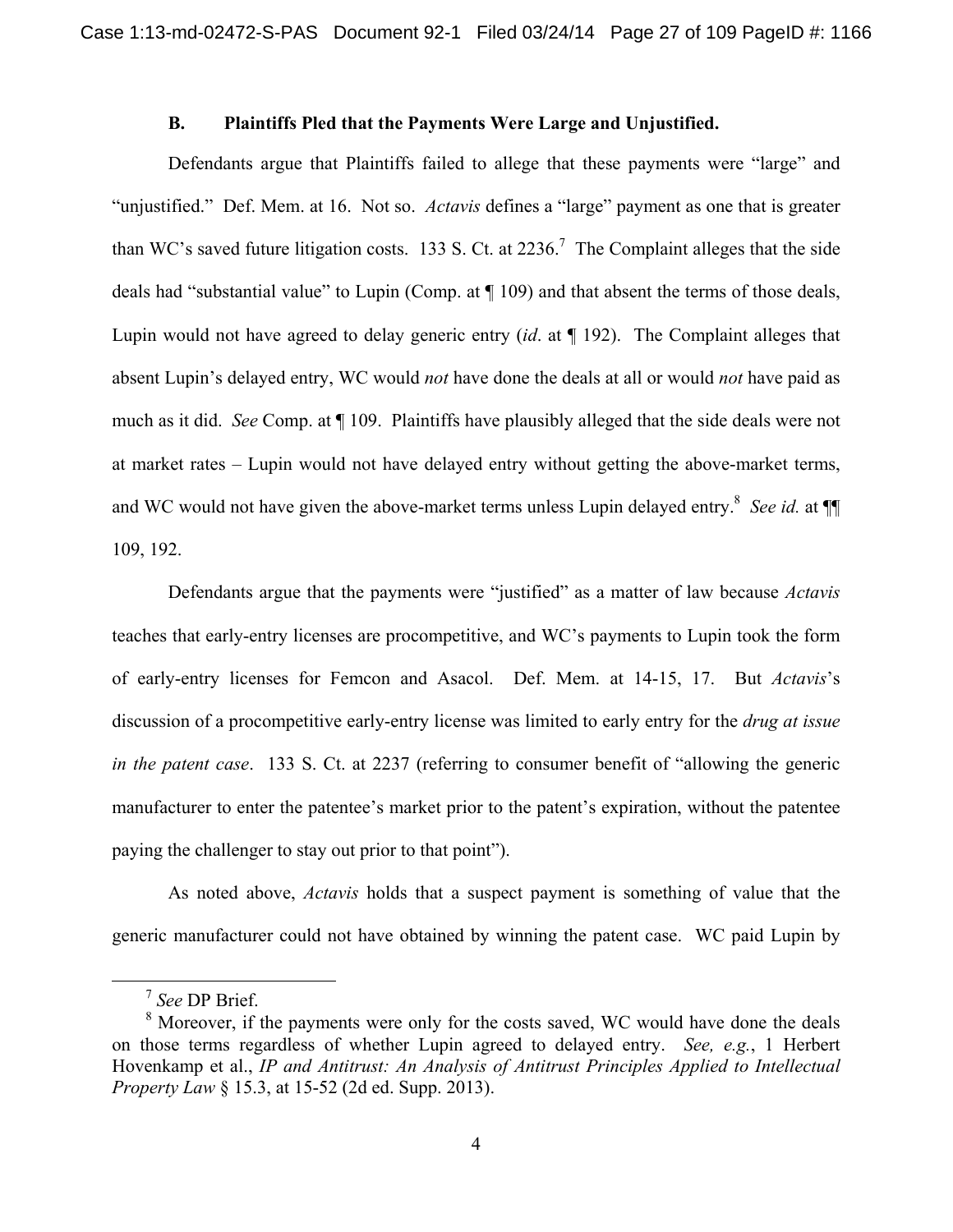granting early entry licenses for *other drugs*, which Lupin plainly could not have obtained by winning the Loestrin 24 Fe patent case. To settle the Loestrin 24 Fe patent case, WC was entitled under *Actavis* to grant an early-entry license to Lupin to sell *generic Loestrin 24 Fe*. Settling the Loestrin case by granting licenses to sell *other products* is exactly the sort of suspect payment that *Actavis* condemns. Accordingly, reverse payments that are "sufficiently *unrelated* to the settlement of a particular patent dispute will be censured by the courts." *In re Nexium (Esomeprazole) Antitrust Litig.*, No. 12–md–02409–WGY, 2013 WL 4832176, at \*15 (D. Mass. Sept. 11, 2013) (emphasis added). In *Nexium* the brand manufacturer gave the generic a side deal (partial forgiveness of patent damages) with respect to a different drug. Applying the *Actavis* criteria for suspect payments, the Court held that "AstraZeneca's forgiveness of Teva's . . . contingent liabilities related to the infringement of *non-Nexium-related* patents sufficiently implicate[d] adverse anticompetitive consequences" to require antitrust scrutiny. *Nexium*, 2013 WL 4832176, at \*15 (emphasis added).

 Lastly, Defendants argue that the side deals cannot be "reverse payments" because the deals required Lupin to pay money to WC. Def. Mem. at 17, 19-20. This is rank formalism. The suspect payment in *Actavis* was a side deal in which the brand manufacturer overpaid the generic for services that it provided. 133 S. Ct. at 2229. Defendants' side deals here cannot escape antitrust scrutiny merely because they took a slightly different form, *i.e.*, the generic under-paid the brand manufacturer for services that it provided. *See, e.g*., *Am. Needle, Inc.* v. *Nat'l Football League,* 560 U.S. 183, 191 (2010) ("we have eschewed . . . formalistic distinctions in favor of a functional consideration of how the parties involved in the alleged anticompetitive conduct actually operate."); *id.* at 196 ("the inquiry is one of competitive reality"); *Eastman Kodak Co. v. Image Tech. Servs., Inc*., 504 U.S. 451, 466-67 (1992)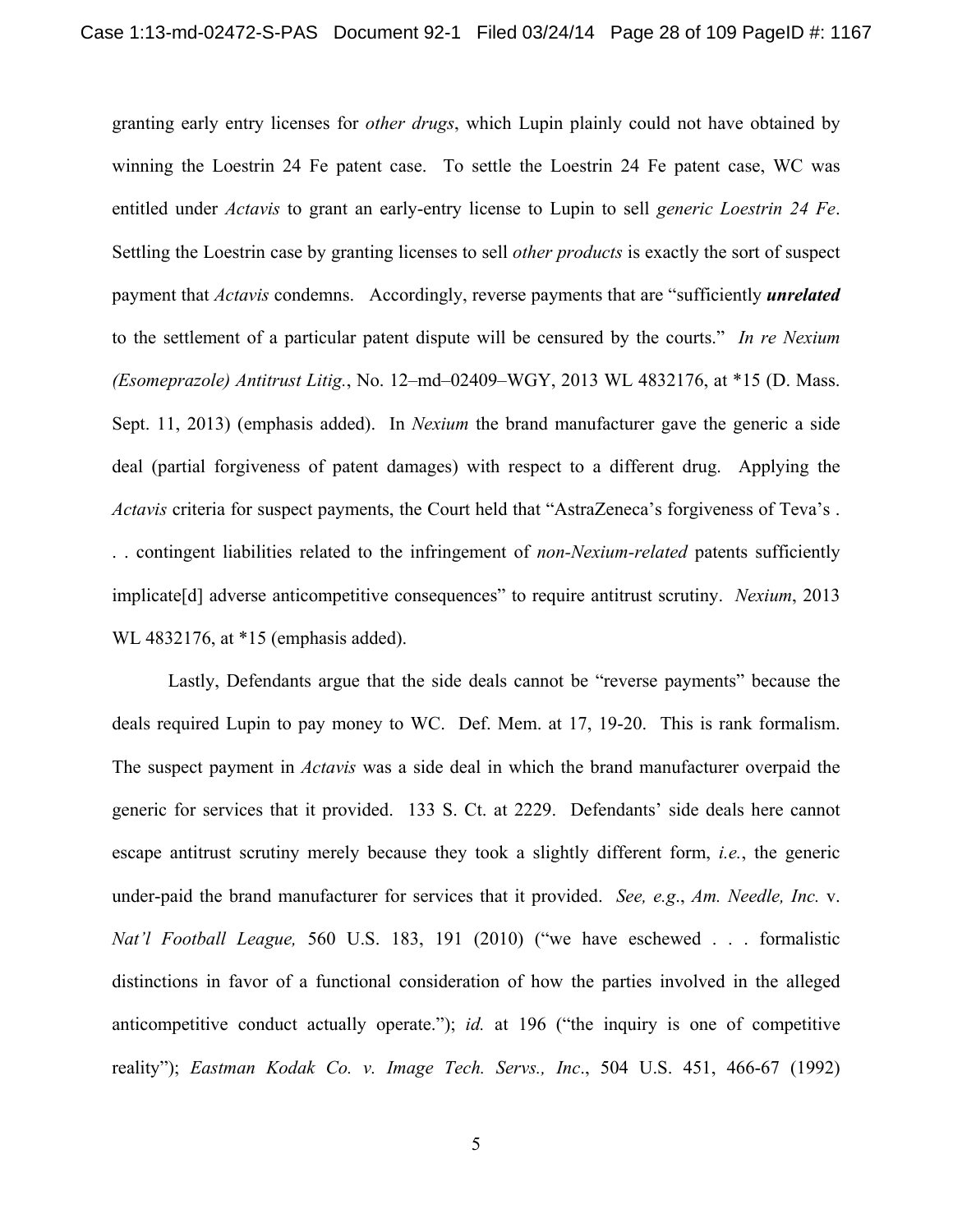("formalistic distinctions" are "generally disfavored in antitrust law"); *United States v. Delta Dental of R.I.*, 943 F. Supp. 172, 190 (D.R.I. 1996) (courts cannot ignore "Supreme Court's admonition that . . . actual market realities" must govern the antitrust analysis) (citing *Eastman Kodak*, 504 U.S. at 466-67)). Accordingly, Defendants here cannot distinguish the brand manufacturer's overpayment for services in *Actavis* from the generic's underpayment for services here. Suspect "payments" under *Actavis* clearly include "a 'sweetheart' deal on goods purchased from the patentee." Aaron Edlin, et al., *Activating Actavis*, 28 Antitrust 16, 18 (2013). Defendants' arguments should be rejected.

# **C.** *Actavis* **Holds that "Fair Value" and "Litigation Costs" Are Potential Procompetitive Justifications.**

Although Plaintiffs have alleged that the payments were large and unjustified, Plaintiffs need not have done so. *Actavis* holds that these are potential procompetitive justifications on which Defendants, not Plaintiffs, have the burden of proof. 133 S. Ct. at 2236. The Court addresses the "fair value" and "litigation costs" issue in the section of the opinion dedicated to whether the anticompetitive consequences of payments are "unjustified," i.e., whether "offsetting or redeeming virtues are . . . present." *Id*. The Court noted that the "payment may reflect compensation for other services<sup>"9</sup> or may be no more than saved litigation costs, and "[t]here may be *other justifications*." *Id*. (emphasis added).10 The issue being one of procompetitive

 $\frac{1}{9}$  Notably, the Court concluded that the "payment" may reflect fair value for services, *not* that there *is no payment* because it was fair value for services. Similarly, the Court noted that where the payment was fair value in exchange for services, "the parties may have *provided for a reverse payment* without having sought or brought about the anticompetitive consequences we mentioned above." *Actavis*, 133 S. Ct. at 2236. The Court did *not* conclude that in such circumstances there was no reverse payment; there was a payment, but it was justified.

<sup>&</sup>lt;sup>10</sup> *See also Actavis*, 133 S. Ct. at 2237 (likelihood of reverse payment causing harm depends on, among other things, "its independence from other services for which it might represent payment, and the lack of any other convincing justification").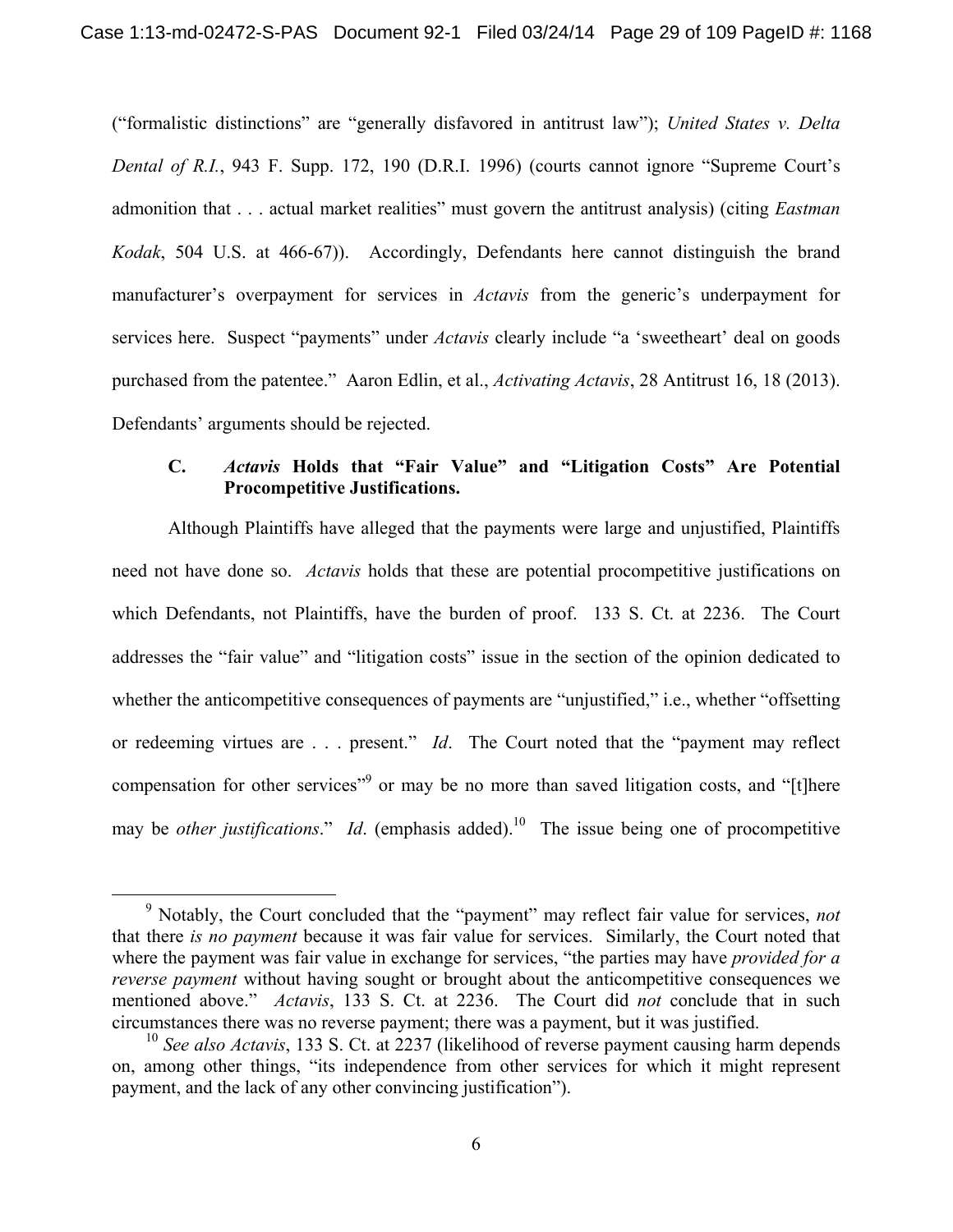justification, the possibility that the payments reflected saved costs or fair value for services "does not justify dismissing the FTC's complaint":

An antitrust defendant may show in the antitrust proceeding that legitimate justifications are present, thereby explaining the presence of the challenged term and showing the lawfulness of that term under the rule of reason." *Id*. In its overall conclusion regarding the Rule of Reason, the Court reiterated that "one who makes such a payment may be unable to explain and to justify it.

*Id*. at 2237. *Actavis* thus leaves no doubt that Plaintiffs satisfy their initial burden by proving that the brand agreed to make the payments. Then the Defendants must show that the payments represented "fair value" for services or were not larger than saved litigation costs. This clear conclusion has several important procedural and substantive consequences for the proper antitrust analysis.

*First*, as *Actavis* held, Defendants, not Plaintiffs, have the burden on this issue. And the burden is one of *proof*, not merely of production. 133 S. Ct. at 2236 (Defendants must "show[] the lawfulness of that term under the rule of reason"); *id*. at 2237 (Defendants must "explain and. . . justify it"). This is well-established law. *See, e.g*., *NCAA v. Board of Regents of Univ. of Okla.*, 468 U.S. 85, 113 (1984) (Defendants bear "a heavy burden of establishing an affirmative defense which competitively justifies this apparent deviation from the operations of a free market"); *see also Steward Health Care System, LLC v. Blue Cross & Blue Shield of R.I.*, No. 13–405 S., 2014 WL 630678, at \*4 (D.R.I. Feb. 19, 2014) ("the existence of a business justification is not properly determined on a motion to dismiss"). At the pleading stage, it is not Plaintiffs' burden to demonstrate that Defendants' affirmative defenses do not apply. *See Gomez v. Toledo*, 446 U.S. 635, 640 (1980) (burden of pleading affirmative defenses rests with the defendant).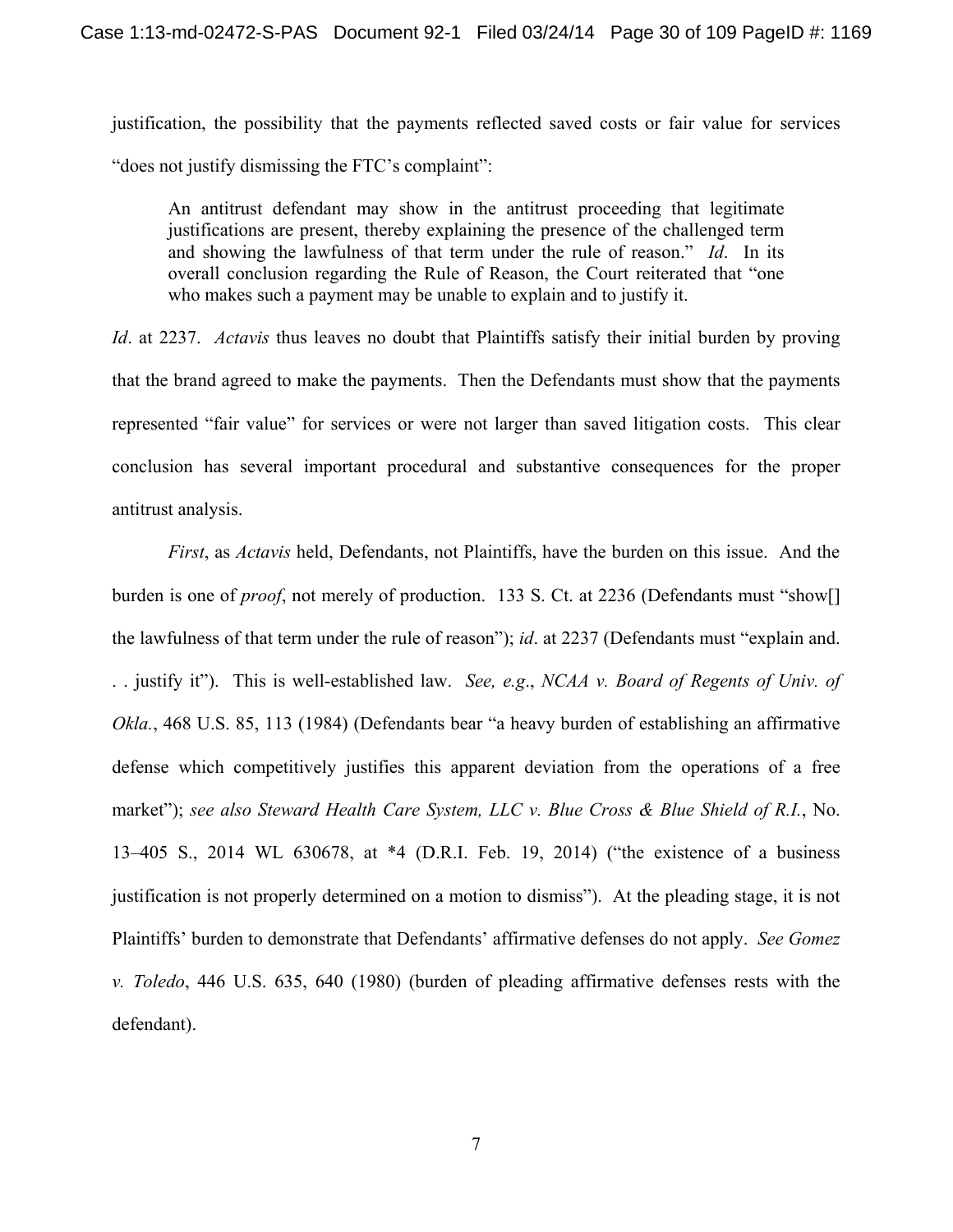*Second*, it is not sufficient for Defendants to establish that the payments were fair value for *some* services. They must establish that the payments were fair value for services *in the market that the restraint affects*. Defendants here cannot justify paying to delay competition for Loestrin 24 Fe by pointing to allegedly procompetitive deals for Femcon and Asacol. Competition "cannot be foreclosed with respect to one sector of the economy because certain private citizens or groups believe that such foreclosure might promote greater competition in a more important sector of the economy." *United States v. Topco Assocs., Inc.*, 405 U.S. 596, 610 (1972). Accordingly, "procompetitive justifications for price-fixing must apply *to the same market in which the restraint is found*, not to some other market." *Law v. NCAA*, 902 F. Supp. 1394, 1406 (D. Kan. 1995) (emphasis added), *aff'd*, 134 F.3d 1010 (10th Cir. 1998); *see also Paladin Assocs., Inc. v. Montana Power Co.*, 328 F.3d 1145, 1157 n.11 (9th Cir. 2003) (based on *Topco*, procompetitive effects in one market cannot justify anticompetitive effects in a separate market); *Los Angeles Memorial Coliseum Comm'n v. Nat'l Football League*, 726 F.2d 1381, 1392 (9th Cir. 1984) ("[T]he relevant market provides the basis on which to balance competitive harms and benefits of the restraint at issue.").

*Actavis* resolved any remaining doubt on this issue. The Court noted that payments might be justified when they "reflect compensation for other services that the generic has promised to perform – such as distributing *the patented item* or helping to develop a *market for that item*." 133 S. Ct. at 2236 (emphasis added). The reasoning is straightforward. When the generic agrees to delay entry in exchange for a payment from the brand, consumers *of the product at issue* receive no offsetting benefit if the generic agrees to distribute *some other product*. For that payment to benefit the *relevant* consumers, it must reflect fair value for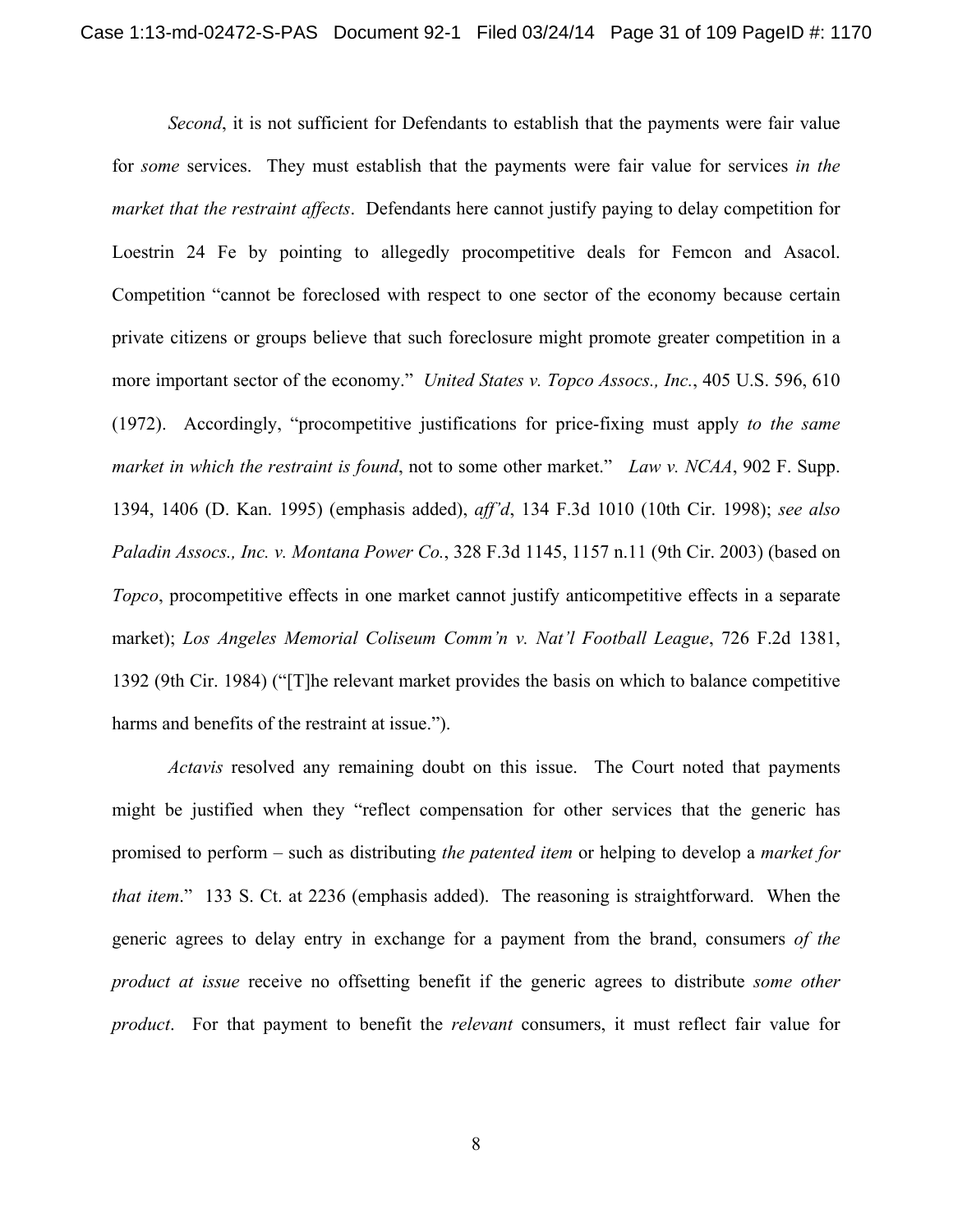"distributing the patented item, or helping to develop a market for that item." *Actavis*, 133 S. Ct. at 2236.

The Court of Appeals in *Sullivan v. National Football League*, 34 F.3d 1091 (1st Cir. 1994), refused to definitively decide this issue, but offered very clear guidance. *Sullivan* held that "it seems improper to validate a practice that is decidedly in restraint of trade simply because the practice produces some unrelated benefits to competition in another market." *Id*. at 1112. At the very least, the defendant must prove that "benefits flowing indirectly from" the term that defendant seeks to justify "ultimately have a beneficial impact on competition in the relevant market itself." *Id*. at 1113.

 That rationale has particular traction regarding these "side deals" in the pharmaceutical industry.<sup>11</sup> If side deals unrelated to the product at issue were truly arms-length transactions with no purpose to induce the generic to delay entry, the parties would have no need to tie them to the settlement. They would and could be executed as stand-alone deals, which is all the more reason to apply the antitrust rule that justifications must relate to the market affected by the restraint. That rule reduces the manufacturers' ability to hide or obscure compensation whose true point is to induce the manufacturer to give up the patent fight.

*Third*, even where defendants prove that they exchanged fair value for services in the relevant market, that is not the end of the inquiry under the Rule of Reason. Instead, the burden

<sup>&</sup>lt;sup>11</sup> Brand manufacturers and generic manufacturers rarely enter into such side deals outside the reverse-payment context; the manufacturers make the deals intentionally complex; and the manufacturers have control of all the relevant information. In all cases this supports a conclusive presumption that the side deal was not for fair value. *See* Scott Hemphill, *An Aggregate Approach to Antitrust: Using New Date and Rulemaking to Preserve Drug Competition*, 109 Colum. L. Rev. 629, 666-69 (2009). It certainly supports permitting defendants to argue "fair value" only if the side deal at least potentially benefits purchasers of the drug at issue.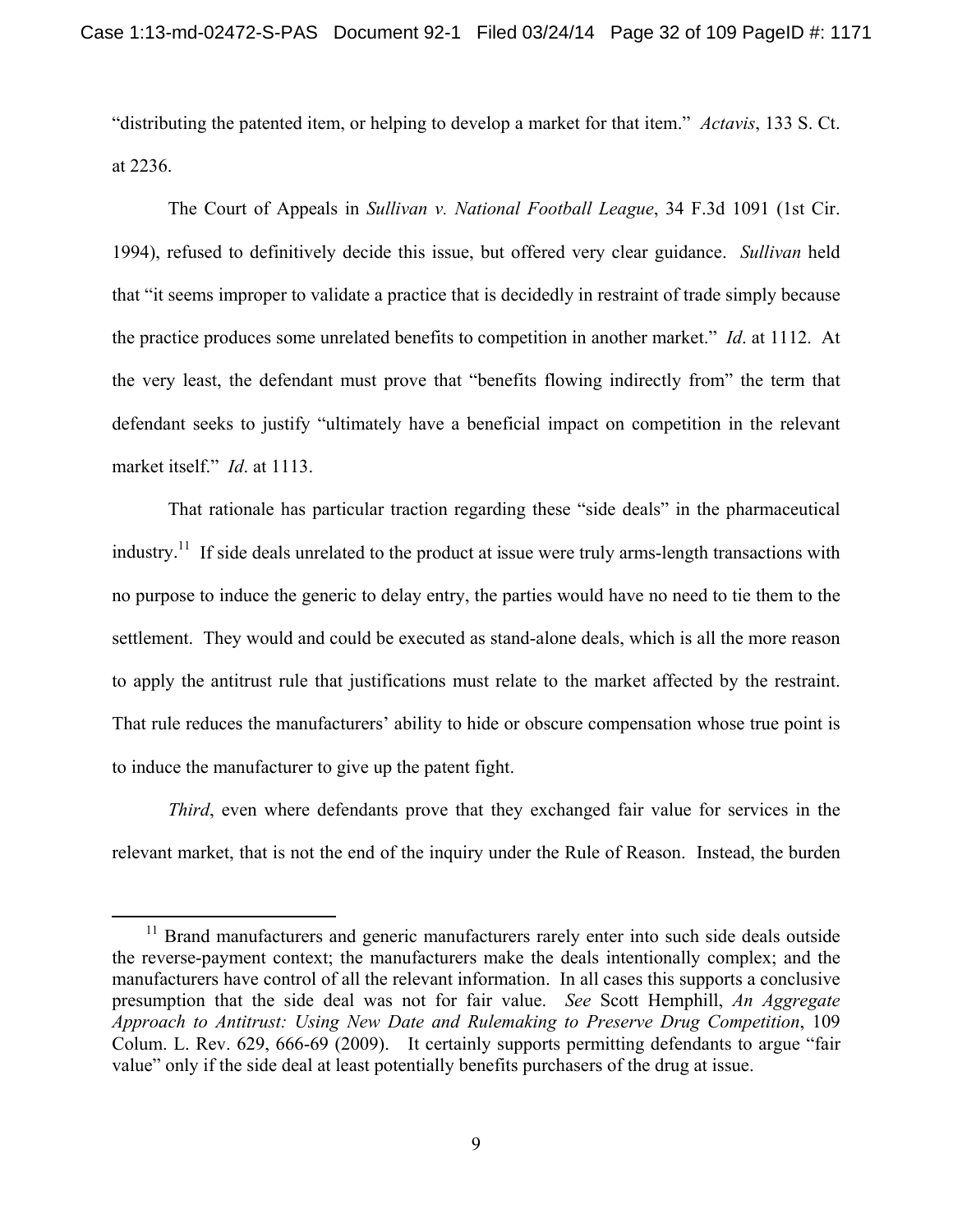then shifts back to the plaintiff to establish that, despite the procompetitive justification, the restraint is anticompetitive on balance. Under *Actavis*, the ultimate inquiry under the Rule of Reason is whether "the true point of the payments was to compensate the generics for agreeing not to compete." 133 S. Ct. at 2229; *see also id*. at 2234 (question is whether there was "payment in return for staying out of the market"). Even where a side deal is for services in the relevant market and reflects "fair value," the jury may conclude that, on balance, the deal's "true point" was to induce the generic to give up its patent challenge.

For example, a particular side deal, even at "fair value," might still be profitable for the generic manufacturer. In balancing the payment's anticompetitive vices against its procompetitive virtues, the jury may conclude that the brand manufacturer would not otherwise have done the deal with the generic, and that the fair but profitable deal did in fact induce the generic to give up the fight. Similarly, the jury could find for plaintiffs where, as here, the brand manufacturer bestowed more than one such profitable side-deal on the generic. The possible permutations and circumstances are endless. The point is this: the conclusion that the defendants exchanged fair value for services in the relevant market would not mean that defendants would win; it would simply mean that there is something on their side of the scale for the jury to weigh.

As noted at the outset, Plaintiffs here have in fact pled that the payments were large and unjustified. It may become important later in the case that these are properly issues of procompetitive justification; for now, that fact emphasizes that Defendants' motion on these issues is fantastical.

### **II. THE WARNER CHILCOTT/WATSON AGREEMENT IS UNLAWFUL UNDER**  *ACTAVIS*

Plaintiffs allege that the Watson agreement contains an anticompetitive "acceleration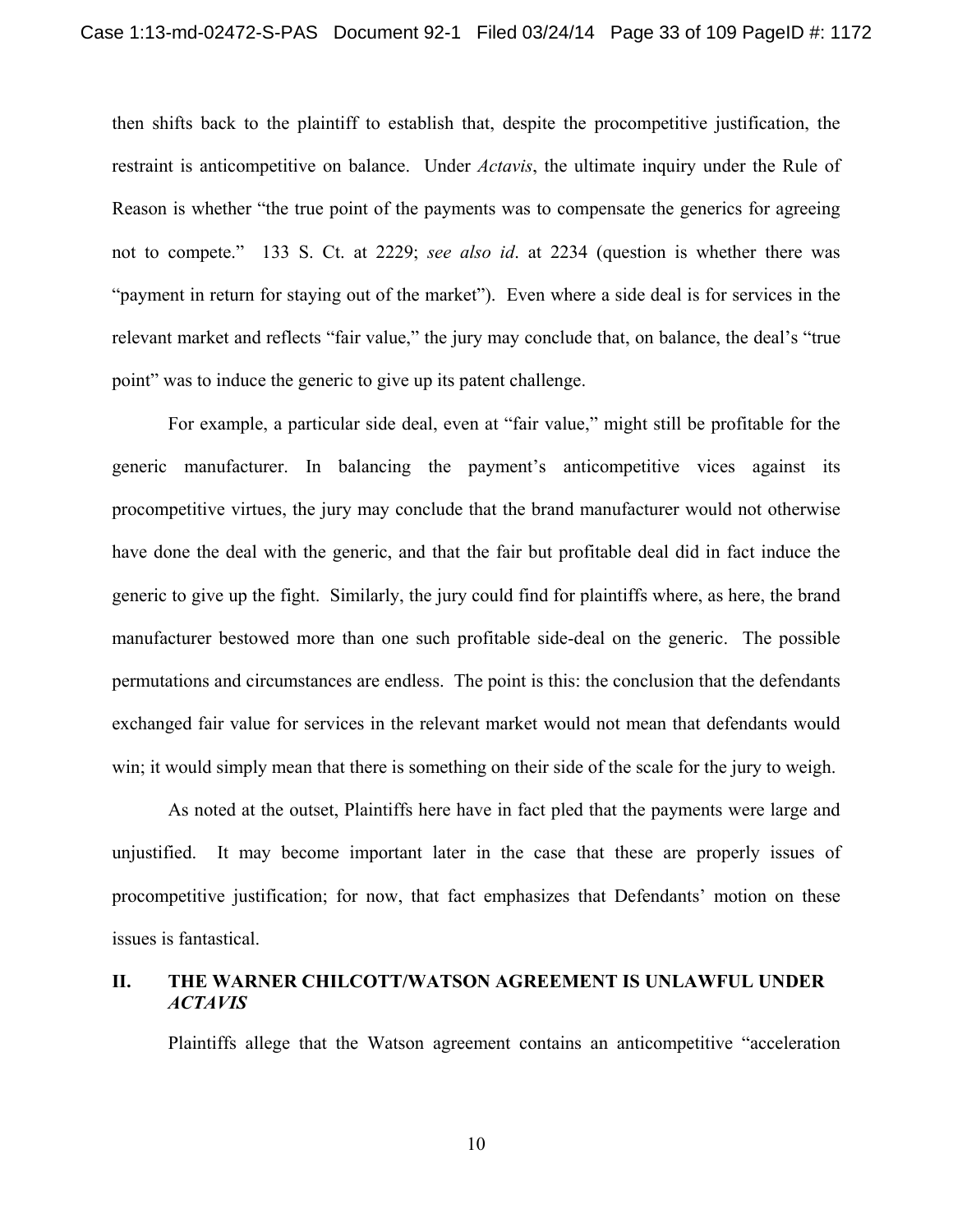clause." Comp. at  $\P 95$ .<sup>12</sup> That clause provides that if any other generic manufacturer enters the market before Watson's scheduled entry date of January 22, 2014, then Watson's entry date is accelerated accordingly. *Id*. As Watson had forfeited its right to 180 days of exclusivity, this acceleration clause was extremely valuable to Watson.

Absent the clause, other generic manufacturers, including Defendant Lupin, would have had an opportunity and incentive to enter the market before Watson's scheduled entry date of January 22, 2014. Lupin could have entered earlier by: (1) litigating and winning the patent case; or (2) waiting out the 30-month stay and then entering the market "at risk" while the patent case was pending.13 Achieving this period of *de facto* exclusivity as the only generic product on the market would have been of enormous value to Lupin and provided a tremendous incentive to entering before Watson's scheduled date. *See Actavis*, 133 S. Ct. at 2228-29.

# **A. Plaintiffs Pled that the Acceleration Clause Is a Payment and Is Anticompetitive.**

Plaintiffs have alleged that the acceleration clause is a suspect payment and is anticompetitive. *First*, the acceleration clause deterred Lupin from trying to enter before January 22, 2014. *See* Comp. at  $\P 95$ <sup>14</sup> After incurring the substantial costs of continued litigation, or

<sup>&</sup>lt;sup>12</sup> Regarding the other aspects of WC's payments to Watson, End Payors incorporate by reference the DP Brief.

 $13$  Lupin had a third means of entering before January 22, 2014—using the leverage of its patent challenge to negotiate an earlier licensed entry date. But the unlawful no-license clause eliminated that possibility. *See* Comp. at ¶ 94. Together, the no-license clause and the acceleration clause eliminated or substantially reduced the viability of every means of Lupin's earlier entry. The anticompetitive effects of these clauses must, of course, be considered together. *See, e.g*., *Contl. Ore Co. v. Union Carbide & Carbon Corp.*, 370 U.S. 690, 699 (1962) ("The character and effect of a conspiracy are not to be judged by dismembering it and viewing its separate parts, but only by looking at it as a whole.")(citation omitted).

<sup>&</sup>lt;sup>14</sup> Paragraph 95 of the Complaint contains a typographical error: its last three lines state that the acceleration clause "also deterred those other manufacturers from attempting to enter before January 22, 2014 because they knew that they could [not] obtain a period of time in which they were the sole generic or one of only two generics on the market." Comp. at  $\P$ 95. The bracketed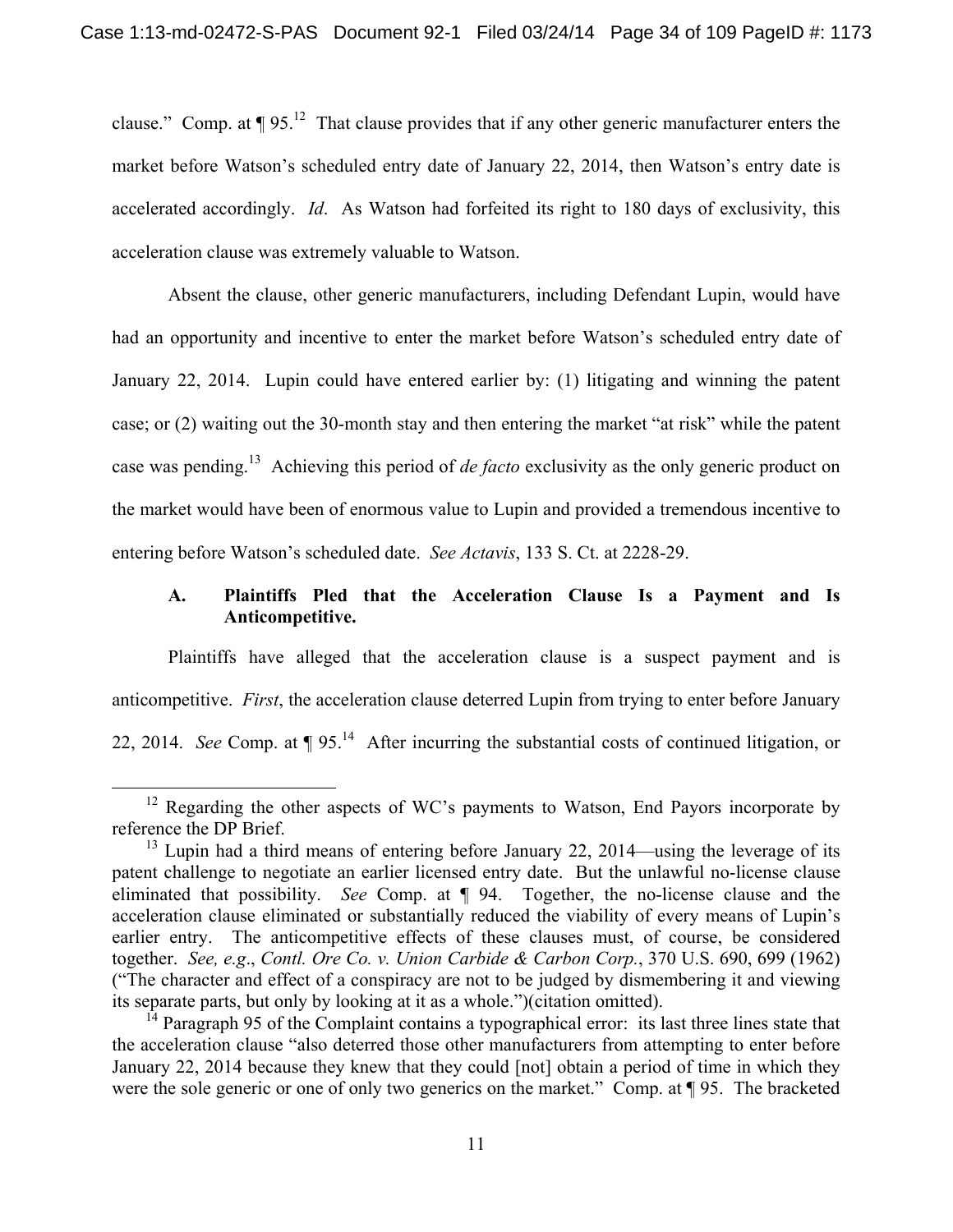facing the potential damages from entering at-risk, Lupin would have encountered Watson's simultaneous entry. In short, the acceleration clause acted as a penalty or deterrent – it eliminated the possibility of Lupin's enjoying any period of *de facto* exclusivity and thus very substantially diminished, if not altogether eliminated, its incentive to enter before Watson's scheduled date.<sup>15</sup> *Id.* And the acceleration clause, in fact, had the intended effect—Lupin agreed not to enter earlier. *See id.* at ¶ 105.

*Second*, by eliminating or substantially reducing the possibility that another generic manufacturer would enter before Watson's scheduled date, the acceleration clause resulted in Watson agreeing to a later entry date than it otherwise would have. *Id.* at **[95.** Instead of insisting on an entry date of, say, January *2012*, Watson instead accepted an entry date of January *2014,* with an acceleration clause.

The acceleration clause was a suspect payment under *Actavis* because the clause had value to Watson enticed it to delay entry, and Watson could not have obtained the clause or its economic equivalent by winning the patent case.<sup>16</sup>

 $\overline{a}$ 

word – a small but important one – is erroneously absent from the sentence in the Complaint. Plaintiffs intend to seek leave to amend to correct this typographical error.

<sup>&</sup>lt;sup>15</sup> The Watson Agreement provides other indications that Watson and WC intended the acceleration clause as a penalty meant to deter Lupin and others from entering before Watson's scheduled date. These other indicators include the no-license clause (Agreement ¶5), which confirms the parties' intent to prevent anyone else from entering before Watson; the confidentiality provisions (Agreement ¶18), which prohibit WC from revealing to other generic manufacturers the agreement's terms *except* for the acceleration clause; and the stipulation (Agreement ¶7) that if the acceleration clause is triggered by an at-risk launch, Watson's entry license terminates if the other manufacturer subsequently exits the market (confirming that the acceleration clause's only intended function is deterring other manufacturers' entry). *See* Def. Mem. at Exhibit B.

<sup>&</sup>lt;sup>16</sup> For example, even if Watson had won the patent case, Lupin could have entered the market before Watson because it had forfeited the statutory 180-day exclusivity.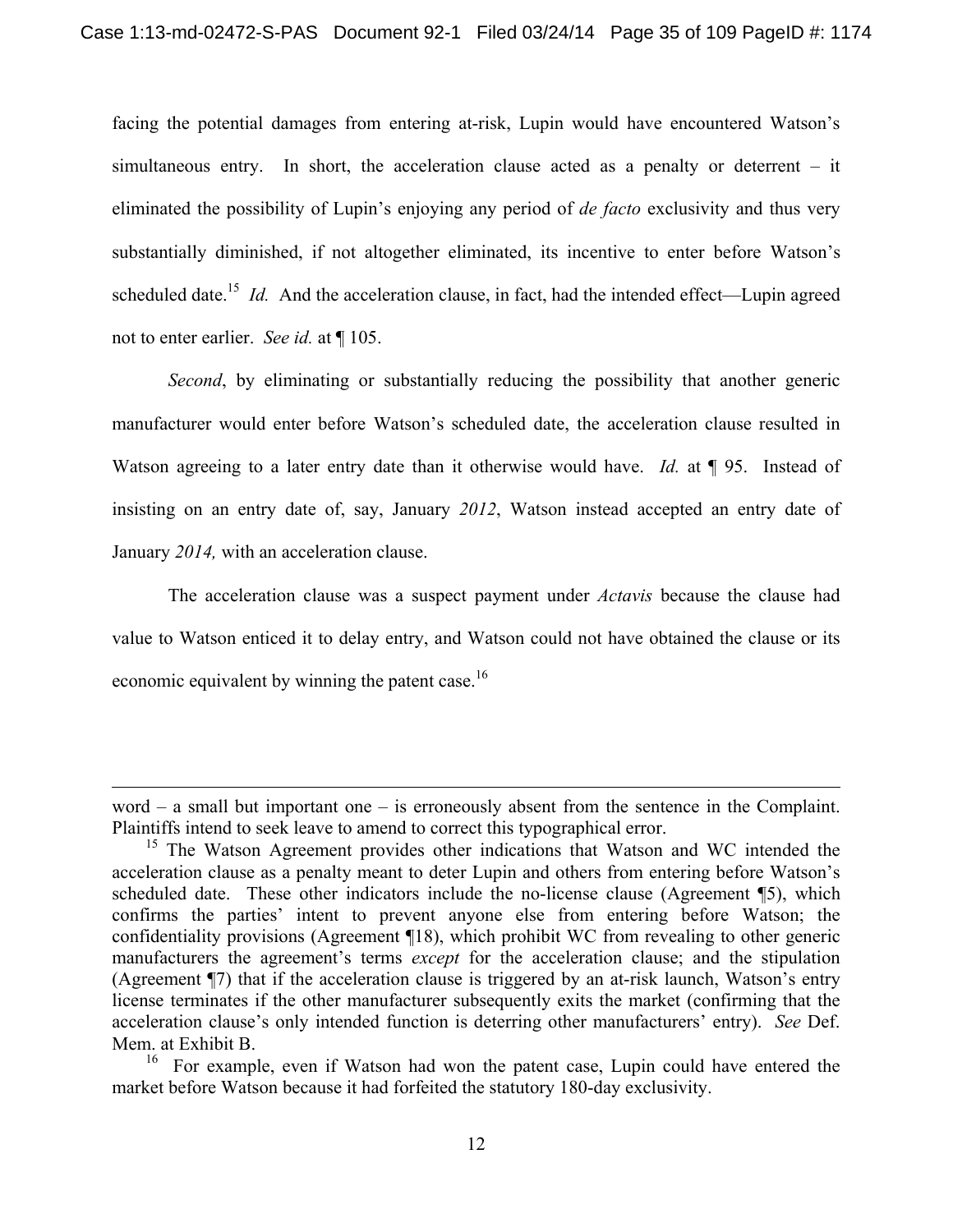## **B. Plaintiffs' Allegations Are Clearly Plausible.**

Plaintiffs' specific allegations of anticompetitive intent and effect are clearly plausible. In testimony to Congress, the Chairman and CEO of Apotex, Inc., the nation's fifth largest generic manufacturer, decried the anticompetitive effects of "an acceleration clause, or 'poison pill'":

"[N]o subsequent filer is going to take up the patent fight knowing it will get nothing if it wins. *Consumers are the biggest losers under this system.* If subsequent filers do not have the incentive to take on the cost of multimillion patent challenges these challenges will not occur. Weak patents that should be knocked out will remain in place, unduly blocking consumer access to generics. The challenges to brand patents by generic companies that Hatch-Waxman was designed to generate will decrease. And settlements that delay consumer access to the generic will, in turn, increase."

*Protecting Consumer Access to Generic Drugs Act of 2009: Hearing on H.R. 1706 Before the* 

*Subcomm. on Commerce, Trade, and Consumer Protection of the H. Comm. on Energy &* 

*Commerce*, 111th Cong. (2009), http://democrats.energycommerce.house.gov/sites/default/files/

documents/Testimony-Sherman-CTCP-Generic-Drugs-Act-2009-3-31.pdf (statement of Bernard

Sherman, CEO, Apotex, Inc.) (emphasis in original) (hereafter "Apotex Statement").<sup>17</sup>

Acceleration clauses may appear "at first blush" to benefit consumers by accelerating entry, but this is a mirage. *Id*. Basic economics reached that conclusion long ago in a variety of analogous contexts, such as Most Favored Nations clauses, Best-Price provisions, and the like – all of which appear to benefit consumers by requiring lower prices but in fact can actually raise prices. *See, e.g*., *United States v. Delta Dental of R.I.*, 943 F. Supp. 172, 176 (D.R.I. 1976) (MFNs violate the rule of reason if they "produce substantial anticompetitive effects in particular

 $17$  Apotex addressed acceleration clauses in the context in which the first-filing generic retained the 180-day exclusivity. But the clauses have the same—or worse—anticompetitive effect where, as here, Watson forfeited its exclusivity. In both instances, the acceleration clause all but eliminates the later generic manufacturer's incentive to try to enter before the scheduled date.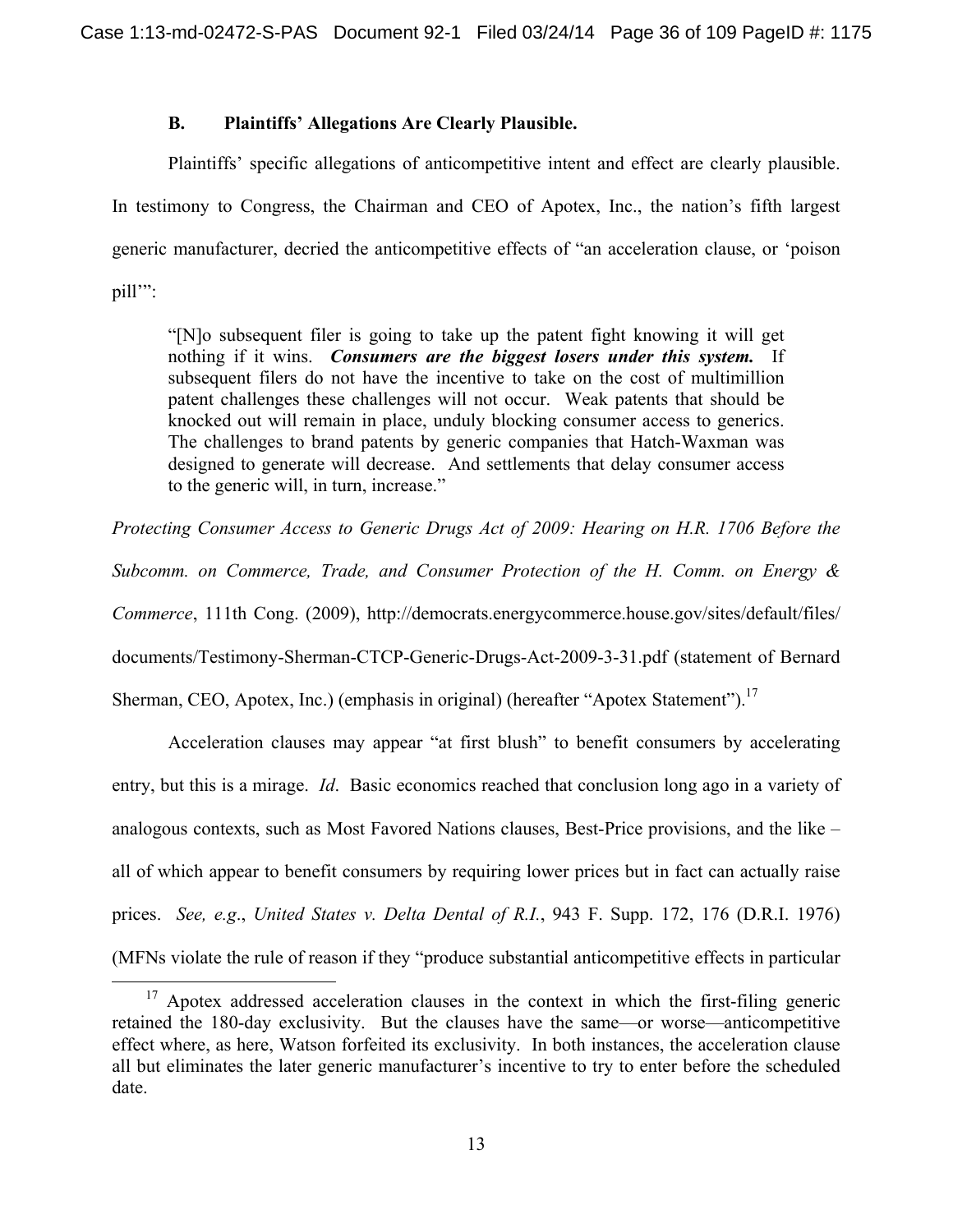circumstances"); *Reazin v. Blue Cross & Blue Shield of Kan.*, 663 F. Supp. 1360, 1418 (D. Kan. 1987) (MFNs "[can] effectively prevent[] competing insurance companies from offering more favorable insurance rates to consumers"), *aff'd*, 899 F.2d 951 (10th Cir. 1990).<sup>18</sup> MFNs concern prices, while acceleration clauses concern entry dates, but in pharmaceutical marketplaces early generic entry produces lower prices for consumers. Acceleration clauses can push back entry and raise prices because they "further reduc[e] the incentive" of other generic manufacturers to continue challenging the patent. C. Scott Hemphill & Mark A. Lemley, *Earning Exclusivity*, 77 Antitrust L.J. 947, 964 (2011).

Although there are subtle differences between MFNs, Best-Price provisions, and the acceleration clause at issue here—subtleties that will be fleshed out in the expert economic reports in this case—these clauses share the attribute of potentially deterring competitors' entry or dampening their willingness to strive for a more competitive outcome. *See, e.g.*, *Delta Dental*, 943 F. Supp. at 183 (MFN had purpose and effect of raising barriers to entry); *U.S. v.* 

 <sup>18</sup> *See also United States. v. Apple Inc.*, 952 F. Supp. 2d 638, 694 (S.D.N.Y. 2013) (MFN "did not promote competition, but destroyed it"); *See also Blue Cross & Blue Shield of Ohio v. Bingaman*, No. 1:94 CV 2297, 1996 WL 677094, at \*4 (N.D. Ohio June 24, 1996) (noting "the anticompetitive effects that MFN clauses may have" and finding that "MFN clauses could violate the Sherman Act by restraining competition"), *aff'd sub nom. Blue Cross & Blue Shield of Ohio v. Klein*, 117 F.3d 1420 (6th Cir. July 11, 1997); *United States v. Medical Mutual of Ohio*, 1999 WL 670717, at \*12 n.6 (N.D. Ohio Jan. 29, 1999) (court had previously "soundly rejected" the proposition that MFNs are procompetitive as a matter of law); *Blue Cross & Blue Shield of Mich. v. Mich. Association of Psychotherapy Clinics*, No. 9-71014, 1980 WL 1848, at \*3 (E.D. Mich. Mar. 14, 1980) (MFNs are evaluated under the rule of reason)). Courts have upheld certain MFNs when a full factual record revealed that they resulted, on balance, in lower prices. *See, e.g.*, *Blue Cross & Blue Shield United of Wis. v. Marshfield Clinic*, 65 F.3d 1406, 1415 (7th Cir. 1995); *Ocean State Physicians Health Plan, Inc. v. Blue Cross & Blue Shield of R.I.*, 883 F.2d 1101, 1111 (1st Cir. 1989). But those cases obviously do not mean that MFNs or analogous clauses are per se lawful – a full factual record may instead show that they are on balance anticompetitive. *See United States v. Delta Dental of R.I.*, 943 F. Supp. 172, 178-79 (D.R.I. 1976) (distinguishing *Ocean State* on that basis).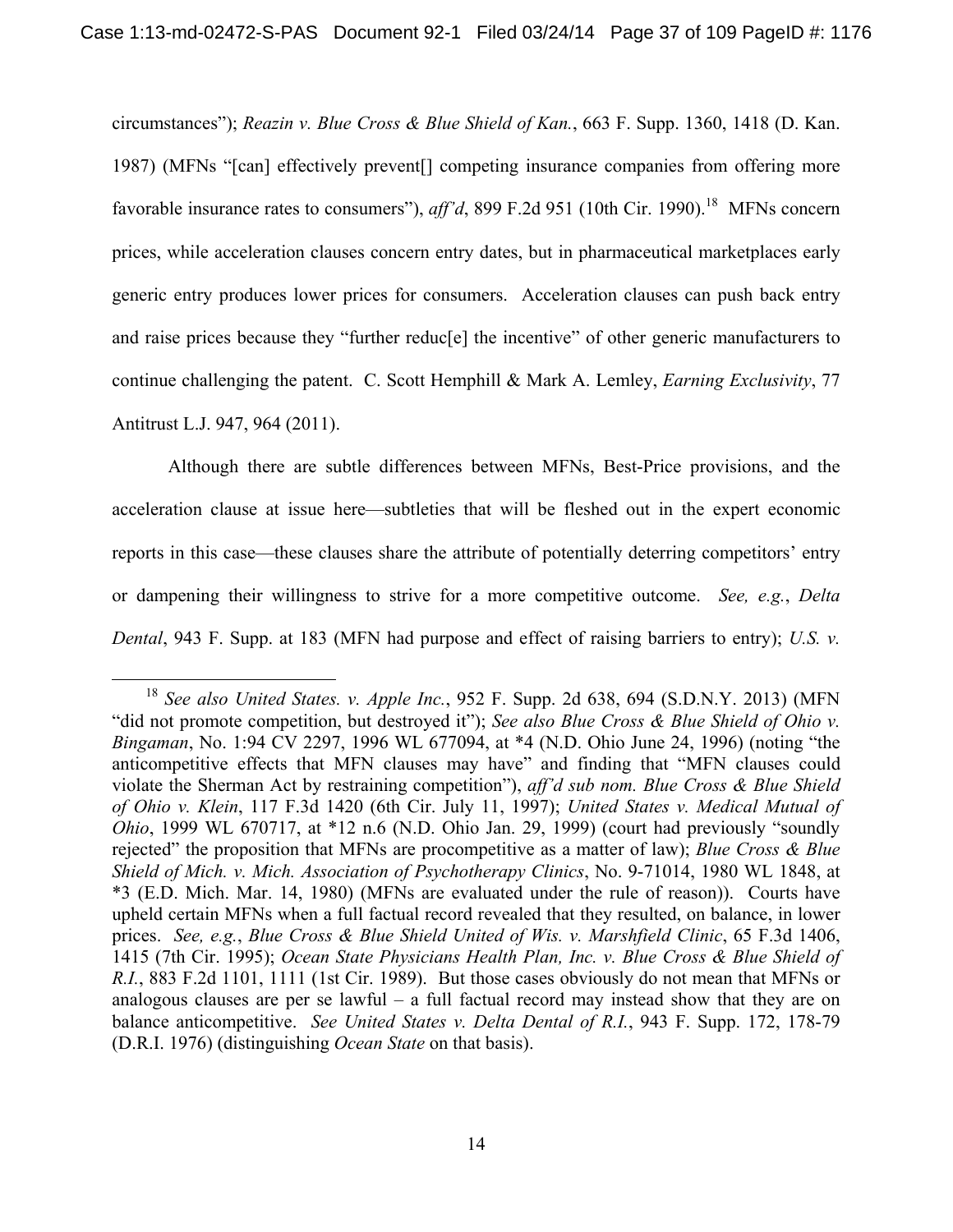*Blue Cross Blue Shield of Michigan*, 809 F. Supp. 2d 665, 675 (E.D. Mich. 2011) (MFN "prevent[ed] other insurers from entering the market"); Jonathan B. Baker & Judith A. Chevalier, *The Competitive Consequences of Most-Favored-Nation Provisions*, 27 Antitrust ABA 20, 22, 24 (Spring 2013) ("MFNs may. . .harm competition by assisting an incumbent in foreclosing the entry or expansion of rivals" or "it may simply dampen competition among non-coordinating rivals"); Anthony J. Dennis, *Potential Anticompetitive Effects of Most Favored Nation Contract Clauses in Managed Care and Health Insurance Contracts*, 4 Ann. Health L. 71, 75 (1995) (MFNs have tendency "to both force competitors from the health care market and set an artificial price floor in the health care marketplace"); Thomas E. Cooper, *Most-Favored-Customer Pricing and Tacit Collusion*, 17 Rand J. Econ 377, 387 (1986) (MFNs can lead firms to compete less aggressively).

The second anticompetitive effect—causing Watson to accept a later entry date than it otherwise would have—is likewise undeniably plausible. Watson made more profits by obtaining a period of exclusivity for its generic Loestrin 24 Fe than by entering the market earlier. Indeed, the exclusivity period generates the "vast majority" of the first-filer's profits. *Actavis*, 133 S. Ct. at 2229. The first-filer "is therefore much more willing to accept a later entry date than it would be if settlement did not preserve exclusivity." C. Scott Hemphill & Mark A. Lemley, *Earning Exclusivity* at 965; *see also* Apotex Statement (prohibiting acceleration clauses "will shorten the period of delay first filers are willing to accept in settlements"); C. Scott Hemphill, *Paying for Delay: Pharmaceutical Patent Settlement As A Regulatory Design Problem*, 81 N.Y.U. L. Rev. 1553, 1593 (2006) ("[e]njoying the exclusivity period with certainty is more important to a generic firm than its timing"). This conforms to standard economic analyses. *See, e.g.*, *Blue Cross Blue Shield of Mich.*, 809 F. Supp. 2d at 669 (defendant is willing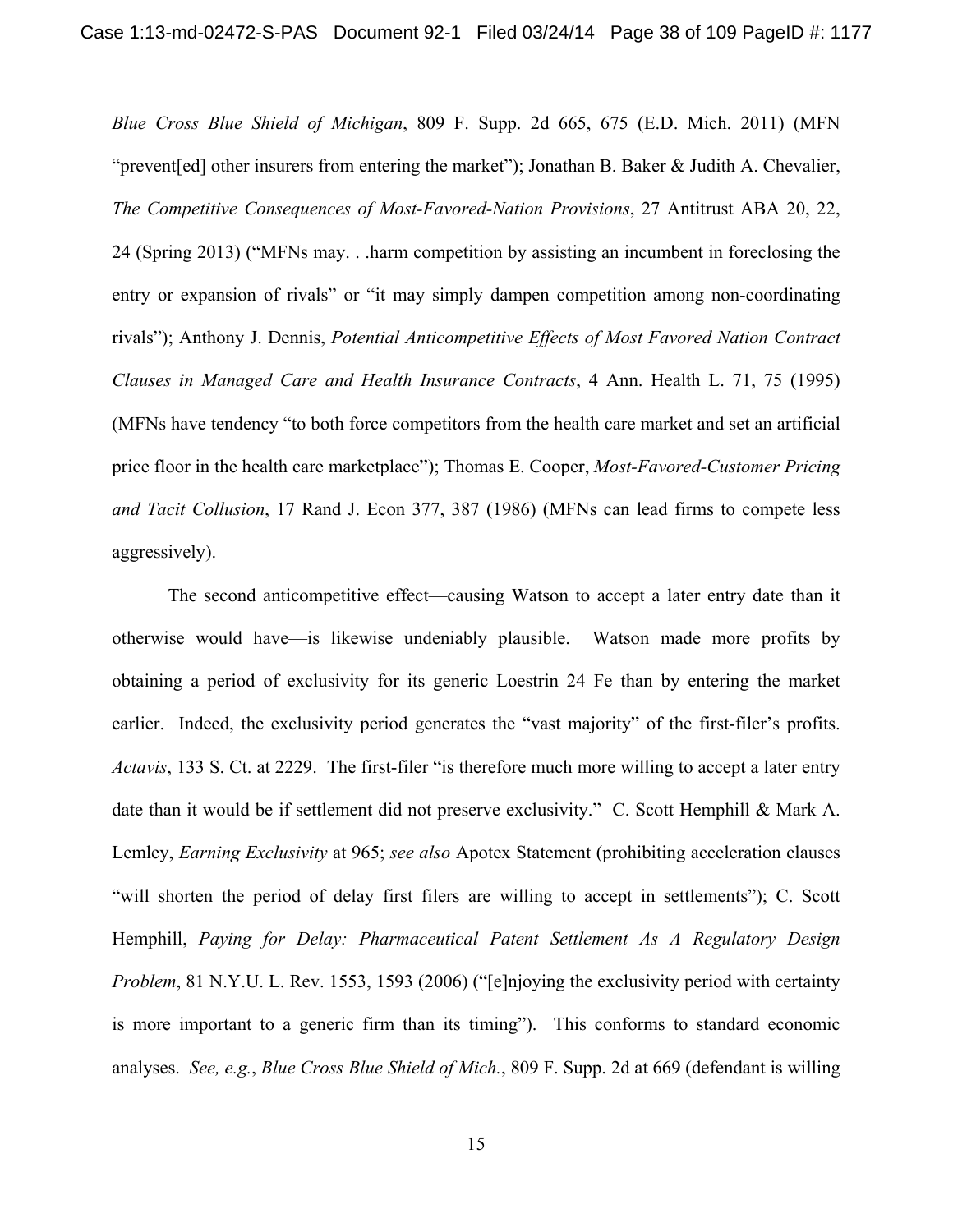to pay higher prices to hospitals in exchange for MFN because of its tendency to preserve defendant's market share); Steven C. Salop & Fiona Scott Morton, *Developing an Administrable MFN Enforcement Policy*, 27 Antitrust ABA 15, 16 (Spring 2013) (buyer is willing to pay higher price when MFN dampens competition from rivals); Steven C. Salop, *Practices that (Credibly) Facilitate Oligopoly Co-ordination*, New Developments in the Analysis of Market Structure 265 (Joseph E. Stiglitz & G. Frank Mathewson eds., 1986) (party will accept less competitive terms when MFN injures rivals because party will "count that injury as a benefit").

Defendants argue that the acceleration clause cannot be a "payment" under *Actavis* because its only function, and its only value to Watson, is that it "facilitates earlier entry of Watson's generic." Def. Mem. at 14-16. But that simply contradicts Plaintiffs' clearly plausible allegation that the clause created value for Watson not by allowing it to enter earlier, but by deterring other generics from entering earlier. *See* Comp. at ¶ 95. Although an acceleration clause could conceivably be procompetitive under some circumstances, determining the effect of the clause here requires a factual inquiry and a balancing of anticompetitive and procompetitive effects. *See Delta Dental*, 943 F. Supp. at 176. The analysis "turns precisely on the severity of the alleged anticompetitive effects flowing from the application of [the defendant's] MFN clause juxtaposed against any competitive benefits." *Id.* at 180. This balancing is not appropriate at the pleading stage where, as here, Plaintiffs have plausibly alleged anticompetitive harm. *See, e.g., Steward Health Care System, LLC v. Blue Cross & Blue Shield of R.I.*, No. 13–405 S, 2014 WL 630678, at \*6 (Smith, C.J.) (citing *Creative Copier v. Xerox,* 344 F. Supp. 2d 858, 867 (D. Conn. 2004) ("[T]he presence of a business justification. . .is not appropriately raised at [the motion to dismiss] stage. . . .[The plaintiff] is not required to allege the negative of every possible justification [the defendant] may offer for its conduct.")).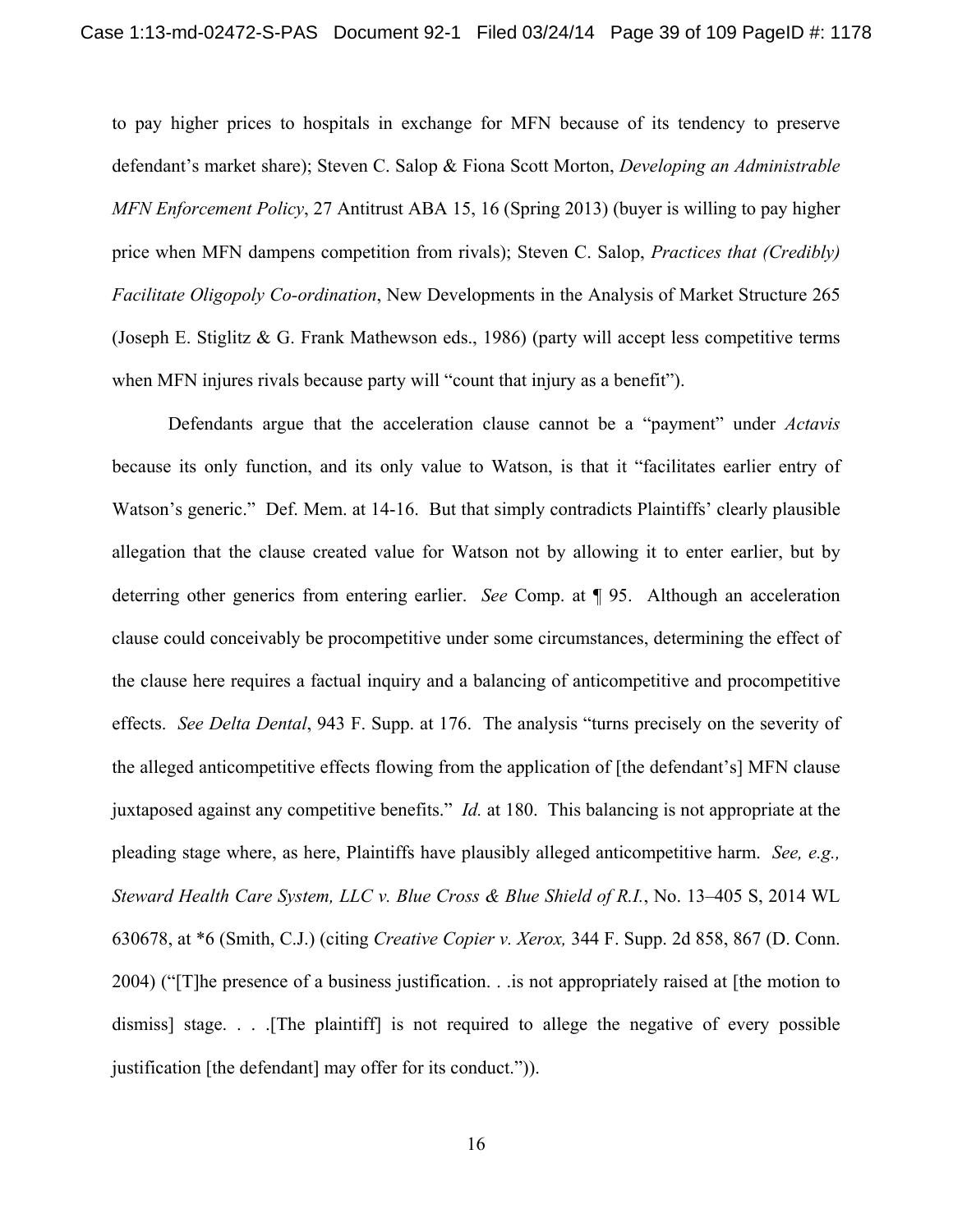Defendants also contend that Plaintiffs fail to allege that the payment was "large." Def. Mem. at 15. But the Complaint alleges that the acceleration clause preserved Watson's period of *de facto* exclusivity (Comp. at ¶ 95), which "may be worth hundreds of millions of dollars." *Id*. at ¶ 58. In any event, as demonstrated in detail above, *Actavis* makes clear that the *burden is on defendants* to prove that a payment is *not large*.

Plaintiffs note, finally, that the acceleration clause is anticompetitive, and actionable, regardless of whether it is a "payment."<sup>19</sup> All reverse payments are subject to analysis under *Actavis*, but not all anticompetitive clauses are reverse payments. *Actavis* itself reviewed a line of cases—not involving reverse payments—finding unlawful a variety of clauses in patent licenses, including those intended to deter competitors' entry. *Id*. at 2232-33.

The Court reiterated the long-standing antitrust framework for analyzing *any* clause in a patent license: courts should "answer[] the antitrust question by considering traditional antitrust factors such as likely anticompetitive effects, redeeming virtues, market power, and potentially offsetting legal considerations present in the circumstances, such as here those related to patents." *Id*. at 2231. This analysis "seek[s] to accommodate patent and antitrust policies, finding challenged terms and conditions *unlawful unless patent law policy offsets the antitrust law policy strongly favoring competition.*" *Id*. at 2233 (emphasis added). Patent principles overcome the strong policy favoring competition where "'the patent statute specifically gives a right' to restrain competition in the manner challenged." *Id*. at 2231 (quoting *United States v. Line Materials Co.*, 333 U.S. 287, 311 (1948)). Defendants here identify no such specific statutory authorization.Thus, their arguments fail and this Court should not dismiss Plaintiffs'

<sup>&</sup>lt;sup>19</sup> Plaintiffs allege that the acceleration clause is an unlawful payment and that it is unlawful regardless of whether it is a payment. *See* Comp., Second Claim for Relief and Fifth Claim for Relief.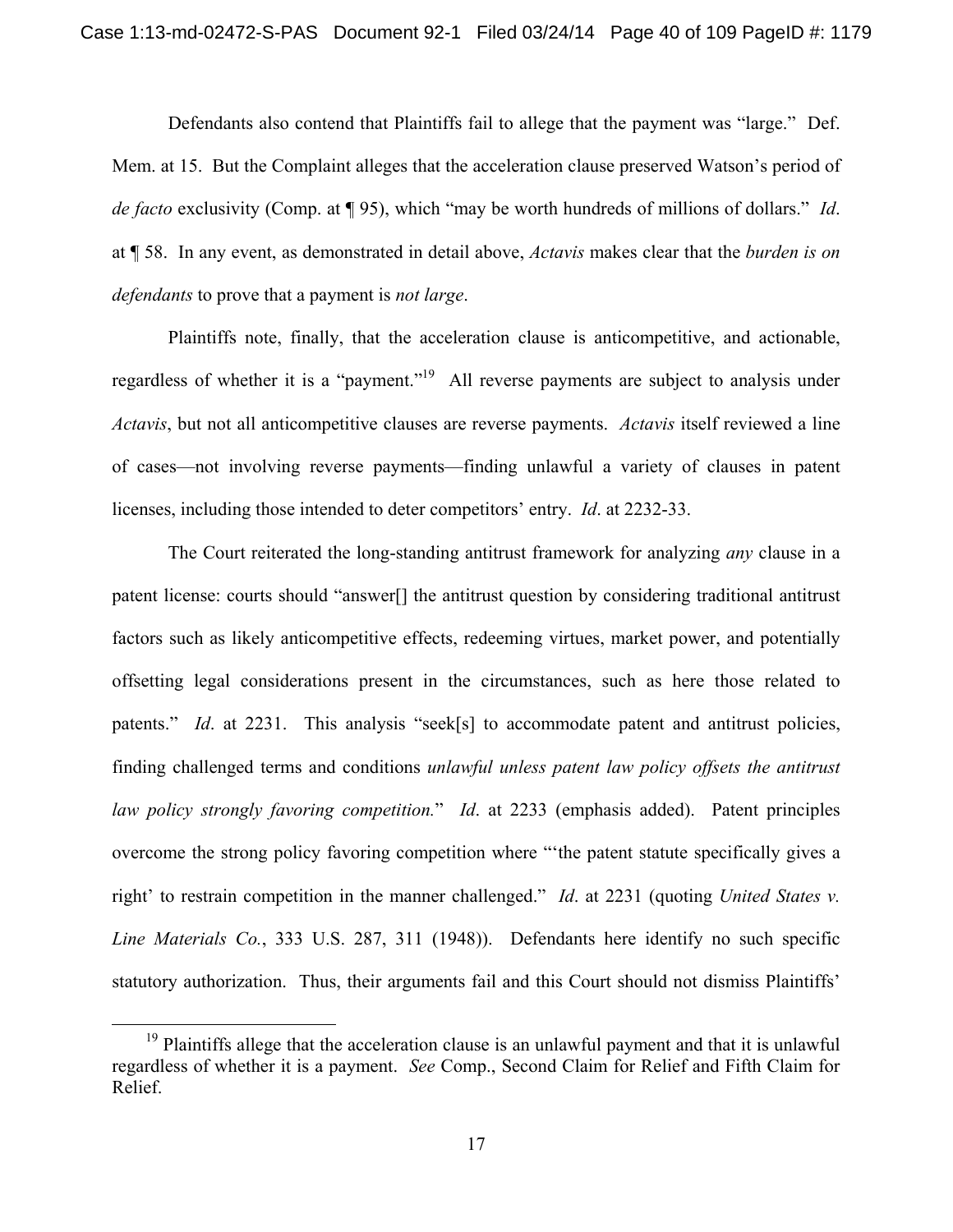acceleration clause allegations.

### **III. PLAINTIFFS' PRODUCT-SWITCHING ALLEGATIONS APPROPRIATELY ADDRESS MOTIVE AND DAMAGES**

Defendants argue that Plaintiffs fail to state a claim for unlawfully switching the market from Loestrin 24 Fe to Lo Loestrin 24 and Minastrin 24, and that the product-switching allegations should, therefore, be "disregarded and ignored, if not stricken entirely from the Complaint." Def. Mem. at 22. But these allegations go to WC's *motive* for making the unlawful reverse payments and to the *damages* resulting from them. Allegations regarding a conspiracy's motive and effect are standard and appropriate in antitrust conspiracy complaints. *See, e.g.*, *Manego v. Orleans Bd. of Trade*, 773 F.2d 1, 7 (1st Cir. 1985) (plaintiff appropriately alleged "all possible motives for such a conspiracy and all facts necessary to support these allegations"); *Serv. Merch. Co., Inc. v. Boyd Corp.,* 722 F.2d 945, 951 (1st Cir. 1983) ("[I]n order to prove a conspiracy, there must be evidence of motive and intent. The anticompetitive effect of the market allocation was such evidence."). And Plaintiffs are entitled to have their claims considered in the commercial and economic context in which the challenged conduct occurred. *See, e.g.*, *Nat'l Gerimedical Hosp. & Gerontology Ctr. v. Blue Cross of Kansas City*, 452 U.S. 378, 393 n.19 (1981) (courts must "give attention to the particular economic context in which the alleged conspiracy and 'refusal to deal' took place"); *Am. Steel Erectors, Inc. v. Local Union No. 7, Int'l Ass'n of Bridge, Structural, Ornamental & Reinforcing Iron Workers*, 932 F. Supp. 2d 240, 248 (D. Mass. 2013) ("The rule of reason. . .looks to the entire economic context in which the allegedly exclusionary conduct took place, asking whether the restraint of trade at issue was unreasonable under the circumstances." $)^{20}$ 

 $20$  Defendants note the controversy over whether product-switching alone–independent of reverse payments–constitutes unlawful monopolization. Def. Mem. at 20-22. *See, e.g.*, *Abbott*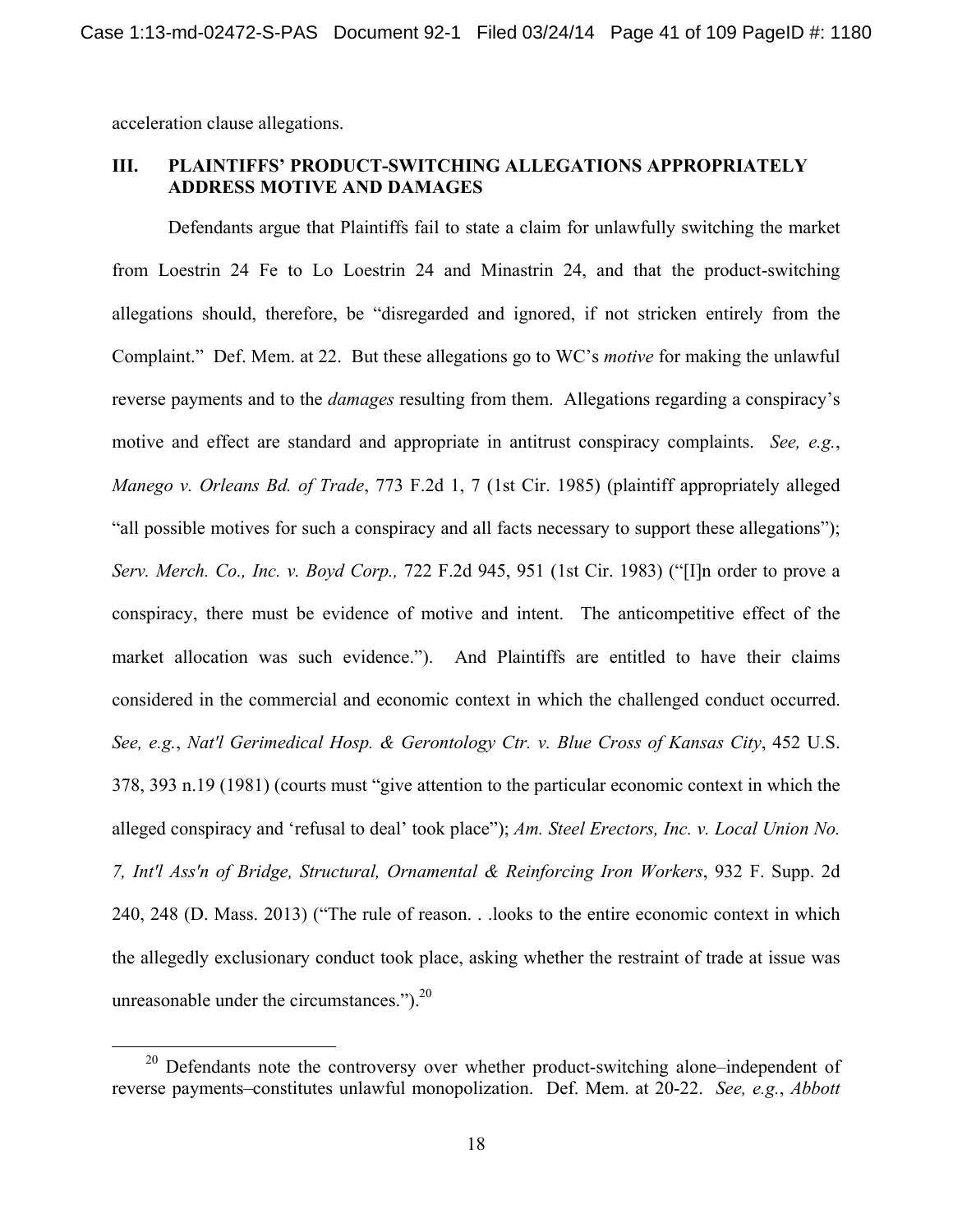**Motive**: WC's unlawful reverse payments gave it the time required to switch the prescription base from Loestrin 24 Fe to WC's follow-on products which are (temporarily) shielded from generic competition. *See* Comp. at ¶¶ 8, 112. And the scheme succeeded – absent the payments, Watson and Lupin's generic Loestrin 24 Fe would have entered the market before WC launched the follow-on products. As a result, WC would not have even marketed those products or, if it did, they would have made few, if any, sales. *See id*. at ¶ 116.

**Damages**: WC made the payments and used the time that it bought to convert the prescription base to the follow-on products. Consequently, when generic Loestrin 24 Fe finally did launch in January 2014, there were far fewer prescriptions available for generic substitution, thus significantly increasing Plaintiffs' damages (and WC's ill-gotten gains). *Id*. at ¶¶ 7, 9, 117, 121. These allegations regarding WC's motive to make the payments, and their devastating effect on consumers, are more than plausible. *See, e.g.*, Michael A. Carrier, *A Real-World Analysis of Pharmaceutical Settlements: The Missing Dimension of Product Hopping*, 62 Fla. L. Rev. 1009, 1021 (2010) ("Brand firms have a considerable interest in forestalling generic entry [through reverse payments] until after they can switch the market to the new product. Such a delay protects them from selling and marketing their branded drugs against cheaper generics.").

*Labs. v. Teva Pharms. USA, Inc*., 432 F. Supp. 2d 408, 420–23 (D. Del. 2006) (denying motion to dismiss monopolization claim); Herbert Hovenkamp, et al*.*, *IP and Antitrust: An Analysis of Antitrust Principles Applied to Intellectual Property Law* § 15.3, 2012 WL 5831540 (2012) ("product hopping to ward off generic competition is precisely the sort of behavior the Sherman Act condemns"). But Plaintiffs here have not asserted a monopolization claim, and those issues have nothing to do with whether Plaintiffs have properly pled WC's motive for the reverse payments and the damage they caused.

 $\overline{a}$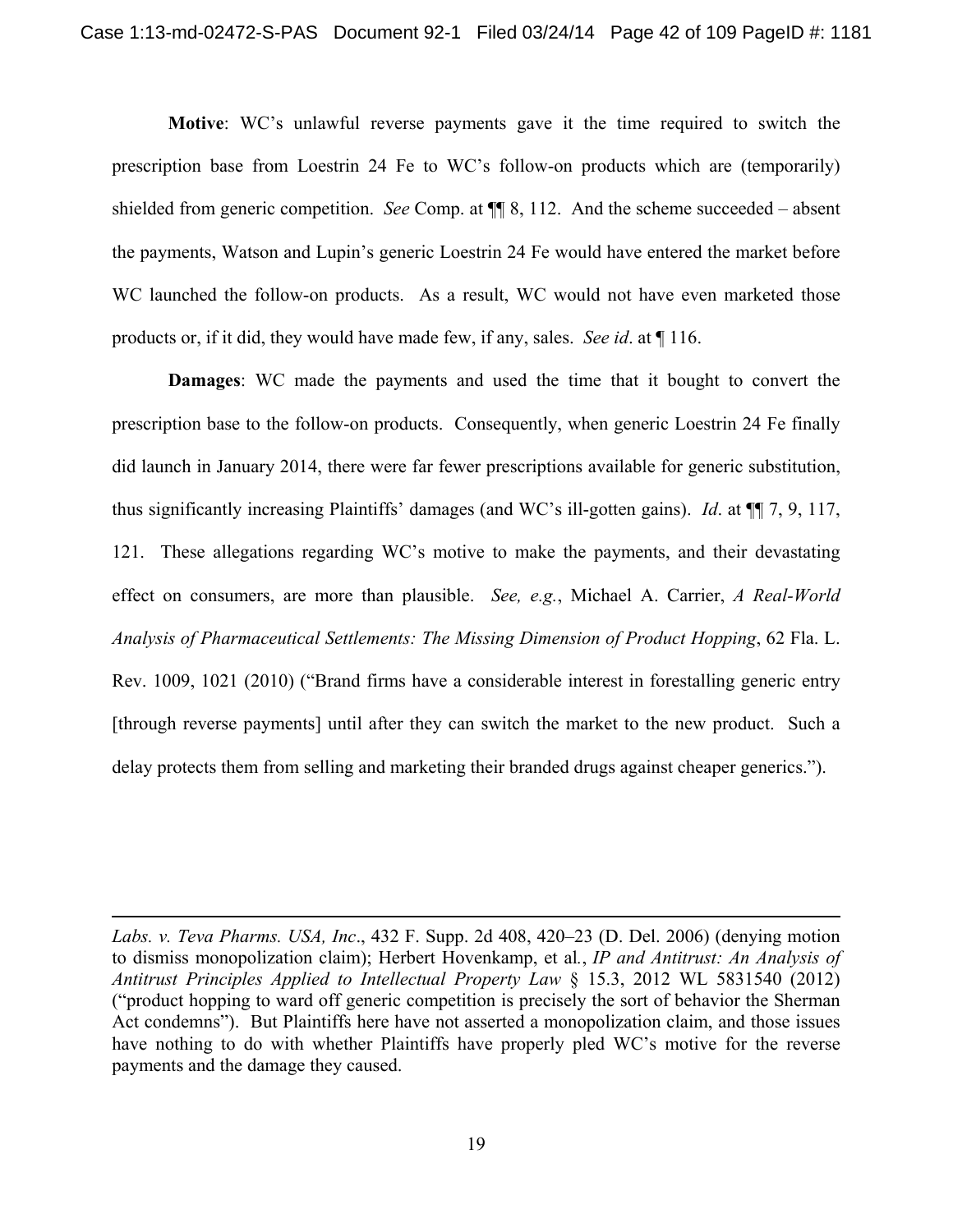## **IV. PLAINTIFFS HAVE STANDING TO PURSUE THEIR STATE LAW CLAIMS**

Defendants argue that Plaintiffs have standing to represent purchasers in only the states in which they made purchases, and not purchasers in other states.<sup>21</sup> Incredibly, Defendants fail to cite the three most recent district court opinions from the First Circuit that address this very issue, all of which squarely reject Defendants' argument. *See Nexium*, 2013 WL 4832176, at \* 24; *Glass Dimensions, Inc. v. State Street Bank & Trust Co.*, 285 F.R.D. 169, 175 (D. Mass. 2012); *In re Relafen Antitrust Litig.*, 221 F.R.D. 260, 269 (D. Mass. 2004). Defendants' argument defies a body of law in this Circuit and elsewhere, and confuses two separate legal concepts—Article III standing and Rule 23's class certification requirements.

#### **A. Plaintiffs Have Article III Standing.**

Defendants repeatedly stress that Article III standing is a "threshold" inquiry and that each "class representative must meet this standing requirement."<sup>22</sup> Here, each named Plaintiff, in fact, satisfies this threshold inquiry. To demonstrate Article III standing, a plaintiff need only show that "he personally has suffered some actual or threatened injury as a result of the putatively illegal conduct of the defendant." *Gladstone, Realtors v. Village of Bellwood*, 441 U.S. 91, 99 (1979). Plaintiffs' Complaint alleges that, as a result of Defendants' unlawful conduct, each of them paid more than they otherwise would have in the form of overcharges.<sup>23</sup> This is all that is required to establish the named Plaintiffs' Article III standing to pursue their own claims. *See Steel Co. v. Citizens for a Better Env't*, 523 U.S. 83, 102–03 (1998); *see also* 

<sup>&</sup>lt;sup>21</sup> Def. Mem. at 49. Specifically, Defendants assert that Plaintiffs lack standing under the laws of Alabama, Alaska, Arkansas, Colorado, Georgia, Hawaii, Idaho, Kentucky, Louisiana, Montana, Oklahoma, Washington, and Wyoming.

<sup>22</sup> *See e.g.*, Def. Mem. at 50 (citing *In re New Motor Vehicles Canadian Exp. Antitrust Litig.*, MDL 1532, 2006 WL 623591, at \*3 (D. Me. Mar. 10, 2006), and *In re Bank of Boston Corp. Securities Litig.*, 762 F. Supp. 1525, 1531 (D. Mass. 1991)).

<sup>23</sup> *See e.g.*, Comp. at ¶¶118–123.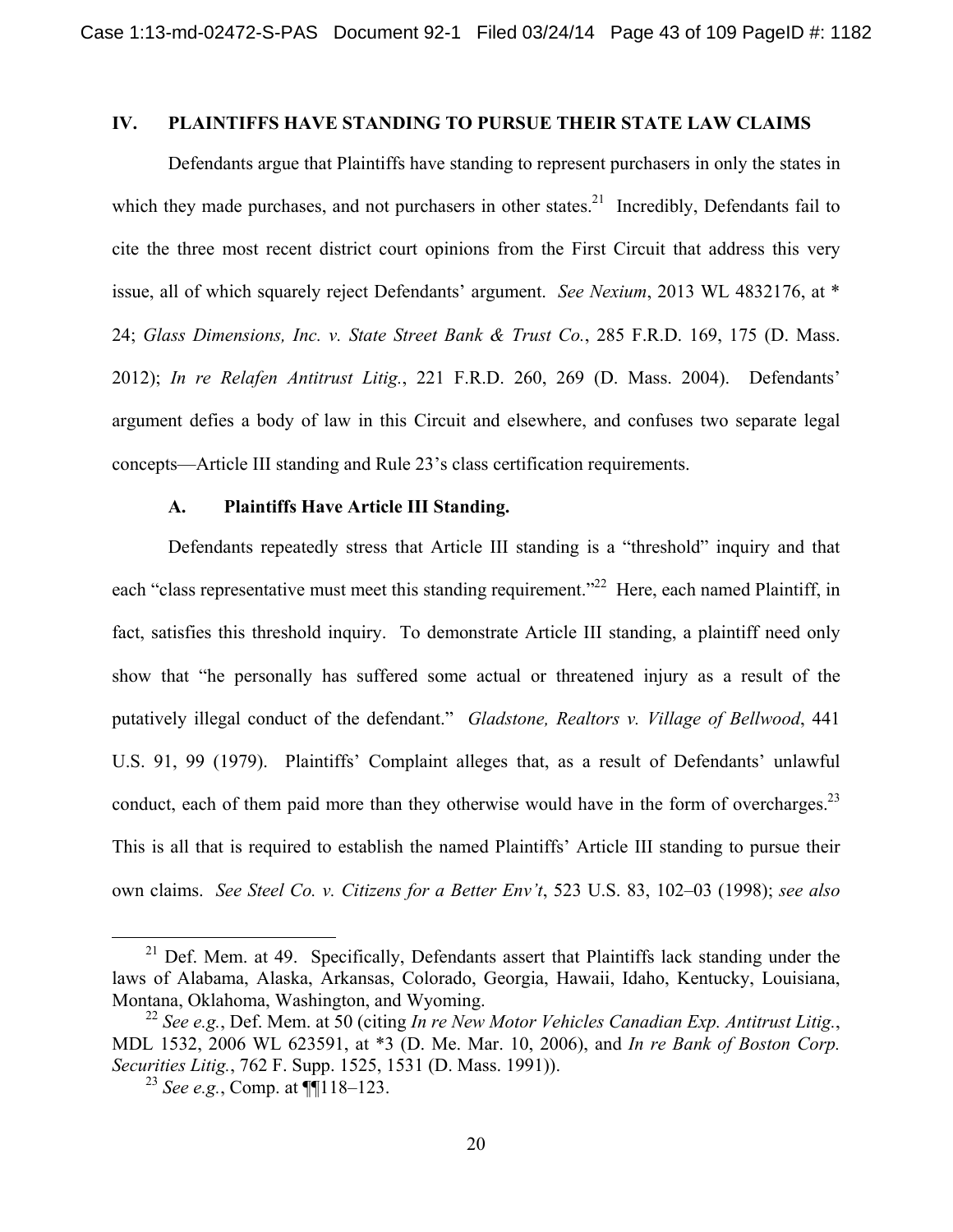*Nexium*, 2013 WL 4832176, at \*25 ("each of the named end-payor plaintiffs has claims against each of the defendants based on their alleged overpayments . . . [and] have therefore made out their Article III requisite") (citations omitted).

### **B. Because Plaintiffs Have Article III Standing, Rule 23 Determines Whether They May Pursue Claims of Absent Class Members in Other States.**

Once a class representative establishes Article III standing to assert his own claim, whether he also may advance claims of absent class members is determined solely under Rule 23's requirements.<sup>24</sup> The governing principle is straightforward: "[W]hen a class plaintiff shows individual standing, the court should proceed to Rule 23 criteria to determine whether, and to what extent, the plaintiff may serve in a representative capacity on behalf of the class." 1 William B. Rubinstein et al., Newburg on Class Actions §2:6 (5th ed. 2011); *see also* 7AA Alan Wright et al., Federal Practice and Procedure §1785.1 (3d ed. 2010) (once named plaintiff establishes his own standing, "whether he will be able to represent the putative class . . . depends solely on whether he is able to meet the additional criteria encompassed in Rule 23"). Thus, named Plaintiffs need only establish standing to assert their own claims—which they have done. As Plaintiffs have established Article III standing, no separate standing inquiry exists outside of Rule 23's requirements.<sup>25</sup>

 <sup>24</sup> *See Sosna v. Iowa*, 419 U.S. 393, 403 (1975) (once the named plaintiff establishes that he has suffered an injury that is "real and immediate," not "conjectural" or "hypothetical," it "shift[s] the focus of examination from the elements of justiciability to the ability of the named representative to 'fairly and adequately protect the interests of the class'"); *In re Nexium*, 2013 WL 4832176, at \*24 ("once an individual has alleged a distinct and palpable injury to himself he has standing to challenge a practice even if the injury is of a sort shared by a large class of possible litigants") (citing *Senter v. Gen. Motors Corp.,* 532 F.2d 511, 517 (6th Cir. 1976)).

<sup>25</sup> *See Glass Dimensions, Inc. v. State St. Bank & Trust Co.*, 285 F.R.D. 169, 175. (D. Mass. 2012). Numerous Courts of Appeal have held likewise. *See, e.g.*, *NECA-IBEW Health & Welfare Fund v. Goldman Sachs & Co.*, 693 F.3d 145, 158–62 (2d Cir. 2012) (whether named plaintiff has "class standing" does not turn on whether she would have "statutory or Article III standing"); *In re Prudential Ins. Co. Am. Sales Practice Litig. Agent Actions*, 148 F.3d 283, 307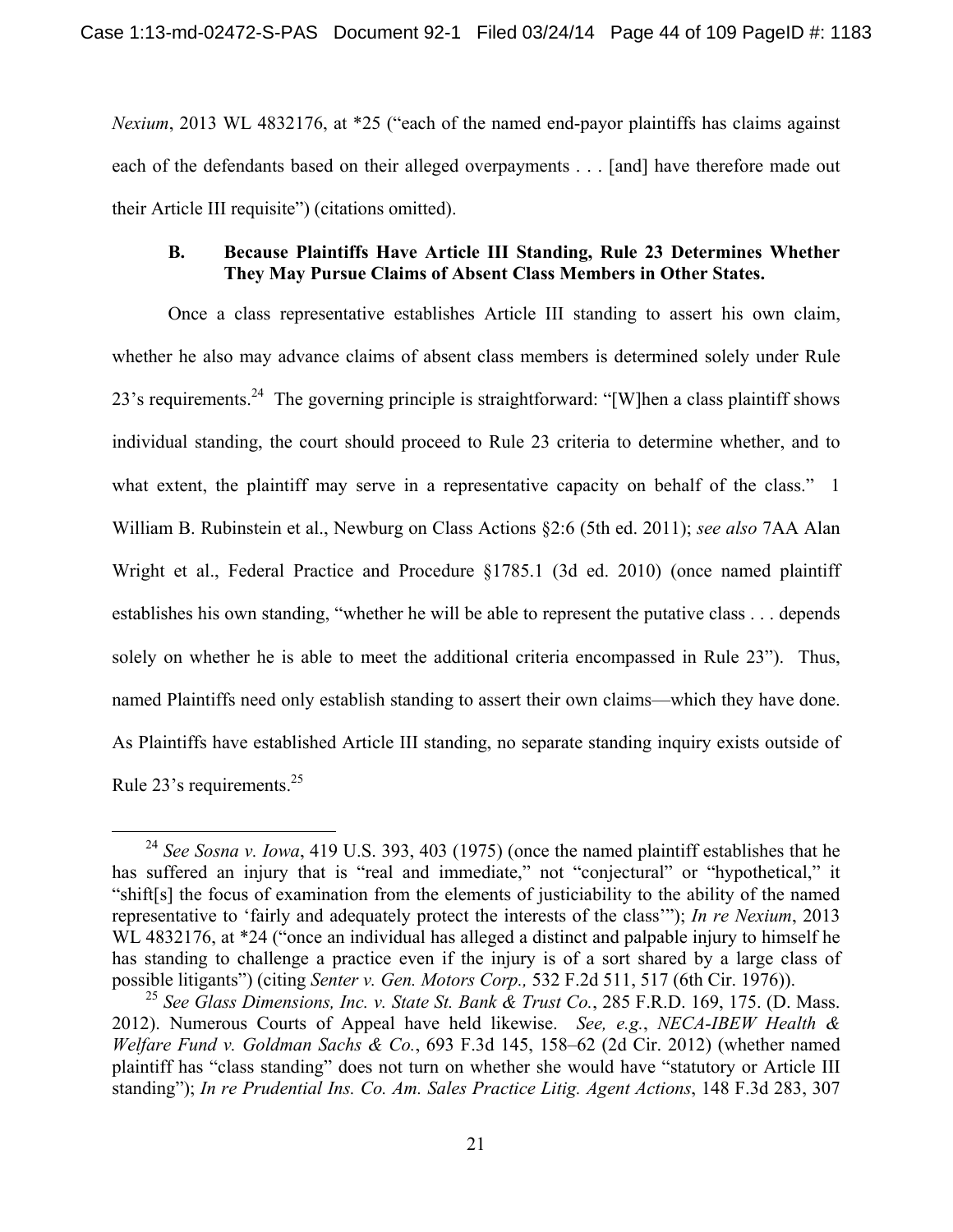Defendants assert that the Court should decide the issue of whether Plaintiffs may pursue

claims of absent class members from other states on a motion to dismiss, rather than awaiting

class certification. The overwhelming weight of authority is to the contrary.<sup>26</sup> For example, the

 $\overline{a}$ 

(3d Cir. 1998) ("[O]nce the named parties have demonstrated they are properly before the court, 'the issue [becomes] one of compliance with the provisions of Rule 23, not one of Article III standing.'") (citation omitted); *Arreola v. Godinez*, 546 F.3d 788, 795 (7th Cir. 2008) (once plaintiff establishes standing to pursue his own claims "[w]hether he is entitled to relief on any or all of those claims and whether he may serve as an adequate class representative for others asserting such claims are separate questions"); *Braden v. Wal-Mart Stores, Inc.*, 588 F.3d 585, 592 (8th Cir. 2009) (plaintiff with Article III standing is not limited to asserting "his own rights or redress his own injuries. To the contrary . . . a plaintiff may be able to assert causes of action which are based on conduct that harmed him, but which sweep more broadly than the injury he personally suffered"); *Piazza v. Ebsco Indus.*, 273 F.3d 1341, 1351 (11th Cir. 2001) (where named plaintiff has standing to assert his own claim, whether he can adequately represent the class is determined solely by Rule 23); *accord Grove Orthopedic Associates v. Allstate Insurance Co.*, 559 U.S. 393, 398 (2010) (once Rule 23 is satisfied, the court must certify the class).

<sup>26</sup> *See, e.g., In re Nexium*, 2013 WL 4832176, at \*2727 ("This Court therefore postpones its determination as to whether the named representatives may pursue claims on behalf of its absent class members under Rule 23 until the time it entertains the certification of the putative class."); *In re Auto. Parts Antitrust Litig.*, No. 12-MD-02311, 2013 WL 2456612, at \*9-12; (E.D. Mich. June 6, 2013); *In re DDAVP Indirect Purchaser Antitrust Litig.*, 903 F. Supp. 2d 198, 214 (S.D.N.Y. 2012); *In re Hydroxycut Mktg. & Sales Practices Litig.*, 801 F. Supp. 2d 993, 1005 (S.D. Cal. 2011); *In re Digital Music Antitrust Litig*., 812 F. Supp. 2d 390, 406 (S.D.N.Y. 2011); *Blessing v. Sirius XM Radio Inc.*, 756 F. Supp. 2d 445, 452 (S.D.N.Y. 2010); *In re Bayer Corp. Combination Aspirin Prods. Mktg. & Sales Practices Litig.*, 701 F. Supp. 2d 356, 376-77 (E.D.N.Y. 2010); *Owens v. Apple, Inc.*, No. 09-CV-0479-MJR, 2009 WL 5126940, at \*4 (S.D. Ill. Dec. 21, 2009); *In re Chocolate Confectionary Antitrust Litig.*, 602 F. Supp. 2d 538, 579-80 (M.D. Pa. 2009); *Ramirez v. STI Prepaid LLC*, 644 F. Supp. 2d 496, 505 (D.N.J. Mar. 18, 2009); *Young v. Wells Fargo & Co.*, 671 F. Supp. 2d 1006, 1023-24 (S.D. Iowa 2009); *Sheet Metal Workers National Health Fund v. Amgen, Inc.*, No. 07-5295 (SRC), 2008 WL 3833577, at \*8–9 (D.N.J. Aug. 13, 2008); *Hoving v. Transnation Title Ins. Co.*, 545 F. Supp. 2d 662, 668 (E.D. Mich. 2008); *Kuhl v. Guitar Ctr. Stores, Inc.*, No. 07 C 214, 2008 WL 656049, at \*2 (N.D. Ill. Mar. 5, 2008); *Lantz v. Am. Honda Motor Co., Inc.*, No. 06 C 5932, 2008 WL 162759, at \*4 (N.D. Ill. Jan. 17, 2008); *Woodard v. Fid. Nat. Title Ins. Co.*, No. CIV 06-1170 RB/WDS, 2007 WL 5173415 (D.N.M. Dec. 4, 2007); *In re Hypodermic Products Antitrust Litigation*, No. 06– cv–0174, 2007 WL 1959225 (D.N.J. June 29, 2007); *Jepson v. Ticor Title Ins. Co.*, No. C06- 1723 JCC, 2007 WL 2060856 (W.D. Wash. May 1, 2007); *Potts v. United Parcel Serv., Inc.*, No. 06 C 4766, 2007 WL 551555, at \*3 (N.D. Ill. Feb. 15, 2007); *In re Grand Theft Auto Video Game Consumer Litig.*, No. 06–1739, 2006 WL 3039993, at \*3 (S.D.N.Y. Oct. 25, 2006); *In re*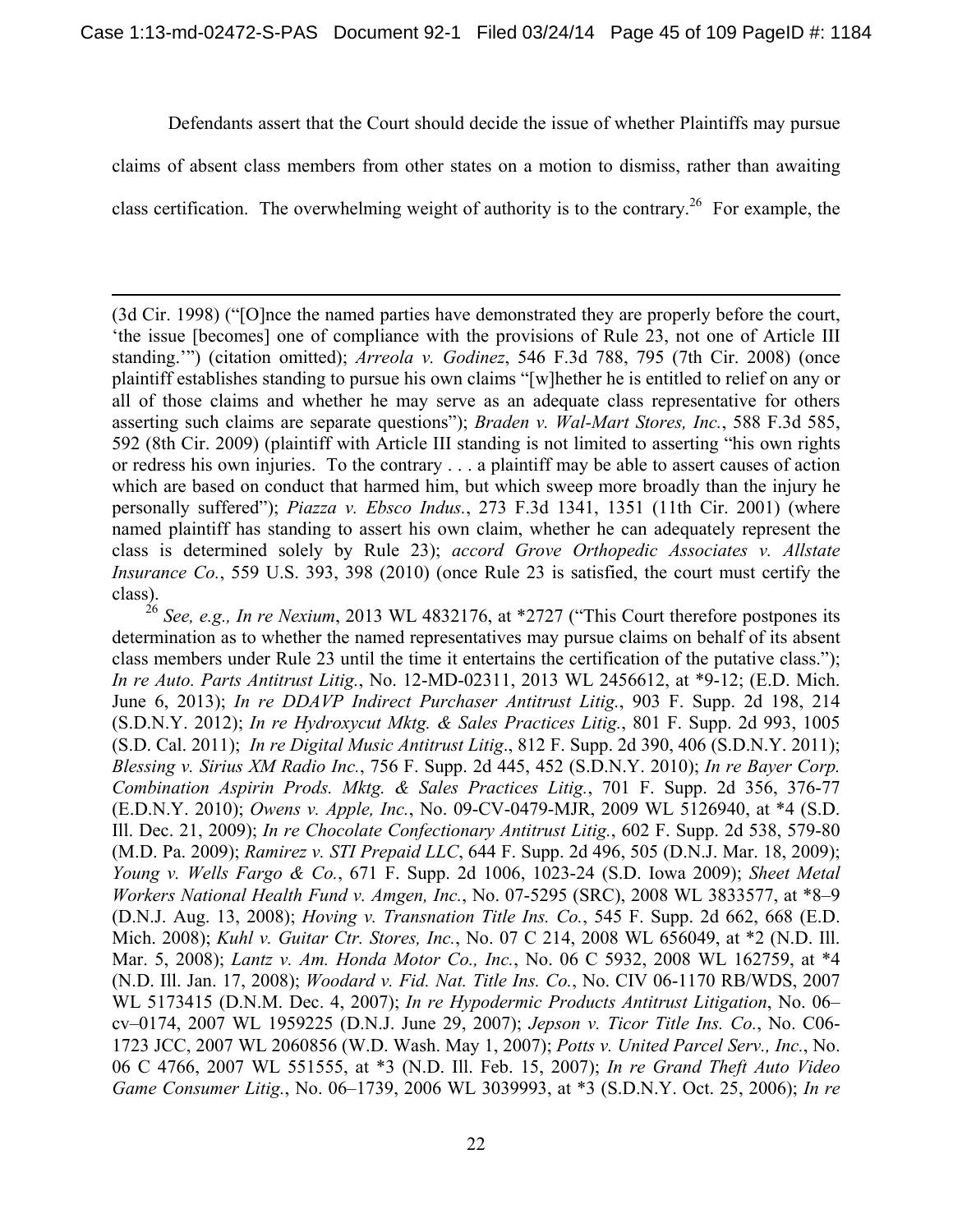District of Massachusetts has held that class certification is "logically antecedent" to a ruling on whether the named plaintiff can pursue the claims of absent class members whose claims arise under the laws of other states. *In re Relafen Antitrust Litig.*, 221 F.R.D. 260, 269 (D. Mass. 2004). The court in *Relafen* rejected the defendant's argument that the named plaintiffs from a limited number of states lack standing to represent a class from a broader range of states. *See id.*  There, as here, end-payor plaintiffs asserted that defendant unlawfully delayed the onset of generic competition. *Id.* at 263-64. Plaintiffs, who resided in California and Massachusetts, sued under the statutes of their home states and multiple others. *Id.* at 264. Plaintiffs moved for class certification and, in opposition, defendant argued that plaintiffs "lacked standing to assert the claims of, or to serve as adequate representatives for, class members who made their purchases in the remaining states [other than California and Massachusetts]." *Id.* at 267.

The court endorsed "the long-standing rule that, once a class is properly certified, statutory and Article III standing requirements must be assessed with reference to the class as a whole, not simply with reference to the individual named plaintiffs." *Id.* at 269 (quoting *Payton v. County of Kane*, 308 F.3d 673, 680 (7th Cir. 2002)). The court's practical, functional approach emphasized that:

> [t]he assurance of vigorous advocacy may be provided instead by the collective interest of the class, advanced by the named representative serving as a sort of 'private attorney general.' The focus of the standing inquiry is therefore appropriately directed toward the class rather than its representative.

*Relafen*, 221 F.R.D. at 269 (citation omitted).

 $\overline{a}$ 

*K–Dur Antitrust Litigation*, 338 F. Supp. 2d 517, 544 (D.N.J. 2004); *In re Buspirone Patent Litig.*, 185 F. Supp. 2d 363, 377 (S.D.N.Y. 2002).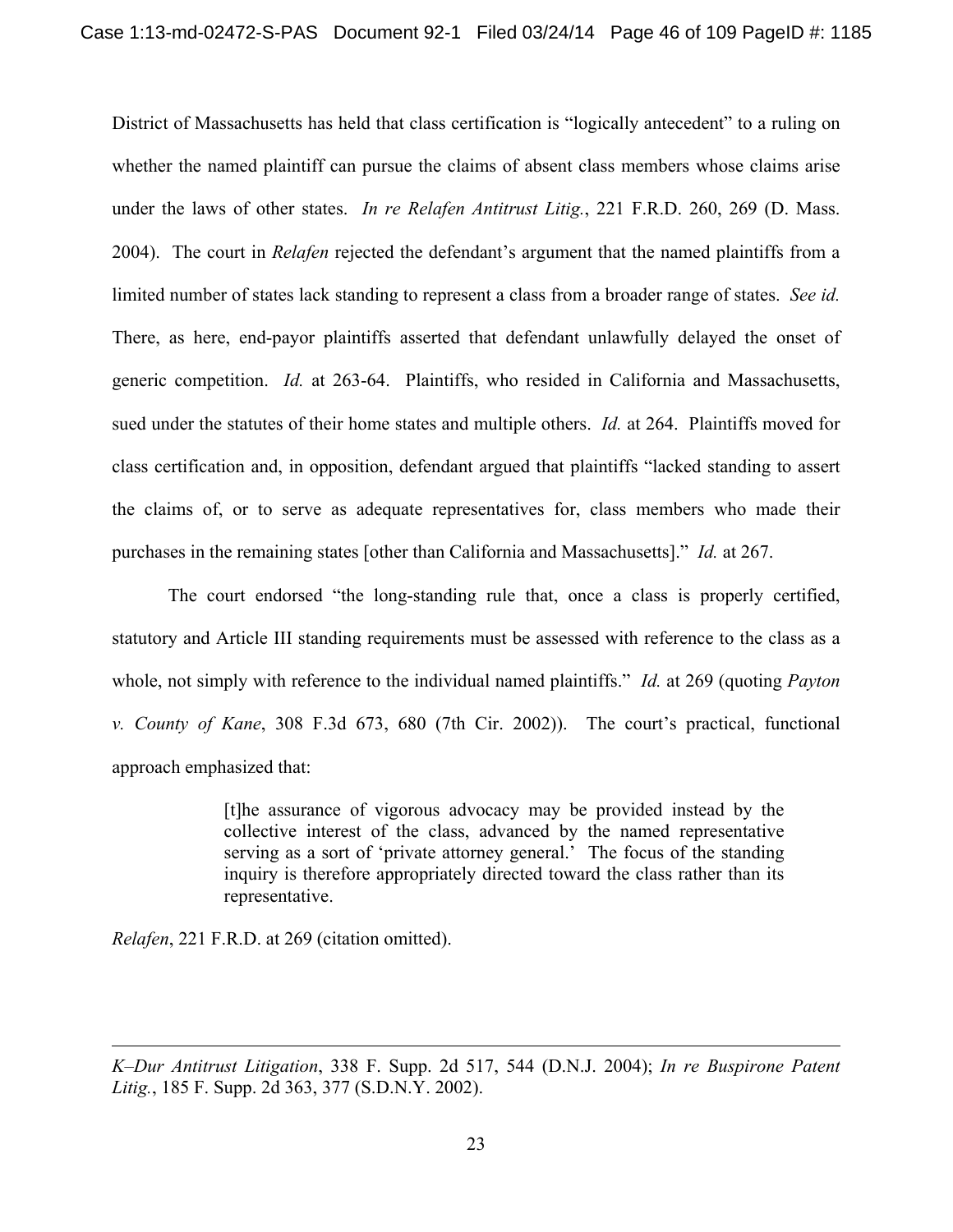This approach "also proves consistent with the policies served by class action procedure."

*Id.* Specifically, defendant's approach in *Relafen*, resurrected by Defendants here, "would require class counsel to identify representatives from each state involved in a multistate class action, would render class actions considerably more cumbersome to initiate, and in turn, less effective in overcoming a lack of incentives to prosecute individual rights and in 'achiev[ing] economies of time, effort, and expense.'" *Id.* The *Relafen* court rejected Defendants' standing arguments on a Rule 23 motion to certify the class. Defendants' arguments here are even less persuasive in a Rule 12(b)(6) motion to dismiss Plaintiffs' claims at the outset.

Similarly, in *Glass Dimensions, Inc. v. State St. Bank & Trust Co.*, plaintiffs sued for breach of fiduciary duty, alleging injury arising out of defendants' conduct in managing 260 lending funds, 285 F.R.D. 169, 172-75 (D. Mass. 2012). Plaintiff had invested in only three of the funds and defendants argued that plaintiff did not have standing to sue on behalf of the funds in which it did not purchase. *Id*. at 174. In holding that the plaintiff had established constitutional standing as to the 257 funds in which it did not purchase, the court stated:

Plaintiff sues for breach of fiduciary duty, and alleges an injury rooted in Defendants' conduct in managing all 260 lending funds as a group. The named Plaintiff, therefore, *has an identity of interest with the proposed class in seeking redress from an injury perpetrated by all named Defendants*. . . . Relevant First Circuit precedent . . . indicates that a potential class representative is only required to establish constitutional standing with respect to each defendant, which Plaintiff does here. Once a plaintiff establishes his own standing, the question of whether a plaintiff will be able to represent the putative class, depends solely on whether he is able to meet the additional criteria encompassed in Rule 23 of the Federal Rules of Civil Procedure. Here, Defendants have conflated standing requirements with class certification analysis.

*Id*. at 175 (quoting *Fallick v. Nationwide Mut. Ins. Co.,* 162 F.3d 410, 423 (6th Cir.1998)) (internal quotation marks omitted).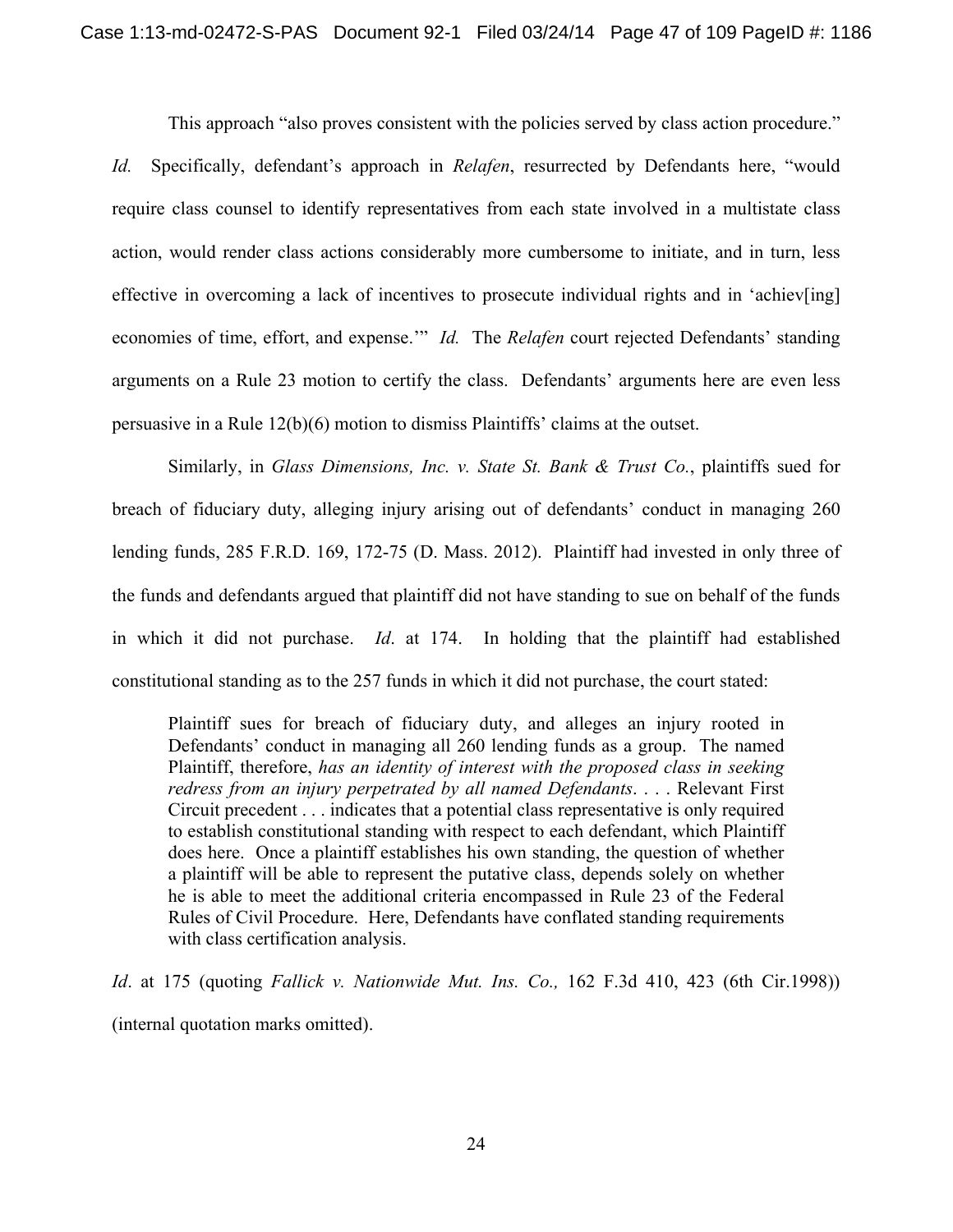More recently, in *Nexium*, the District of Massachusetts rejected Defendants' exact argument—that a "majority of the twenty-six state claims ought be dismissed" since "the End– Payors only have Article III standing to assert antitrust or consumer protection claims in the states in which they suffered an injury." 2013 WL 4832176, at \*23. The Court held that Defendants' argument "erroneously conflate[s] the requirements of Article III, for the purposes of assessing constitutional standing of the named plaintiffs, with the procedural requirements of Rule 23, which are designed to determine whether a putative class representative for whom Article III standing has already been established may also raise the claims of the class which it purports to represent." *Id.* at \*24. The court thus refused to dismiss claims asserted under the laws of states where the named plaintiffs did not reside. *Id*. at \*27. The court recognized that, "[a]ll members of the putative class *have a common interest in litigating claims arising from the Defendants' allegedly anticompetitive collusion* designed to cause the End-Payors to pay supracompetitive prices across the several states." *Id.* (emphasis added).<sup>27</sup>

Defendants argue that, under Article III or Rule 23, a named plaintiff must have the *exact same claim* – arising under the same state  $law - as$  absent class members. An identical-claims rule would defy the very language of Rule  $23(a)(3)$ , which provides that a named plaintiff may

 <sup>27</sup> The only two opinions from the First Circuit cited by Defendants' are inapposite. *New Motor Vehicles*, an opinion certifying an injunctive class pursuant to Rule 23(b)(2), stands only for the undisputed proposition that standing is a threshold inquiry and that every class representative must have standing. *In re New Motor Vehicles Canadian Exp. Antitrust Litig.*, MDL 1532, 2006 WL 623591, at \*3 (D. Me. Mar. 10, 2006). Similarly, *Bank of Boston* deals only with the class representative's standing to pursue his own claim, not whether he could pursue the claims of absent class members. *In re Bank of Boston Corp. Securities Litig.*, 762 F. Supp. 1525 (D. Mass. 1991). In *Bank of Boston*, the class representative lacked standing to pursue *his own claims* because he did not "purchase or sell" stock as required by the statute, but merely "retained" it. *Id*. at 1531-32. As discussed above, the class representatives in this case clearly have standing to pursue their own claims, and the only issue – not appropriately raised on a motion to dismiss the complaint – is whether these Plaintiffs satisfy the criteria of Rule 23.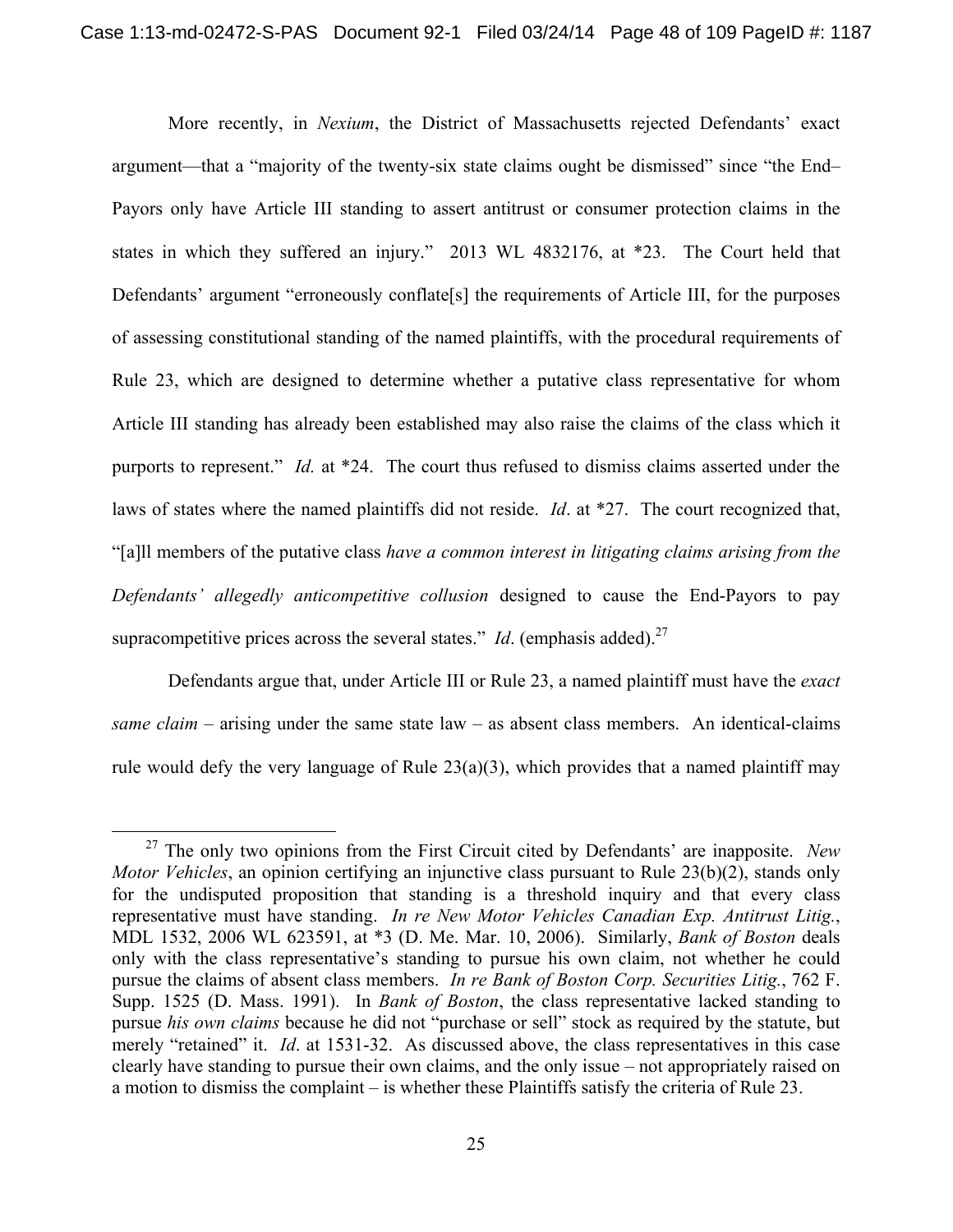represent the class if her claims "are typical of the claims . . . of the class." The First Circuit has held that claims can be "typical" without being identical.<sup>28</sup> Other courts conclude the same.<sup>29</sup> The "identical claim" requirement that Defendants try to engraft onto Article III jurisprudence simply is not the law. As in *Relafen*, *Glass Dimensions*, and *Nexium* (none of which is cited in Defendants' brief), all class members in this case have a *common interest* in litigating their claims against the Defendants—they all allege injuries in the form of overcharges—and there is no risk that the named Plaintiffs are attempting to "piggy-back" on the injuries of the unnamed class members. Consumers throughout the United States have been injured by Defendants' anticompetitive conduct, and, as numerous courts agree, whether the named Plaintiffs may assert claims on behalf of absent class members must await this Court's analysis under Rule 23.

#### **V. PLAINTIFFS' CLAIMS ARE NOT TIME-BARRED**

The Court may dismiss a claim based on the affirmative defense of statute of limitations only if "the facts establishing the defense [are] clear on the face of the plaintiff's pleadings." *Klunder v. Trustees & Fellows of Coll. or Univ. in English Colony of Rhode Island & Providence Plantations*, No. 10-410 ML, 2012 WL 5936565, at \*1 (D.R.I. Nov. 27, 2012) (citing *Santana–Castro v. Toledo–Davila,* 579 F.3d 109, 113–14 (1st Cir. 2009)). Dismissal based on

 <sup>28</sup> *Matamoros v. Starbucks Corp.*, 699 F.3d 129, 138 (1st Cir. 2012) ("perfect symmetry of interest is not required and not every discrepancy among the interests of class members renders a putative class action untenable"); *see also George v. Nat'l Water Main Cleaning Co.*, 286 F.R.D. 168, 176 (D. Mass. 2012) (typicality requires only that "named plaintiff's claim and the class claims are so interrelated that the interests of the class members will be fairly and adequately protected in their absence") (quoting *Wal-Mart Stores, Inc. v. Dukes*, 131 S. Ct. 2541, 2551 n. 5 (2011)); *Swack v. Credit Suisse First Boston*, 230 F.R.D. 250, 264 (D. Mass. 2005) (Rule 23(a)(3), however, "does not mandate that the claims of the class representative be identical to those of the absent class members.").

<sup>29</sup> *See, e.g.*, *Newton v. Merrill Lynch, Pierce, Fenner & Smith, Inc.*, 259 F.3d 154, 183 (3d Cir. 2001) (claims arising out of the same course of conduct satisfy typicality); *In re Lorazepam & Clorazepate Antitrust Litig.*, 202 F.R.D. 12, 27 (D.D.C. 2001) ("[T]here is nothing in Rule  $23(a)(3)$  which requires named plaintiffs to be clones of each other or clones of other class members." (citation omitted)).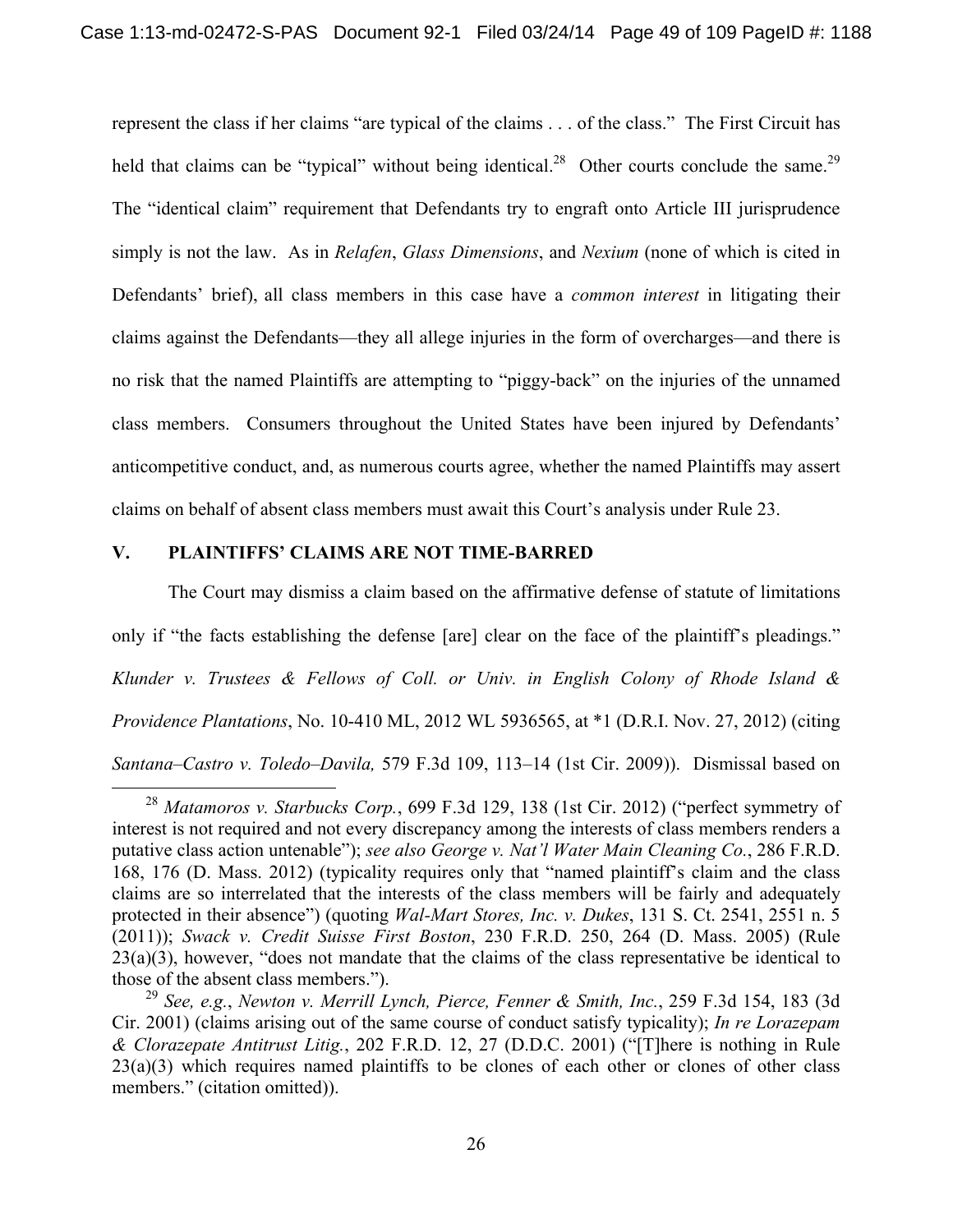the affirmative defense is permissible only if the complaint "leave[s] no doubt that an asserted claim is time-barred." *Lucas v. D'Angelo*, 37 F. Supp. 2d 45, 46 (D. Me. 1999) (citing *LaChapelle v. Berkshire Life Insurance Co.,* 142 F.3d 507, 509 (1st Cir. 1998)); *see also Garcia v. Bernabe*, 289 F.2d 690, 693 (1st Cir. 1961) ("[T]he complaint cannot be said to affirmatively show that it is barred by the statute of limitations. Judgment will be entered vacating the order of the district court and remanding the case for further proceedings not inconsistent with this opinion."); *Dessler v. Teamsters, Chauffeurs, Warehousemen & Helpers of Am., Local Union No. 251*, 686 F. Supp. 977, 980 (D.R.I. 1988) ("In reality, defendants must plead the statute of limitations as an affirmative defense and prove its applicability. Since the complaint on its face does not indicate that it is time-barred, defendants' motion to dismiss the complaint because plaintiff allegedly has failed to meet the applicable limitations period must be denied.").

Defendants here come nowhere near meeting this standard. Instead, the Plaintiffs' Complaint makes clear that the claims are *not* barred by the statutes of limitations, because: (1) the claims did not first accrue until Plaintiffs were injured – until generic entry would have occurred if Defendants had not unlawfully delayed it – and the Complaint specifically alleges that *the date of first injury was September 2009 at the earliest*; (2) even if they had accrued before September 2009, Plaintiffs' claims within four years<sup>30</sup> of filing the Complaint (i.e., all claims from April 5, 2009 to the present) are timely under the "continuing violation" rule because (a) each of WC's millions of over-priced sales of Loestrin 24 Fe to Plaintiffs is an "overt

 $30$  For ease of reference, Plaintiffs will generally refer to a four-year statute. We note, however, that Florida provides for claims to be brought within four years or "2 years after the last payment in a transaction involved in a violation of this part, whichever is later." Fla. Stat. § 501.207 (5). WC has made many payments to Watson within two years before the filing of the first End-Payor Complaint in April 2013 (*see* Comp. at ¶ 92-93), so Plaintiffs' Florida claims, like the Maine, Vermont, and Wisconsin claims (which have six-year statutes) are timely even under Defendants' (wrong) view of the law.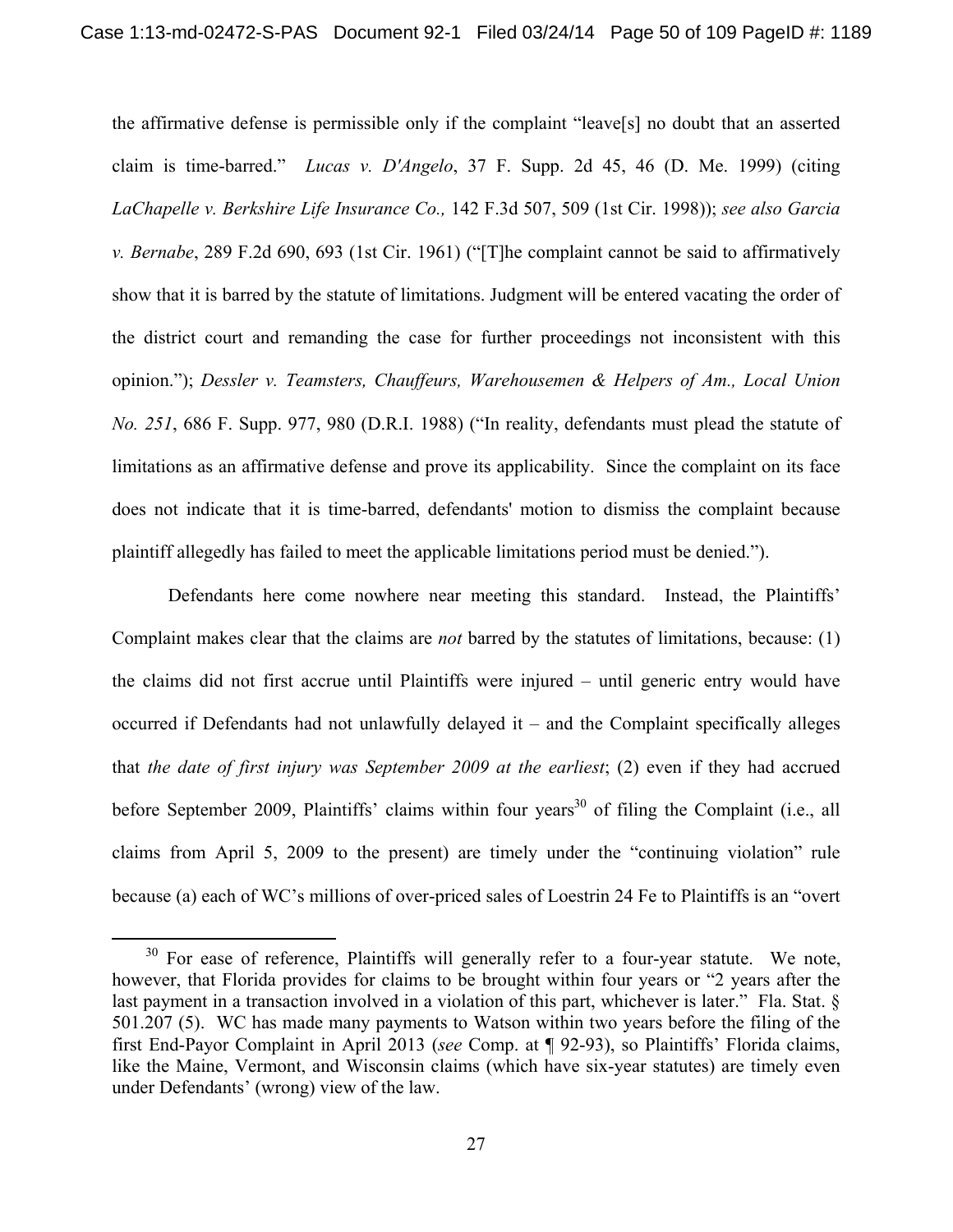act" that starts the statute of limitations anew, and (b) WC, Watson<sup>31</sup> and Lupin committed a plethora of additional overt acts, including Watson and Lupin's refusal to enter the market; concerted conduct to keep any generic manufacturer from entering before January 2014; and WC's refusal to enter the market with an authorized generic Loestrin 24 Fe until after Watson enjoys 180 days of exclusivity; and (3) Plaintiffs' claims are also timely under the "speculative damages" rule because Plaintiffs could not have known whether, how much, and at what price they would make additional purchases of Loestrin 24 Fe in the future.

#### **A. Plaintiffs' Claims Are Timely Under The Basic Accrual Rule.**

 The "basic accrual" rule for antitrust claims is that they accrue when the plaintiff is *first injured* by the defendant's unlawful conduct. The Complaint alleges that Plaintiffs were injured by the absence of generic competition. *See* Comp. at ¶¶ 13-24. The Complaint further alleges that, absent the unlawful conduct, generic competition would have first occurred in September 2009 at the earliest. *See id.* at ¶ 9. That is when the Food and Drug Administration ("FDA") approved Watson's generic product for sale – the Complaint pleads no facts that would have allowed Watson to enter the market before the FDA gave its approval in September 2009. The Complaint does *not* allege that generic competition would have occurred any sooner than September 2009. The first End-Payor complaint was filed on April 5, 2013, well within four years of September 2009 – the earliest date on which the Complaint alleges that Plaintiffs were injured.32 *See United Food and Commercial Workers Local 1776 & Participating Employers* 

 $31$  WC, Watson, and Lupin move to dismiss the claims against them in Count Five; WC and Watson move to dismiss the claims against them in Count 2; and Lupin moves to dismiss the claims under Alabama, Idaho, and Tennessee law in Count 6.

 $32$  In alleging that generic entry would have occurred "as early as" September 2009, the Complaint does not rule out the possibility that a jury may conclude that generic entry would have occurred later than that. For example, the jury may conclude that, absent the unlawful payments, WC would have granted Watson a license to enter the market in, say, May 2011 or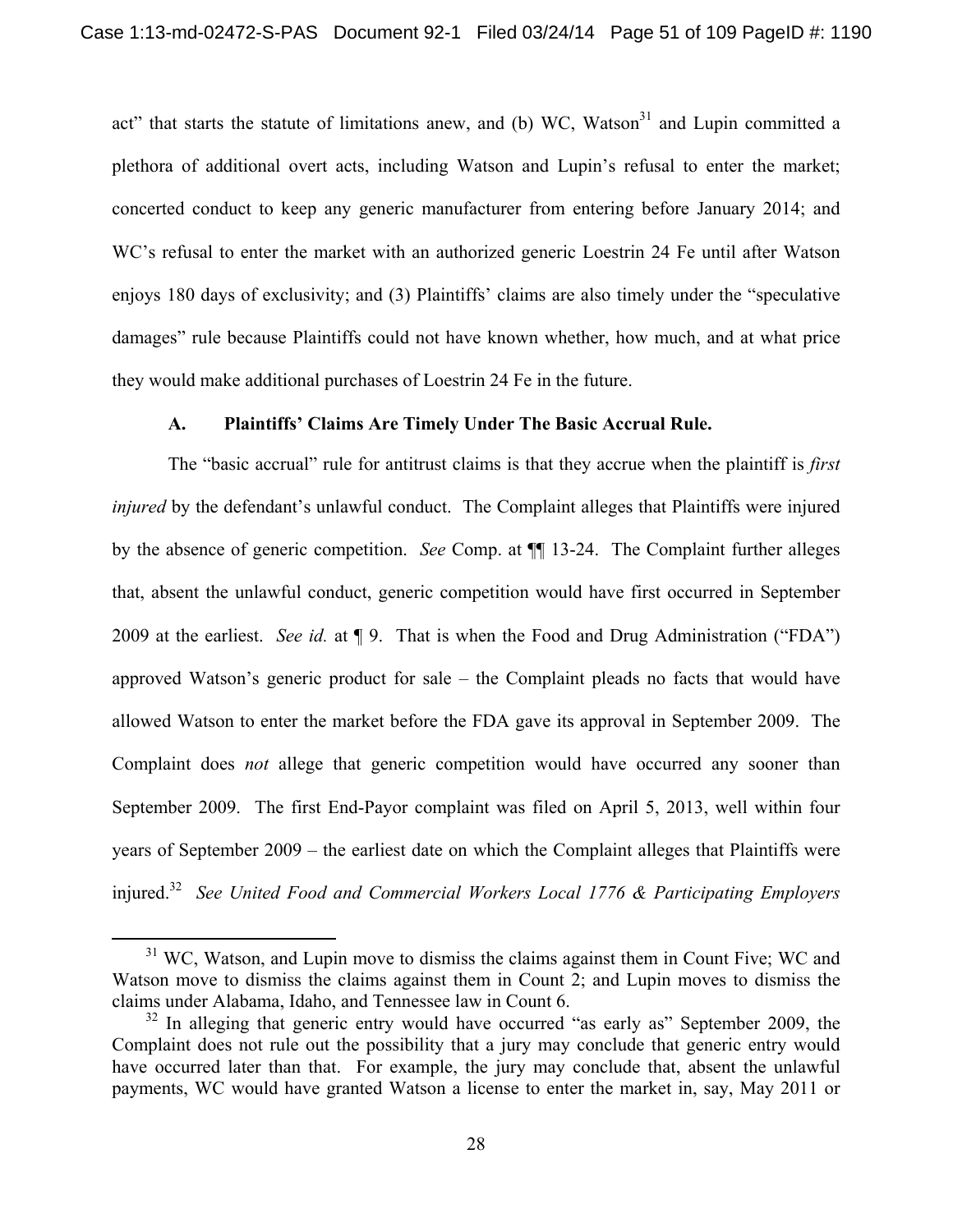*Health and Welfare Fund v. Warner Chilcott (US), LLC*, 2:13-cv-01807-CMR (E.D. Pa.)(ECF No. 1).

Defendants assert that Plaintiffs' claims accrued not when Plaintiffs were first injured, but when Defendants entered into the Agreement. But it is literally hornbook law that "[t]he limitations period begins to run when the cause of action accrues—ordinarily, when the plaintiff suffers injury resulting from the antitrust violation." ABA Section of Antitrust Law, *Antitrust Law Developments*, at 807 (7th ed. 2012). Simply put, "two events must occur in order to begin the running of the limitations period: the act and the injury." *Marcus Corp. v. Am. Express Co*., No. 04-cv-5432, 2005 WL 1560484, at \*2 (S.D.N.Y. July 5, 2005).

This conclusion is backed by decades of unanimous authority. *See, e.g.*, *Zenith Radio v. Hazeltine Research, Inc.*, 401 U.S. 321, 338 (1971); *Morton's Mkt*. *Inc. v. Gustafson's Dairy, Inc.*, 198 F.3d 823, 828 (11th Cir. 1999); *Berkey Photo, Inc. v. Eastman Kodak Co.*, 603 F.2d 263, 295 (2d Cir. 1979); *In re Nexium (Esomeprazole) Antitrust Litig.*, No. 12–md–02409– WGY, 2013 WL 4832176, at \*21 (D. Mass. Sept. 11, 2013); *KFC Corp. v. Marion- Kay Co., Inc*., 620 F. Supp. 1160, 1167 (S.D. Ind. 1985). And it is just plain common sense. The courts do not want to encourage plaintiffs to sue with respect to unlawful agreements that *might* injure them but have *not yet* done so (to provide just one of innumerable examples, what if the FDA had never approved Watson's generic?).

Defendants' limitations argument never gets out of the starting gate. Plaintiffs' claims did not first accrue until September 2009 at the earliest.

 $\overline{a}$ 

May 2012. The but-for entry date will be the subject of expert testimony and ultimately will have to be resolved by the jury. The determinative point for the current motion is that nothing in the Complaint precludes that possibility that the jury will find a but-for entry date as late as May 2012. So Defendants' arguments about the few claims with one or two-year statutes of limitations (the Alabama, Idaho, and Tennessee claims in Count 6) also fail.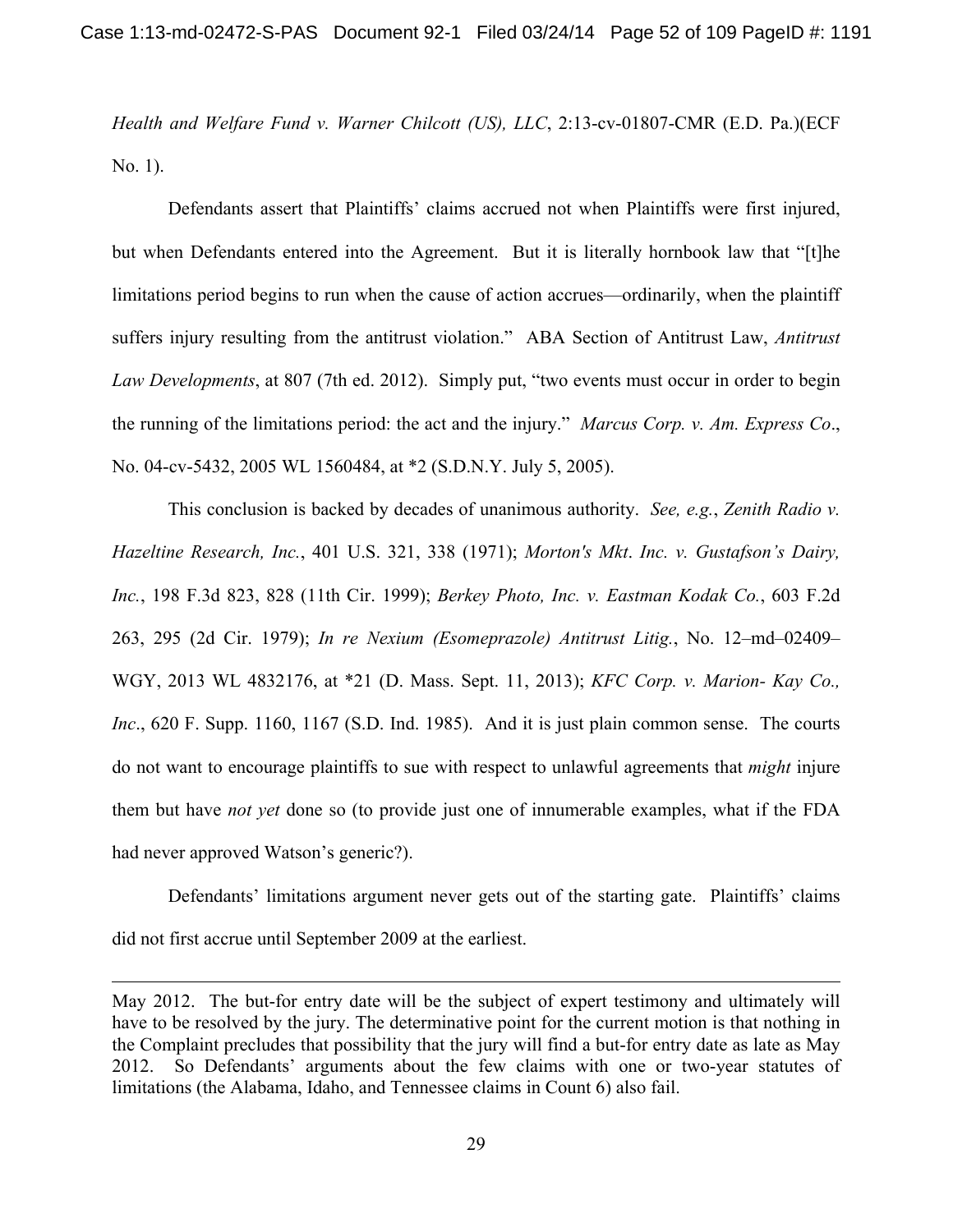### **B. Plaintiffs' Claims Are Timely Under the "Continuing Violation" Rule.**

Even if Defendants could somehow overcome the accrual hurdle, Plaintiffs' claims are timely under the "continuing violation" rule. An antitrust defendant that has committed overt acts in furtherance of a conspiracy during the statutory period has no claim to the repose of the statute of limitations. *See, e.g., Pa. Dental Ass'n v. Med. Serv. Ass'n of Pa*., 815 F.2d 270, 278 (3d Cir. 1987) (claim is timely to the extent "there is evidence of overt acts in furtherance of the conspiracy occurring within the limitations period."); *Nexium*, 2013 WL 4832176, at \*21-22 (same). Defendants argue that the continuing violation rule is inapplicable because all of Plaintiffs' injuries flow from an antitrust violation that was complete the day they entered into the unlawful agreement. Def. Mem. at 26. Defendants are wrong on both the law and facts.

### **1.** *Defendants Committed Overt Acts by Charging Supracompetitive Prices to Plaintiffs.*

 WC and Watson entered an unlawful, ongoing horizontal market allocation agreement. In relevant economic substance, the Agreement is no different than those reached by price-fixing cartels. *See California Dental Ass'n* v. FTC, 526 U.S. 756, 777 (1999) (in general, "raising price, reducing output, and dividing markets have the same anticompetitive effects") (citation omitted); Julian O. von Kalinowski, *Antitrust Laws and Trade Regulation* § 162.02[2][d] (2d ed. 2003) (same statute-of-limitations rules apply to claims "involv[ing] price fixing, or some other form of cartel behavior that raises prices, such as dividing markets or customers"). Their Agreement has brought about a series of unlawful overcharges that Defendants extracted from Plaintiffs and then shared between themselves by means of WC's payments to Watson.

 The Supreme Court has held that a separate cause of action accrues to purchasers each time defendants charge them an unlawfully high price—a high price that defendants' ongoing conspiracy makes possible. *See, e.g*., *Zenith Radio Corp.*, 401 U.S. at 338; *Hanover Shoe, Inc. v.*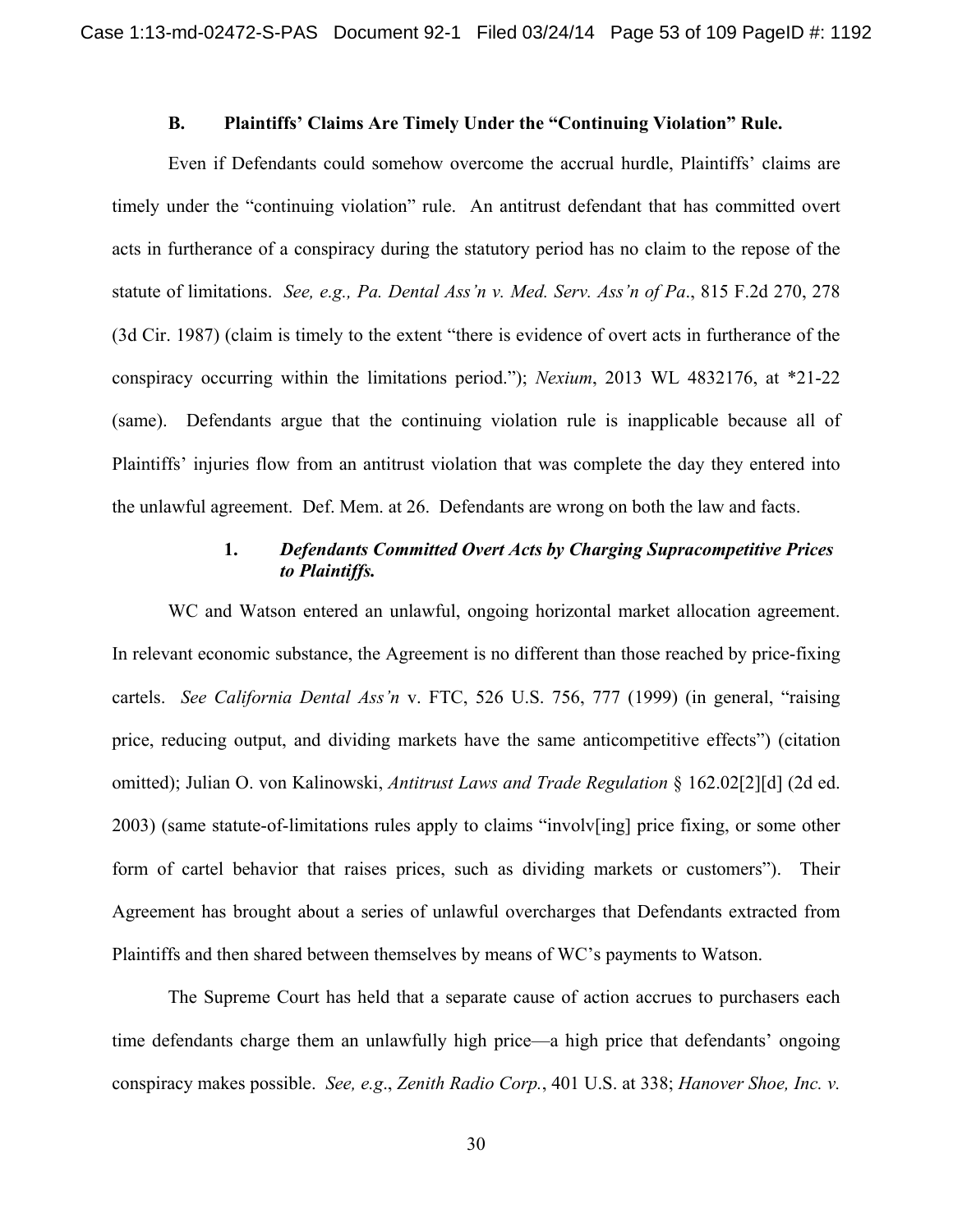*United Shoe Mach. Corp.,* 392 U.S. 481, 489 (1968). The Court summarized its cases on this

issue:

Antitrust law provides that, in the case of a "continuing violation," say, a pricefixing conspiracy that brings about a series of unlawfully high priced sales over a period of years, "*each overt act that is part of the violation and that injures the plaintiff," e.g., each sale to the plaintiff, "starts the statutory period running again*, regardless of the plaintiff's knowledge of the alleged illegality of much earlier times.

*Klehr v. A.O. Smith Corp*., 521 U.S. 179, 189 (1997) (quoting 2 Phillip E. Areeda & Herbert

Hovenkamp, *Antitrust Law*, ¶338b (3d ed. 2007), at 145 (footnote omitted)) (emphasis added).

The three Courts of Appeals that have addressed the issue have reached the same conclusion.<sup>33</sup>

So have at least 13 district court decisions.<sup>34</sup>

 <sup>33</sup> *See, e.g., Morton's Mkt., Inc.*, 198 F.3d 823, 828 (11th Cir. 1999) ("when sellers conspire to fix the price of a product, each time a customer purchases that product at the artificially inflated price, an antitrust violation occurs and a cause of action accrues");") (citation omitted); *Imperial Point Colonnades Condo. Inc., v. Mangurian*, 549 F.2d 1029, 1043-44 (5th Cir. 1977) (reversing grant of summary judgment where plaintiffs paid inflated rents during the four years prior to filing where plaintiffs bought their condominium units and became parties to the recreational lease more than four years before commencing suit); *Berkey Photo*, 603 F.2d at 295 ("although the business of the monopolist's rival may be injured at the time the anticompetitive conduct occurs, a purchaser, by contrast, is not harmed until the monopolist actually exercises its illicit power to extract an excessive price").

<sup>34</sup> *See, e.g.*, *In re Pool Products Distribution Mkt. Antitrust Litig*., 940 F. Supp. 2d 367, 400, at \*27 (E.D. La. 2013) ("[P]laintiffs have alleged overt anticompetitive acts and resulting injury to plaintiffs in the form of overcharges for Pool Products within the limitations period....Plaintiffs may therefore recover for overcharges paid in the four-year period before filing suit."); *Precision Associates, Inc. v. Panalpina World Transp. (Holding) Ltd*., No. 08-CV-42, (JG)(VVP), 2011 WL 7053807, at \*48 (E.D.N.Y. Jan. 4, 2011), report and recommendation adopted, *Precision Associates, Inc. v. Panalpina World Transp. (Holding) Ltd*., No. 08-CV-00042, 2012 WL 3307486 (E.D.N.Y. Aug. 13, 2012) ("The statute of limitations for antitrust litigation runs from the most recent injury caused by the defendants' activities rather than from the violation's inception. Therefore, as the defendants continued to cause injury (through sales) into the limitations period, these claims would be timely.") (citations omitted); *Allen v. Dairy Farmers of Am., Inc*., 748 F. Supp. 2d 323, 349 (D. Vt. 2010) ("the every-purchase-equals-anew-violation-theory is applicable to Plaintiffs' price-fixing claims"); *Rite Aid Corp. v. Am. Express Travel Related Servs. Co.*, 708 F. Supp. 2d 257, 263-64 (E.D.N.Y. 2010) ("A purchaser plaintiff's cause of action accrues when he or she actually pays an overcharge. By contrast, a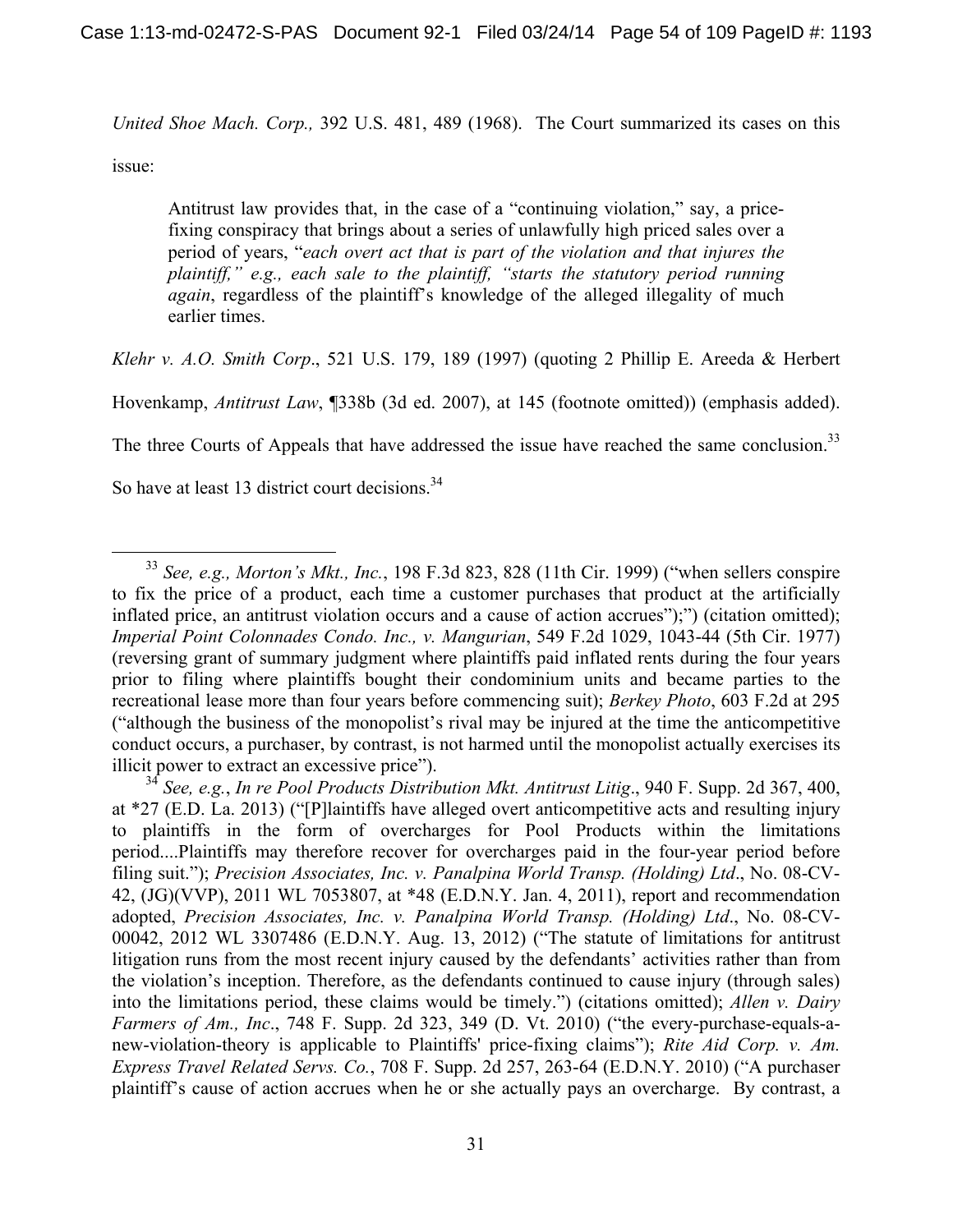Defendants try to respond to this massive line of authority by citing a single antitrust

case, *Berkson v. Del Monte Corp*., 743 F.2d 53 (1st Cir. 1984). But *Berkson* involved a one-time

 $\overline{a}$ 

competitor plaintiff's cause of action accrues at the time of the defendant's anticompetitive conduct.") (citation omitted); *In re Aspartame Antitrust Litig*., No. 2:06-CV-1732, 2007 WL 5215231, at \*3 (E.D. Pa. Jan. 18, 2007) (claims accrue "when the plaintiff purchases the product at a price inflated due to anti-competitive conduct. Harm resulting from each purchase is viewed individually to determine its timeliness") (citation omitted); *Molecular Diagnostics Labs. v. Hoffmann-LaRoche, Inc.*, 402 F. Supp. 2d 276, 286 (D.D.C. 2005) ("That [plaintiff] is litigating this action as a purchaser, not a competitor, is a critical distinction .... Because [plaintiff] is a purchaser, not a competitor, each time [plaintiff] was allegedly forced to pay a supra-competitive price as a result of [defendants'] anticompetitive conduct, a separate injury accrued.") (citation omitted); *Meijer, Inc. v. 3M*, No. 04-5871, 2005 WL 1660188, at \*4 (E.D. Pa. July 13, 2005) ("[C]ourts have held that . . . the requisite injurious act within the limitations period can include being overcharged as the result of an unlawful act which took place outside the limitations period but continued to allow the defendant to maintain market control."); *In re K-Dur Antitrust Litig.*, 338 F. Supp. 2d 517, 551 (D.N.J. 2004) ("Here, plaintiffs have alleged that they were overcharged and paid supra-competitive prices for K-Dur as a result of Defendants' settlement agreements. As such it appears that plaintiffs' claims are not barred by the statute of limitations to the extent that they bought and overpaid for K-Dur within the applicable time limitations."); *Exhaust Unlimited, Inc. v. Cintas Corp.*, 326 F. Supp. 2d 928, 931 (S.D. Ill. 2004) ("The statute of limitations for antitrust litigation runs from the most recent injury caused by the defendants' activities rather than from the violation's inception. [Plaintiff]'s complaint alleges that [defendant] imposed an environmental charge as late as February 2001, which is within the fouryear period preceding the complaint, and that each imposition of an environmental charge caused additional antitrust injury. Under established principles, this suffices so as to bring a timely antitrust claim under the Sherman Act.") (internal quotation marks and citations omitted); *In re Buspirone Patent Litig.*, 185 F. Supp. 2d 363, 380 (S.D.N.Y. 2002) (purchaser plaintiffs' claims are timely "to the extent that the claims are based on allegations of injury arising from purchases of Buspar® at allegedly inflated prices beginning four years prior to the filings of their respective [c]omplaints"); *In re Linerboard Antitrust Litig.*, No. MDL 1261, 2000 WL 1475559, at \*6 (E.D. Pa. Oct. 4, 2000) ("[Plaintiffs] allege a price fixing conspiracy that brought about a series of unlawfully high priced sales over a period of years. Under those circumstances, each overt act that is part of the violation and that injures the plaintiff, e.g., each sale of linerboard or linerboard-based products to the plaintiffs, starts the statutory period running again, regardless of the plaintiff's knowledge of the alleged illegality at much earlier times.") (internal quotation marks and citations omitted); *Thomas v. Petro-Wash, Inc.*, 429 F. Supp. 808, 812 (M.D.N.C. 1977) ("The plaintiff contends that the sale of gas under the lease agreement constitutes an overt act committed pursuant to the conspiracy of the defendants to violate the antitrust law. The Court agrees with this proposition. Therefore, when a private cause of action is based upon a continuous invasion of one's rights; i.e., the sale of gas, the plaintiffs' cause of action accrues from day to day as his rights are invaded to his damage.").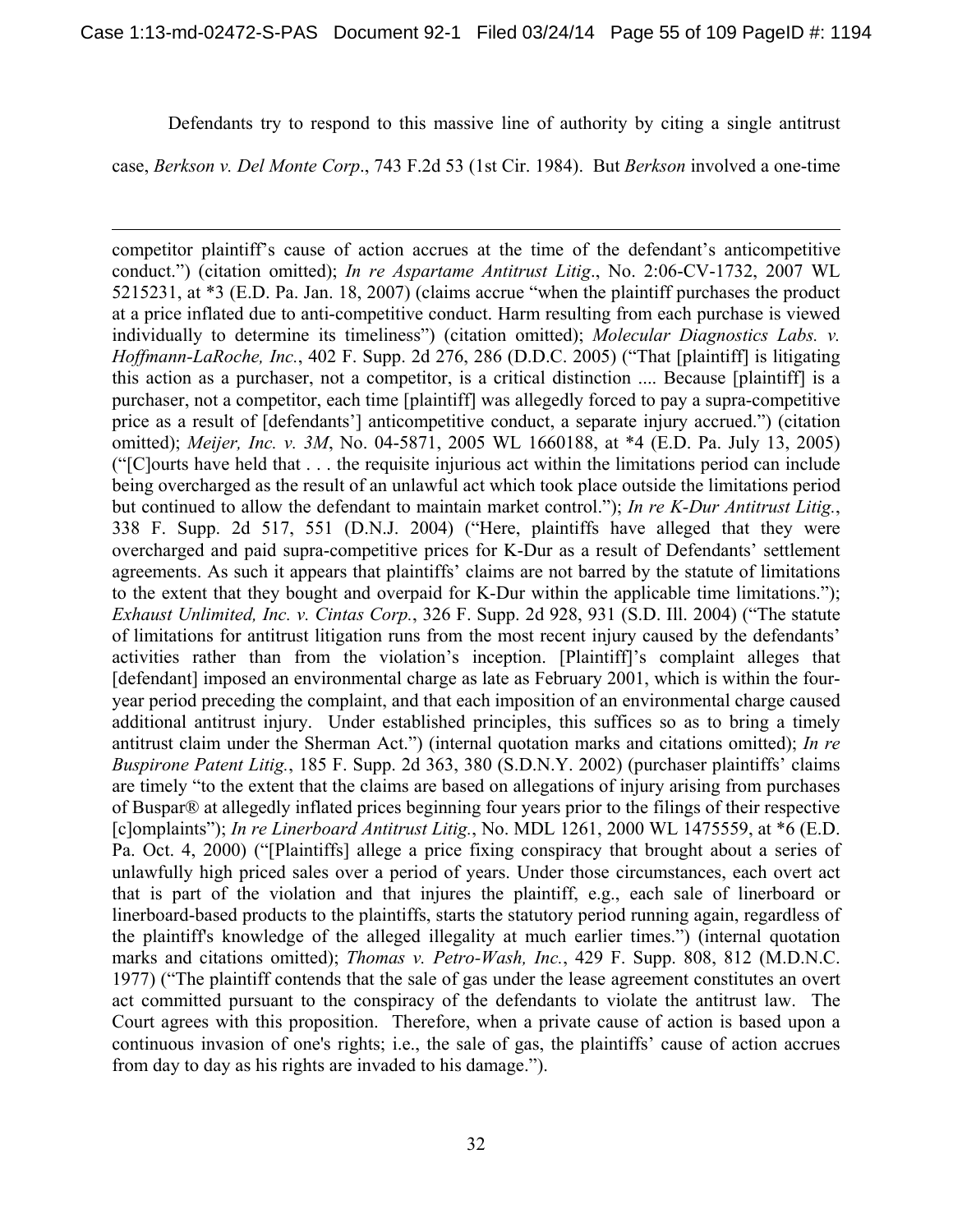anticompetitive act—excluding plaintiff from a competitive bidding process—rather than an ongoing conspiracy. Moreover, plaintiff did not dispute when the claim accrued, relying solely on a theory of fraudulent concealment, and in any event "no subsequent overt act in furtherance of the alleged conspiracy is described or even hinted at." 743 F.2d at 55. More fundamentally, the antitrust claim in *Berkson* was brought by a competitor rather than by consumers. But *Klehr* makes clear that there is a different rule for consumer claims: "each sale to the plaintiff . . . starts the statutory period running again, regardless of the plaintiff's knowledge of the alleged illegality of much earlier times." *Klehr*, 521 U.S. at 189.

The competitor/consumer distinction for statute-of-limitations purposes is hardly surprising —in enacting the damages provisions of Section 4 of the Clayton Act, 15 U.S.C. § 15, "Congress was primarily interested in creating an effective remedy for consumers who were forced to pay excessive prices by the giant trusts and combinations that dominated certain interstate markets." *Associated Gen. Contractors of Cal. v. Cal. State Council of Carpenters*, 459 U.S. 519, 530 (1983). Accordingly, Courts have consistently followed the Supreme Court's guidance regarding the competitor/consumer dichotomy. For example, the court in another exclusion-payment case, *In re Skelaxin (Metaxalone) Antitrust Litig.*, No. 1:12-MD-2343, 2013 WL 2181185 (E.D. Tenn. May 20, 2013), exhaustively reviewed the precedent and held that purchaser plaintiffs "should be allowed to proceed with their claims because—even if most or all of the overt acts alleged as part of the continuing conspiracy occurred outside the limitations period—[p]laintiffs have sufficiently alleged those acts resulted in [p]laintiffs being overcharged for metaxalone well into the limitations period." *Id*. at \*29.

Defendants purport to rely on *In re Relafen Antitrust Litig*., 286 F. Supp. 2d 56 (D. Mass. 2003). Def. DP Mem. at 45. But there the court endorsed the overwhelming weight of authority: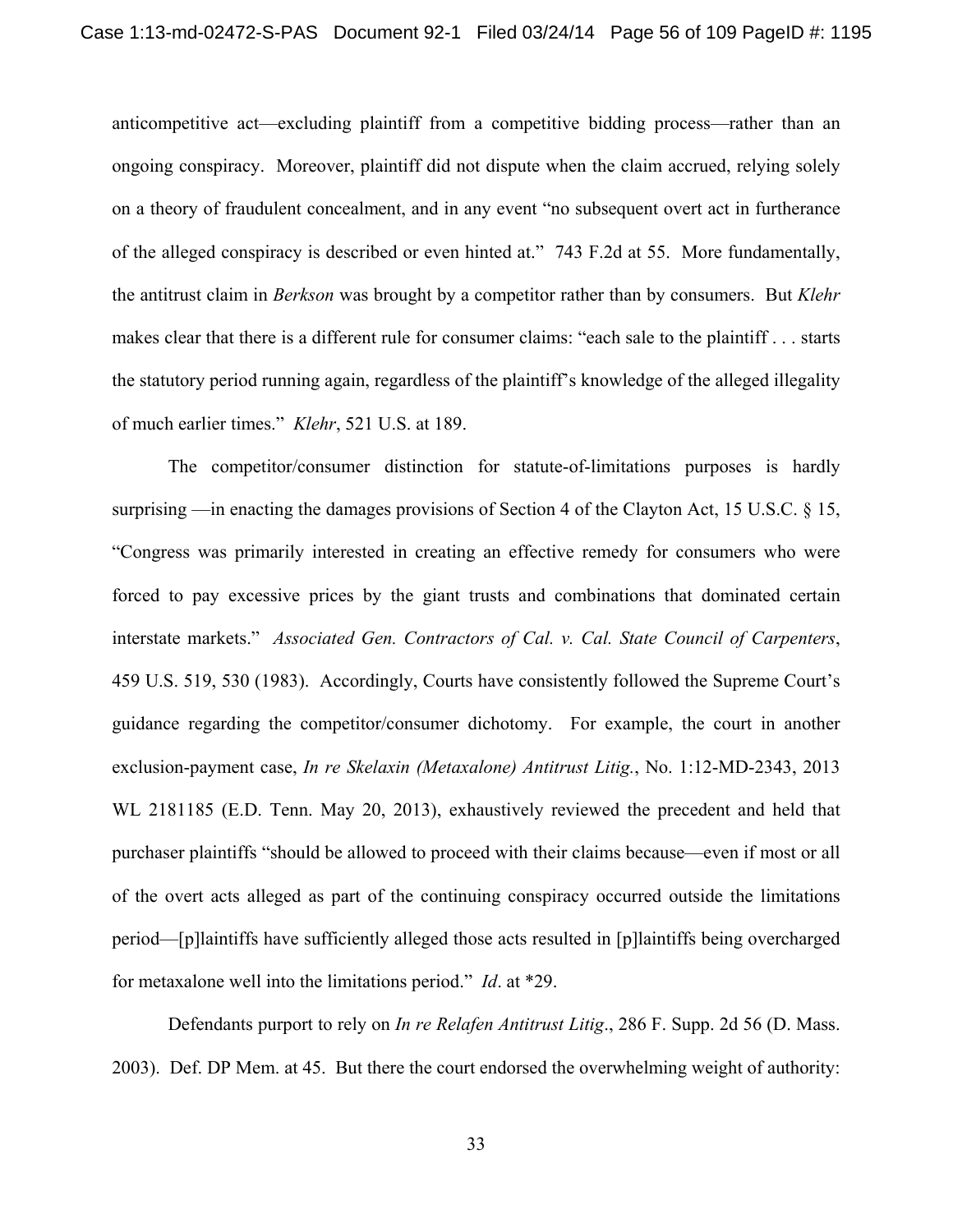in conspiracy cases, "the continuing act of charging higher prices is the continuing violation and a plaintiff is not limited by the initial acts of predatory pricing by the defendant." *Id*. at 62.35

#### **2.** *Defendants Committed Numerous Other Continuing Overt Acts.*

If required, Plaintiffs could readily show many other overt acts in addition to Defendants' ongoing extraction of overcharges.

#### **a.** *Refusing to Enter the Market*

Defendants' most obvious additional overt acts in furtherance of the conspiracy were Watson's and Lupin's continuous refusals to enter the market. As Watson and Lupin's coconspirator, WC shares responsibility for this ongoing refusal to enter. *United States v. Socony-Vacuum Oil Co.*, 310 U.S. 150, 253-54 (1940); *Aetna Cas. Sur. Co. v. P & B Autobody*, 43 F.3d 1546, 1562 (1st Cir. 1994).

Defendants insist that Watson and Lupin's ongoing refusal to enter the market was somehow simply the inevitable outcome of the January 2009 agreement. Def. DP Mem. at 45. But that is patently and obviously wrong. This is not a case where a monopolist unilaterally obtains exclusion of a rival through some one-time, once-and-for-all anticompetitive act (e.g., acquiring the rival or driving him out of business). Watson and Lupin did not enter the market because they continuously adhered to an agreement not to enter—an agreement that they could have renounced and quit adhering to at any time.

Watson and Lupin's continuous refusal to enter the market pursuant to the Agreement constituted an ongoing series of overt acts that continually re-set the statute of limitations. It has long been the rule that "[a] conspiracy thus continued is in effect renewed during each day of its

<sup>&</sup>lt;sup>35</sup> The court found that the *Relafen* case was "very different" because it was a monopoly case involving unilateral conduct, and the conduct was a one-time act (the filing of a sham litigation) that "does not constitute a 'continuing violation' of the antitrust laws." *Relafen*, 286 F. Supp. 2d at 62.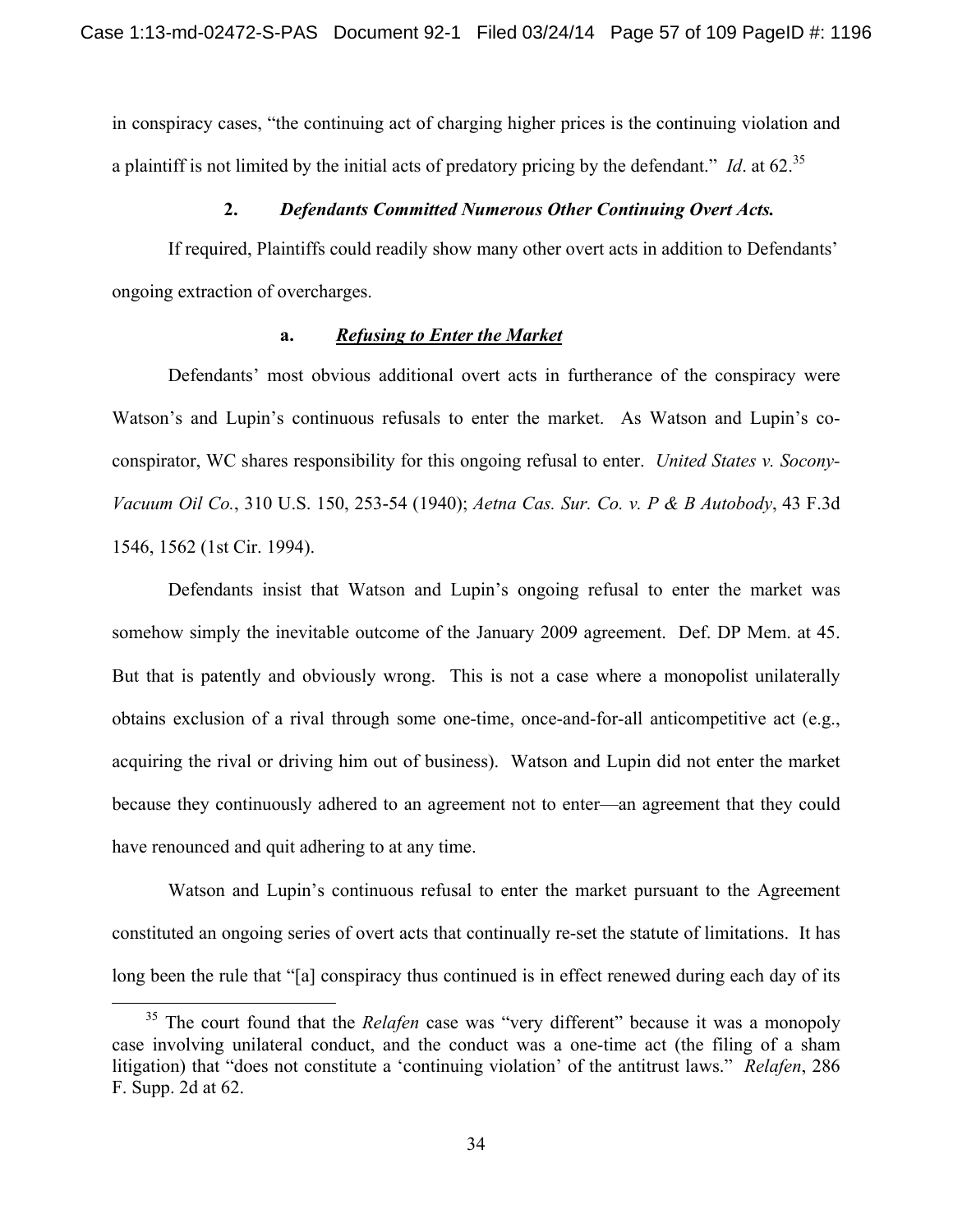continuance." *United States v. Borden Co*., 308 U.S. 188, 202 (1939) (citation omitted); *see also United States Gypsum Co. v. Indiana Gas Co.*, 350 F.3d 623, 628 (7th Cir. 2003) ("The parties' decision to keep a joint venture in operation or manage the operations in ways that may violate antitrust rules is one that may be challenged when adverse effects are felt."); *Pa. Dental Ass'n*, 815 F.2d at 278 ("The summary judgment record as it now stands would permit a fact finder to conclude that the conspiracy charged by Blue Shield is a continuing one and that its effects continued well into the four-year period . . . . Most of the offending [agreements] have never been rescinded."); *Nat'l Souvenir Ctr., Inc. v. Historic Figures, Inc*., 728 F.2d 503, 510 (D.C. Cir. 1984) ("the 'overt act' requirement may be satisfied merely by the parties continuing to maintain contractual relationships that directly affect competition"); *Maricopa Cnty. v. Am. Pipe & Const. Co*., 303 F. Supp. 77, 82 (D. Ariz. 1969), *aff'd*, 431 F.2d 1145 (9th Cir. 1970) ("A conspiracy of the nature here alleged is a continuing one and is in effect renewed during each day of its continuance."); *In re SE Milk Antitrust Litig.*, 555 F. Supp. 2d 934, 947 (E.D. Tenn. 2008) ("A conspiracy is presumed continuing where there is an agreement to eliminate competition with no 'affirmative showing of the termination of that agreement.'").

Defendants cannot escape this authority by asserting that Watson and Lupin's failure to enter the market constituted inaction rather than overt action. The Court rejected exactly that argument in *In re Lower Lake Erie Iron Ore Antitrust Litig.*, 998 F.2d 1144 (3d Cir. 1993), where defendants asserted that their concerted refusal to deal with rivals was mere inaction resulting from an agreement reached beyond the statute of limitations. Defendants' argument "has no merit because it fails to recognize, in circumstances such as here, that continuing and accumulating damage may result from intentional, concerted inaction. The purposeful nature of the inaction—here an ongoing refusal to sell or lease—obviously constitutes an injurious act,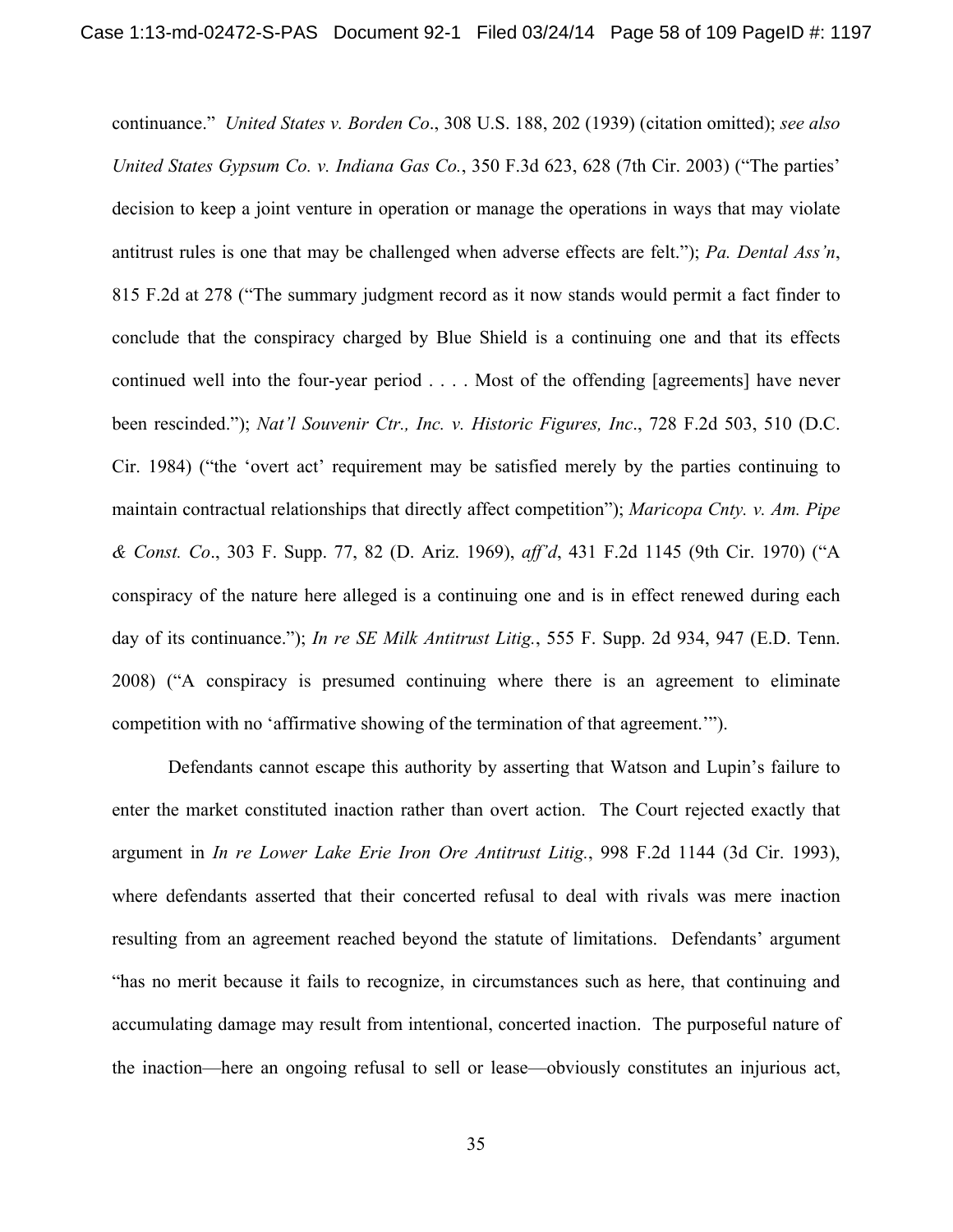although perhaps not an overt one in the commonly-understood sense." *Id*. at 1172.

Here Defendants have caused, and continue to cause, anticompetitive harm not by a onetime act but by continual adherence to an ongoing agreement. Hence, "the defendant could quit causing the injury of which the plaintiff complains at any time, simply by not enforcing or collecting benefits under the contract in question." *Imperial Point Colonnades Condo., Inc. v. Mangurian*, 549 F.2d 1029, 1037 (5th Cir. 1977) ("[I]t does not lie well in the mouth of a defendant to argue that he is immunized . . . because a pre-limitations contract, alleged to be unlawful in itself or the product of an unlawful conspiracy, purports to authorize the commission of such acts."). Plaintiffs' claims are timely because "the violation is not 'final at its impact . . . or . . . by its nature permanent at initiation without further acts.'" *Id*.; *see also United States v. Kissel*, 218 U.S. 601, 608 (1910) ("If [defendants] do continue such efforts in pursuance of the plan, the conspiracy continues up to the time of abandonment or success.").

#### **b.** *Maintaining the Bottleneck*

 Defendants' Agreement provided that Watson would stay out of the market until January 22, 2014, but that it could enter earlier if another generic manufacturer managed to enter before then. *See* Comp. at ¶ 88. To help ensure that no other generic manufacturer triggered that earlier date, the Defendants did three things: (1) they agreed that WC would refuse to grant a license to any other manufacturer to enter before January 22, 2014 (*id*. ¶ 94); (2) they included the acceleration clause in the WC/Watson agreement in order to deter other manufacturers from trying to enter earlier (*id*. ¶ 95); and (3) WC paid Lupin a bribe, which Lupin accepted (*id*. ¶¶ 107-08). These are clearly overt acts in furtherance of the conspiracy, and under the coconspirator rule they are chargeable to all three of the conspirators.

### **c.** *Refraining from Launching an Authorized Generic*

Defendants are *today* (March 24, 2014) still in the midst of performing one of the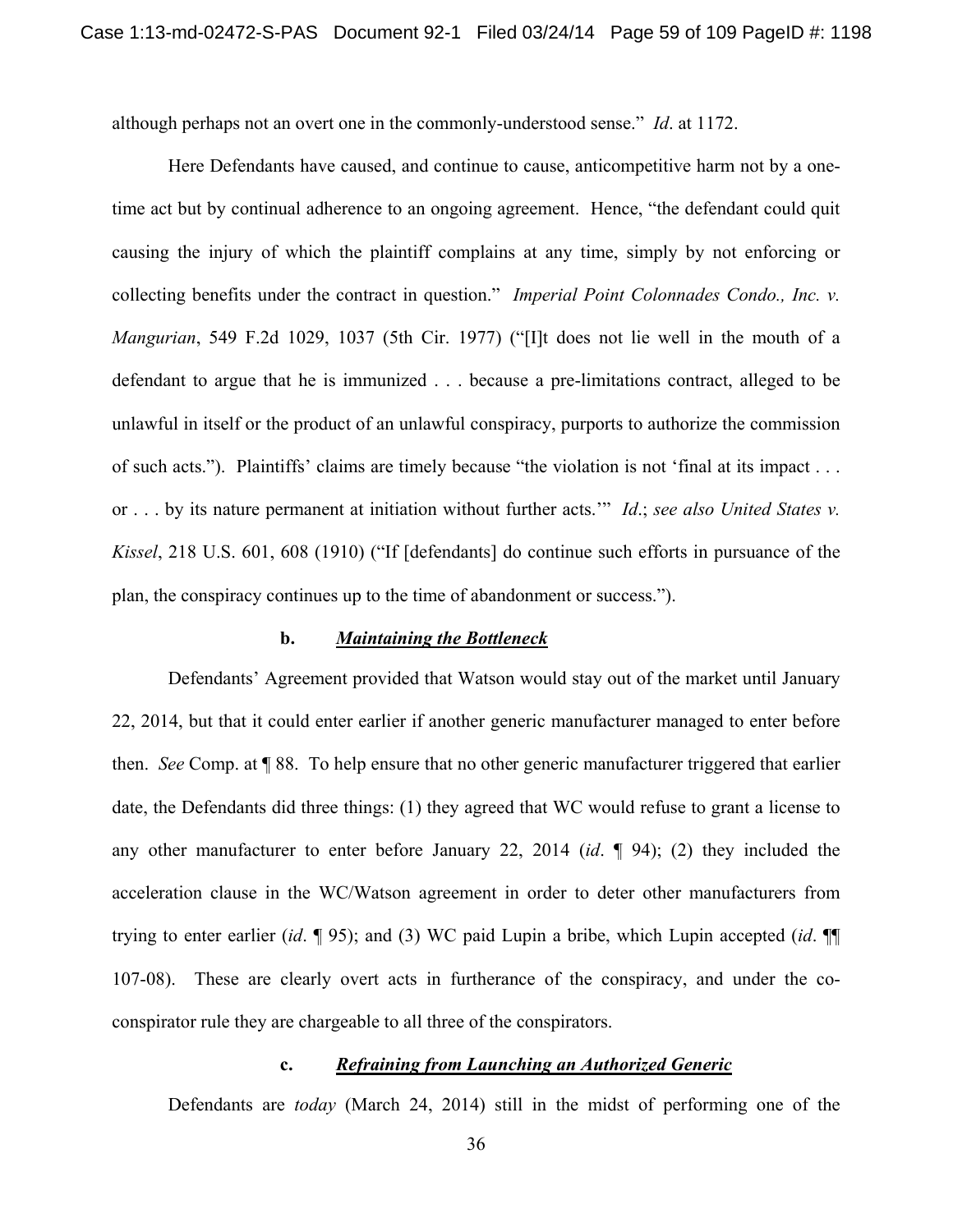principal aspects of their market- allocation agreement. In substantial part, Defendants' unlawful Agreement is in the nature of a reciprocal market-allocation agreement: Watson delayed competing with a generic against WC's brand drug until January 22, 2014; and now – today – WC is reciprocally refraining from competing with a generic for Loestrin 24 Fe during the 180day exclusivity period. Comp. at ¶ 90. WC's entry with an authorized generic today would substantially reduce the prices that Plaintiffs are paying for generic Loestrin 24 Fe. WC's refusal to enter with that generic is causing Plaintiffs to incur additional and cumulative overcharges.

 Defendants argue that WC is merely implementing the agreement that it made in January 2009. Def. DP Mem. at 45. But that is plainly inadequate, for the reasons stated above. It also defies common sense. Watson agreed to stay out of WC's market effective September 2009. Pursuant to the no-authorized-generic clause, WC agreed to stay out of the generic sector of the market beginning in January 2014. Defendants cannot immunize the additional, different, and accumulating injury that WC's refusal to launch an authorized generic began having on Plaintiffs in January 2014 by having agreed to cause that harm in January 2009.

 If Joe agrees to break Tom's arm in 2009 in exchange for Bob's agreement to break Tom's leg in 2014, Bob's actual breaking of Tom's leg in 2014 is an act in furtherance of the conspiracy. They do not shield the actual leg-breaking from a four-year statute of limitations by having agreed to it earlier. The actual causing of harm to the plaintiff within the statute of limitations is an overt act in furtherance of a conspiracy, even if the conspiracy was first formed outside the statutory period. *United States v. Stewart*, 12-2395, 2014 WL 715800, at \*4 (1st Cir. Feb. 26, 2014) (conspiracy remains in effect until "the conspiratorial object was achieved"); *United States v. Ramallo-Diaz*, 455 F. Supp. 2d 22, 28 (D.P.R. 2006) (complaint timely when conspiracy is ongoing and "'at least one overt act in furtherance of the conspiratorial agreement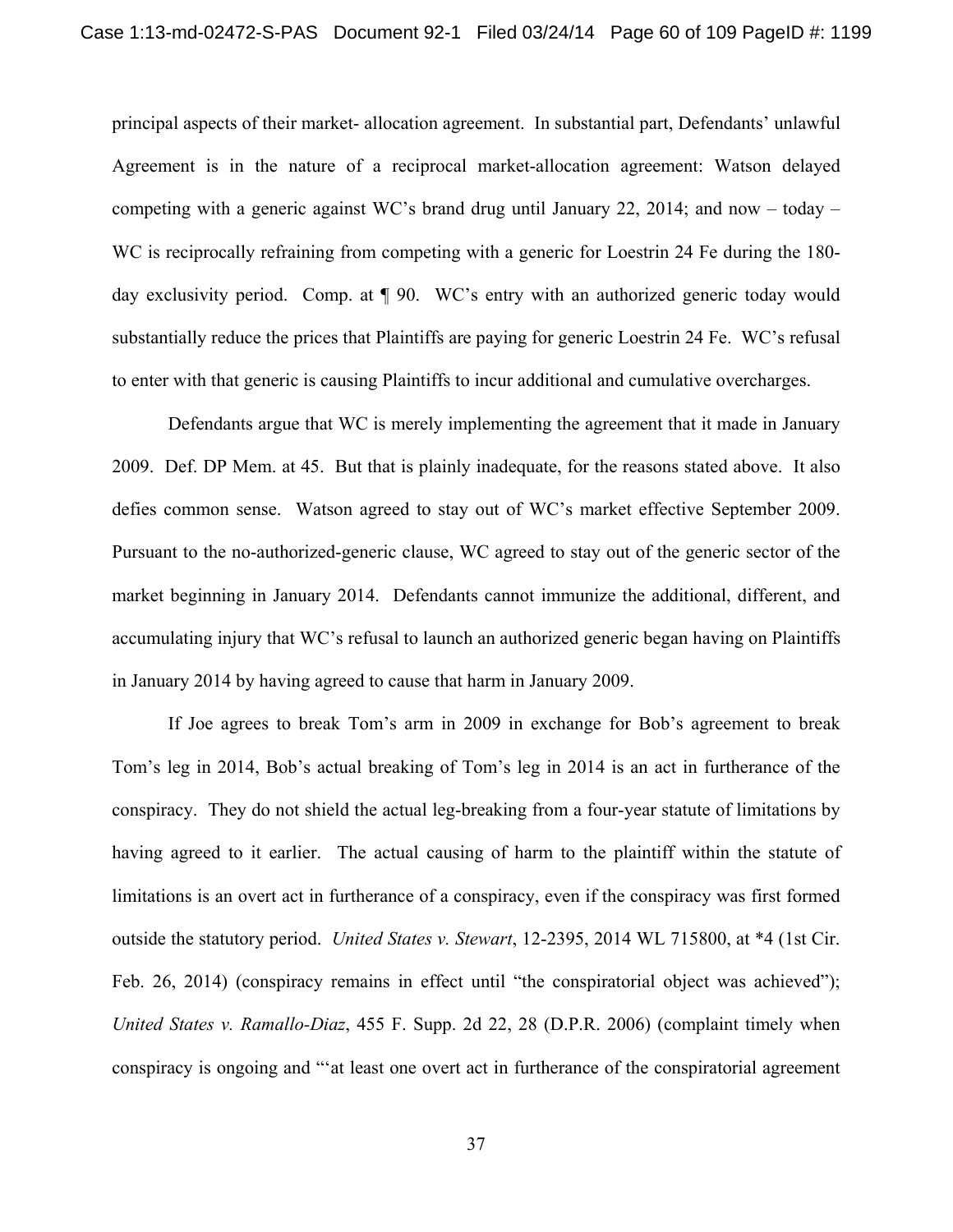was performed within that period'" (quoting *Grunewald v. United States*, 353 U.S. 391, 396-7,  $(1957)$ ).

#### **C. Plaintiffs' Claims Are Also Timely Under the Speculative Damages Rule.**

 Plaintiffs' claims are also timely under the "speculative damages" rule, which is straightforward: a consumer who was first injured outside the statute of limitations may nevertheless recover for additional injuries incurred inside the statute of limitations if the existence or magnitude of those additional injuries were not known at the time of the first injury. Assume, for example, that a consumer bought a pack of Loestrin 24 Fe in January 2009 and bought a second pack in January 2014. Even though this consumer was first injured outside a four-year statute of limitations, her claim for recovery with respect to the second pack is not time-barred because when she was first injured in January 2009 it was speculative whether and to what extent she would incur any injuries on subsequent Loestrin 24 Fe purchases. It was speculative, for example, whether she would make any additional purchases and, if she did, how many, when, and at what price.

 Under the speculative damages doctrine, "where damages flowing from conduct violating the antitrust laws are uncertain at the time the defendant engages in the conduct, the cause of action for future damages accrues on the date they are suffered." *Relafen*, 286 F. Supp. 2d at 63 (citing *Zenith Radio*, 401 U.S. at 339). The Court in *Zenith Radio* explicitly recognized circumstances where an "injury and a cause of action have accrued as of a certain date," but where "future damages that might arise from the conduct sued on are unrecoverable [because] the fact of their accrual is speculative or their amount and nature unprovable." 401 U.S. at 339. The Court thus permitted injured plaintiffs "an opportunity to recover their damages in a later period if, at an earlier date prior to the statutory period, such damages would have proven speculative." Robert Brina, *Complexities of Accrual: The Antitrust Statute of Limitations in a*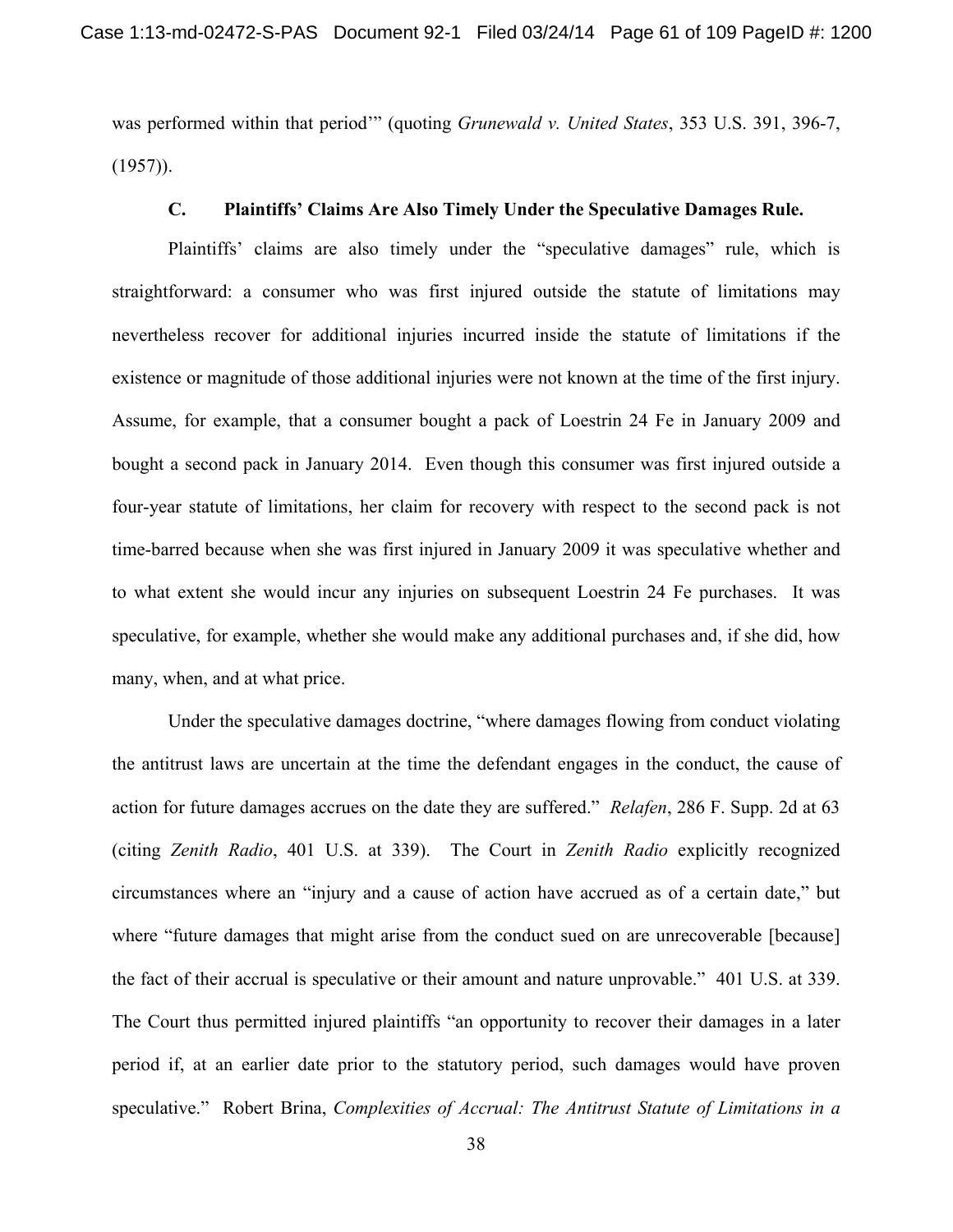*Contractual Context*, 31 UCLA L. Rev. 1061, 1066 (1984). To hold that the rule applies—that is, to hold that determining future damages would be "too speculative" at the occurrence of an original antitrust violation—is the "equivalent [of] holding that no cause of action has yet accrued for any but those damages already suffered. In these instances, the cause of action for future damages, if they ever occur, will accrue only on the date they are suffered; thereafter the plaintiff may sue to recover them at any time within four years from the date they were inflicted." *Zenith Radio*, 401 U.S. at 339.

 Courts have consistently held that purchasers have only speculative claims for damages for future purchases of defendant's product, and therefore the statute of limitations accrues anew for each such purchase. For example the Second Circuit held in *Berkey Photo*:

Plainly, at the time a monopolist commits anticompetitive conduct[,] it is entirely speculative how much damage that action will cause its purchasers in the future. . . . Not until the monopolist actually sets an inflated price and its customers determine the amount of their purchases can a reasonable estimate be made. The purchaser's cause of action, therefore, accrues only on the date damages are 'suffered'. . .

603 F.2d at 295 (citing *Zenith Radio*, 401 U.S. at 340).Likewise, in *Meijer, Inc. v. 3M*, No. 04- 5871, 2005 WL 1660188, at \*5 (E.D. Pa. July 13, 2005), the court held that, "[i]n purchaser antitrust actions, damages from future overcharges necessarily fall into the speculative damages exception to the four year statute of limitations." The court explained:

To hold otherwise would require a purchaser to predict and prove, within four years of the time it was first injured by anticompetitive conduct, the amount of future overcharges, the quantity of future product purchases, the level of future competition in the relevant market, and the availability of substitutes and new suppliers over time. Resolution of these issues depends on overall changes in consumer demand . . . developments in the purchaser's overall business, variations in the cost of producing the product over time, and the future prices which the supplier ultimately decides to charge. These considerations are too speculative and remote to properly predict a purchaser's future damages. The Court, therefore, finds that [plaintiff purchaser]'s antitrust claim . . . could not accrue until it actually paid the overcharge.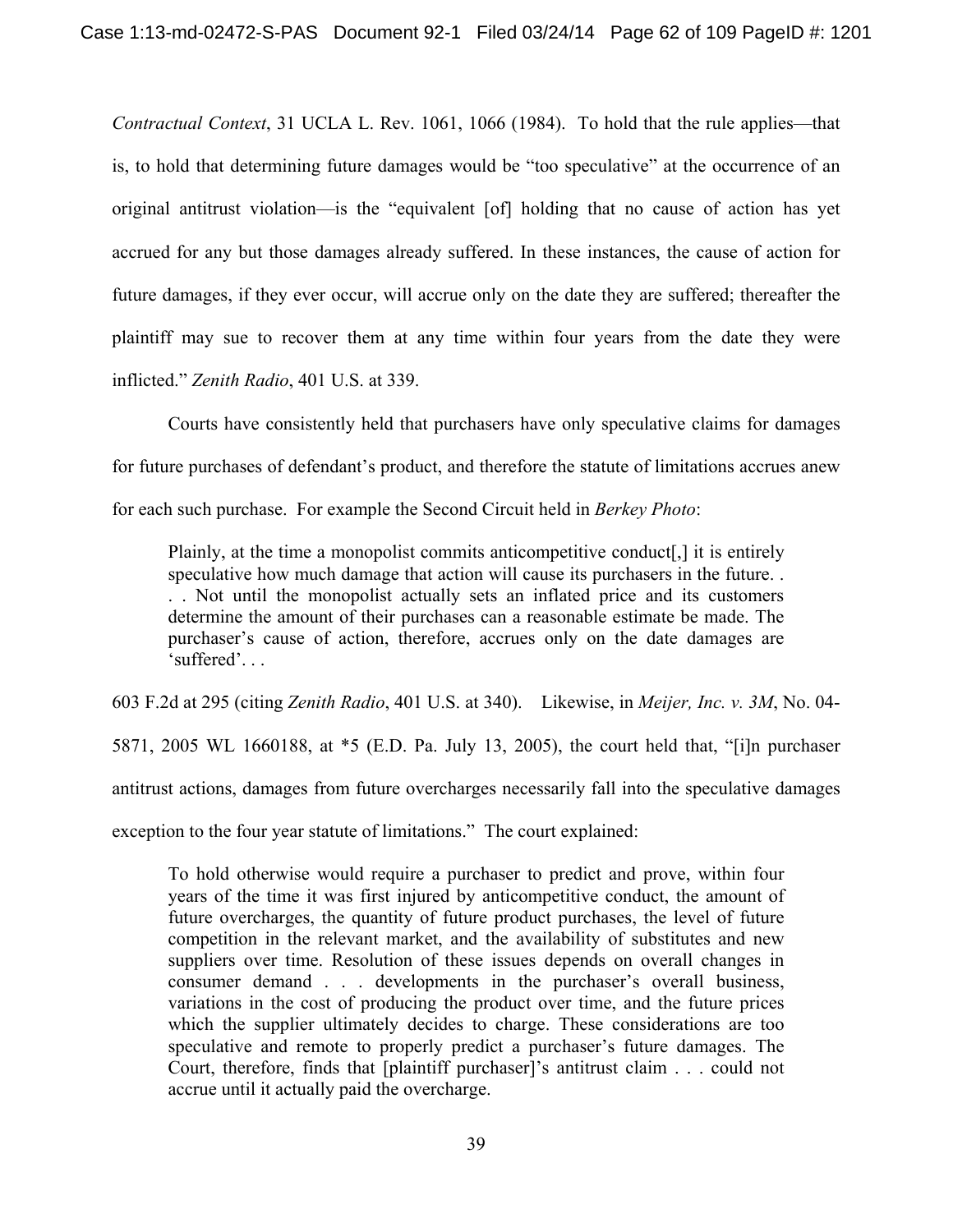*Id*. 36

This line of cases confirms, in effect, that each purchase by a plaintiff begins the statute of limitations anew. Defendants impose overcharges, and plaintiffs pay them. Whether considered as defendants' overt acts in an ongoing conspiracy, or as plaintiffs' injuries that are speculative until incurred, ongoing overcharges imposed and paid within the statute of limitations are recoverable. Thus, Plaintiff's claims are timely and this Court should deny Defendants' erroneous statute of limitations argument.

### **VI. DEFENDANTS ARE WRONG ON THE FACTS AND LAW REGARDING PLAINTIFFS' OVERARCHING CONSPIRACY CLAIM**

Defendants argue that "Plaintiffs have not pled . . . that Defendants entered into the challenged agreements with a common purpose to foreclose competition or that there was any overarching agreement among Defendants to restrain trade." Def. Mem. at 33. Defendants are wrong on both the facts and law and dismissal of Plaintiffs' overarching conspiracy claim is unwarranted.37

 <sup>36</sup> *See also Citibank, N.A. v. Allied Management Group, Inc*., No. 06-1193 (GAG), 2006 WL 3386900, at \*1 (D.P.R. Nov. 21, 2006) ("At the time the contracts were signed, the defendants had suffered no injury and any possible claims for damages would have been speculative. At the time that Citibank collected partial post-closing fees in rental income . . . defendants' damages from plaintiff's [later] demand of post-closing fees and from plaintiff's allegedly unlawful attachment during the pendency of this suit would have been speculative. Accordingly, the defendants' other claims are likewise not time-barred."); *Rite Aid Corp. v. Am. Exp. Travel Related Servs. Co., Inc*., 708 F. Supp. 2d 257, 266-67 (E.D.N.Y. 2010) ("damages caused by Amex's overcharges were speculative when [plaintiffs] executed Amex's merchant agreements" because "[a]t that time, the amount of Plaintiffs' damages arising from Amex's supracompetitive discount fees could not have been reasonably estimated. The merchant agreements did not specify the payment schedule or the quantity of Plaintiffs' purchases of Amex payment services: when, how large, and how many Amex retail transactions Plaintiffs would process").

 $37$  As Defendants concede, the state law based claims "should be interpreted harmoniously with federal law." Because Plaintiffs have pled facts sufficient to establish an overarching conspiracy against all Defendants under federal law, their various state law based claims should likewise withstand scrutiny.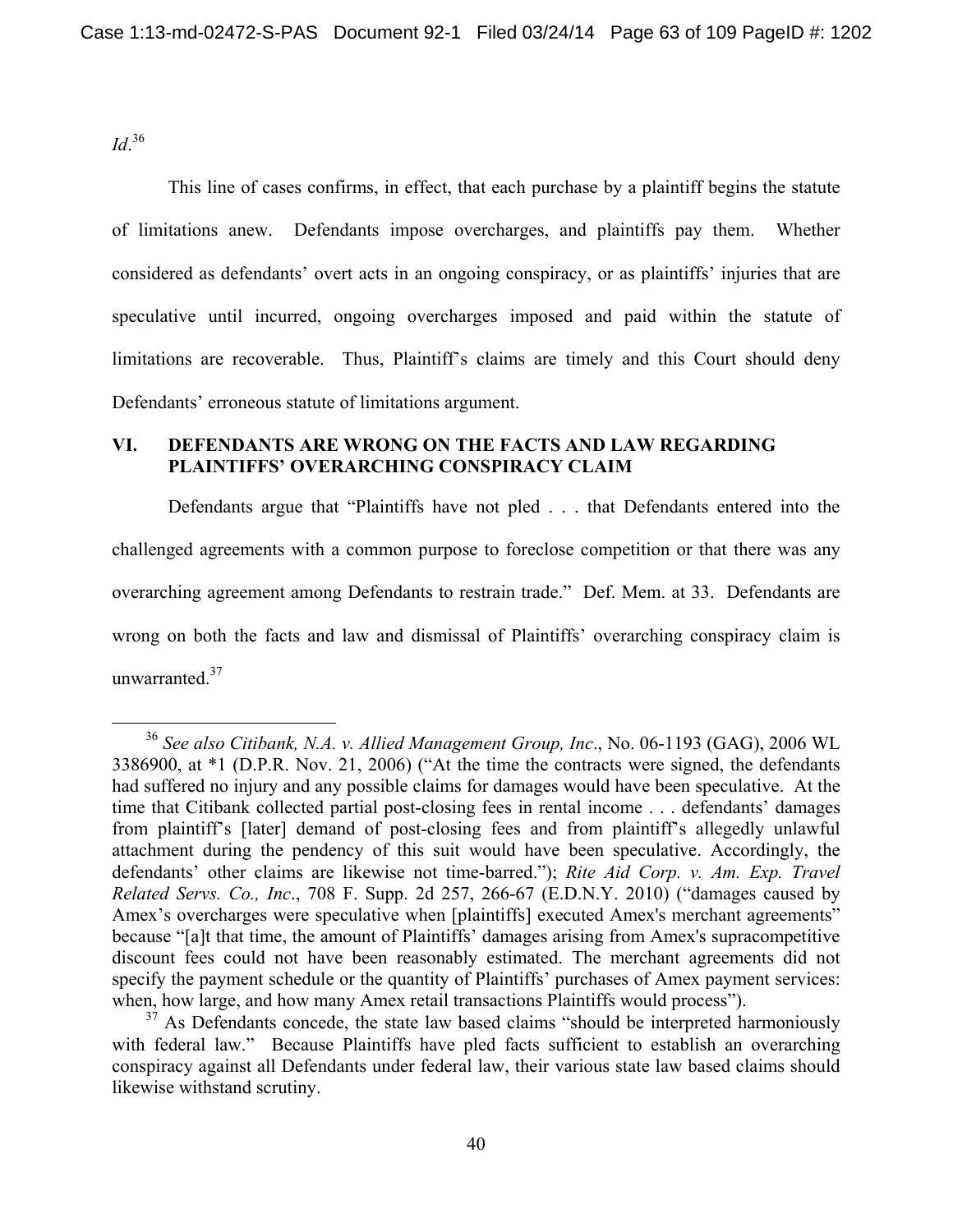# **A. Plaintiffs Have Pled Sufficient Facts to Establish an Overarching Conspiracy Involving All Defendants.**

Defendants' contention that Plaintiffs "present no evidence that the Defendants entered into an agreement with the shared motivation of delaying generic entry of Loestrin" is belied by the substantial and well-pled allegations that the agreements contain explicit<sup>38</sup> *interdependent* terms that: (1) link each settling Generic Defendant's entry date to the entry of its competitor; and (2) provide each Generic Defendant with the assurance that its agreement to stay off market is contingent upon the other doing the same. Def. Mem. at 32. The complaint contains the following key allegations:

- By entering the Exclusion Payment Agreements, WC engineered an agreement with, between and among itself and the Generic Defendants not to compete with each other and to delay generic entry.
- Pursuant to the terms of their Exclusion Payment Agreement, WC and Watson agreed, among other things that: (1) WC would not license any other generic manufacturer to enter the market until 180 days after Watson entered; and (2) if any other generic manufacturer entered the market before January 22, 2014 Watson's entry date would be accelerated accordingly.

<sup>&</sup>lt;sup>38</sup> This Court should deny Defendants' motion even if the allegations concerning the overall agreement are viewed as *tacit* rather than express. As even Defendants concede, "[i]n evaluating whether a restraint is effected by such a combination or conspiracy in violation of  $\S$  1, "[t]he crucial question' is whether the challenged anticompetitive conduct 'stem[s] from [an] independent decision or from an agreement, *tacit* or express.'" *Evergreen Partnering Grp., Inc. v. Pactiv Corp.*, 720 F.3d 33, 43 (1st Cir. 2013) (citation omitted) (emphasis added) (alterations in original); Def. Mem at 31. Tacit agreement is inferred from the conspirators' actions and standardized conduct, not express communications. *Cf. Brown v. Pro Football*, 518 U.S. 231, 241 (1996) ("Antitrust law also sometimes permits judges or juries to premise antitrust liability upon little more than uniform behavior among competitors, preceded by conversations implying that later uniformity might prove desirable or accompanied by other conduct that in context suggests that each competitor failed to make an independent decision") (citations omitted). Courts recognize that when competitors "devise some subtle, unique form of conspiracy tailored to best serve their own purposes which purposely leaves few tracks or fingerprints, it may violate the law even though it cannot be easily accommodated in the familiar mold of a simple and limited conspiracy." *United States v. Consol. Packaging Corp.*, 575 F.2d 117, 126 (7th Cir. 1978).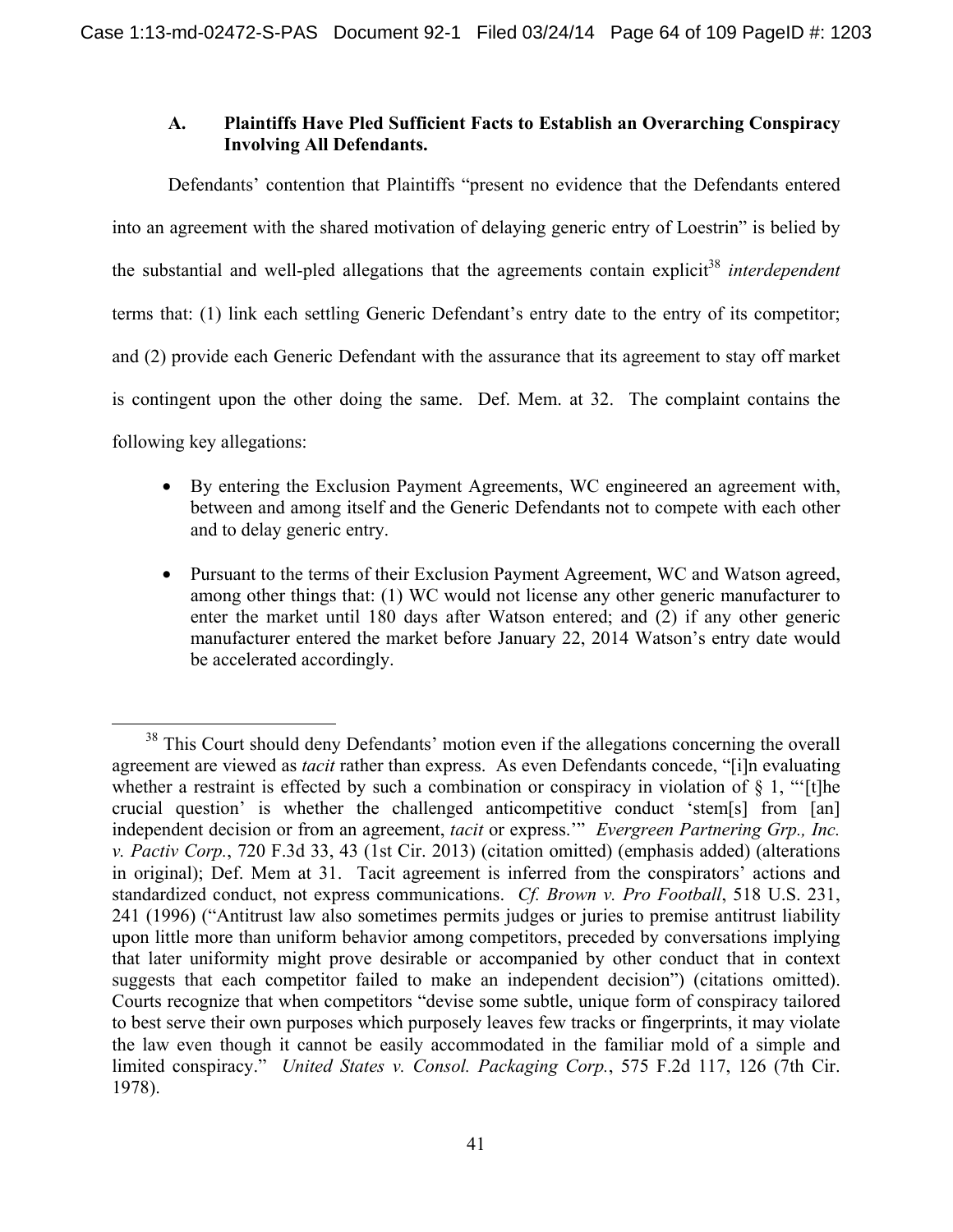• During the negotiation of its Exclusion Payment Agreement with WC, Lupin was aware of these two terms of the WC/Watson conspiracy. Lupin joined that ongoing conspiracy by, among other things, agreeing not to enter before January 22, 2014, which would have triggered earlier entry by Watson, and by accepting an entry date, pursuant to the terms of the conspiracy initiated by WC and Watson, that was 180 days beyond the specified date of entry for Watson.

Comp. at ¶ 212-214. These allegations reflect the reality that WC faced challenges to its patent from Watson and Lupin. To eliminate those challenges it needed resolution with both of them. The terms reflect the economic reality that it was contrary to each generic's economic selfinterest to agree to stay off market if the other generic did not agree to key its entry date off the first and could come to the market earlier. Without these clauses, each Generic Defendant, operating pursuant to its independent economic self-interest, would have sought the earliest possible entry date without regard to what its fellow generic (its competitor) had agreed to, either by litigating the patent suit to conclusion, or otherwise.<sup>39</sup>

 While defendants argue that there could be no collusion because there are no facts to suggest that "Watson or Lupin made any agreement with each other," the fact of the matter is that the Generic Defendants did not need to meet or directly talk to collude – Lupin was aware of the key terms of the WC/Watson agreement, as described herein, during its negotiations with WC. *See, e.g., In re Coordinated Pretrial Proceedings in Petroleum Prods. Antitrust Litig.*, 906 F.2d 432, 447 (9th Cir. 1990) (communication of information necessary for the conspiracy can

 <sup>39</sup> In *Nexium*, 12-md-02409 (D. Mass) (ECF No. 857), Judge Young, based on similar Exclusion Payment agreement terms, denied certain defendants' motion for partial summary judgment as to overarching conspiracy, finding that there was "sufficient circumstantial evidence, primarily due to the 'contingent launch' provisions of the respective agreements, for the jury reasonably to infer a conspiracy among the Defendants in violation of Sections 1 and 2 of the Sherman Act and analogous state laws." The contingent launch provisions in *Nexium* provided that a settling generic's entry date would be advanced if another generic came to market before the agreed-upon May 2014 entry date. That provision is akin to the acceleration clause in the instant case.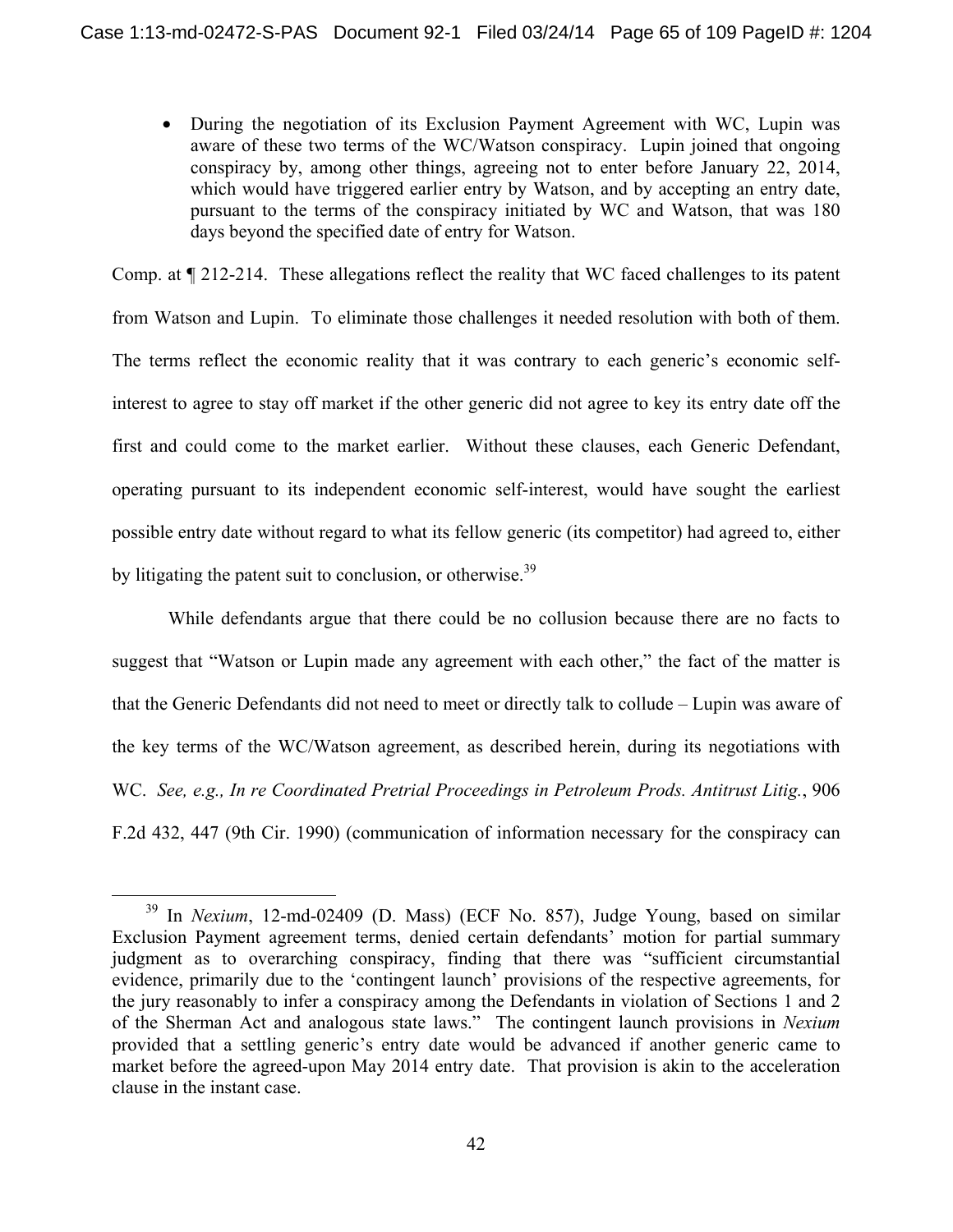come through press releases or other publicly available information and "the *form* of the exchange . . . should not be determinative of its legality." (citing Richard A. Posner, *Antitrust Law: An Economic Perspective* 146 (1976)). Moreover, Lupin knew the WC/Watson agreement intended to delay competition and joined the conspiracy by agreeing to drop its patent challenges and stay off market until July 22, 2014 – exactly 180 days after Watson's agreed-upon entry date.<sup>40</sup> "[A]cquiescence in an illegal scheme is as much a violation of the Sherman Act as the creation and promotion of one." *United States v. Paramount Pictures, Inc.*, 334 U.S. 131, 161 (1948). Both Watson and Lupin were knowing and willful participants in the conspiracy and responsible for perpetuating its success. *Duplan Corp. v. Deering Milliken, Inc.*, 594 F.2d 979, 982 (4th Cir. 1979) (per curiam) ("Where, as here, the [defendants] were knowing participants in a scheme whose effect was to restrain trade, the fact that their motives were different from or even in conflict with those of the other conspirators is immaterial."); *Virginia Vermiculite, Ltd. v. W.R. Grace & Co.*, 156 F.3d 535, 541 (4th Cir. 1998) ("it is sufficient that [defendant], regardless of its own motive, merely acquiesced in the restraint with the knowledge that it would have anticompetitive effects").

 Defendants' contention that the Watson and Lupin settlements with WC were "separate bilateral settlement[s]" is likewise unavailing. Def. Mem. at 33. In *United States v. Masonite Corp.*, 316 U.S. 265 (1942), the United States alleged that a series of agreements between Masonite and other hardboard manufacturers that followed the settlement of patent litigation constituted an unlawful horizontal combination in violation of Section One of the Sherman Act.

<sup>&</sup>lt;sup>40</sup> Indeed, as Judge Young recognized in *Nexium*, "the later agreements" with subsequently settling Generic Defendants constitute "overt acts" in furtherance of the conspiracy. *Nexium*, 12 md-02409 (ECF No. 668, Hrg. Trans. 12/11/13, at 6).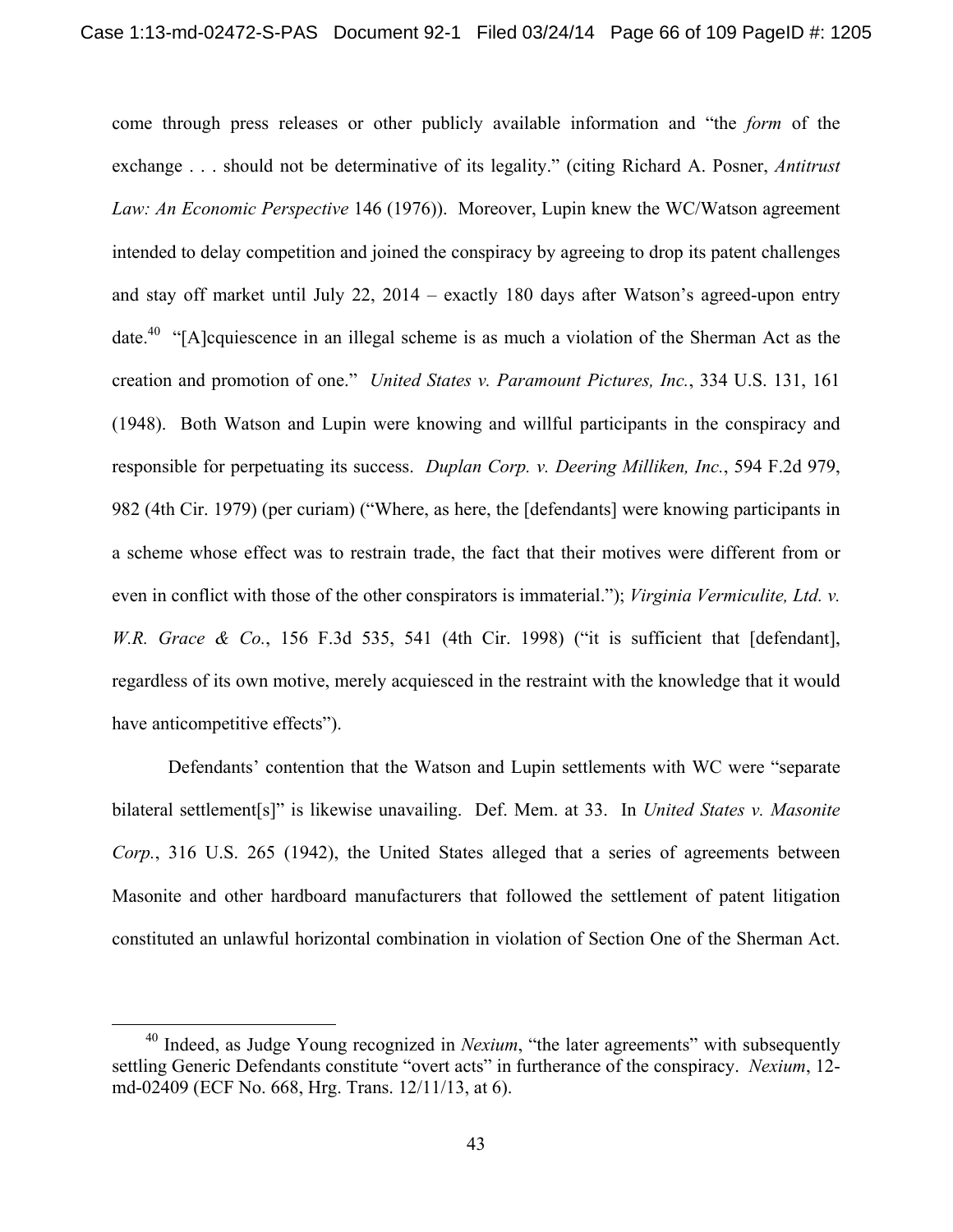The Supreme Court reversed the district court's dismissal<sup>41</sup> after a full trial finding insufficient

evidence of concerted action:

It is not clear at what precise point of time each appellee became aware of the fact that its contract was not an isolated transaction but part of a larger arrangement. But it is clear that, as the arrangement continued, each became familiar with its purpose and scope. Here as in *Interstate Circuit, Inc. v. United States*, 306 U.S. 208, 226, "It was enough that, knowing that concerted action was contemplated and invited, the distributors gave their adherence to the scheme and participated in it." The circumstances surrounding the making of the 1936 agreements and the joinder in 1937 of the two other companies leave no room for doubt that all had an awareness of the general scope and purpose of the undertaking. As this Court stated in the *Interstate Circuit* case (p.227): "It is elementary that an unlawful conspiracy may be and often is formed without simultaneous action or agreement on the part of the conspirators. . . . Acceptance by competitors, without previous agreement of an invitation to participate in a plan, the necessary consequences of which, if carried out, is restraint of interstate commerce, is sufficient to establish an unlawful conspiracy under the Sherman Act.

*Id.* at 275. So too here, the Generic Defendants knew that concerted action was contemplated

and invited and they gave their adherence to the scheme and joined the conspiracy when they

signed the settlement agreements.<sup>42</sup>

 $41$  The district court found that "in negotiating and entering into the first agreements, each appellee, other than Masonite, acted independently of the others, negotiated only with Masonite, desired the agreement regardless of the action that might be taken by any of the others, did not require as a condition of its acceptance that Masonite make such an agreement with any of the others, and had no discussions with any of the others." *Masonite*, 316 U.S at 275.

 $42$  The fact that the Generic Defendants joined the conspiracy at different times is immaterial. *See, e.g., United States v. Cont'l Group, Inc*., 603 F.2d 444, 452, 453 (3d Cir. 1979) (defendants joined the conspiracy ten and nineteen years after inception; court found no need "to prove that [defendant] participated in the conspiracy from its inception, but only that he knowingly became a member of the ongoing conspiracy") (citation omitted); *United States v. Nat'l Lead Co.*, 332 U.S. 319, 325-27 (1947) (defendant joined the conspiracy thirteen years after inception); *Indus. Bldg. Materials, Inc. v. Interchemical Corp.*, 437 F.2d 1336, 1343 (9th Cir. 1970) (defendant joined the conspiracy two years after inception). And as co-conspirators, defendants are jointly and severally liable for their acts. *Dextone Co. v. Bldg. Trades Council*, 60 F.2d 47, 48 (2d Cir. 1932) ("[E]very person who participates in a conspiracy is liable for everything done during the period of its existence regardless of the exact time at which he becomes a member or the extent of his participation."); *Aetna Cas. Sur. Co. v. P&B Autobody*, 43 F.3d 1546, 1562 (1st Cir. 1994) ("A defendant who does not know the 'entire conspiratorial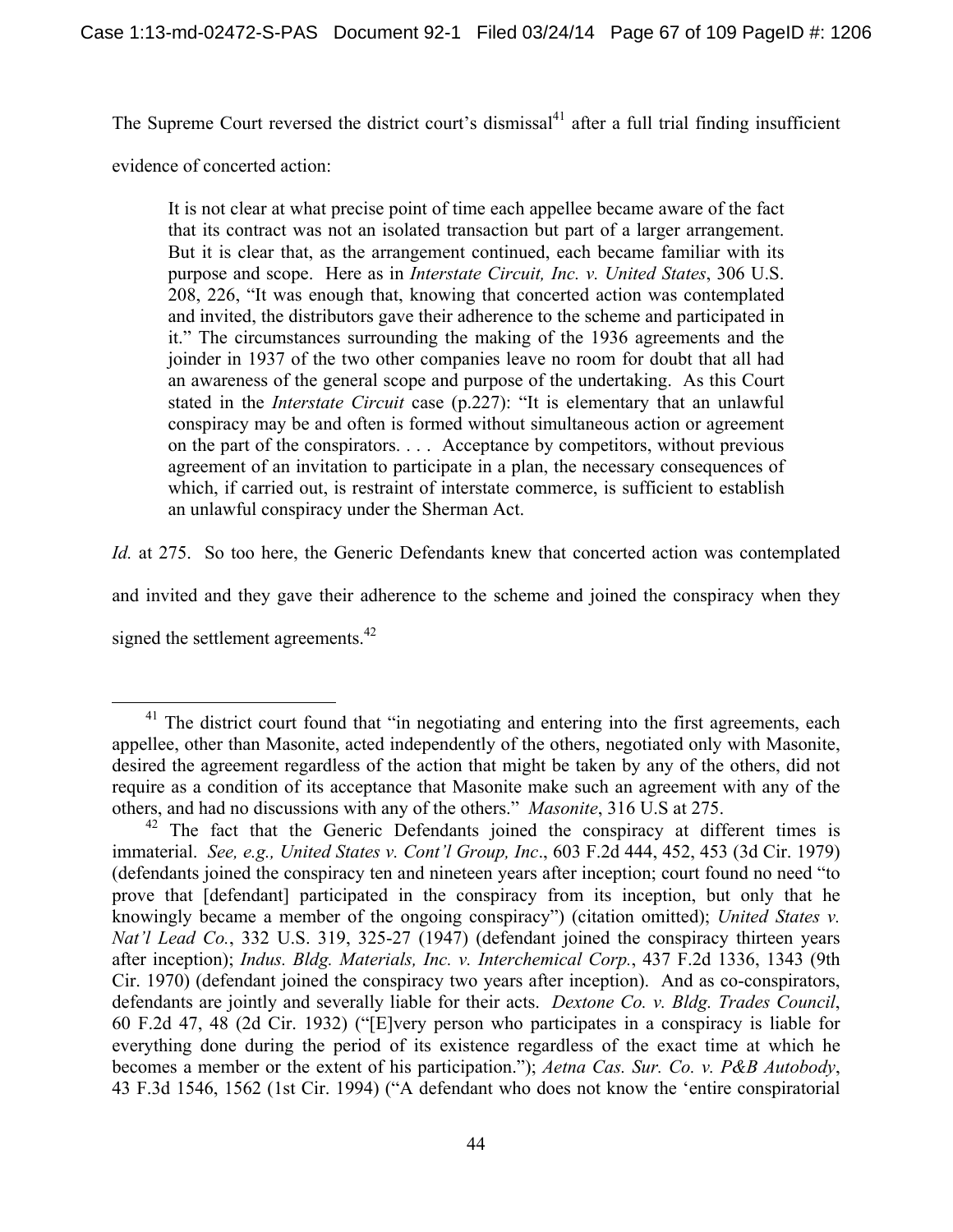# **B. Plaintiffs' Complaint is Legally Sufficient As to the Overarching Conspiracy Claim.**

 Defendants' motion ignores Plaintiffs' allegation that WC, in addition to entering into separate, unlawful reverse payment agreements with Watson and Lupin, orchestrated a horizontal agreement between and among WC and Watson and Lupin, not to compete in the market for Loestrin until January 22, 2014 and July 22, 2014, respectively. Under these conspiracy claims, Defendants' joint conduct constitutes a *per se* unlawful market allocation agreement even if the individual agreements are not independently illegal. *See Palmer v. BRG of Georgia, Inc.*, 498 U.S. 46 (1990).

The evidence presented here is analytically identical to the evidence at issue in *Toys "R"* 

*Us* that led the Seventh Circuit to affirm the finding by the Federal Trade Commission that:

TRU had acted as the coordinator of a horizontal agreement among a number of toy manufacturers. The agreements took the form of a network of vertical agreements between TRU and the individual manufacturers, in each of which the manufacturer promised to restrict the distribution of its products to low priced warehouse club stores, on the condition that other manufacturers would do the same.

*Toys 'R' Us v. FTC*, 221 F.3d 928, 930 (7th Cir. 2000).

 $\overline{a}$ 

In *Toys 'R' Us*, TRU, a "giant" in the toy retailing industry, was concerned about the emerging competitive threat from warehouse clubs which carried many of the same toys sold by TRU but were priced 25-30% less. To meet this competitive threat, TRU announced a new policy that required toy manufacturers to restrict the products and terms under which they could sell to the clubs. TRU was very careful to meet individually with each of its suppliers to explain

sweep' is nevertheless jointly and severally liable, in the civil context, for all acts in furtherance of the conspiracy."); *Myzel v. Fields*, 386 F.2d 718, 738 n.12 (8th Cir. 1967) ("it is well settled even under civil or criminal conspiracy that one who knowingly joins a conspiracy even at a later date takes the conspiracy as he finds it, with or without knowledge of what has gone on before.").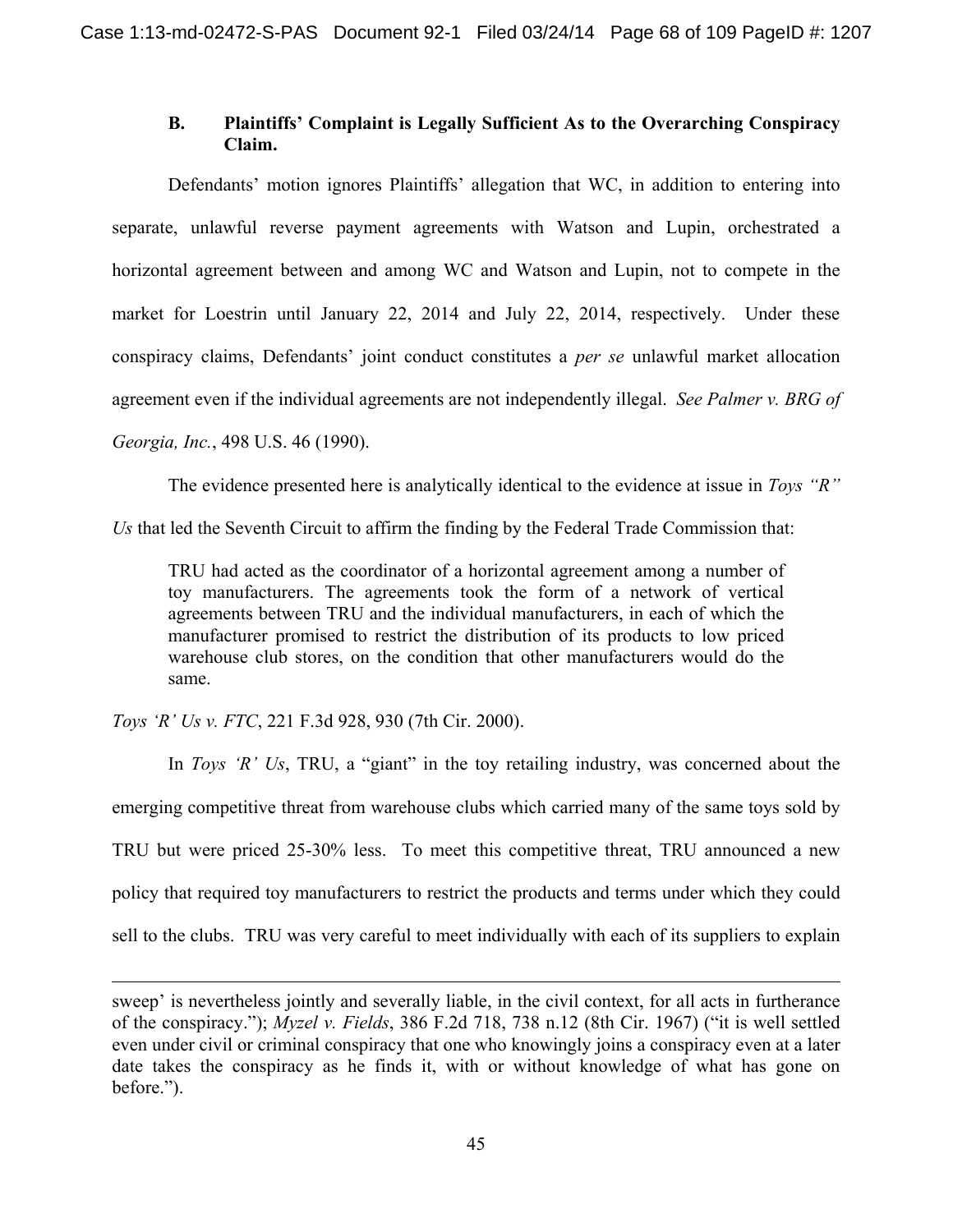its new policy and separately negotiate the agreements. *Toys 'R' Us*, 221 F.3d at 931-32. During, the negotiations, the "biggest hindrance TRU had to overcome was the major toy companies' reluctance to give up a new, fast-growing, and profitable channel of distribution" and their concern "that any of their rivals who broke ranks and sold to the clubs might gain sales at their expense, given the widespread and increasing popularity of the club format." *Id.* at 932. To address this problem, "TRU orchestrated a horizontal agreement among its key suppliers to boycott the clubs" and the toy manufacturers agreed to join the boycott "*on the condition that their competitors would do the same*." *Id.* (emphasis added).

The Seventh Circuit affirmed the Commission's findings that there was sufficient evidence to conclude that "the only condition on which each toy manufacturer would agree to TRU's demands was if it could be sure its competitors were doing the same thing." *Id.* at 936. And as the Seventh Circuit held: "*That is a horizontal agreement.***"** *Id.* (emphasis added).

Here, the Generic Defendants faced the same competitive dilemma that confronted the toy manufacturers in *Toys 'R' Us*: each would agree to delay generic entry only on the condition that their competitor would do the same thing. The entry-date and acceleration provisions provided the protection each of the generics needed to assure them that their competitor could not come to market earlier.<sup>43</sup> And while TRU was "careful to meet individually with each of its

 $43$  A variation of this ringmaster conspiracy claim was also the basis for Judge Denise Cote's recent finding in *Apple*, following a two-week trial, that Apple, Inc. had orchestrated a *per se* unlawful horizontal conspiracy among book publishers to fix and raise the prices of e-books. *United States v. Apple*, 952 F. Supp. 2d 638, 694 (S.D.N.Y. 2013). *See also, In re Elec. Books Antitrust Litig.*, 859 F. Supp. 2d 671, 685 (S.D.N.Y. 2012).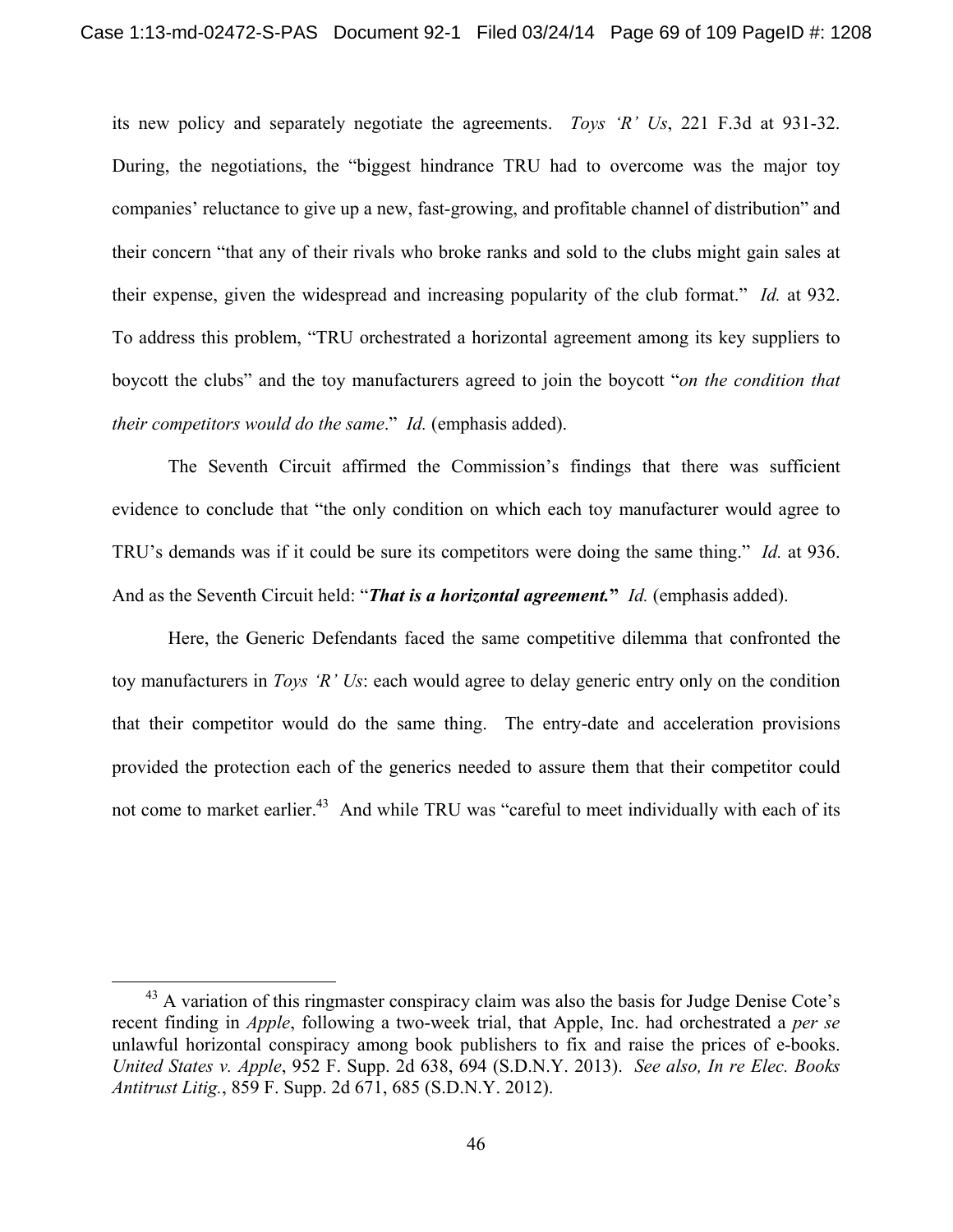suppliers to explain its new policy" and separately negotiate the agreements, $44$  such formalistic

solicitude does not immunize the collusive conduct that was actually at work.<sup>45</sup>

# **VII. PLAINTIFFS HAVE ADEQUATELY PLED THEIR STATE ANTITRUST LAW CLAIMS**

# **A. Plaintiffs Have Standing Under Puerto Rico Law.**<sup>46</sup>

Defendants' allege that Plaintiffs do not have standing to pursue their Puerto Rico

antitrust claim. Defendants are wrong.

 44 *Toys "R" Us v. FTC*, 221 F.3d at 932; *In re Elec. Books Antitrust Litig*., 859 F. Supp. 2d at 689.

<sup>45</sup> Contrary to Defendants' suggestion, Def. Mem. at 32, Plaintiffs do not rely on a "huband-spoke" analysis to prove the existence of the conspiracy, nor did the Seventh Circuit in *Toys "R" Us*. But, were the Court to apply the "hub-and-spoke" analysis, the evidence of an overall conspiracy would be just as plausible and compelling. To determine if the evidence supports finding a single conspiracy, "courts have looked for (1) a common goal, (2) interdependence among the participants, and (3) overlap among the participants." *United States v. Portela*, 167 F.3d 687, 695 (1st Cir. 1999). Interdependence requires determining "whether the activities of one aspect of the scheme are necessary or advantageous to the success of another aspect of the scheme." *Id.* (internal quotations omitted) Here, Defendants shared a common goal to delay generic competition and "the pervasive involvement of a single 'core conspirator'" [WC] satisfies the "overlap" requirement. *Id.* at 695-96 (internal citations omitted). The entry date provisions in each agreement that were necessary (or advantageous) to the success of the scheme as described above establishes the interdependence among the participants and provides the "rim" that connects the "spokes."

<sup>46</sup> Plaintiffs withdraw their Massachusetts antitrust claim but this claim may still be pursued under the consumer protection statute of Massachusetts. The Plaintiffs have alleged a violation of the antitrust statute as a predicate act in violation of the consumer protection statute. While Plaintiffs may not be able to pursue claims under the Massachusetts antitrust statute, it is well settled they can bring such claims under the Massachusetts consumer protection statute. *See Ciardi v. Hoffman-La Roche*, 762 N.E.2d 303, 312 & n.18. (Mass. 2002). Moreover, here, although Plaintiffs inadvertently omitted a claim under the Utah Consumer Protection Act, Plaintiffs intend to move to amend their Complaint to include the same. In Utah, as in Massachusetts, the states consumer protection statute allows Plaintiffs to pursue an antitrust claim. *In re Intel Corp., Microprocessor Antitrust Litig.*, 496 F. Supp. 2d 404 (D. Del. 2007). On May 1, 2006, Utah amended its antitrust law, Utah Code Ann. 76-10-3109(1)(a) (formerly cited as Utah Code Ann. 76-10-919(1)) to specifically create an "*Illinois Brick*" repealer provision which authorizes indirect purchasers to commence suit in Utah. *See In re Processed Egg Prods. Antitrust Litig.*, 851 F. Supp. 2d 867, 892 (E.D. Pa. 2012). Plaintiffs' claims arise *after* enactment of the Utah *Illinois Brick* repealer statute. Accordingly, Plaintiffs are not barred from commencing competition-based claims under the Utah antitrust or consumer protection statutes.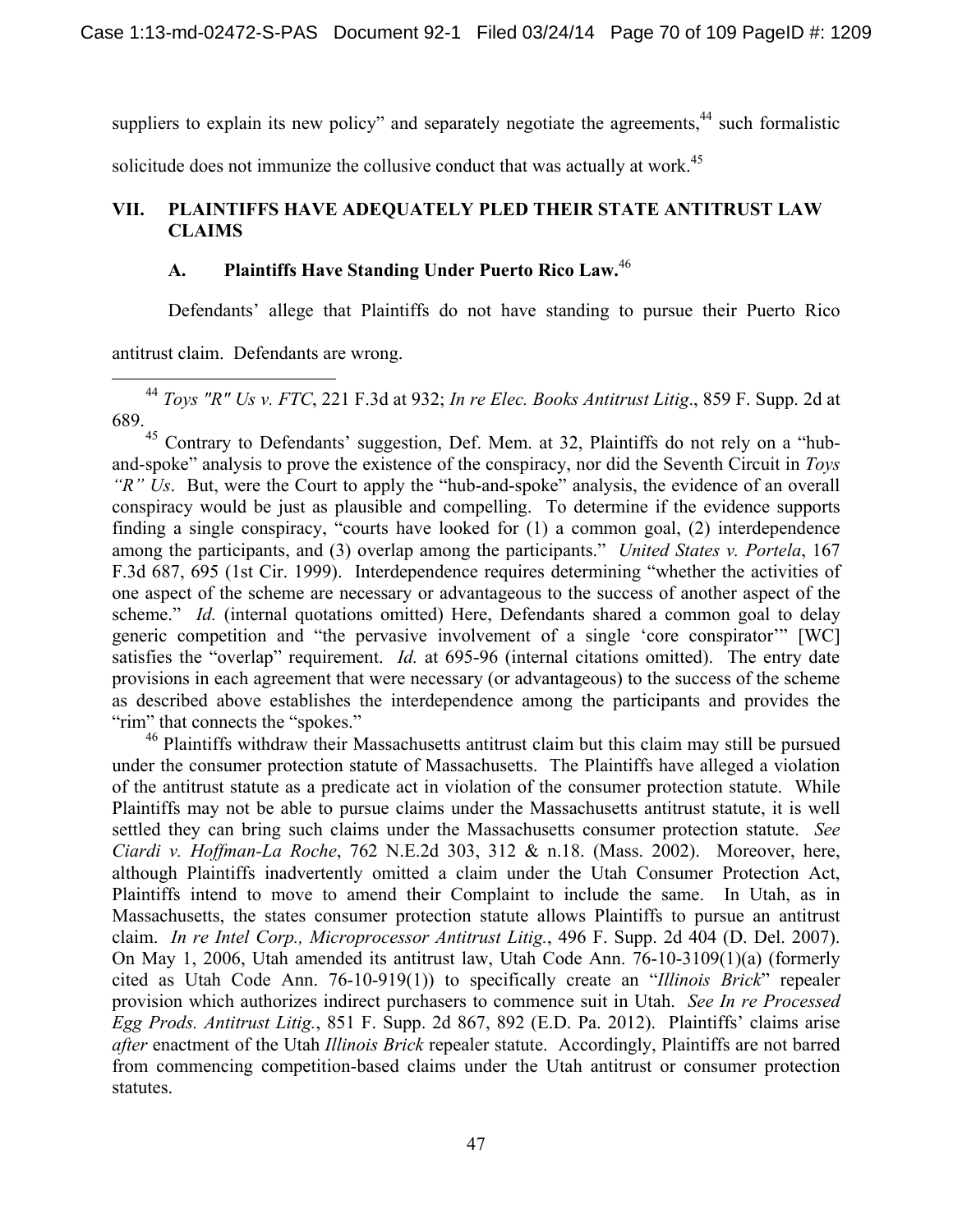The Puerto Rico Antitrust Act ("PRAA") does not distinguish between direct and indirect purchasers but provides that "*[a]ny person*" injured by acts prohibited by the statute may sue. PRAA, P.R. Laws Ann. tit. 10, § 268 (emphasis added). The PRAA is liberally construed and has been held to permit indirect purchasers to bring antitrust claims for damages:

PRAA is modeled after federal antitrust statutes. Although federal jurisprudence has implied special standing requirements into private antitrust actions . . . Puerto Rico explicitly rejects any such limitations . . . . Because Puerto Rico liberally construes its standing requirements in private antitrust cases, it is immaterial whether Plaintiffs are direct or indirect purchasers of cabotage services.

*Rivera-Muñiz v. Horizon Lines Inc.*, 737 F. Supp. 2d 57, 61 (D.P.R. 2010) (internal citations omitted).

Ten days after issuing its decision in *Rivera-Muñiz*, the District of Puerto Rico refused to certify for appeal the question of whether indirect purchasers have standing under the PRAA, determining certification "is not a vehicle to force the high court to revisit settled matters of Puerto Rico law." *Rivera-Muñiz v. Horizon Lines Inc.*, No. 09-2081 (GAG), 2010 WL 3703737, at \*1 (D.P.R. Sept. 13, 2010). The District of Puerto Rico reasoned:

The Puerto Rico legislature enacted PRAA in 1964. Since then, federal precedents have limited standing in private antitrust actions under federal law to direct purchasers. Without citing *Illinois Brick* explicitly, the Puerto Rico Supreme Court rejected such limitations on standing for the purpose of private antitrust actions under PRAA.

*Id.* (internal citations omitted); *see also Pressure Vessels of P.R., Inc. v. Empire Gas de P.R.*, 137

P.R. Dec. 497, 519-520 (P.R. 1994) (noting that at the time of the PRAA's enactment in 1964 the Supreme Court "had expressed itself on behalf of a liberal standing theory under Clayton Act sec. 4" and the law should be applied "'in accordance with its plain language and its broad remedial and deterrent objectives'" (citing *Blue Shield of Va. v. McCready*, 457 U.S. 465, 473  $(1982)$ ).

The cases Defendants cite are distinguishable. In *In re Static Random Access Memory*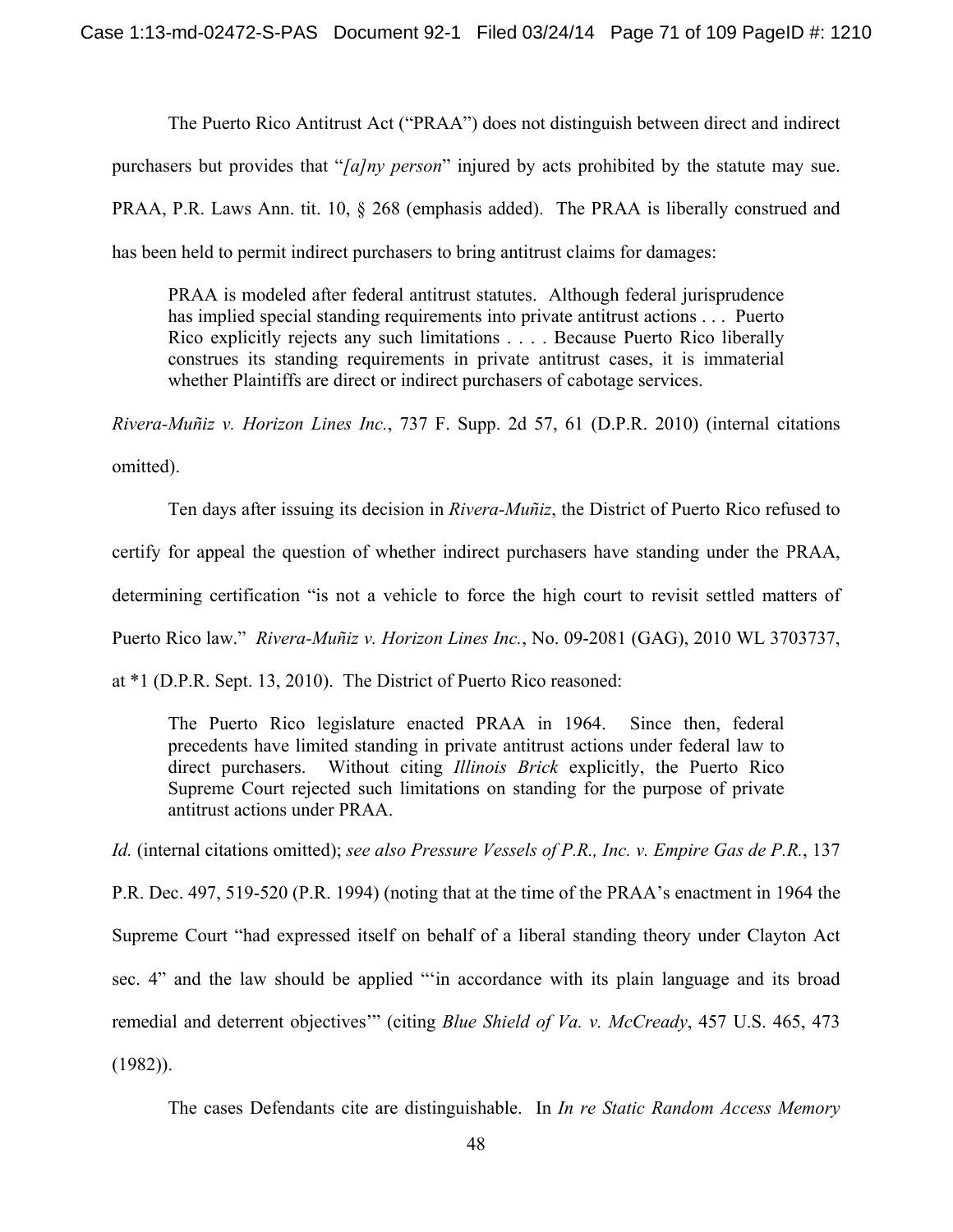*(SRAM) Antitrust Litigation*, No. 07-md-01819 CW, 2010 WL 5094289, at \*4 (N.D. Cal. Dec. 8, 2010), the Court noted that "Plaintiffs point to no authority that suggests that *Illinois Brick's* interpretation of federal antitrust law would not be applied to Puerto Rico law." Similarly, in *In re TFT-LCD (Flat Panel) Antitrust Litigation*, 599 F. Supp. 2d 1179, 1185-86, 1188 (N.D. Cal. 2009), the court pointed to defendants' argument that "there are no antitrust cases in . . . Puerto Rico permitting indirect purchasers to bring suit" and concluded that it was "reluctant to find standing in the absence of an explicit *Illinois Brick* repealer, either by statute *or case law*." (emphasis added).47 None of these cases cites either the opinion in *Rivera-Muñiz* or *Pressure Vessels*, which both interpret the PRAA to allow for indirect purchaser claims.

This split of authority<sup>48</sup> provides a reminder that the judicial role is not one of bean counting, but of pursuing justice. The two decisions in *Rivera-Muñiz* and the *Pressure Vessels*  opinion present *the only* in-depth substantive analyses. By following those decisions, this Court will give effect to the explicit language of the PRAA, the required liberal construction of the statute, and the intent of the legislature. By contrast, adopting Defendants' position will deprive all end-payors in Puerto Rico of the antitrust remedies provided by the Puerto Rico legislature for the benefit of "all persons" injured by prohibited anticompetitive conduct. Plaintiffs respectfully urge the Court to follow the well-reasoned analyses set forth in the *Rivera-Muñiz* and *Pressure Vessels* decisions.

 <sup>47</sup> Likewise, in *In re Digital Music Antitrust Litig.*, 812 F. Supp. 2d 390, 413 (S.D.N.Y. 2011), the court concluded that "any state that has not expressly passed *Illinois Brick* repealer legislation *or interpreted its law in such a way as to override the rule of Illinois Brick* is presumed to have decided to follow federal law."

<sup>&</sup>lt;sup>48</sup> Although not cited by Defendants, Plaintiffs note that Judge Young dismissed plaintiffs' Puerto Rico antitrust claim. *In re Nexium (Esomeprazole) Antitrust Litig.,* No. 12-md-02409- WGY, 2013 WL 4832176, at \*29 (D. Mass. Sept. 11, 2013). However, on this issue, Judge Young did not engage in any extensive analysis and relied upon the distinguishable cases Defendants cite here.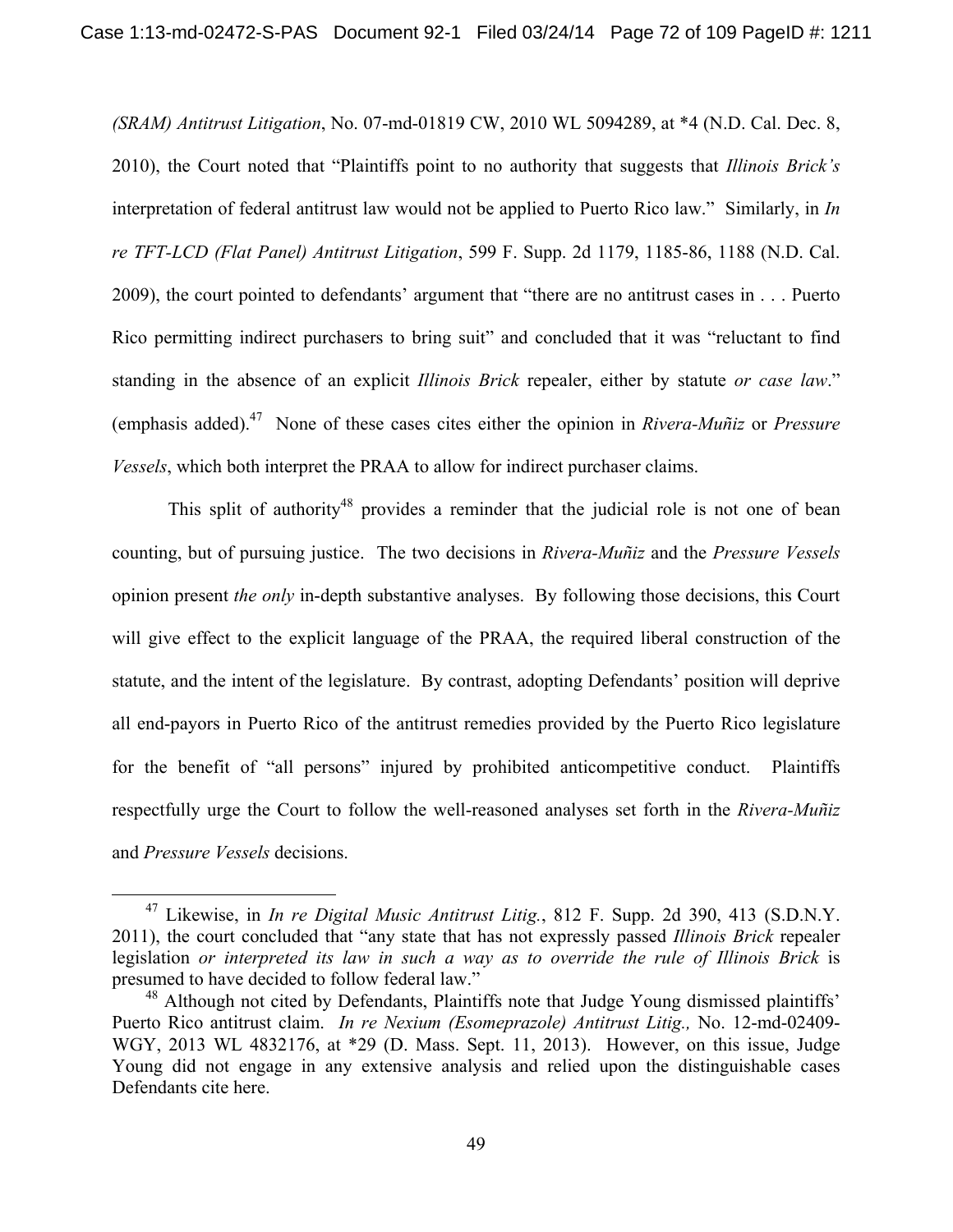### **B. Plaintiffs' Allege a Sufficient Nexus to Intrastate Commerce.**

Plaintiffs allege a sufficient nexus to intrastate commerce in their Massachusetts, Mississippi, New York, Tennessee and District of Columbia antitrust claims. It is well settled that a complaint alleging a nationwide antitrust violation satisfies "intrastate" pleading requirements. *See In re Digital Music Antitrust Litig*ation, 812 F. Supp. 2d 390, 408 (S.D.N.Y. 2011) (collecting cases). A nationwide antitrust violation decreases competition in each state, thereby increasing the price of goods paid by consumers in each state. *See In re Cardizem CD Antitrust Litig.*, 105 F. Supp. 2d 618, 665-70 (E.D. Mich. 2000); *In re Brand Name Prescription Drug Antitrust Litig.*, 123 F.3d 599, 613 (7th Cir. 1997).

*Interstate* anticompetitive injury is not mutually exclusive of its taking place and causing competitive injury *intrastate*. 49 The operative focus is on Defendants' conduct and its effect. *See Tanol Distribs., Inc. v. Panasonic Co., Div. of Matsushita Elec. Corp. of Am.*, No. 86-3355- S, 1987 WL 13319, at \*4 (D. Mass. July 2, 1987) upon which Defendants rely (Def. Mem at n. 40)("that [defendant] is a large foreign corporation engaged primarily in interstate commerce is of no consequence under the terms of the Act. Section 3 of the Act speaks in terms of a course of conduct, pattern of activity and activities. Its focus is on the location and effect of a Defendant's anticompetitive activities rather than on the overall nature of a defendant's business. . . Thus . . . [the Act] suggests that businesses engaged in interstate commerce enjoy no blanket exemption from the Act."). *Tanol Distribs, Inc.*, 1987 WL 13319, at \*4.

Under New York law, Plaintiffs' New York claim requires allegations sufficient to demonstrate only harm to the public interest. The statute prohibits "[d]eceptive acts or practices in the conduct of any business, trade or commerce. . . ." § 349(a). "[T]he gravamen of the

<sup>&</sup>lt;sup>49</sup> Defendants list Plaintiffs' residence in n.42, but Plaintiff's residence is immaterial to the issue of *intrastate* conduct.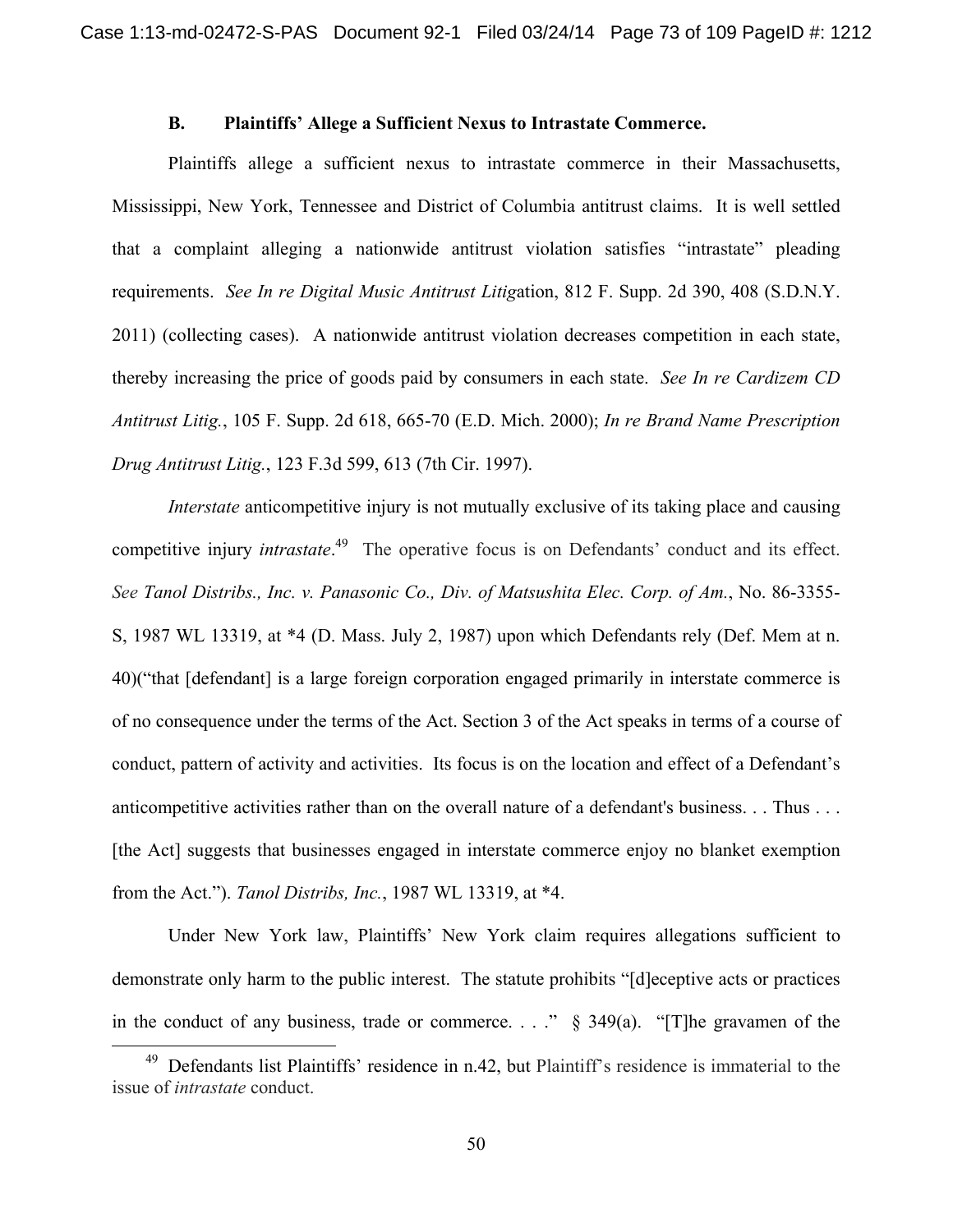complaint must be . . . *harm to the public interest*." *Azby Brokerage Inc. v. Allstate Ins. Co.,* 681 F. Supp. 1084, 1089 n.6 (S.D.N.Y. 1988) (emphasis added). "The critical question, then, is whether the matter affects the public interest in New York. . . ." *Securitron Magnalock Corp. v. Schnabolk,* 65 F.3d 256, 257, 264 (2nd Cir. 1995); *see also Cox v. Microsoft Corp.*, 778 N.Y.S.2d 147, 148 (App. Div. 2004). The Complaint here alleges conduct that affects the public interest of New York. Defendants' reliance on *H-Quotient, Inc. v. Knight Trading Grp., Inc.*, No. 03 Civ. 5889(DAB), 2005 WL 323750, at \*5 (S.D.N.Y Feb. 9, 2005), is misplaced.<sup>50</sup> That was a ruling on a motion to remand in which the plaintiffs failed to "put forth any specific allegations . . . of impact on intrastate commerce." *Id.* at \*5. Contrast that with the citizens of New York being denied access to lower priced pharmaceutical products.

By alleging that Defendants' nationwide anticompetitive scheme directly impacted commerce within each state, Plaintiffs have demonstrated a sufficient nexus to intrastate commerce. *See, e.g.*, *In re Auto. Parts Antitrust Litig.*, No. 12-md-02311, 2013 WL 2456612, at \*20-21 (E.D. Mich. June 6, 2013) (similar allegations sufficient to satisfy the intrastate requirements of the antitrust laws of the District of Columbia, Mississippi, South Dakota, Nevada, New York, North Carolina and West Virginia). Accordingly, Plaintiffs also satisfy "intrastate" pleading requirements for the District of Columbia,<sup>51</sup> Mississippi,<sup>52</sup> and New York.<sup>53</sup>

 <sup>50</sup> Defendants' reliance on *In re Refrigerant Compressors Antitrust Litig.*, No. 2:09-md-02042, 2013 WL 1431756 (E.D. Mich. April 9, 2013), is also misplaced as those plaintiffs failed to allege Tennessee-specific antitrust activities or effects. Here, plaintiffs allege that they paid substantially higher prices for Loestrin – a direct effect on Tennessee citizens. Comp. at  $\P$  159, 188(t).

<sup>51</sup> *In re Intel Corp. Microprocessor Antitrust Litig.*, 496 F. Supp. 2d 404, 411–14 (D. Del. 2007); *Processed Egg Prods.*, 851 F. Supp. 2d 867, 887-891 (E.D. Pa. 2012).

<sup>52</sup> *In re DDAVP Indirect Purchaser Antitrust Litig.*, No. 05-cv-2237 (CS), 2012 WL 4932158, at \*24–25 (S.D.N.Y. Oct. 17, 2012); *Processed Egg Prods.*, 851 F. Supp. 2d at 887- 891.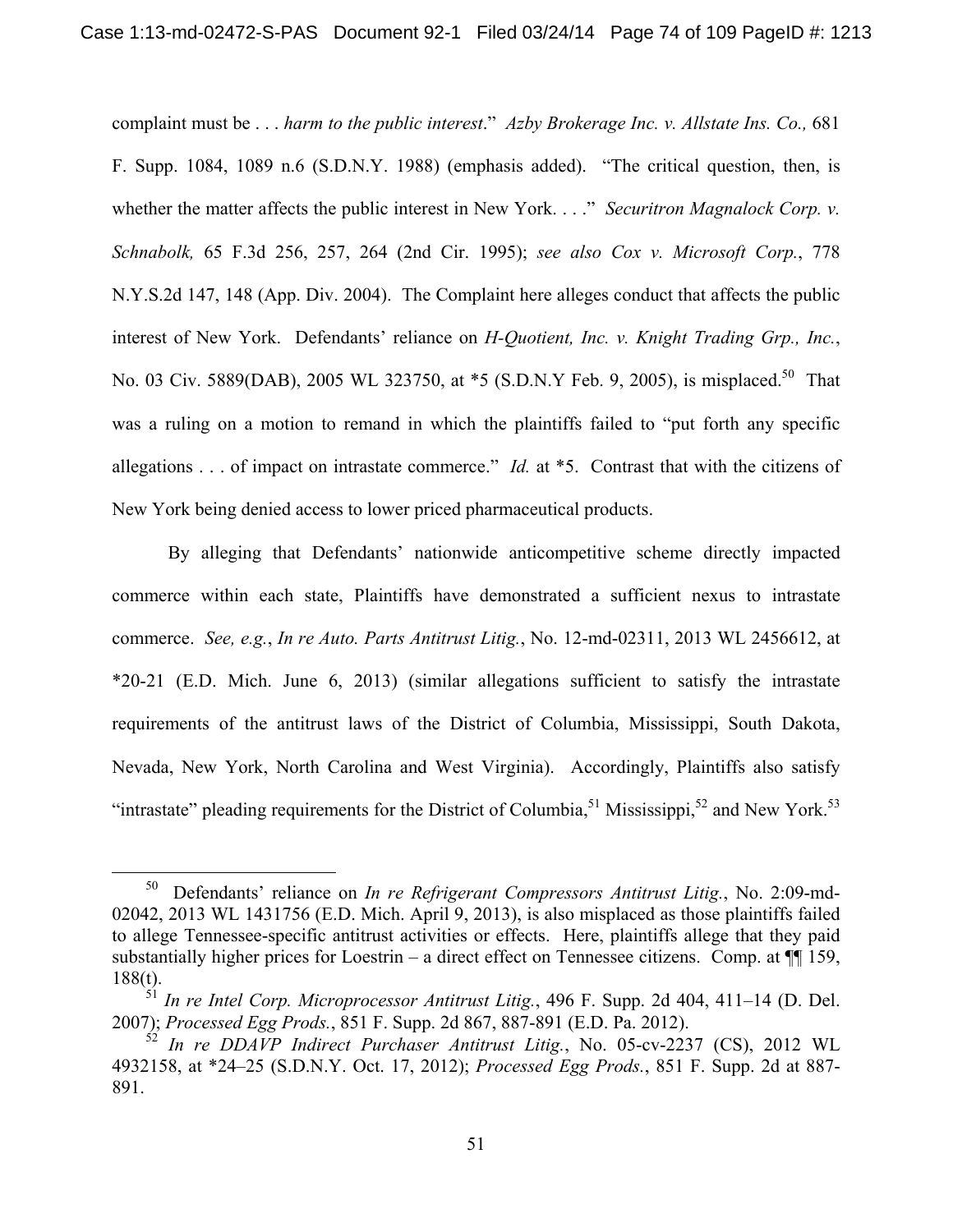*Id*. 54; *see also Processed Egg Prods*., 851 F. Supp. 2d 867 (E.D. Pa. 2012) (D.C. claim sustained).

# **C. Plaintiffs Have Standing to Assert Their Rhode Island State Law Claims.**

 Defendants contend that Plaintiffs lack standing to pursue claims before the July 15, 2013 enactment of R.I. Gen. Laws § 6-36-7(d). Def. Mem at 30-31. The statute expressly grants indirect purchasers antitrust standing to sue and is entirely consistent with existing judicial determinations.55 Defendants cite *no authority* to support their assertion that this remedial statute can be applied prospectively only. *See id.* Remedial statutes may be retroactively applied. *See Winfree v. N. Pac. Ry. Co*., 227 U.S. 296, 301 (1913); *Landgraf v. Usi Film Prods.*, 511 U.S. 244, 273 (1994) (noting that "application of new statutes passed after the events in suit is unquestionably proper in many situations"). In *Nexium*, Judge Young recently considered the same argument against retroactivity and allowed claims not barred by the statute of limitations to proceed, reasoning that "the addition of claims under Rhode Island law is permitted due to the similarity of those provisions to federal antitrust law." Slip Op. at 3-4, *Nexium*, No. 12-md-02409, (D. Mass. Oct. 23, 2013), ECF No. 448, attached to the Declaration of Lisa J. Rodriguez dated Jan. 17, 2014. Indeed, Rhode Island's antitrust law provides for claims for both restraint of trade (R.I. Gen. Laws § 6-36-4) and monopolization (R.I. Gen. Laws § 6-36-5), and it is intended to "complement the laws of the United States governing monopolistic and restrictive trade practices." (R.I. Gen. Laws  $\S$  6-36-2(a)(1)). Justice requires that Plaintiffs be afforded the

 <sup>53</sup> *Sheet Metal Workers Local 441 Health & Welfare Plan v. Glaxosmithkline, PLC*, 737 F. Supp. 2d 380, 399 n.7 (E.D. Pa 2010); *In re Packaged Ice Antitrust Litig.*, 779 F. Supp. 2d 642, 664 (E.D. Mich. 2011).

<sup>54</sup> *Sheet Metal Workers*, 737 F. Supp. 2d at 399 n.7; *In re Packaged Ice Antitrust Litig.*, 779 F. Supp. 2d 642, 664 (E.D. Mich. 2011).

<sup>55</sup> *See In re Dynamic Random Access Memory (DRAM) Antitrust Litig.*, 536 F. Supp. 2d 1129, 1145 (N.D. Cal. 2008); *see also Auto. Parts*, 2013 WL 2456612, at \*27.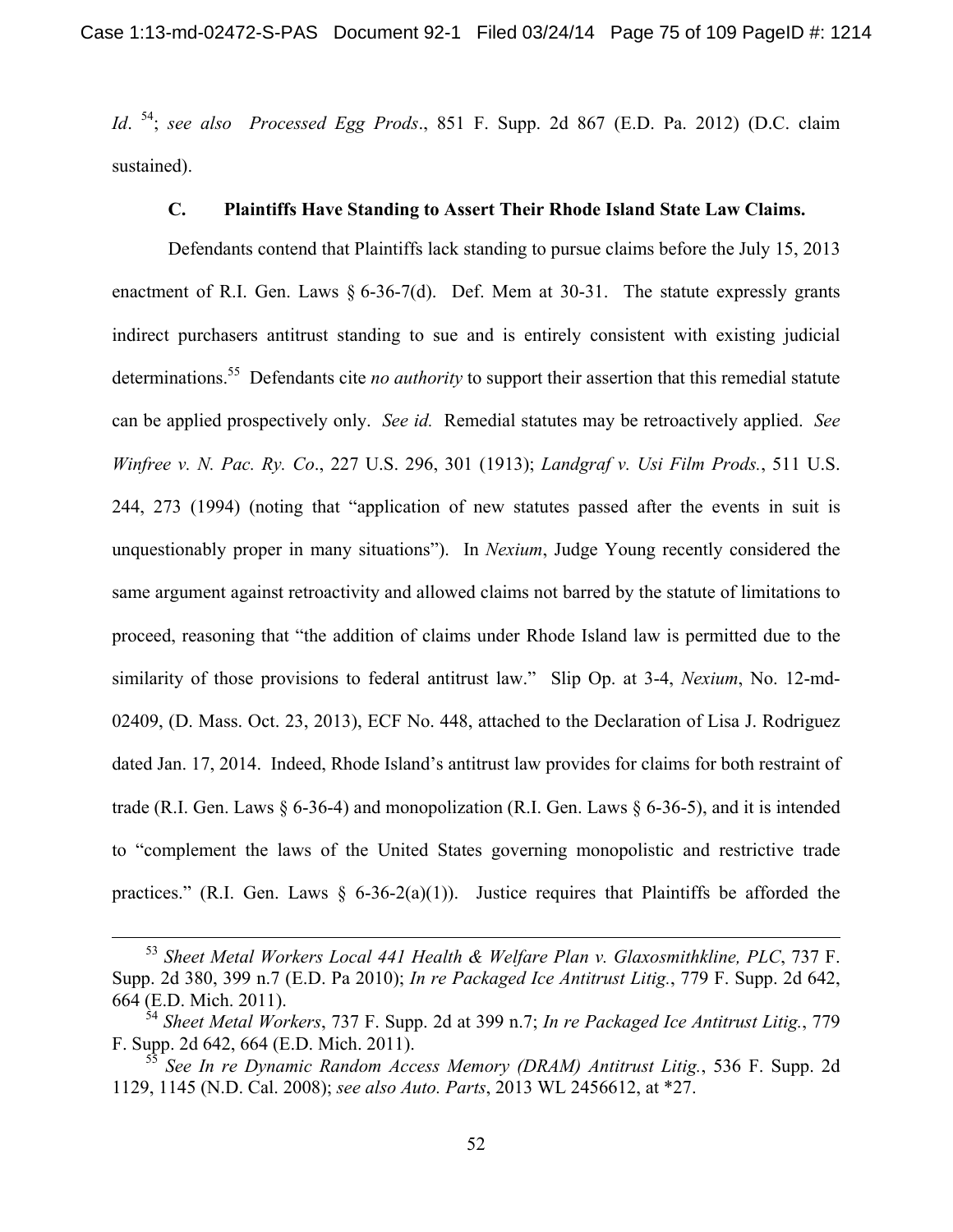benefit of the Rhode Island statutory amendment allowing indirect purchasers a remedy. *See Darney v. Dragon Prods. Co. LLC*, 266 F.R.D. 23, 26-27 (D. Me. 2010) (it "seems fundamentally just that Plaintiffs should have recourse to a . . . theory recently adopted"). Accordingly, the Rhode Island claims accruing before July 15, 2013 should be upheld. At any rate, Plaintiffs' post-July 15, 2013 damages claims clearly should be sustained.

## **VIII. PLAINTIFFS HAVE ADEQUATELY PLED UNJUST ENRICHMENT**

### **A. Plaintiffs' Unjust Enrichment Claims Are Not Barred by** *Illinois Brick***.**

Defendants incorrectly assert that certain of Plaintiffs' unjust enrichment claims constitute impermissible attempts to circumvent *Illinois Brick*. Def. Mem. at 24-25.56

Plaintiffs are permitted to plead alternative causes of action. *See In re K-Dur Antitrust Litig.*, 338 F. Supp. 2d 517, 544 (D.N.J. 2004) (refusing to dismiss unjust enrichment claims because indirect purchasers are "clearly permitted to plead alternative theories of recovery"). Courts routinely reject the argument that unjust enrichment claims constitute impermissible circumventions of *Illinois Brick*. In *In re Cardizem CD Antitrust Litigation*, the court denied defendants' motion to dismiss unjust enrichment claims and held that defendant "confuses Plaintiffs' right to recover an equitable remedy under a common law claim based upon principles of unjust enrichment with its right to recover a remedy at law for an alleged violation of a state's antitrust laws."57 105 F. Supp. 2d at 669.

<sup>&</sup>lt;sup>56</sup> Although Defendants challenge claims brought under the laws of eighteen states, they only specifically address Pennsylvania law. *See* Def. Mem. at 25 n.36. Plaintiffs withdraw their unjust enrichment claim under the laws of Pennsylvania.

<sup>57</sup> *See also In re Processed Egg Prods.*, 851 F. Supp. 2d at 914-36; *In re Chocolate Confectionary Antitrust Litig.*, 749 F. Supp. 2d 224, 235-243 (M.D. Pa. 2010) (examining the laws of several states, including Massachusetts, and rejecting defendants' argument that unjust enrichment is an end-run around *Illinois Brick*); *In re G-Fees Antitrust Litig.*, 584 F. Supp. 2d 26, 46 (D.D.C. 2008) ("No reason or logic supports a conclusion that a state's adherence to the rule of *Illinois Brick* dispossesses a person not only of a statutory legal remedy for an antitrust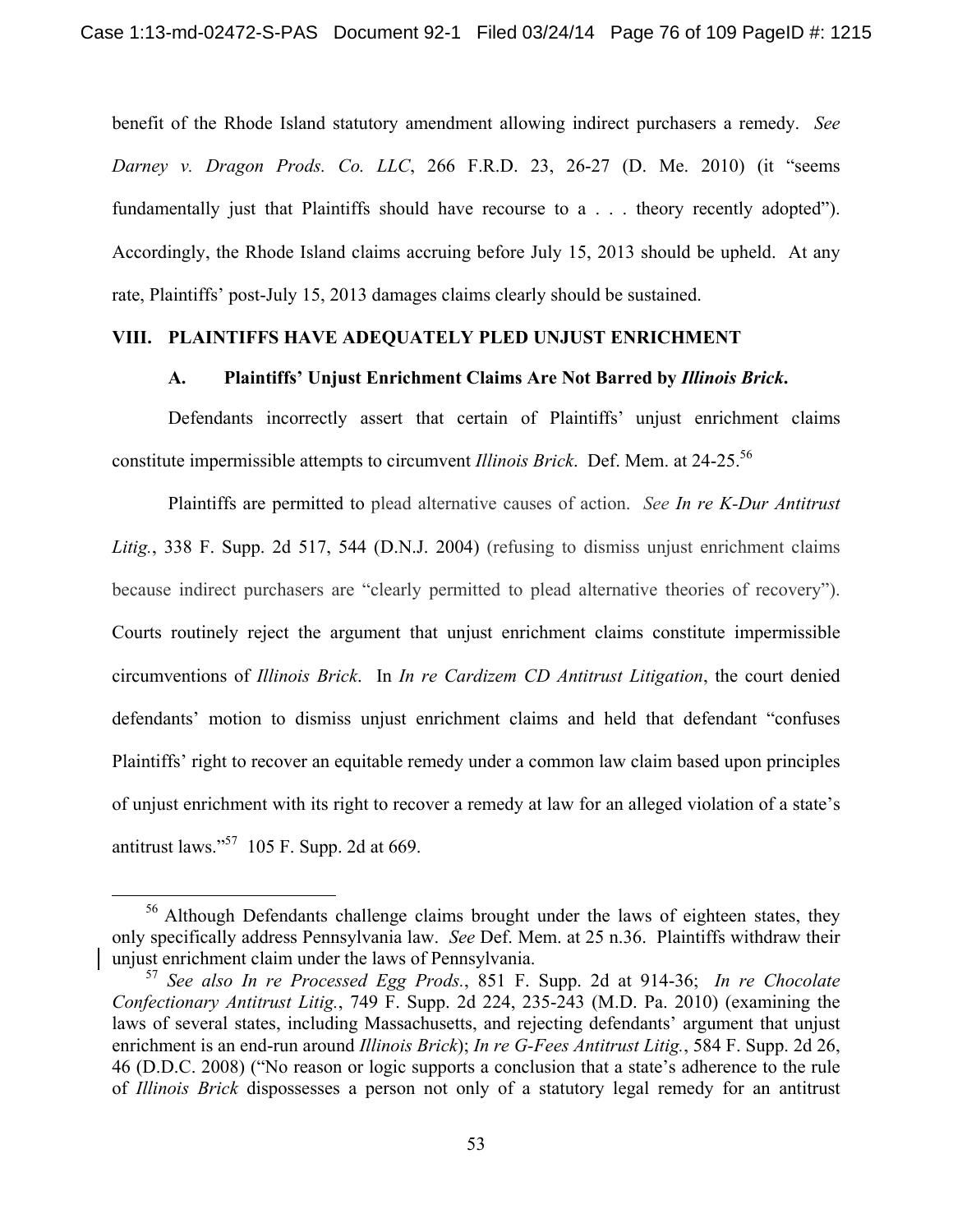# **B. Plaintiffs' Unjust Enrichment Claims Are Properly Pled.**

 Defendants grumble about Plaintiffs' unjust enrichment claims with cursory statements but ignore case law which has upheld identical unjust enrichment claims. State law claims of unjust enrichment are "universally recognized causes of action that are materially the same throughout the United States." *Singer v. AT&T Corp.,* 185 F.R.D. 681, 692 (S.D. Fla. 1998); *see also In re Mercedes-Benz Tele Aid Contract Litig.*, 257 F.R.D. 46, 58-59 (D.N.J. 2009). As one court summarized:

Although there are numerous permutations of the elements of the [unjust enrichment] cause of action in the various states, there are few real differences. In all states, the focus of an unjust enrichment claim is whether the defendant was *unjustly* enriched. At the core of each state's law are two fundamental elements—the defendant received a benefit from the plaintiff and it would be inequitable for the defendant to retain that benefit without compensating the plaintiff. The focus of the inquiry is the same in each state. Application of another variation of the cause of action than that subscribed to by a state will not frustrate or infringe upon that state's interests. In other words, regardless of which state's unjust enrichment elements are applied, the result is the same. Thus, there is no real conflict surrounding the elements of the cause of action.

*Powers v. Lycoming Engines,* 245 F.R.D. 226, 231 (E.D. Pa. 2007) (emphasis in original), *rev'd on other grounds,* 2009 WL 826842, 328 Fed. Appx. 121 (3d Cir. March 31, 2009); *see also In re Terazosin Hydochloride Antitrust Litig.*, 220 F.R.D. 672, 697 n.40 (S.D. Fla. 2004) ("The standards for evaluating each of the various states classes' unjust enrichment claims are virtually identical. Courts have recognized that state claims of unjust enrichment are universally recognized causes of action that are materially the same throughout the United States.") (citation and quotation marks omitted); *In re Ford Motor Co. E-350 Van Prods. Liability Litig.*, (No. II), No. 03-4558 (HAA), 2008 WL 4126264, at \*21 (D.N.J. Sept. 2, 2008).

 $\overline{a}$ 

violation, but also dispossesses the same person of his right to pursue a common law equitable remedy.").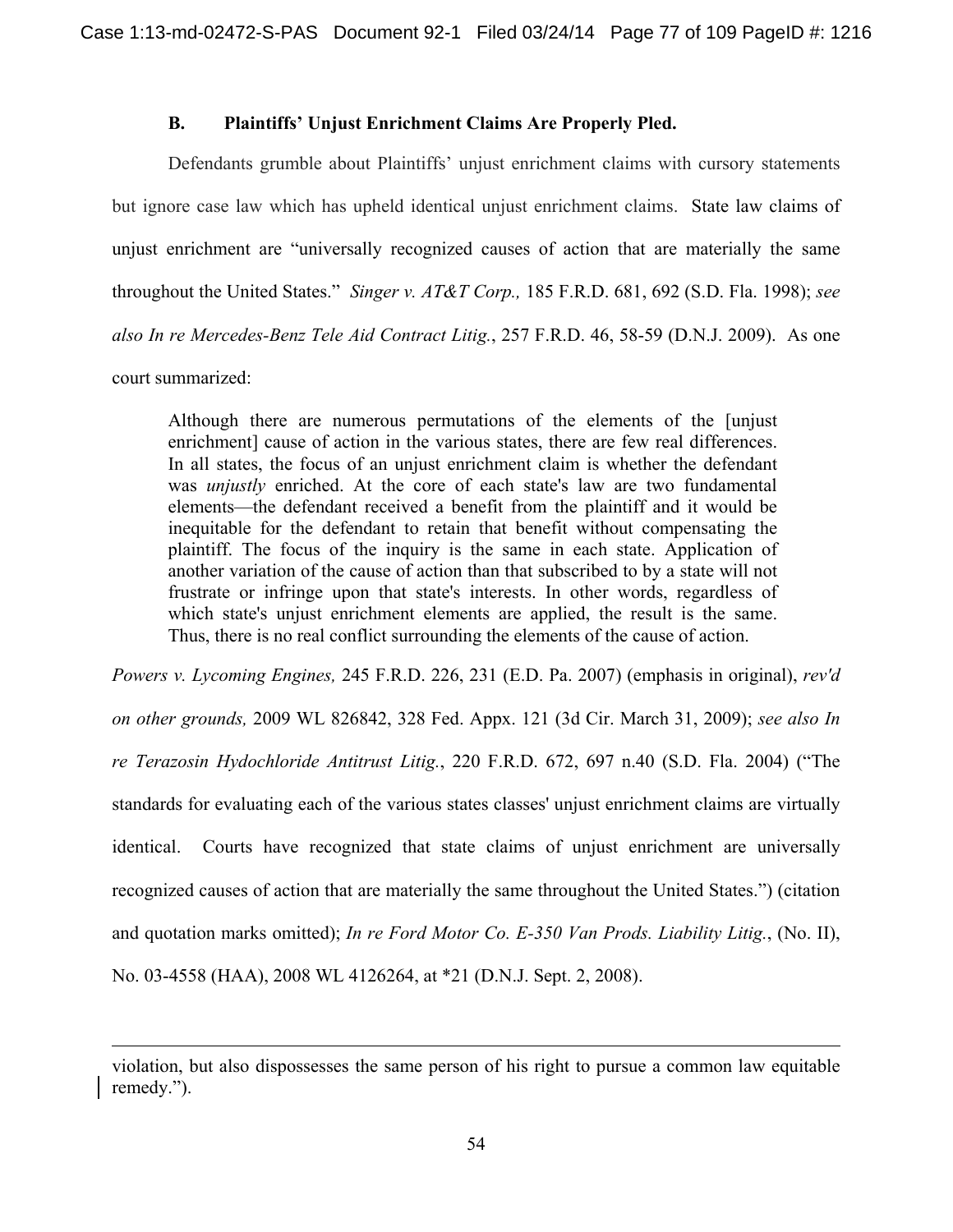Generally speaking, in order to state a claim for unjust enrichment, a plaintiff must allege: (1) at plaintiff's expense; (2) defendant received benefit; and (3) under circumstances that would make it unjust for defendant to retain benefit without paying for it. *See Restatement of Restitution* § 1, Comment (1937); *see also K-Dur*, 338 F. Supp. 2d at 544; *In re Lorazepam & Clorazepate Antitrust Litig.*, 295 F. Supp. 2d 30, 50 (D.D.C. 2003). End Payors have sufficiently pled each of these elements: Defendants received a benefit in the "nature of profits resulting from unlawful overcharges and monopoly profits" (Comp. ¶ 226); the financial benefits received by Defendants rightfully belong to Plaintiffs and the Class (Comp. ¶ 230); and it would be inequitable to allow Defendants to retain their ill-gotten gains (Comp. ¶ 231).

One of Defendants' cursory alternative arguments,<sup>58</sup> no lack of legal remedy, also fails because unjust enrichment is a separate cause of action which plaintiffs are allowed to plead in the alternative under Federal Rule of Civil Procedure Rule 8 – regardless of consistency and whether based on legal or equitable grounds. *See, e.g., Processed Eggs Prods.*, 851 F. Supp.2d at 917-18; *see also Restatement (Third) of Restitution* § 1(a), Comment (2011). Accordingly, even if a legal remedy would bar End Payors' unjust enrichment claims, it is premature to dismiss such claims before Plaintiffs' remedies are determined. *See, e.g.*, *K-Dur*, 338 F. Supp. 2d at 541, 544.

Another of Defendants' phrasal arguments (Def. Mem at 48) regarding "direct benefit" also fails. Unjust enrichment "does not require any promise or privity between the parties." *Salzman v. Bachrach*, 996 P.2d 1263, 1265 (Colo. 2000); *see also* 66 Am. Jur. 2d *Restitution* § 9

<sup>&</sup>lt;sup>58</sup> Defendants' other phrases purporting to be arguments on standing, absence of adequate legal remedy, failure to plead relationship and failure to allege mistake or fraud (Def. Mem. at 48) are inadequately asserted and are without support sufficient to require that Plaintiffs' unjust enrichment claims be dismissed. Indeed, Defendants reserve those arguments for some time in the future. *Id.*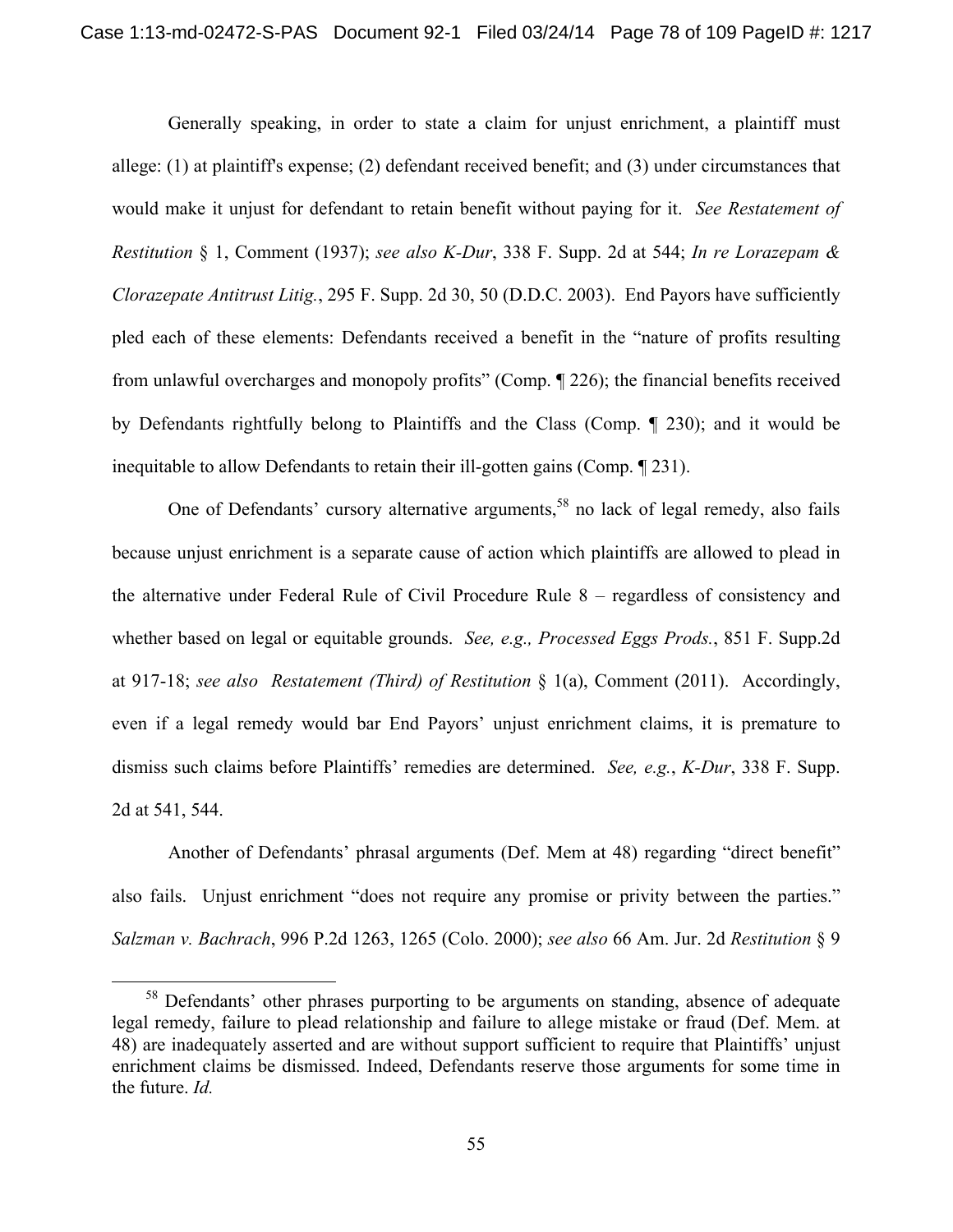(2001). "[R]ecovery based on unjust enrichment depends [only] upon showing that the parties have money, or its equivalent, in their hands that, in equity and good conscience, they ought not be allowed to retain, and which *ex aequo et bono* belongs to another." *Id.* § 12. *See In re Process Egg Prods.*, 851 F. Supp. 2d at 916-19 (court upheld unjust enrichment claims under the laws of the District of Columbia, Florida, Kansas, Minnesota, Mississippi, New York, North Carolina, Utah and West Virginia, among others after conducting a detailed analysis of the supposed "direct benefit" requirement and concluded there was none).

Moreover, California, Illinois, and Mississippi have independent causes of action for unjust enrichment. *See Cardizem CD Antitrust Litig.*, 105 F. Supp. 2d at 670 (citing *Lectrodryer v. SeoulBank,* 91 Cal. Rptr. 2d 881, 883 (Cal. Ct. App. 2000) (court identified the elements of unjust enrichment claim as "receipt of a benefit and unjust retention of the benefit at the expense of another"); *see also In re Processed Egg*, 851 F. Supp. 2d at 913 (recognizing independent unjust enrichment claim under California and Mississippi law); *Raintree Homes, Inc. v. Vill. of Long Grove*, 807 N.E.2d 439, 445 (Ill. 2004) (Illinois recognizes unjust enrichment claim). Moreover, the Illinois Supreme Court has articulated the elements of unjust enrichment without reference to a separate underlying claim in tort, contract, or statute. *See HPI Health Care Svcs., Inc. v. Mt. Vernon Hosp., Inc.*, 545 N.E.2d 672, 679 (Ill. 1989); *see also Cleary v. Philip Morris Inc.,* 656 F.3d 511, 517 (7th Cir. 2011) ("Unjust enrichment is a common-law theory of recovery or restitution that arises when the defendant is retaining a benefit to the plaintiff's detriment, and this retention is unjust."). Improper conduct by the defendant is what often makes the retention of the benefit unjust. *Id.* 

Likewise, with respect to Mississippi, there is considerable authority that supports the existence of an independent state law claim for unjust enrichment. *In re Processed Egg Prods.*,

56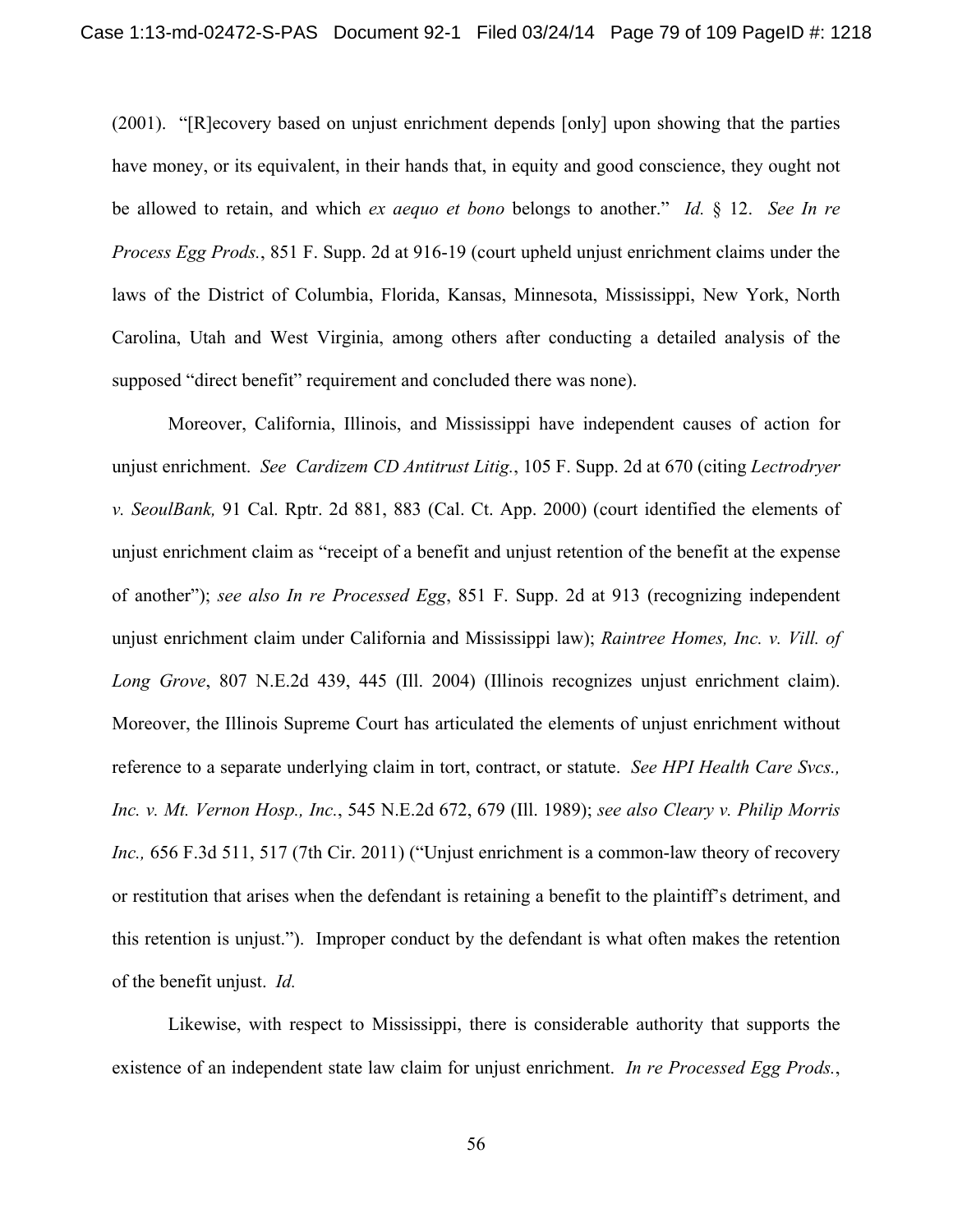851 F. Supp. 2d at 913. (Citing *Owens Corning v. R.J. Reynolds Tobacco Co.,* 868 So.2d 331, 342–43 (Miss. 2004) (evaluating whether a Mississippi unjust enrichment claim survives summary judgment)); *Omnibank of Mantee v. United S. Bank,* 607 So.2d 76, 92–93 (Miss. 1992); *Dorsey Miss. Sales, Inc. v. Newell,* 251 Miss. 77, 168 So.2d 645, 651 (Miss. 1964); and *In re Light Cigarettes Mktg. Sales Practices Litig.,* 751 F. Supp. 2d 183, 194–95 (D. Me. 2010) (court examined the precise issue *sub judice* with a thoughtful survey of Mississippi law, as applied by Mississippi courts and federal courts sitting in diversity, and concluded that "there is a substantial body of Mississippi case law that treats unjust enrichment as a separate cause of action.")

 In Georgia, "[u]njust enrichment is an equitable concept and applies when as a matter of fact there is no legal contract." *St. Paul Mercury Ins. Co. v. Meeks,* 508 S.E.2d 646, 648 (Ga. 1998) (citation and internal quotations omitted).

### **IX. PLAINTIFFS HAVE ADEQUATELY PLED THEIR STATE LAW CONSUMER PROTECTION CLAIMS**

# **A. Plaintiffs Need Not Allege, or Otherwise Have Alleged, Deception or Reliance Under The Consumer Protection Laws of California, the District of Columbia, Illinois, Maine, Nevada, Tennessee, Vermont, West Virginia and Wisconsin.**

Defendants' argument that Plaintiffs fail to allege deception and reliance by consumers under California, the District of Columbia, Maine, Nevada, Tennessee, Vermont, West Virginia and Wisconsin consumer statutes, Def. Mem. at 35-37, is unavailing. No such allegations are required.

**California:** "[A] person who has suffered injury in fact and has lost money or property as a result of . . . *unfair competition*" may sue under California's Unfair Competition Law (UCL) (emphasis added). Cal. Bus. & Prof. Code § 17204 (2009). The UCL broadly defines "unfair competition" as any "unlawful, unfair or fraudulent business act or practice." *Id.* § 17200. As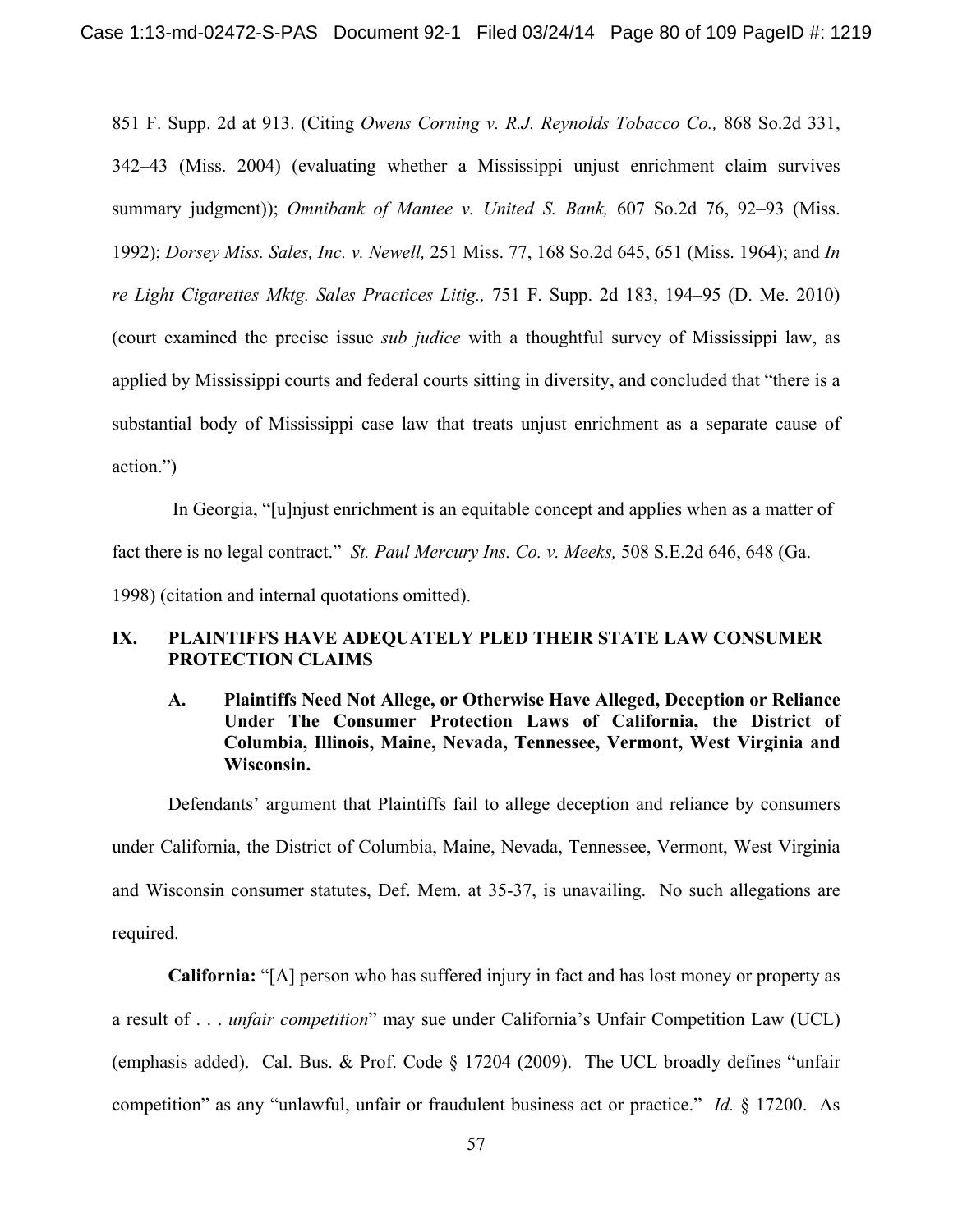the statute is written in the disjunctive, a plaintiff need only allege that the defendant's conduct is unlawful, unfair *or* fraudulent under the UCL. *Boschma v. Home Loan Ctr., Inc.*, 129 Cal. Rptr. 3d 874, 893 (Cal. Ct. App. 2011).<sup>59</sup> If a plaintiff alleges facts sufficient to state a claim under one prong, the court need not determine whether plaintiff has alleged facts sufficient to state a claim under another prong. *See In re Ditropan XL Antitrust Litig.*, 529 F. Supp. 2d 1098, 1106 (N.D. Cal. 2007).

Plaintiffs allege violations of state antitrust statutes sufficient to maintain a claim under both the "unlawful" *and* "unfair" prongs of the UCL. Courts have recognized claims under the UCL by indirect purchasers based on anticompetitive conduct. $60$  None of the cases Defendants cite states that reliance is necessary under the UCL, only that it *may* be an element under the particular facts of those cases, which did not involve antitrust violations.<sup>61</sup>

**District of Columbia:** Defendants incorrectly argue that the D.C. Consumer Protection Practices Act (DCCPPA) requires pleading unconscionable conduct towards consumers. In *In re Automotive Parts Antitrust Litigation*, the court explained that "[a] main purpose of the [DCCPPA] is to assure that a just mechanism exists to remedy all improper trade practices."

 <sup>59</sup> *Paulus v. Bob Lynch Ford, Inc.*, 43 Cal. Rptr. 3d 148, 161-62 (Cal. Ct. App. 2006) (noting that "the scope of the UCL is broad . . . [and] covers a wide range of conduct") (internal quotes and citations omitted).

<sup>60</sup> *See, e.g.*, *In re Processed Egg*, 851 F. Supp. 2d at 894 (stating that "antitrust violations can constitute 'unfair competition' under the UCL") (internal citations omitted); *Sheet Metal Workers Local 441 Health & Welfare Plan v. Glaxosmithkline*, *PLC*, 737 F. Supp. 2d 380, 406 (E.D. Pa. 2010) ("*Wellbutrin SR*") (holding allegations of anticompetitive conduct to prevent entry of generic competition states a valid claim under the UCL and noting courts have allowed monopolization claims to proceed under the UCL); *In re Wellbutrin XL Antitrust Litig.*, 260 F.R.D 143, 160 (E.D. Pa. 2009) (allegations that would constitute violations of California antitrust law may provide a basis of a claim under the unlawful or unfair prongs of the UCL).

 $<sup>61</sup>$  Plaintiffs need not allege reliance on any misrepresentations in order to state a claim under</sup> the UCL. *See Ditropan XL*, 529 F. Supp. 2d at 1105 ("[Defendant] has not proffered any authority that demonstrates reliance on misrepresentations . . . is required for UCL claims which fall under the unfair or unlawful prongs.").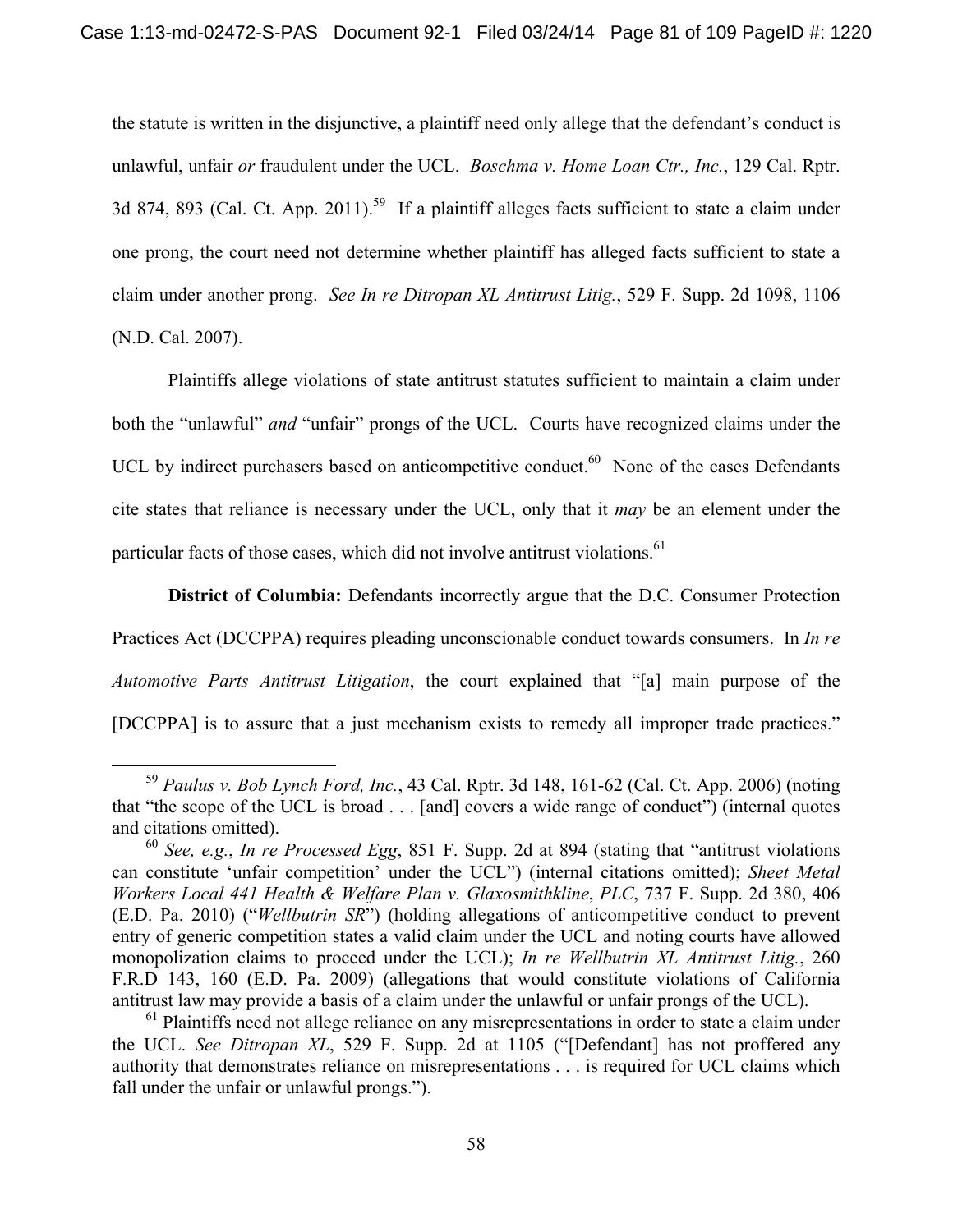2013 WL 2456612, at \*25 (internal quotes and citations omitted). The court held that this broad statutory mandate allows "plaintiffs [end-payors] to [be able to] proceed with a claim of pricefixing under the statute [DCCPPA] *without additional unconscionable allegations*." *Id.* (citing *TFT-LCD*, 586 F. Supp. 2d 1109, 1125-26 (N.D. Cal. 2009)). The court added that any "[t]rade practices that violate other laws, including the common law, also fall within the purview of the [DCCPPA]." *Id*. (citation omitted). Thus, it is sufficient to plead that Defendants' illegal anticompetitive conspiracy caused higher prices to occur, without alleging unconscionable conduct, to satisfy the DCCPPA. *Id.* 

Nonetheless, Plaintiffs adequately pled a claim under the DCCPPA's separate unconscionability provision. "[I]n order to show that a price was unconscionably high, the buyer must establish that the price was 'unreasonably favorable' to the seller (and also, almost always, that the buyer did not have a meaningful choice of alternatives under the circumstances)." *Ford v. Chartone, Inc.*, 908 A.2d 72, 90 (D.C. 2006) (citing *Urban Invs., Inc. v. Branham*, 464 A.2d 93, 99 (D.C. 1983)). A price is "unreasonably favorable" when there is a "gross disparity between the price of the property . . . sold . . . and the value of the property . . . measured by the price at which similar property  $\ldots$  [is] readily obtainable." D.C. Code § 28-3904(r)(3). Plaintiffs have alleged that Defendants' misconduct enabled them to charge prices that were unreasonably favorable to them and that consumers had no meaningful choice of alternatives because of WC's market power. Plaintiffs also specifically allege gross disparity in price.

**Illinois:** Defendants simply state that Plaintiffs' claim under the Illinois' consumer protection law must be dismissed for not alleging deception or reliance,  $62$  without making any argument whatsoever or citing any cases. Nevertheless, Plaintiffs plainly pled the elements of

 <sup>62</sup> Def. Mem. at 37.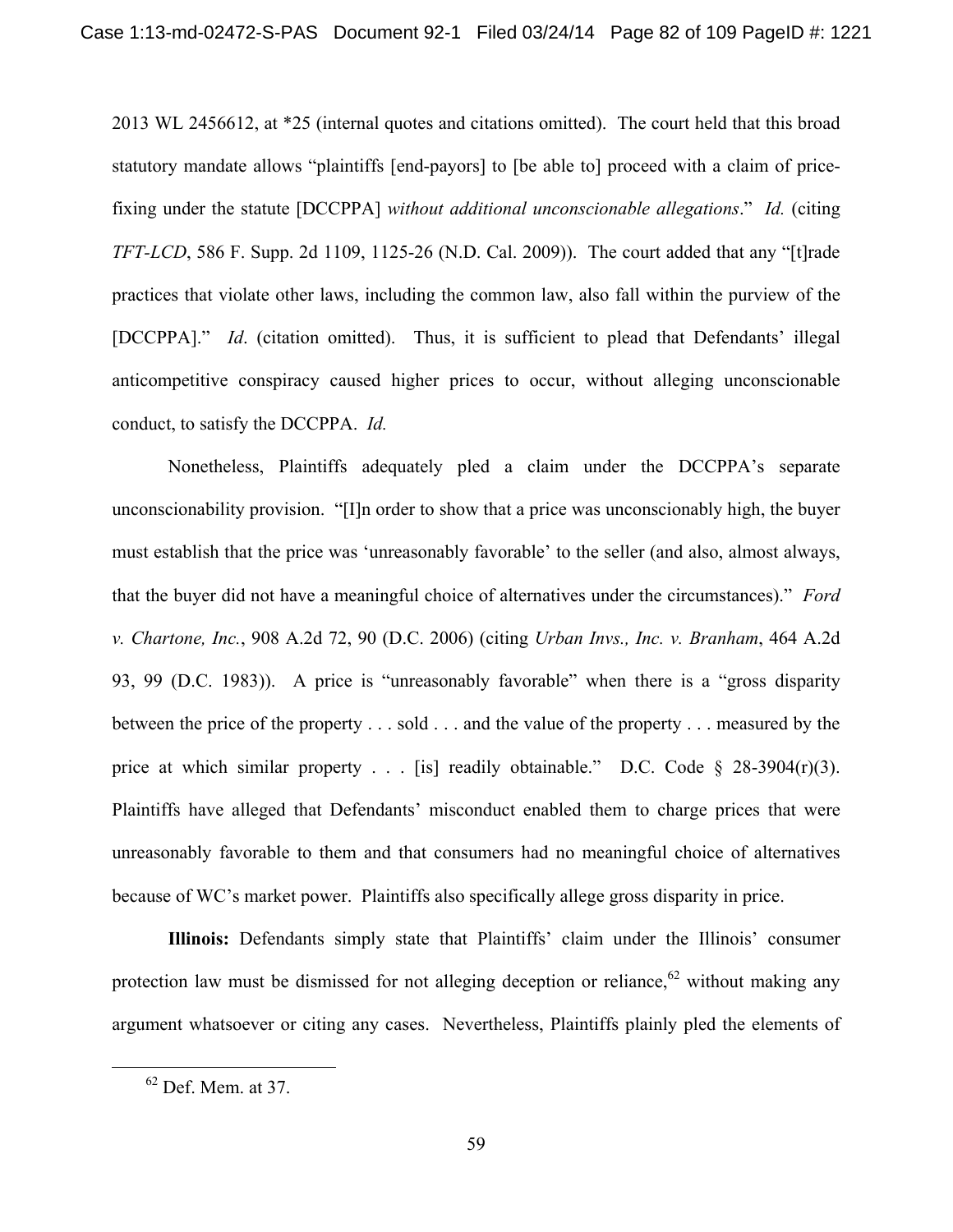the Illinois Consumer Fraud and Deceptive Practices Act ("ICFA"), which does not require proof of an intentional misrepresentation. *Fireman's Annuity and Benefit Fund of City of Chi. v. Municipal Empls.', Officers', and Officials' Annuity and Benefit Fund of Chi.*, 579 N.E.2d 1003, 1007 (Ill. Ct. App. 1991). Further, the ICFA does not require a showing of individual reliance. *Cozzi Iron & Metal, Inc. v. U.S. Office Equip, Inc.*, 250 F.3d 570, 576 (7th Cir. 2001). Indeed, a claim under ICFA on behalf of end-payor pharmaceutical purchasers was certified in *In re Pharm. Indus. Average Wholesale Price Litigation ("AWP")*, 252 F.R.D. 83, 98 (D. Mass. 2008).

**Maine:** Maine's Unfair Trade Practices Act ("MUTPA") prohibits both "[u]nfair<sup>63</sup> methods of competition and unfair or deceptive acts or practices in the conduct of any trade or commerce." Me. Rev. Stat. Ann. tit. 5, § 207. Courts must, therefore, grant a remedy for injuries flowing from *either* unfair competition *or* deceptive practices. Defendants conflate the two and advocate that Plaintiffs must allege that the price for Loestrin 24 and its generic equivalents was deceptive.

In *In re New Motor Vehicles Canadian Exp. Antitrust Litigation ("NMV")*, 350 F. Supp. 2d 160, 187 n.40 (D. Me. 2004), the District of Maine rejected Defendants' argument that *Tungate v. MacLean-Stevens Studios, Inc.*, 714 A.2d 792 (Me. 1998), requires plaintiffs to prove that a deceptive price term induced their purchase. *NMV* properly held *Tungate* was limited to "whether an undisclosed commission was an unfair or deceptive act," and the decision was not pertinent to "[t]he relevant provision in th[at] case [which was] . . . the ban on 'unfair methods of

 $63$  An "unfair" act or practice "(1) must cause, or be likely to cause, substantial injury to consumers; (2) that is not reasonably avoidable by consumers; and (3) that is not outweighed by any countervailing benefits to consumers or competition." *Maine v. Weinschenk*, 868 A.2d 200, 206 (Me. 2005). Plaintiffs satisfy each element.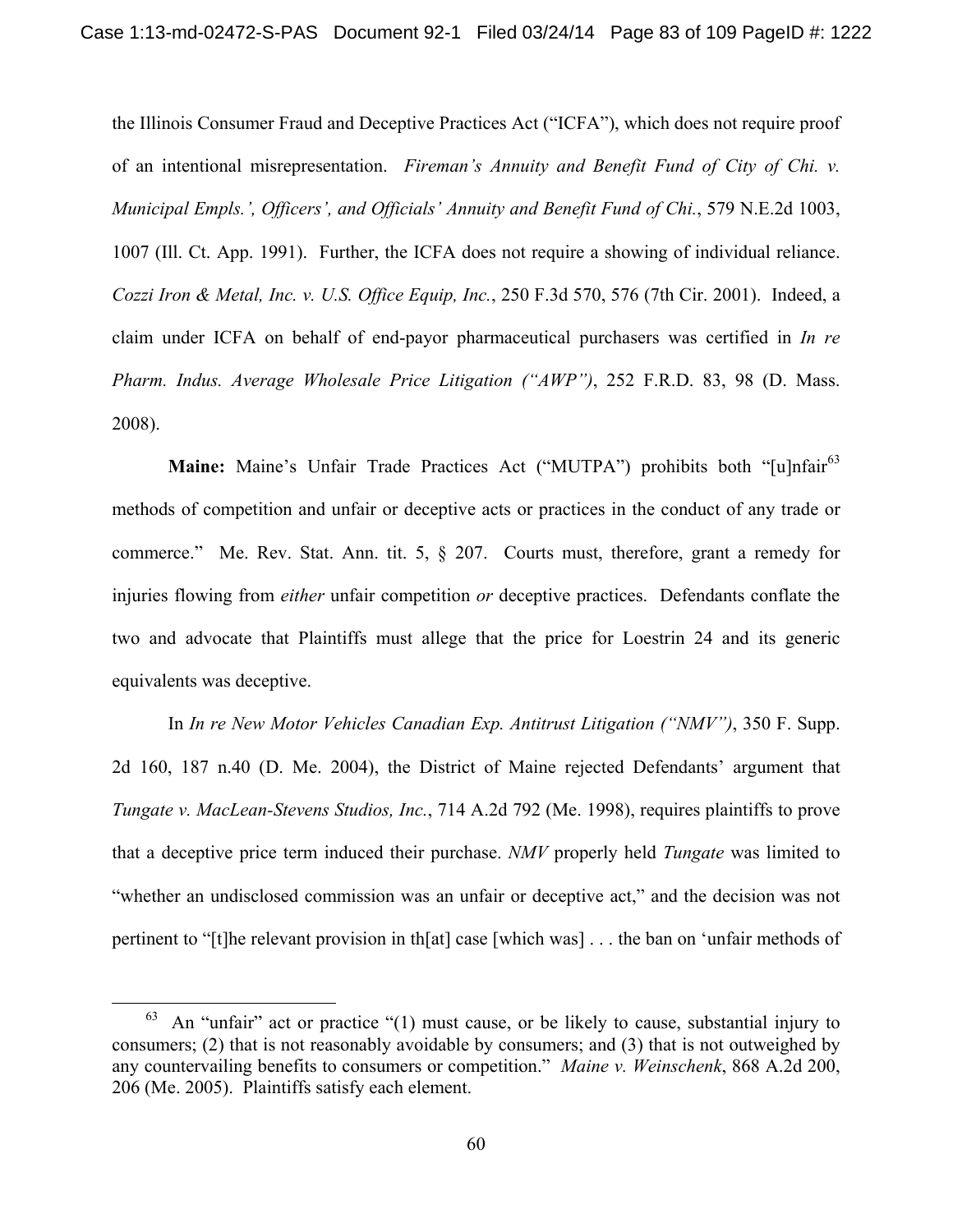competition.'" *NMV*, 350 F. Supp. 2d at 187 n.40. The *NMV* court concluded that allegations of price-fixing "constitute a violation of Maine's Unfair Trade Practices Act." *Id*. at 187. Thus, it is sufficient to plead that Defendants' conspiracy caused higher prices to occur, without alleging deception toward consumers.<sup>64</sup>

**Nevada:** The Nevada Unfair and Deceptive Trade Practices Act ("NUDTPA") applies to any corporation that "[v]iolates a state or federal statute or regulation relating to the sale or lease of goods or services." Nev. Rev. Stat. § 598.0923. The complaint states a claim under this provision. *FTC v. IFC Credit Corp.*, 543 F. Supp.2d 925, 941 (N.D. Ill. 2008) (FTC Act relates to the sale or lease of goods and service). Actual reliance on the unfair or deceptive act is not required. *See AWP*, 252 F.R.D. at 98 (certifying class under Nevada consumer statute based on allegations of illegal pricing of prescription drugs). $65$ 

**Tennessee:** The Tennessee Consumer Protection Act ("TCPA") prohibits all "[u]nfair or deceptive acts or practices affecting the conduct of any trade or commerce," Tenn. Code Ann. § 47-18-104(a), and is to be liberally construed. *Morris v. Mack's Used Cars*, 824 S.W.2d 538, 540 (Tenn. 1992). The TCPA includes an exemplary (non-exhaustive) list of unfair or deceptive acts

<sup>&</sup>lt;sup>64</sup> Indeed, courts construing  $\S 207$  must adhere to interpretations of  $\S 5$  of the Federal Trade Commission Act ("FTC Act"). *See* Me. Rev. Stat. Ann. tit. 5, § 207(1); *Tungate*, 714 A.2d at 797. Courts have unwaveringly held that any violation of the Sherman and Clayton Acts constitutes a violation of § 5 of the FTC Act. *See, e.g., Luria Bros. & Co., Inc. v. FTC*, 389 F.2d 847, 859 (3d Cir. 1968). Defendants' reliance on *In re Graphics Processing Units Antitrust Litig.*, 527 F. Supp. 2d 1011 (N.D. Cal. 2007) ("*GPU*"), is unavailing because it ignores the MUTPA's mandate that courts interpreting the statute adhere to federal courts' interpretations of § 5 of the FTC Act, implicitly ignores *NMV's* limitation of *Tungate*, and ignores the MUTPA's "unfair methods of competition" clause.

<sup>65</sup> *Sheet Metal Workers*, 737 F. Supp. 2d at 417, is inapplicable because the plaintiff there did not make sufficient allegations with respect to a particular section of the NUDTPA that is not at issue here. *Picus v. Wal-Mart Stores, Inc.*, 256 F.R.D. 651, 657-58 (D. Nev. 2009) is also inapplicable because the court in *Picus* found only that reliance was required in *that case* – not that reliance is required in every NUDTPA case.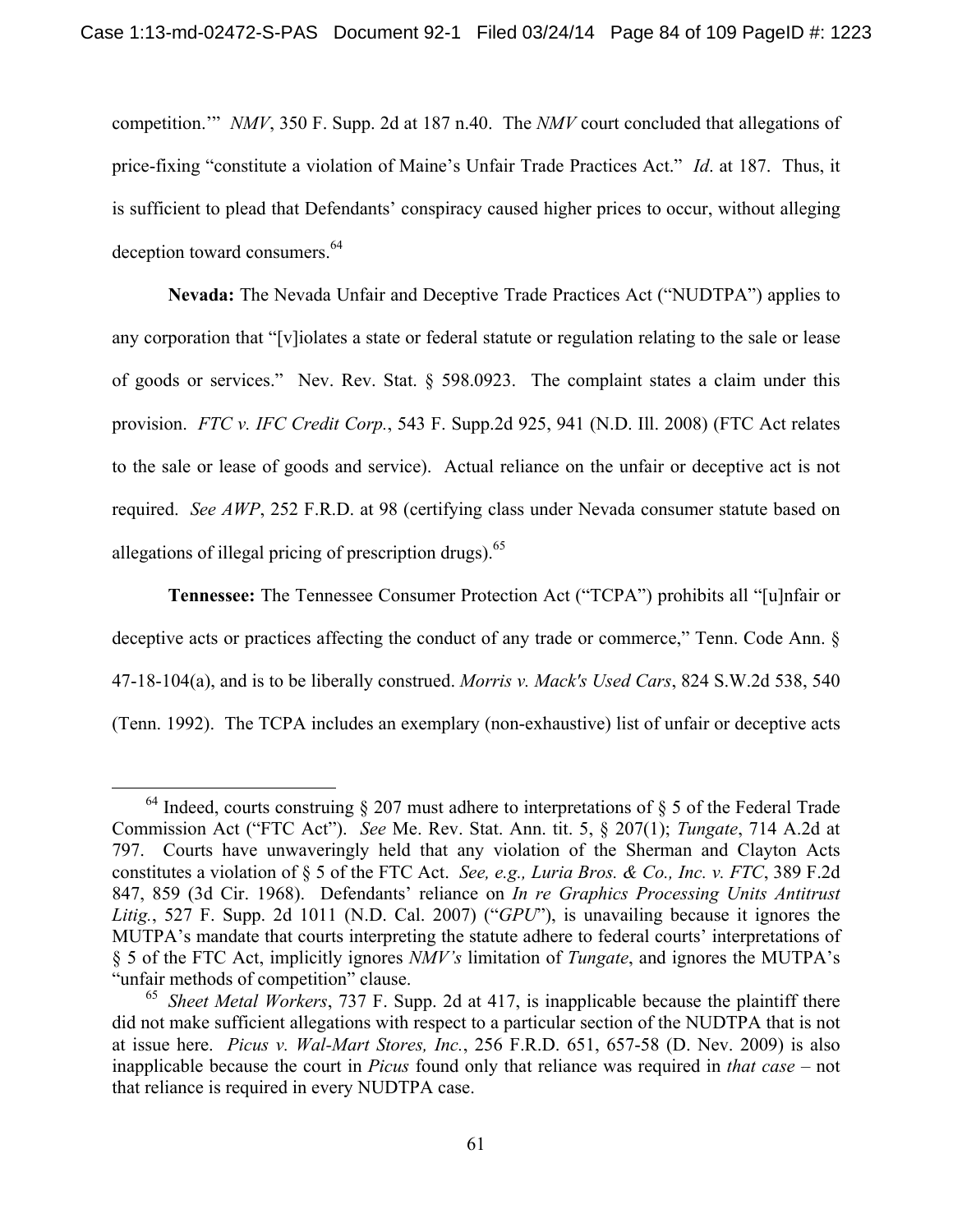- specifically stating that the list does not limit the scope of subsection (a). Tenn. Code Ann. § 47-18-104(b)*; Harmon v. Meek,* No. E2007-01168-COA-R3-CV, 2008 WL 918513, at \*4 (Tenn. Ct. App. April 4, 2008); *Gaston v. Tenn. Farmers Mut. Ins. Co.,* No. E2006-01103-COA-R3-CV, 2007 WL 1775967, at \*11 (Tenn. Ct. App. June 21, 2007). Further, the TCPA includes a "catchall" section that prohibits "[e]ngaging in *any other act or practice which is deceptive to the consumer or to any other person.*" Tenn. Code Ann. § 47-18-104(b)(27) (emphasis added). Consistent with the broad scope of application of the TCPA, where here the Class paid prices for Loestrin, not the result of market forces, but the result of Defendants' illegal conduct to keep generic Loestrin off the market - the TCPA clearly applies. *See Blake v. Abbott Labs., Inc.*, No. 03A01-9509-CV-00307, 1996 WL 134947, at \*5 – 7 (Tenn. Ct. App. Mar. 27, 1996) ("While price fixing is not among the unfair or deceptive acts or practices specifically enumerated in T.C.A. § 47-18-104, it is clear that the enumeration of unfair or deceptive acts or practices is not exclusive nor limited only to those acts enumerated. Paragraph (b)(27) specifically states that 'engaging in any other act or practice which is deceptive to the consumer or to any other person' falls within the scope of the statute. . . . The Tennessee Consumer Protection Act of 1977 [and the Tennessee Trade Practices Act], are cumulative remedies in all respects and their application under the circumstances of this case [price fixing], at least for the purposes of a Rule 12 motion, are not inconsistent with the application of The Tennessee Trade Practices Act.").

**Vermont:** The Vermont Consumer Fraud Act ("VCFA") prohibits "[u]nfair methods of competition in commerce, and unfair or deceptive acts or practices in commerce." Vt. Stat. Ann. tit. 9, § 2453(a). It is a remedial statute and must be construed liberally to accomplish its purpose of encouraging fair and honest competition. *Elkins v. Microsoft Corp.*, 817 A.2d 9, 13 (Vt. 2002).

62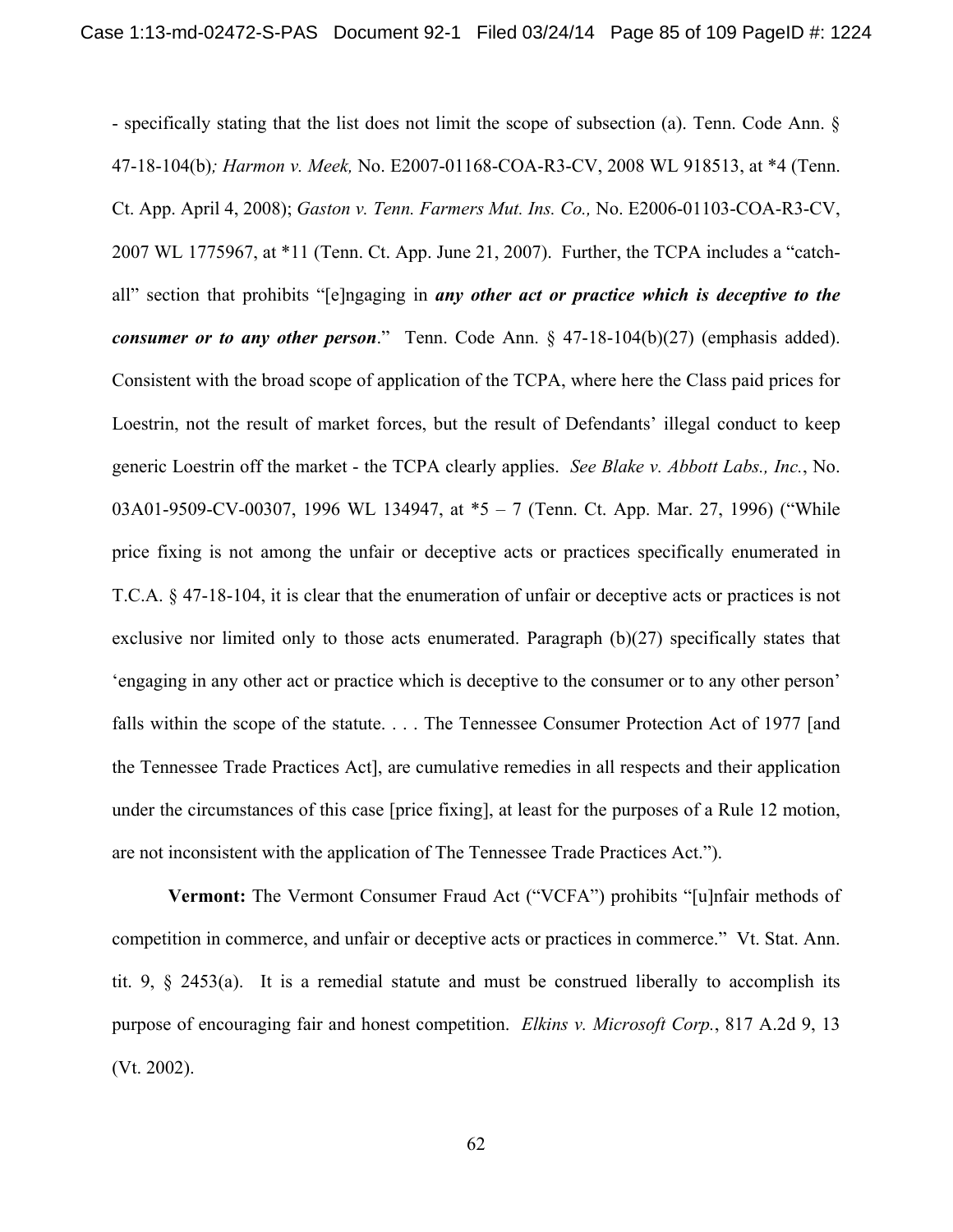The Supreme Court of Vermont has permitted antitrust claims brought pursuant to  $\S 2453$ that do not allege deception toward consumers. *See id.* at 20 (permitting indirect purchaser to allege violation of the VCFA based on injury from monopoly power) (citing Vt. Stat. Ann. tit 9, § 2461(b)); *Russell v. Atkins*, 679 A.2d 333, 336-37 (Vt. 1996) (denying summary judgment on anticompetitive tying claim not involving fraud allegations). Accordingly, the court in *In re New Motor Vehicle Canadian Export Antitrust Litigation* held that the VCFA "permits private plaintiffs to seek relief . . . for 'practices prohibited by section 2453' without requiring allegations of 'false or fraudulent representations.'" 350 F. Supp. 2d at  $206$ .<sup>66</sup> (internal citations omitted).

**West Virginia:** Consumers received a prescription from their doctors and purchased Loestrin 24 and/or its generic equivalents for personal use. All damages to End Payors flow from these purchases. The West Virginia Consumer Credit and Protection  $Act^{67}$  does not require Plaintiffs establish reliance. The statute authorizes a cause of action for:

Any person<sup>68</sup> who purchases or leases goods or services and thereby suffers any ascertainable loss of money or property, real or personal, as a result of the use or employment by another person of a method, act or practice prohibited or declared to be unlawful by the provisions of this article may bring an action in the circuit

 <sup>66</sup> Defendants' cited cases, *Moffitt v. Icynene, Inc.*, 407 F. Supp. 2d 591 (D. Vt. 2005), *Ianelli v. U.S. Bank*, 996 A.2d 722 (Vt. 2010), and *Bergman v. Spruce Peak Realty LLC*, 847 F. Supp. 2d 653, 671 (D. Vt. 2012), are inapposite. These cases do not involve antitrust claims and do not address the requirements of establishing a violation based on the separate provision of the VCFA prohibiting "unfair methods of competition." Vt. Stat. Ann. tit.  $9, §$  2453(a).

 $^{67}$  The West Virginia Consumer Credit and Protection Act ("WVCCPA") prohibits "[u]nfair methods of competition," provides that the statute is to be "liberally construed," and declares that its application should "be guided by the interpretation given by the federal courts to the various federal statutes dealing with the same or similar matters." W. Va. Code §§ 46A-6-101, 46A-6- 104.

<sup>68</sup> Under the WVCCPA, "person" is defined to include "a natural person or an individual, and an organization"; "organization" is defined to include "a corporation, government or governmental subdivision or agency, trust, estate, partnership, cooperative or association." W. Va. Code Ann. § 46A-1-102(299)(31). This definition encompasses third-party payors.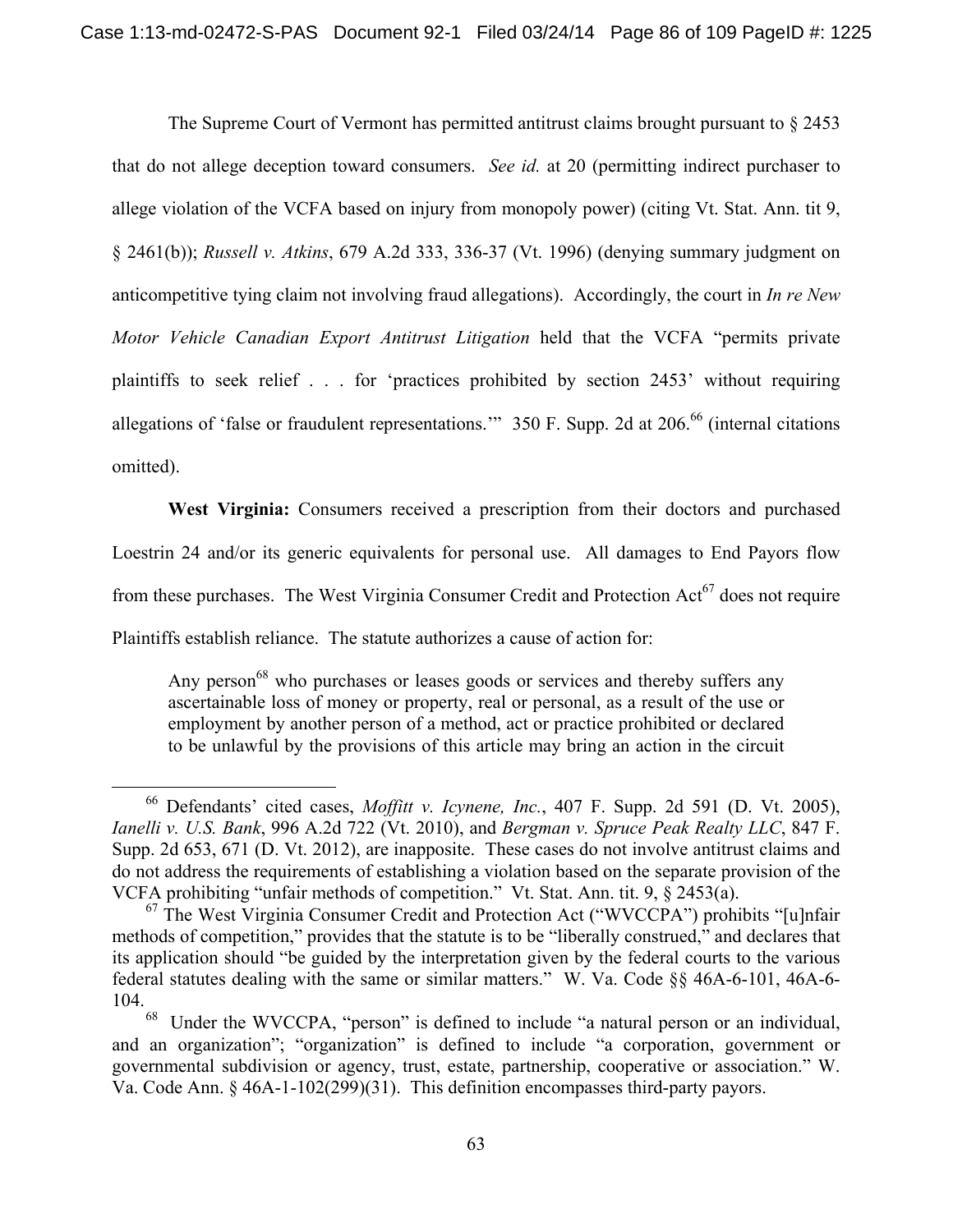court of the county in which the seller or lessor resides or has his principal place of business or is doing business, or as provided for in sections one and two, article one, chapter fifty-six of this code, to recover actual damages or two hundred dollars, whichever is greater. The court may, in its discretion, provide such equitable relief as it deems necessary or proper.

W. Va. Code  $\S$  46A-6-106(a). The word reliance does not appear anywhere in this section, and courts have repeatedly sustained indirect purchasers' antitrust actions under the statute. *See AWP*, 252 F.R.D. at 98 (certifying consumer subclass under WVCCPA based on allegations of illegal pricing of prescription drugs); *In re New Motor Vehicles Can. Exp. Antitrust Litig.*, 350 F. Supp. 2d 160, 173-74.<sup>69</sup>

**Wisconsin:** Wisconsin's "antitrust statute provides a cause of action to 'any person injured, directly or indirectly, by reason of anything prohibited by this chapter,' Wis. Stat. Ann. § 133.18(1)(a) (West Supp. 2000), while the unfair trade practice statute [i.e., the WDTPA] provides a cause of action to '[a]ny person suffering pecuniary loss because of a violation of this section,' *id.* § 100.18(11)(b)(2)." *Meyers v. Bayer AG*, 143 F. Supp. 2d 1044, 1052 n.5 (E.D. Wis. 2001). Defendants' settlement agreements were illegal contracts, combinations or conspiracies in restraint of trade under § 133.03(1) of the antitrust statute. Defendants deceived the public, in violation of the WDTPA, § 100.18(1), that Loestrin prices were the result of market competition rather than illegal payoffs to keep generics off the market. *See Meyers*, 143 F. Supp. 2d at 1052 n.6.

 <sup>69</sup> The only case cited by Defendants, *White v. Wyeth*, 705 S.E.2d 828, 837-38, is inapplicable because in that case reliance was required only because "the deceptive conduct or practice alleged involves affirmative misrepresentations." Here, by contrast, Plaintiffs allege that Defendants concealed their anticompetitive scheme to suppress generic competition and maintain inflated prices for Loestrin 24, for the purpose of reaping illegal profits from consumers, which is more akin to an omission by the time the product reached the hands of consumers.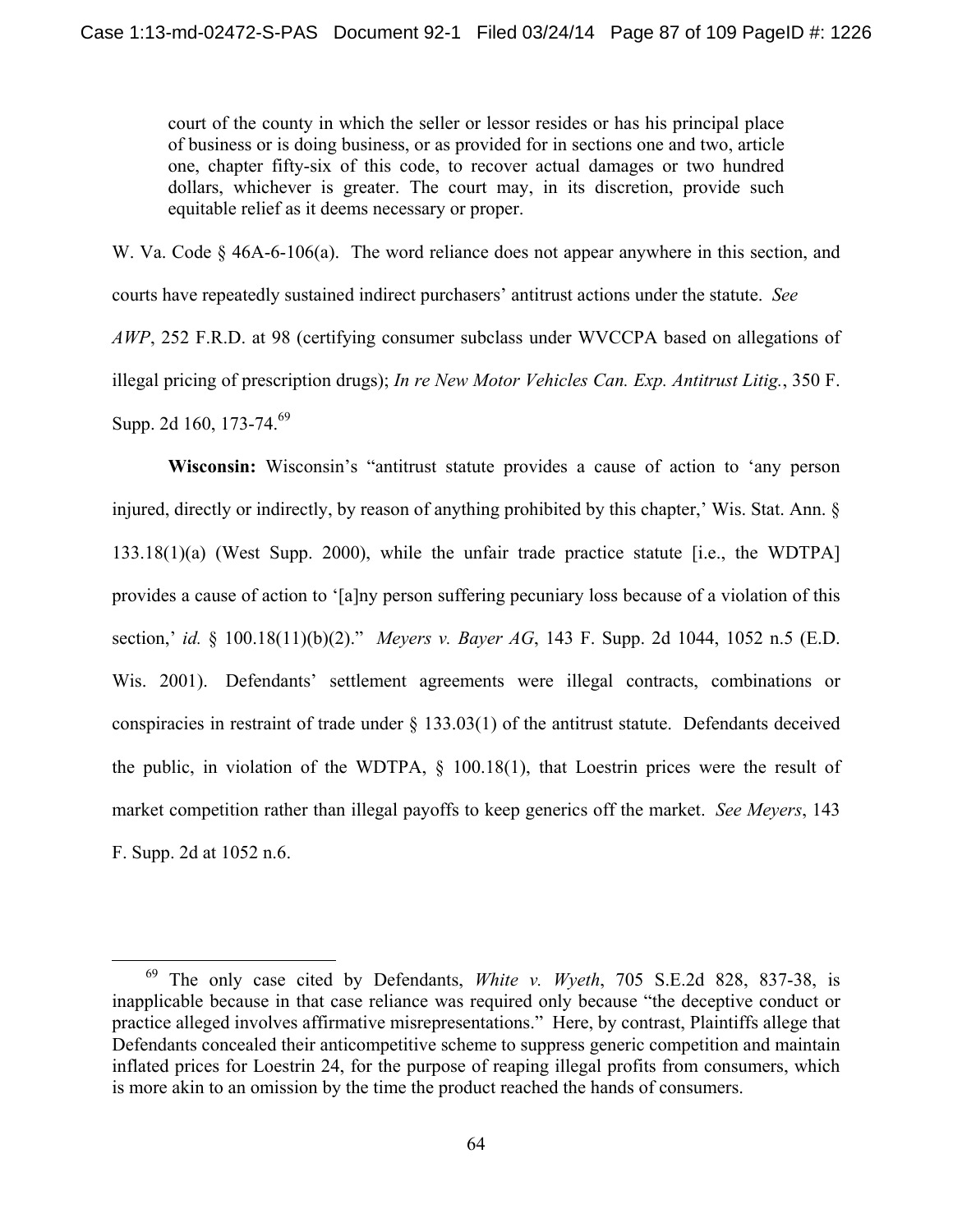# **B. The Alleged Conduct Has a Sufficient Consumer Nexus or Is Consumer Oriented Under the Consumer Protection Statutes of the District of Columbia, Idaho, Illinois, Nebraska, New Mexico, New York, West Virginia, and Wisconsin.**

Plaintiffs' allegations are directly connected to a consumer transaction, are consumeroriented, or have a consumer nexus that falls within the scope of the consumer protection statutes of the District of Columbia, Idaho, Illinois,<sup>70</sup> Nebraska, New Mexico,<sup>71</sup> New York,<sup>72</sup> West Virginia, 73 and Wisconsin.74 Plaintiffs' allegations amply demonstrate that consumers, as the end payors for Loestrin 24 and its AB-rated generic equivalents, are in need of protection from Defendants' illegal anticompetitive conduct.

 <sup>70</sup> *See, e.g., Birnberg v. Milk St. Residential Assocs. Ltd. P'Ship*, Nos. 02 C 0978, 02 C 3436, 2003 WL 151929, at \*17 (N.D. Ill. Jan. 21, 2003) (Under the Illinois Consumer Fraud Act [ICFA] "[w]hen the plaintiff itself is a consumer, the plaintiff does not need to show the transaction implicates consumer protection concerns; this factor only comes into play when the purchaser is a business.") (citations omitted).

<sup>71</sup> *See, e.g.*, *State ex. rel. Stratton v. Gurley Motor Co.*, 105 N.M. 803, 737 P.2d 1180, 1185 (N.M. Ct. App. 1987). ("[The New Mexico] Unfair Practices Act constitutes remedial legislation, we interpret the provisions of this Act liberally to facilitate and accomplish its purpose and intent.").

<sup>72</sup> *See, e.g.*, *Gaidon v. Guardian Life Ins. Co. of Am.*, 94 N.Y.2d 330, 331, 343 (N.Y. Ct. App. 1999) (An "extensive marketing scheme that had a broader impact on consumers at large" satisfies "consumer oriented" deceptive act or practice a New York General Business § 349 must be predicated upon. (citations and internal quotes omitted).

<sup>73</sup> *Powell v. Bank of Am., N.A.*, 842 F. Supp. 2d 966, 982-983 (S.D. W. Va. 2012) ("The West Virginia Supreme Court of Appeals has indicated that the WVCCPA [West Virginia Consumer Credit and Protection Act] is to be construed broadly: The purpose of the [WVCCPA] is to protect consumers from unfair, illegal, and deceptive acts or practices by providing an avenue of relief for consumers who would otherwise have difficulty proving their case under a more traditional cause of action. . . . Where an act is clearly remedial in nature, we must construe the statute liberally so as to furnish and accomplish all the purposes intended." c*iting State Ex rel. McGraw v. Scott Runyan Pontiac–Buick, Inc.,* 194 W. Va. 770, 461 S.E.2d 516, 523 (1995) (internal citations omitted)).

 $<sup>74</sup>$  Plaintiffs have also sufficiently alleged a sufficient consumer connection under Wisconsin</sup> law. *See* Section VIII.A.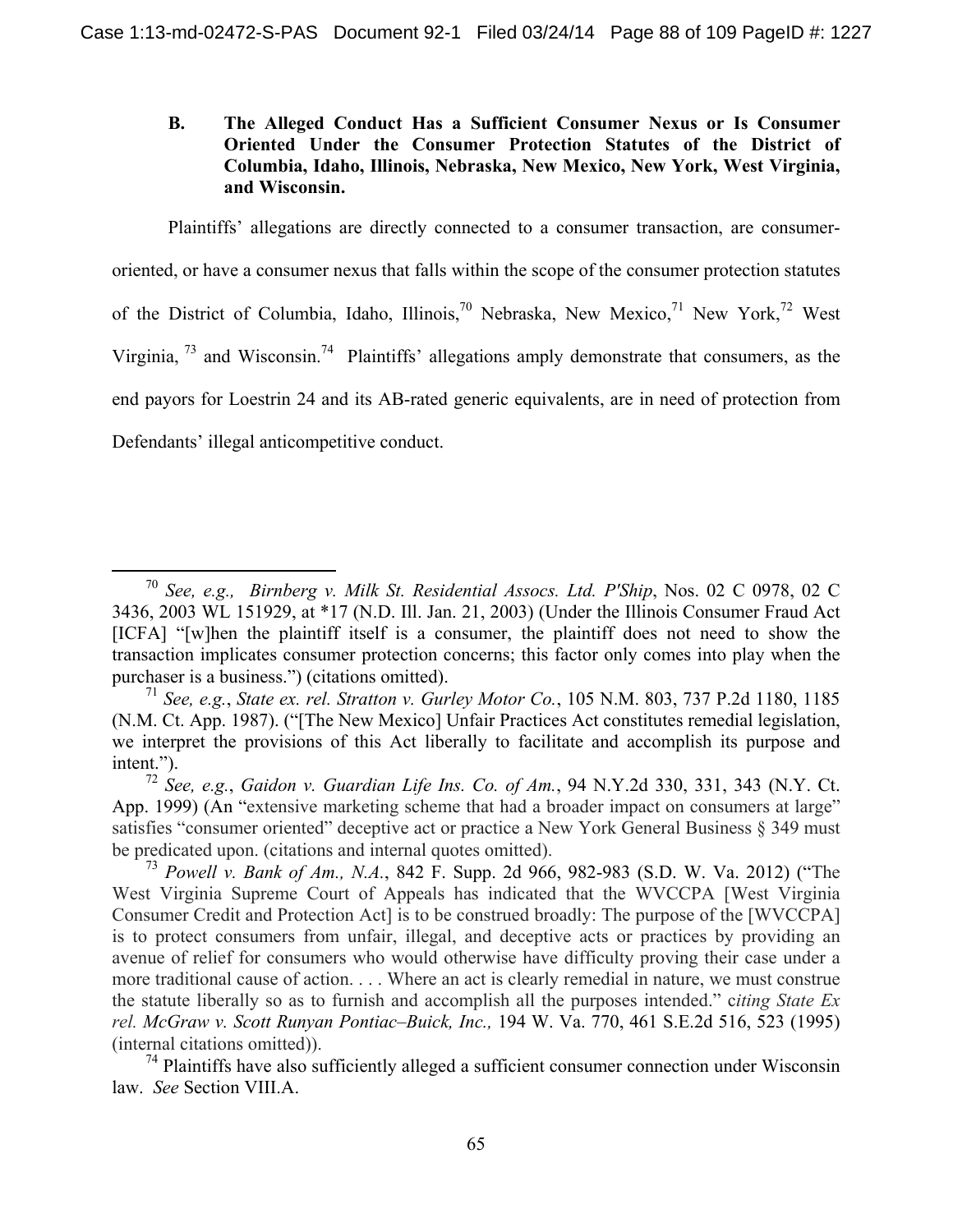Defendants' argument that Plaintiffs' allegations are not sufficiently related to a specific

consumer transaction, were not consumer-oriented, or did not have a consumer nexus (*see* Def.

Mem. at 37-39) ignores several important factors:

- Defendants' actions inflated the price of Loestrin 24 and its generic equivalents each and every time a consumer made a purchase.
- Anticompetitive agreements like these have been found to be sufficiently connected to consumers under the consumer protection statutes of the challenged states.<sup>75</sup>
- The intended and actual result of Defendants' conduct was to overcharge consumers, the very parties whom these state statutes are intended to protect. As such, the conduct has a sufficient consumer nexus. Defendants have cited no authority for the proposition that a misrepresentation must be made directly to the consumers and there is no such law in the subject states.

**District of Columbia:** The DCCPPA is a comprehensive statute intended to remedy "all

improper trade practices," including antitrust conduct, and Plaintiffs adequately pled a claim under the statute. Relying upon snippets of authority from distinguishable cases,  $^{76}$  Defendants incorrectly argue that Plaintiffs' claims are insufficiently consumer-oriented to fall within the purview of the DCCPPA. Def. Mem. at 38. Plaintiffs' overcharge injuries, however, resulted directly from consumer transactions, *i.e.*, the purchase of Loestrin 24 and/or its generic equivalents. Plaintiffs, therefore, adequately pled a claim under the DCCPPA.

**Idaho:** The Iowa Consumer Protection Act ("ICPA") "protect[s] both consumers and

 <sup>75</sup> *See Siegel v. Shell Oil Co.*, 480 F. Supp. 2d 1034 (N.D. Ill. 2007) (allegations that defendant oil companies conspired to increase the price of gasoline stated a claim under the Illinois Consumer Fraud Act), *New York v. Feldman*, 210 F. Supp. 2d 294, 302 (S.D.N.Y. 2002) (price fixing allegations "constitute the kind of deceptive acts and practices contemplated by [New York General Business Law] section 349"); *Processed Egg Prods.*, 851 F. Supp. 2d at, 904-905 (indirect purchaser plaintiffs' price-fixing allegations stated a claim under the New Mexico Unfair Practices Act).

<sup>76</sup> *In Antoine v. U.S. Bank N.A.,* 821 F. Supp. 2d 1, 7 (D.D.C. 2010), plaintiffs did not argue that the subject loan was a consumer transaction.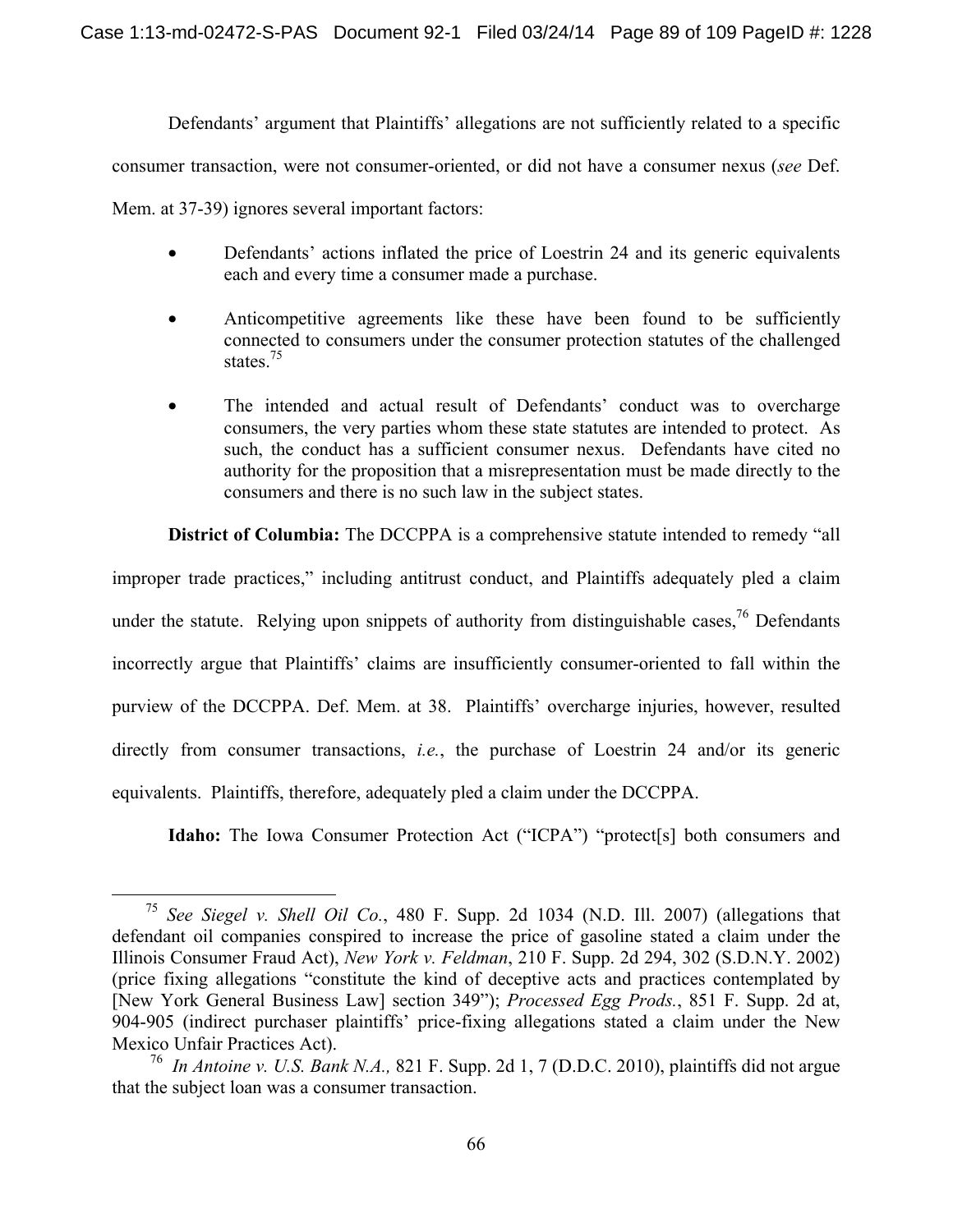businesses against unfair methods of competition and unfair or deceptive acts and practices in the conduct of trade or commerce." Idaho Code Ann. § 48-601. The Idaho Supreme Court requires broad construction of the ICPA. *W. Acceptance Corp., Inc. v. Jones*, 788 P.2d 214, 216 (Idaho 1990). The statute's prohibition against unfair methods of competition and unfair or deceptive acts or practices covers Defendants' alleged conduct, including under the statutory prohibitions against: "(2) [c]ausing likelihood of . . . misunderstanding as to the . . . sponsorship [or] approval. . . of goods" and "(17) [e]ngaging in any act or practice which is otherwise misleading, false, or deceptive to the consumer." Idaho Code Ann. § 48-603(2), (17). *See also In re DDAVP Indirect Purchaser Antitrust Litig. v. Ferring Pharms. Inc*., No. 05-CV-2237 (CS), 2012 U.S. Dist. LEXIS 149588, at \*50, \*53-54, \*63-65 (S.D.N.Y. Oct. 16, 2012) (finding allegations that defendant engaged in "anticompetitive conduct designed to maintain a fraudulent monopoly through a knowingly invalid patent," including the filing of a baseless citizen petition, stated a claim under subsections (2) or (17), and noting "Plaintiffs have plausibly pleaded misrepresentations that, although they may not have been made directly to consumers, had the kind of effect on end-payors that [consumer protection laws] seek to remedy").

**Nebraska:** Defendants are also mistaken in their arguments on Plaintiffs' claims under the Nebraska Consumer Protection Act ("NCPA"). That statute provides that "[u]nfair methods of competition and unfair or deceptive acts or practices in the conduct of any trade or commerce shall be unlawful." Neb. Rev. Stat.  $\S$  59-1602. It also expressly prohibits anticompetitive conduct. Neb. Rev. Stat.  $\S$  59-1604.<sup>50</sup> The NCPA is Nebraska's state law equivalent of the Sherman Act, *State ex rel. Douglas v. Associated Grocers of Neb. Co-op., Inc.*, 332 N.W.2d 690, 691 (Neb. 1983), and numerous courts have acknowledged its application to antitrust conduct and allowed antitrust allegations like Plaintiffs' to proceed. *See*, e.g., *TFT-LCD*, 586 F. Supp. 2d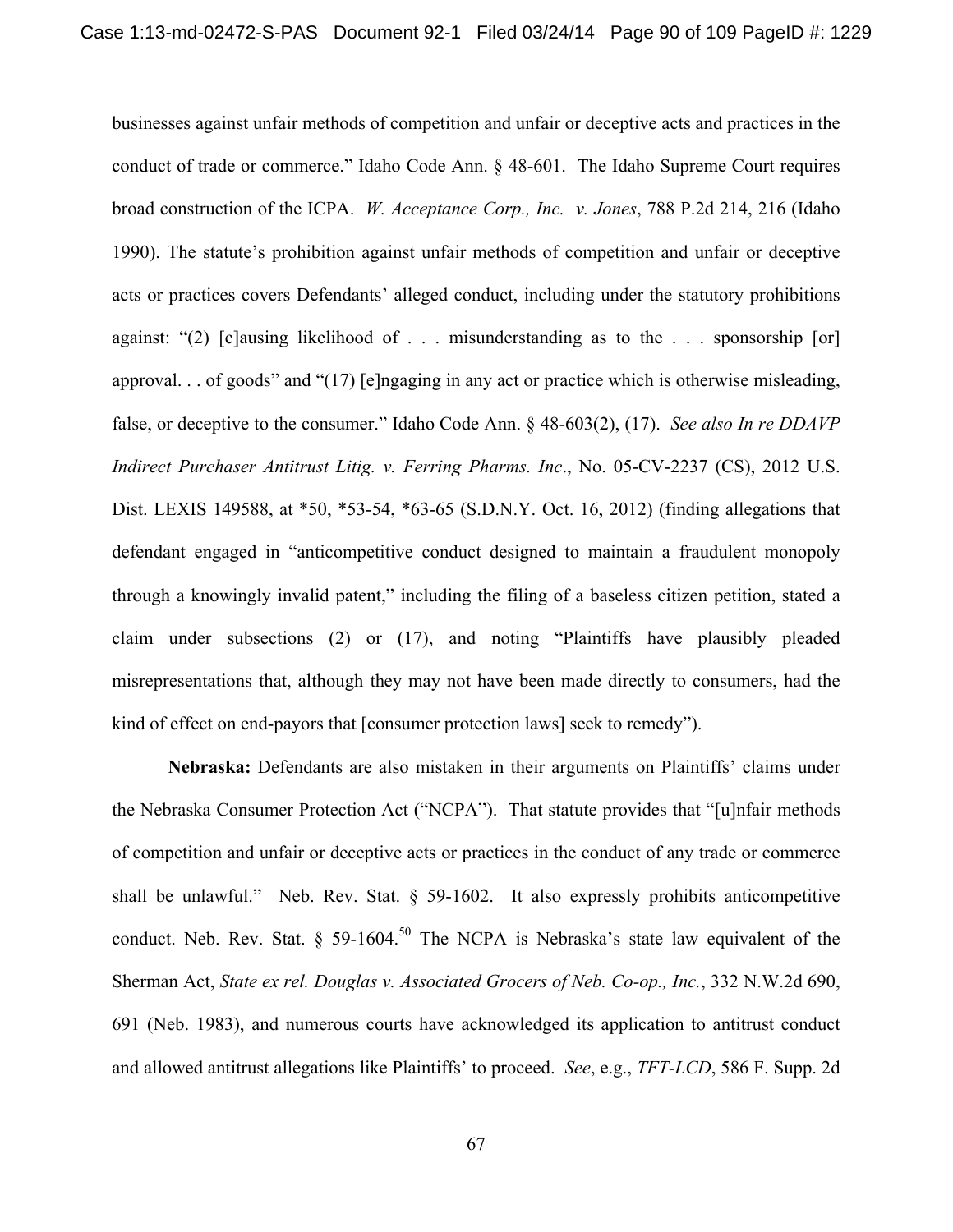at 1126-1127 (noting that the NCPA "includes both antitrust and consumer protection aspects");

*Relafen*, 225 F.R.D. at 27.

# **C. The Consumer Fraud Statutes of Alabama, the District of Columbia, Idaho, Illinois, Tennessee, West Virginia, and Wisconsin Include and/or Apply to Antitrust Conduct.**

Defendants' assertion that the state consumer protection laws of Alabama,<sup>77</sup> Idaho,<sup>78</sup>

Illinois,<sup>79</sup> West Virginia, $80$  and Wisconsin<sup>81</sup> do not include or apply to antitrust conduct ignores

<sup>&</sup>lt;sup>77</sup> Alabama Deceptive Trade Practices Act, Section 8-19-5 (27) states that, "[t]he following deceptive acts or practices in the conduct of any trade or commerce are hereby declared to be unlawful . . .[e]ngaging in any other unconscionable, false, misleading or deceptive act or practice in the conduct of trade or commerce." Ala. Code 1975  $\S$  8-19-5(1) & (27) Although, there is no authority addressing either all the elements of Section 8-19-5 Subsection 27, or how a Section 1 finding would affect Alabama's state law claims, Section 8-19-6 states that, "due consideration and great weight shall be given where applicable to interpretations of the Federal Trade Commission and the federal courts relating to Section 5(a)(1) of the Federal Trade Commission Act." Ala. Code 1975 § 8-19-6.

<sup>78</sup> *FTC v. Mylan Labs.*, *Inc.*, 62 F. Supp. 2d 25, 46 (D.D.C. 1999) (allowing indirect purchaser claims under Idaho's consumer protection act, and holding that "great weight is given to the FTC's interpretation of the FTC Act in the construction of [Idaho's consumer protection act]").

 $79$  815 Ill. Comp. Stat. § 505/2 (Section 2 of the Illinois Consumer Fraud and Deceptive Practices Act specifically provides that "consideration *shall* be given to the interpretations of the Federal Trade Commission and the federal courts relating to Section 5(a) of the Federal Trade Commission Act" in interpreting what constitutes unlawful conduct under the act) (emphasis added).

 $80^\circ$  Application of West Virginia's Consumer Credit and Protection Act is guided by the FTC Act. W. Va. Code § 46A-6-103. Given the clear statutory language and purpose of the FTC Act, courts have allowed antitrust claims to go forward under the WVCCPA. *See, e.g., AWP*, 233 F.R.D. 229, 231 (D. Mass. 2006).

<sup>81</sup> Wisconsin Consumer Protection Laws - Unfair Business Practices, Wis. Stat. § 100.20 broadly prohibits unfair business practices and methods of competition is modeled after the Federal Trade Commission Act - commonly referred to as "Wisconsin's Little FTC Act." *See* James D. Jeffries, *Protection for Consumers Against Unfair and Deceptive Business,* 57 Marq. L. Rev. 559, 560 (1974); James K. Matson, *Unfair and Deceptive Business Practices: Private Remedies for Consumers and Competitors,* 53 Wis. B. Bull. 14, 15 (January 1980). Further, the purposes and policies behind Wisconsin's consumer protection statute are much the same as the purposes and policies behind Wisconsin's antitrust laws. *Benkoski* v. *Flood*, 242 Wis. 2d 652, 665, 626 N.W.2d 851, 857 (Wis. Ct. App. 2001). The statute similarly provides for multiple damages to encourage actions by private litigants, and it provides for an award of attorney's fees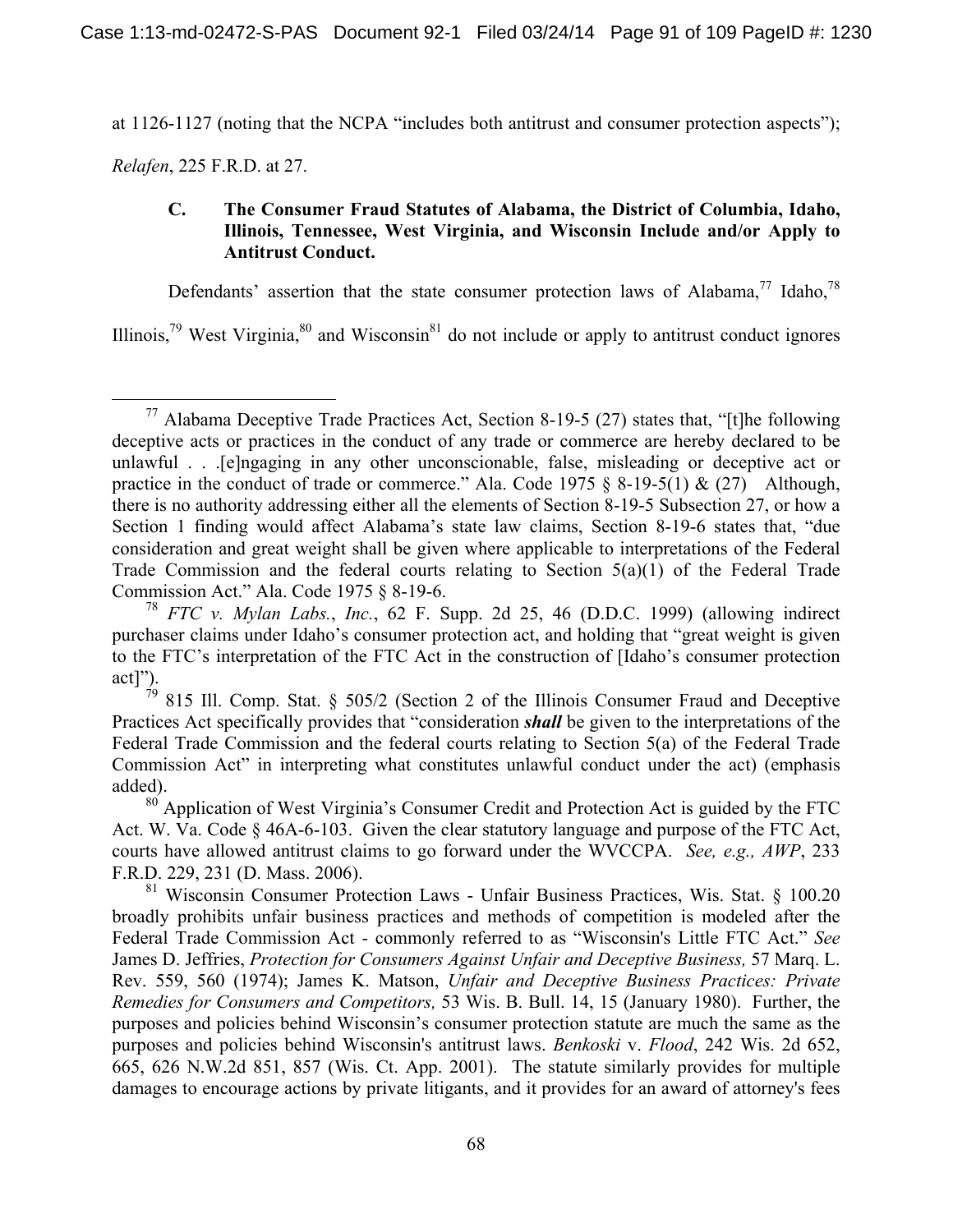the key role that the Federal Trade Commission Act ("FTCA"), which prohibits unfair methods of competition including monopolistic conduct, plays in the application of consumer protection laws in those states. The Federal Trade Commission has interpreted the FTC Act to encompass violations of the Sherman Act. *See FTC v. Cement Inst.*, 333 U.S. 683, 694 (1948) ("all conduct violative of the Sherman Act may likewise come within the unfair trade practice prohibitions of the Trade Commission Act").

**District of Columbia:** The District of Columbia Consumer Protection Procedures Act ("DCCPA") is a comprehensive statute intended to remedy "all improper trade practices," including price-fixing and illegal conspiracies resulting in higher prices. D.C. Code § 28- 3901(b)(1). *See TFT-LCD*, 586 F. Supp. 2d at 1125-26 (consumer injuries for price-fixing); *NMV*, 350 F. Supp. 2d at 183 (antitrust conspiracy); *Marbry v. EMI Music Distrib.*, 129 Daily Wash. L. Rptr. 2065, 2067 (D.C. Sup. Ct. 2001) (price-fixing). "[T]he statute obviously contemplates that procedures and sanctions provided by the Act [DCCPA] will be used to enforce trade practices made unlawful by other statutes." *Atwater v. D.C. Dept. of Consumer & Regulatory Affairs*, 566 A.2d 462, 466 (D.C. Ct. App. 1989).

**Tennessee:** Regarding Tennessee, End Payors'antitrust claims are redressable under the Tennessee Consumer Protection Act ("TCPA"), Tenn. Code Ann. §§ 47-18-101, *et seq*. *See supra*, Section IX.A., "Tennessee" discussion*.*

### **D. Individuals and Third Party Payors Have Standing to Bring Claims Under the Consumer Protection Statutes of Maine, North Carolina, and Vermont.**

Defendants' contend that the consumer laws of Maine, North Carolina, and Vermont "allow a plaintiff to sue only in its capacity as a consumer" and that "third-party payors ["TPPs"]  $\overline{a}$ 

and costs to encourage enforcement as a "private attorney general." *Id.* (citing *Shands v. Castrovinci,* 115 Wis. 2d 352, 358-359, 340 N.W.2d 506 (Wis. 1983)).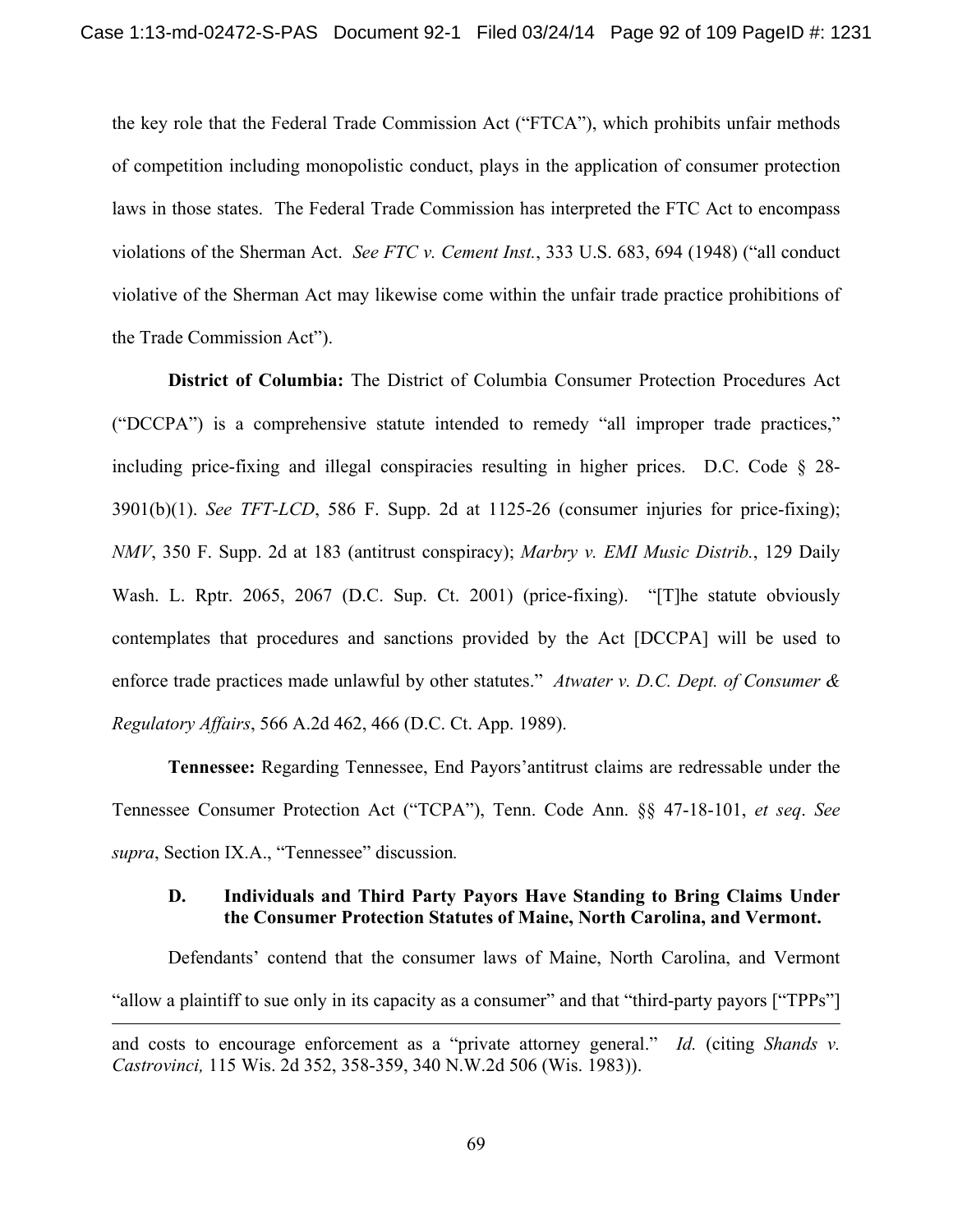$\ldots$  have no right of action in these states." Def. Mem. at 41.<sup>82</sup> Defendants misconstrue the law – both individual consumers and TPPs can bring claims under the consumer laws of those states.

**Maine:** Under the Maine Unfair Trade Practices Act ("MUTPA"), Me. Rev. Stat. Ann., tit. 5, § 207, *et seq.*, "[a]ny person who purchases or leases goods, services or property, real or personal, primarily for personal, family or household purposes and thereby suffers any loss . . . may bring an action . . . " Me. Rev. Stat. Ann. tit. 5, §213. MUTPA defines "person" as "natural persons, corporations, trusts, partnerships, incorporated or unincorporated associations and any other legal entity." Me. Rev. Stat. Ann. tit. 5, § 206. Third-party payor Plaintiffs are "persons" under this definition.

 **North Carolina:** Plaintiffs plainly fit within North Carolina's judicial interpretation of the term "consumer." *See Walker v. Fleetwood Homes of N.C., Inc.*, 176 N.C. App. 668, 673-74, 627 S.E.2d 629, 633 (N.C. Ct. App. 2006) ("to determine who may pursue a claim for unfair and deceptive trade practices, we . . . look to N.C. Gen. Stat. § 75-16[,] [which] provides, in pertinent part: '*If any person* shall be injured or the business of any person, firm or corporation shall be broken up, destroyed or injured by reason of any act or thing done by any other person, firm or corporation in violation of the provisions of this Chapter, such person, firm or corporation so injured shall have a right of action . . .'") (internal citations omitted). Indeed, end payors have specifically been found to have standing under North Carolina's Unfair and Deceptive Trade Practices Act. *See Sheet Metal Workers*, 737 F. Supp. 2d at 419.

 **Vermont:** Defendants' argument that the VCFA does not allow TPPs to sue also fails. The explicit language of the VCFA allows TPP claims, as all end-payors meet the statute's

 $82$  Defendants have also raised the same arguments with respect to the consumer protection statute of Alabama. Plaintiffs however, hereby withdraw their Alabama consumer protection claim.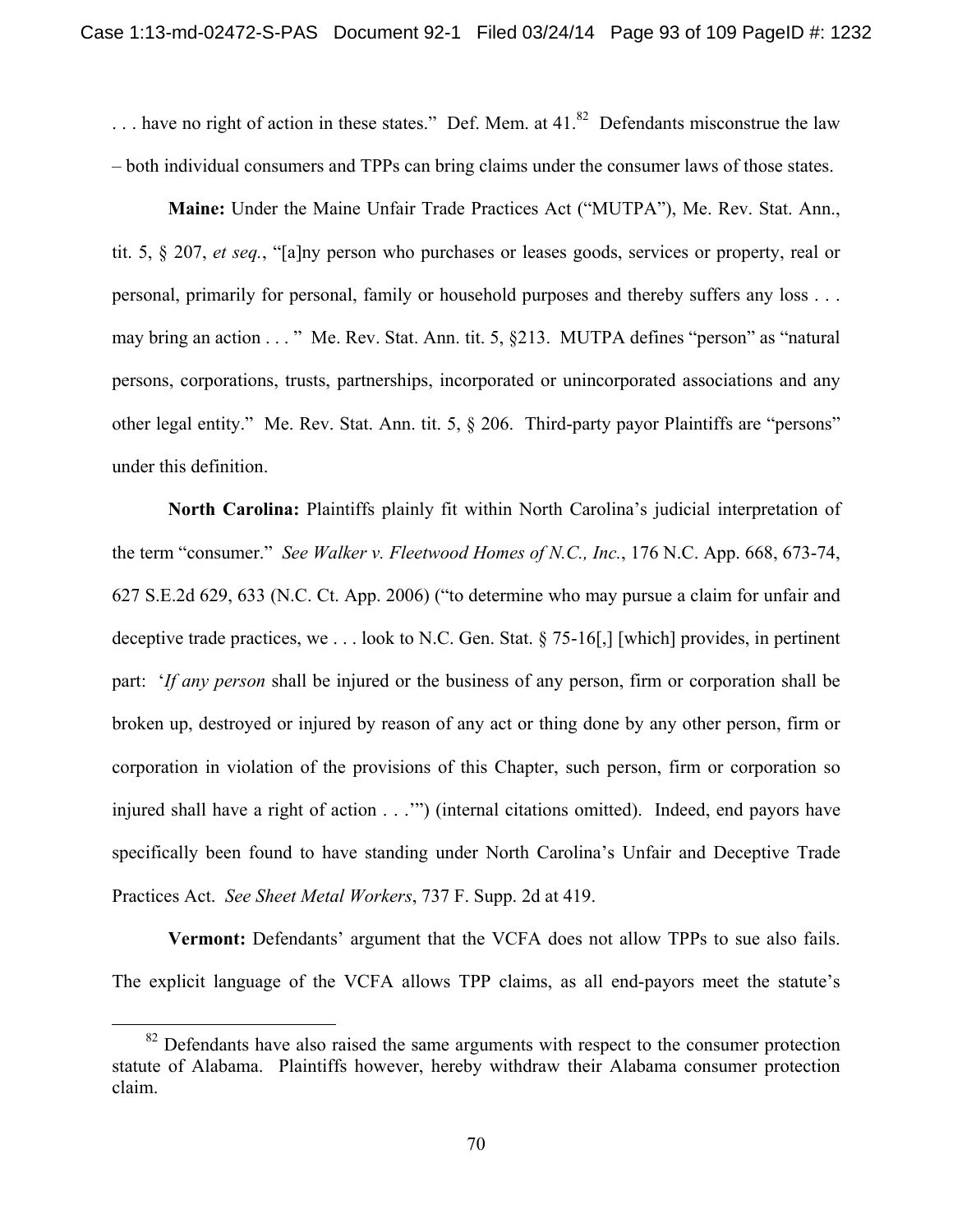definition of "consumer." Before 1997, the VCFA defined "consumer" as any "person who purchases . . . or otherwise agrees to pay consideration for goods or services not for resale in the ordinary course of his or her trade or business but for his or her use or benefit or the use or benefit of a member of his or her household." Vt. Stat. Ann. tit. 9, § 2451a(a) (2012). All End-Payor Plaintiffs purchased or paid for Defendants' product, and each purchase is undeniably for the use or benefit of the consumer. $83$  Federal courts construing the similar provisions of Pennsylvania's consumer law have routinely held that TPPs have standing under the statute.<sup>84</sup> Additionally, in 1997, the Vermont legislature removed any doubt by amending the VCFA to expressly allow a private cause of action for businesses.<sup>85</sup> *See Rathe Salvage, Inc. v. R. Brown & Sons, Inc.*, 965 A.2d 460, 467 (Vt. 2008) ("[W]e hold unequivocally that business entities are entitled to the same rights under the Act as other consumers.").

## **E. Pre-Filing Notice Provisions Do Not Support Dismissal of Plaintiffs' Claims Under the Laws of California, Maine, Massachusetts or West Virginia.**

Defendants argue that Plaintiffs' claims under California, Massachusetts, Maine, and West Virginia law should be dismissed for failure to meet requirements of pre-suit notice to either the defendant or the State Attorney General. Def. Mem. at 42-44. Defendants' arguments concerning pre-suit notice requirements are misplaced for two principal reasons: first, such pre-

 <sup>83</sup> Defendants rely upon *Vermont v. Int'l Collection Serv. Inc.*, 594 A.2d 426 (Vt. 1991), to argue otherwise, but that case was superseded by a subsequent statutory amendment. *N. Hero Marina v. Melanson*, No. 607-02 CnC, 2004 Vt. Super. LEXIS 82, at \*6-7 (Vt. Sup. Ct. July 30, 2004) (1997 amendment intended to expressly create a private cause of action for businesses).

<sup>84</sup> *See, e.g.*, *In re Actiq Sales and Mktg. Practices Litig.*, 790 F. Supp. 2d 313, 326-27 (E.D. Pa. 2011); *Am. Fed'n of State Cnty. Mun. Emp. v. Ortho-McNeill-Janssen Pharms., Inc.*, No. 08 cv-5904, 2010 WL 891150, at \*3-4 (E.D. Pa. Mar. 11, 2010).

 $85$  The statute now defines "consumer" to include "a person who purchases . . . or otherwise agrees to pay consideration for goods or services not for resale in the ordinary course of his or her trade or business but for the use or benefit of his or her business or in connection with the operation of his or her business." Vt. Stat. Ann. tit. 9, § 2451a(a) (2012).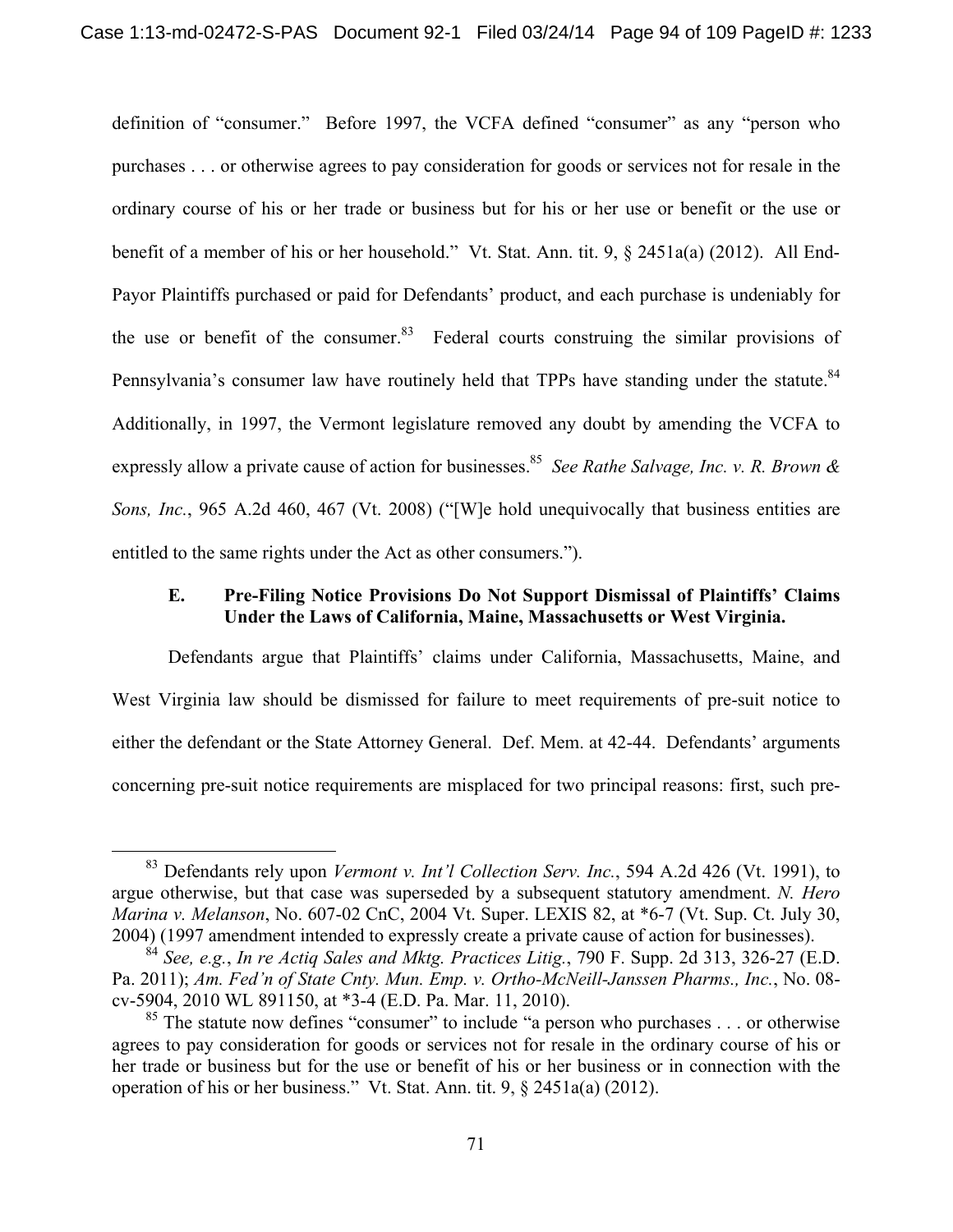suit notice requirements are procedural requirements that are superseded by federal law; and second, lack of a pre-suit notice does not mandate dismissal under the laws of any of the states referenced by Defendants.

As an initial matter, courts have found that pre-suit notice requirements in state statutes are procedural and are therefore not applicable to cases brought under those statutes in federal court. *See Shady Grove Orthopedic Associates, P.A. v. Allstate Insurance Co.*, 559 U.S. 393, 393 (2010); *Mace v. Van Ru Credit Corp.*, 109 F.3d 338, 346 (7th Cir. 1997) ("the notice provision of the WCA does not grant or deny a substantive right . . . . If the purpose of the WCA's notice requirement is, as argued by the defendants, to prevent a suit from ever being filed (by encouraging the parties to reach an agreement extra-judicially), such a notice requirement is not substantive." $)^{86}$ 

Defendants' arguments fail for the further state-specific reasons detailed below.

**California:** Defendants quote part of California's UCL that requires parties to "serve, within three days of filing with the court, a copy of that brief or petition on the Attorney General," Def. Mem. at 42, but they omit language which makes clear that the notice requirement applies only to proceedings in California state courts. *See* Cal. Bus. & Prof. Code § 17209 (limiting the requirement to "any proceeding in the *Supreme Court of California*, a *state* 

 <sup>86</sup> Indeed, Defendants failed to engage in any of the relevant analysis under *Erie R.R. Co. v. Tompkins*, 304 U.S. 64 (1938) or *Shady Grove Orthopedic Associates v. Allstate Ins. Co.*, 559 U.S. 393 (2010), to determine whether a statute is procedural or substantive. The Court cannot agree with Defendants without engaging in that analysis for each relevant state. *See Shenandoah Chiropractic, P.A. v. Nat'l Specialty Ins. Co.*, 526 F. Supp. 2d 1283, 1288 (S.D. Fla. 2007) (distinguishing Florida PIP notice requirement from Wisconsin statute at issue in *Van Ru* in part because "according to the legislative history, the addition of a pre-suit notice requirement to the PIP statute was part of a larger effort to prevent fraud and 'trumped up lawsuits.' The purpose of this provision was not merely to encourage settlement, as in [*Van Ru*]*,* it was to achieve a larger and more substantive legislative goal."). (internal citations omitted).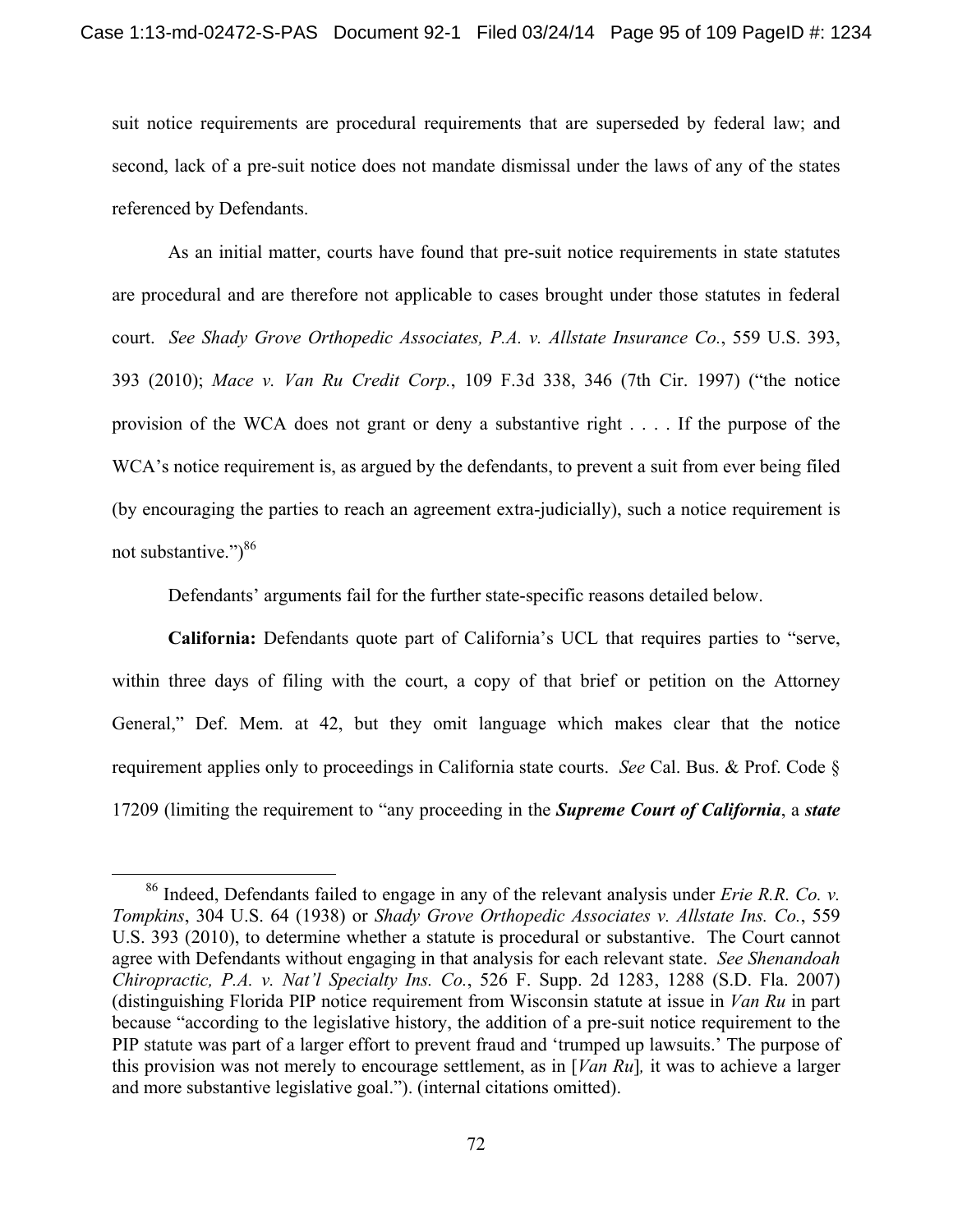*court of appeal*, or the *appellate division* of a superior court") (emphasis added); *Californians for Population Stabilization v. Hewlett-Packard Co.*, 58 Cal. App. 4th 273, 285, 67 Cal. Rptr. 2d 621, 628 (Cal. Ct. App. 1997) *abrogated on other grounds by Cortez v. Purolator Air Filtration Prods. Co.*, 23 Cal. 4th 163, 999 P.2d 706 (Cal. 2000) ("the purpose of the statute is to inform the Attorney General and the local district attorney of issues to be raised on appeal"). Notably, Defendants cite no cases dismissing a claim pursuant to Section 17209.

**Maine:** The applicable Maine statute, Me. Rev. Stat. Ann. tit. 5, § 213(1-A), does *not* require the dismissal of Plaintiffs' claims as a consequence of non-compliance. *See Oceanside at Pine Point Condo. Owners Ass'n v. Peachtree Doors*, 659 A.2d 267, 273 (Me. 1995) (refusing to dismiss for failure to provide pre-suit notice and stating that "[i]n the absence of explicit terms regarding noncompliance, we conclude that the notice requirements of section 213 (I-A) are not jurisdictional and do not operate in this case to preclude the plaintiffs from maintaining their UPTA claim against [defendant]").

**Massachusetts:** The Massachusetts Consumer Protection Act generally requires that a demand letter be provided to the defendant thirty days before filing suit. Mass. Gen. Laws Ann. ch. 93A, § 9(3) (2004). This notice requirement does not support dismissal here for several reasons. First, Massachusetts' pre-filing requirement applies only if the defendant maintains a place of business and/or keep assets within the Commonwealth. *See* Mass. Gen. Laws. Ann. ch. 93A, § 9(3) (2004); *Burnham v. Mark IV Homes, Inc*., 441 N.E.2d 1027, 1032-1033, n.13 (Mass. 1982). Upon information and belief, none of WC, Lupin, or Watson maintains a place of business or keeps assets within Massachusetts and Defendants do not assert otherwise.

Second, there is no pre-suit demand requirement for claims brought by businesses under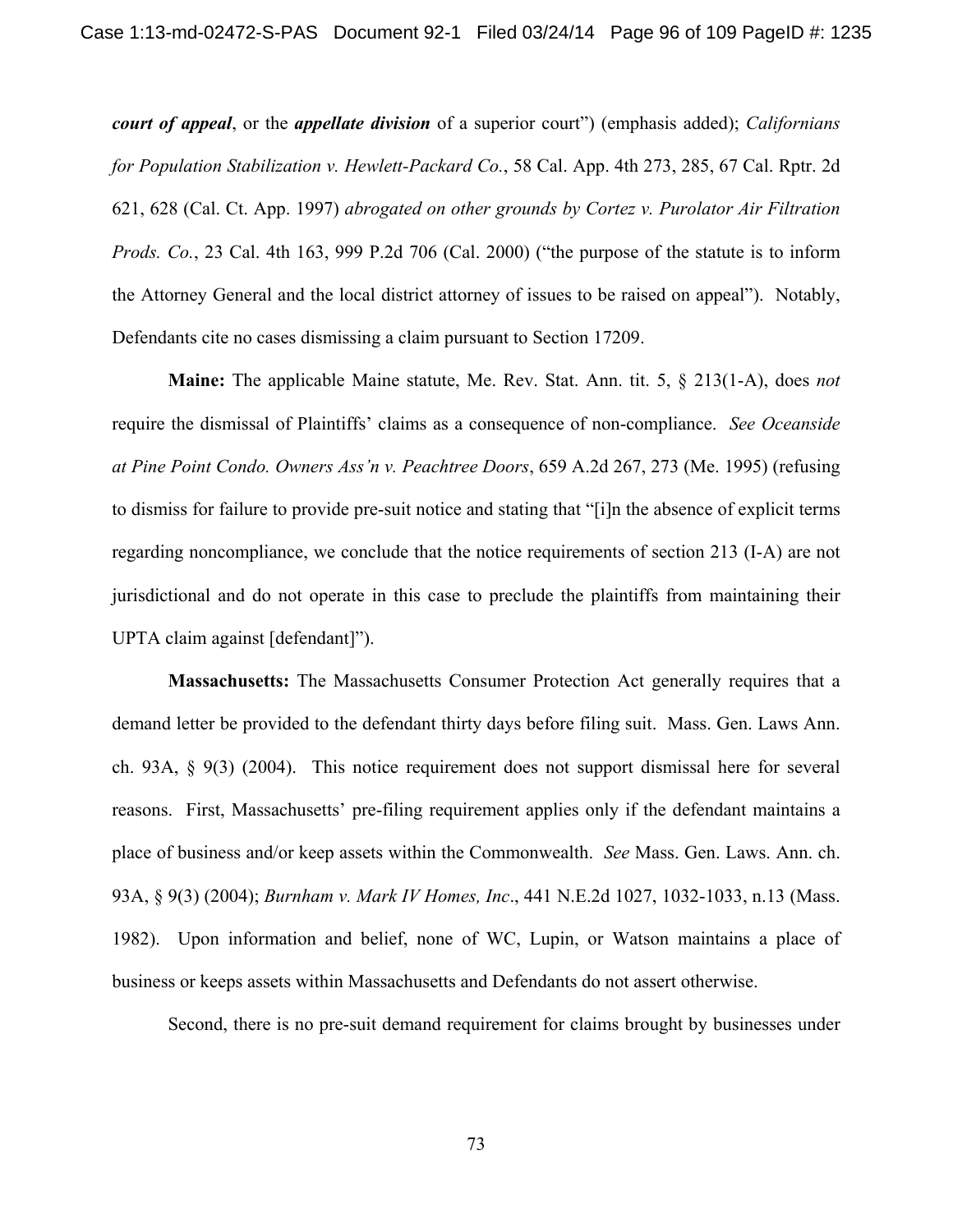Mass. Gen. Laws Ann. ch. 93A,  $\S 11$ .<sup>87</sup> Thus, the notice provisions of  $\S 9(3)$  do not warrant dismissal of claims brought by any of the Plaintiffs. Third, the Seventh Circuit has persuasively held that a state law pre-suit notice requirement is procedural and thus inapplicable to cases brought in federal court. *Van Ru*, 109 F.3d at 346. Defendants have not offered any analysis to show otherwise under *Erie Railroad Co. v. Tompkins*, 304 U.S. 64 (1938), or *Shady Grove*, 559 U.S. 393 (2010) (holding that in diversity actions, Rule 23 of the Federal Rules of Civil Procedure preempts state rules restricting class actions). Lastly, even if the demand requirement does apply, the filing of numerous complaints well over 30 days before the filing of the Consolidated Complaint on December 6, 2013, effectively acted as sufficient demand under Chapter 93A, §9(3). *See, e.g., Latino v. Ford Motor Co*., 526 N.E.2d 1282, 1284 (Mass. 1988) (no demand letter necessary where a prior action (*e.g.*, arbitration) had already been commenced describing the claims).

**West Virginia:** W. Va. Code § 46A-6-106(b) does not mandate dismissal if a plaintiff has not complied with pre-suit notice: "Notwithstanding the provisions of subsection (a) of this section, no action may be brought pursuant to the provisions of this section *until* the consumer has informed the seller or lessor in writing." Further, like in *Van Ru*, the statute clearly has the purpose of encouraging settlement, as the statute provides "the seller or lessor twenty days from receipt of the notice of violation to make a cure offer," the consumer then has "ten days from receipt of the cure offer to accept the cure offer or it is deemed refused and withdrawn." *Id.*<sup>88</sup>

 <sup>87</sup> *See AWP*, 230 F.R.D. 61, 86 (D. Mass. 2005).

<sup>88</sup> The holding in *Motto v. CSX Transp., Inc.*, 647 S.E.2d 848 (W. Va. 2007), that notice before filing suit against a *governmental entity* is jurisdictional does not have any application here, since the language the court was interpreting in *Motto* differs significantly from the language in Section 46A-6-106(b). More importantly, the *Motto* court held that dismissal was mandatory in part because of the unique purpose behind governmental immunity statutes. *Motto*,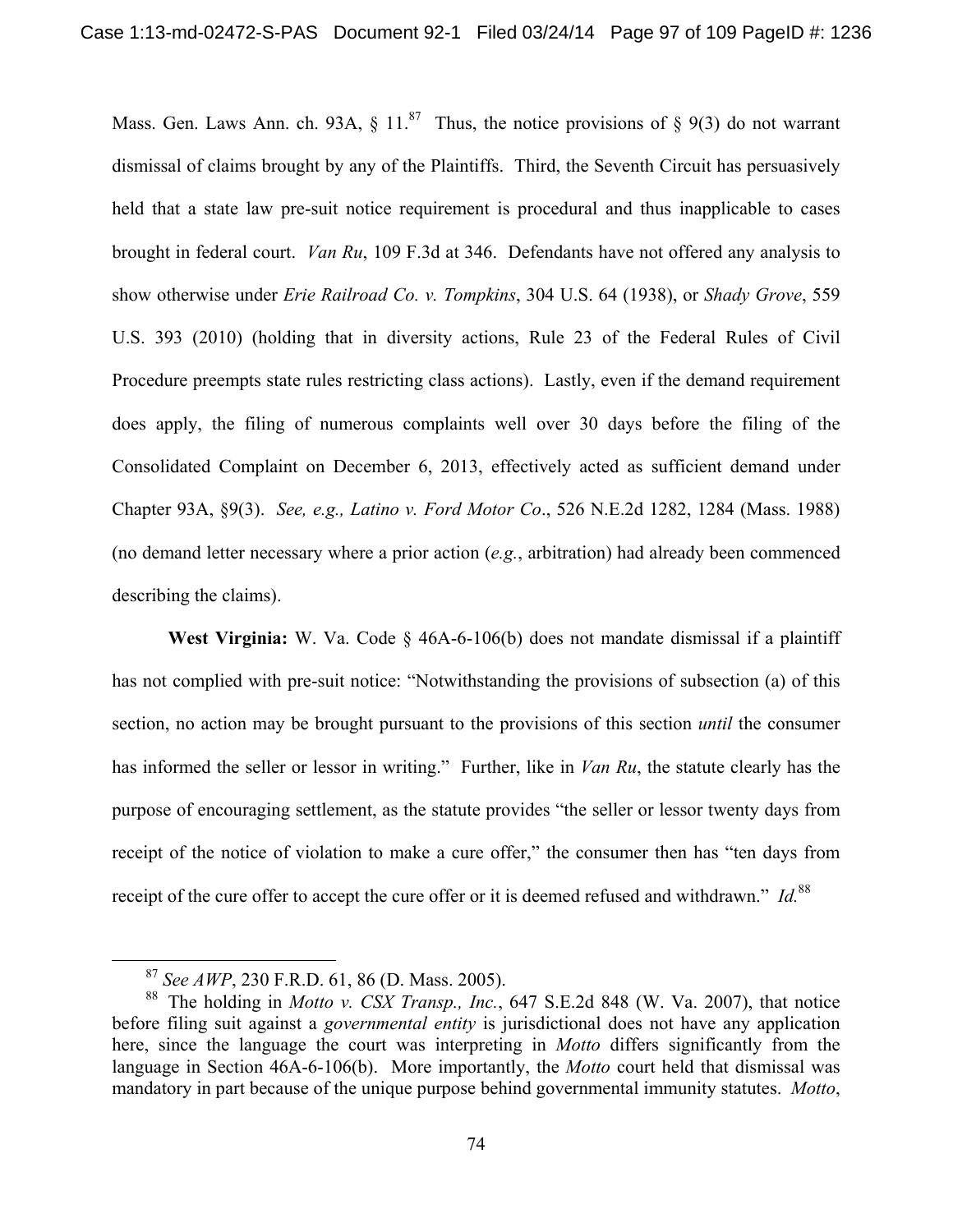## **F. Plaintiffs Allege Intrastate Conduct Under Massachusetts and North Carolina's Consumer Protection Statutes.**

Defendants incorrectly contend that Plaintiffs fail to satisfy the "intrastate" requirements under Massachusetts and North Carolina's consumer protection statutes. *See* Def. Mem. at 43- 44. End Payors have explicitly alleged that: (a) Defendants' conduct "had substantial intrastate effects in that, *inter alia*, retailers within each state are foreclosed from offering less expensive generic Loestrin 24 to end-payors inside each respective state" (Comp. at ¶ 137); and (b) "the foreclosure of generic Loestrin 24 directly impacts and disrupts commerce for end-payors within each state" *(id.).* Nevertheless, Defendants contend that Plaintiffs fail to satisfy the intrastate pleading requirements of several states. Defendants are wrong.

It is well settled that a complaint alleging a nationwide antitrust or consumer law violation satisfies "intrastate" pleading requirements. *See Digital Music*, 812 F. Supp. 2d at 408 (collecting cases). The logic behind this is straightforward – a nationwide antitrust violation decreases competition in each state, thereby increasing or artificially stabilizing the price of goods paid by consumers in each state. *See Cardizem CD*, 105 F. Supp. 2d at 665-70; *Brand Name Prescription Drug*, 123 F.3d at 613. By alleging that WC's nationwide anticompetitive scheme directly impacted commerce within each state, Plaintiffs have demonstrated a sufficient

 $\overline{a}$ 

<sup>647</sup> S.E.2d at 855. The statute at issue here is far more like the statute analyzed in *Hinchman v. Gillette*, 618 S.E.2d 387 (W. Va. 2005), where the court refused to dismiss a medical malpractice action for failure to respond to defendant's pre-filing complaints about the purported insufficiency of the plaintiff's pre-filing notice. The *Hinchman* court reached this conclusion even though that statute provides that "no person may file a medical professional liability action against any health care provider without complying with the provisions of this section" (*see* W. Va. Code § 55-7B-6) because, "to the extent possible, under modern concepts of jurisprudence, legal contests should be devoid of those sporting characteristics which gave law the quality of a game of forfeits or trial by ambush." *Hinchman,* 618 S.E.2d at 394.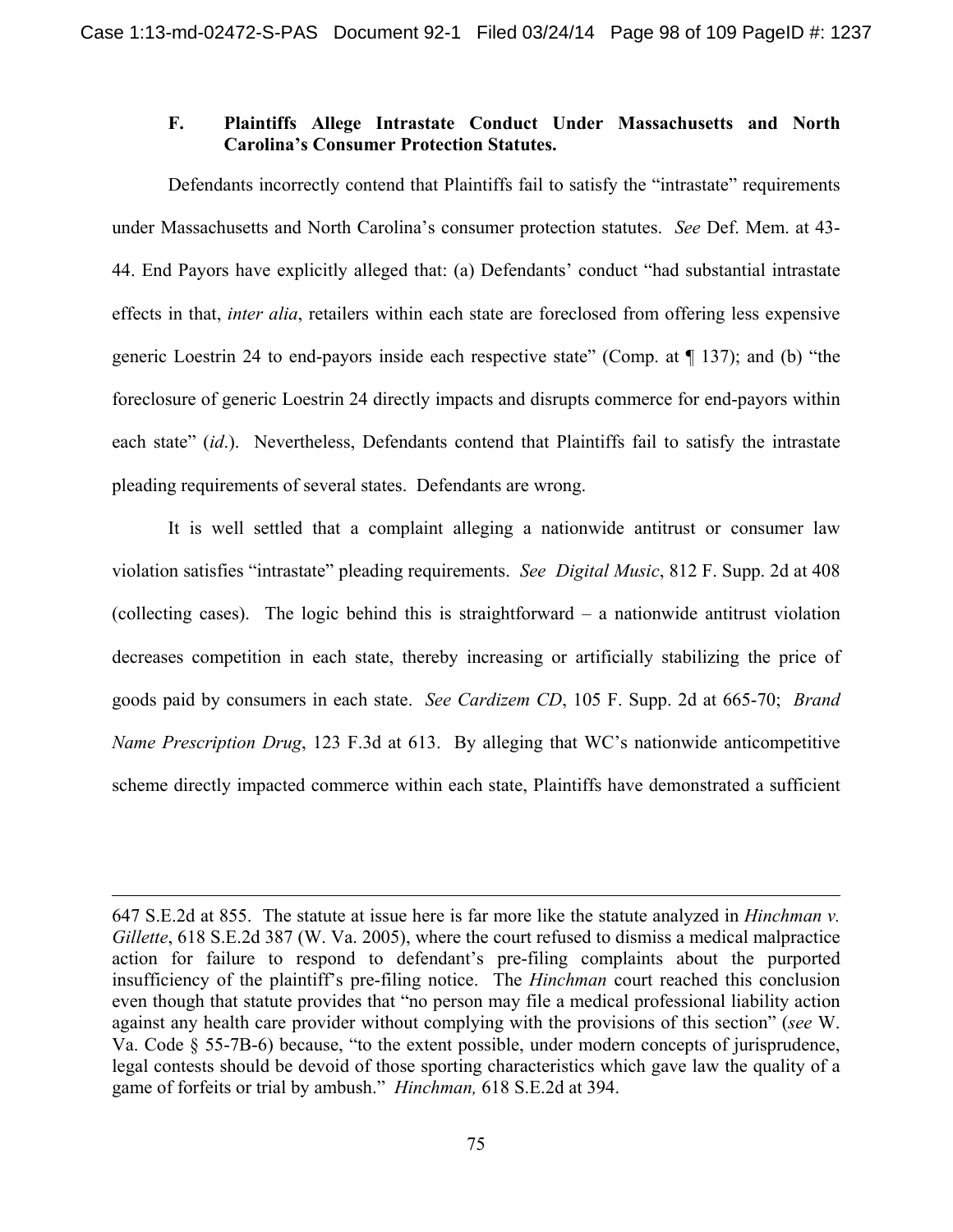nexus to intrastate commerce. 89

**Massachusetts:** In *Camp Creek Hospitality Inns, Inc. v. Sheraton Franchise Corp.*, 139 F.3d 1396 (11th Cir. 1998), cited by Defendants, the plaintiff did not "fe[el] the 'sting' of any deception" in Massachusetts; here, Plaintiffs overpaid in Massachusetts (along with everywhere else Loestrin and/or its generic equivalents was sold). 139 F.3d at 1410. *See also*, *Ciardi v. F. Hoffmann-La Roche, Ltd.*, 762 N.E.2d 303, 313 (Mass. 2002) (affirming right to bring indirect purchaser claims under Mass. G.L. 93A where conduct largely occurred out of state because the foreign defendants "are manufacturing and distributing vitamin products that are intended for use by persons exactly like the plaintiff, the ultimate consumer.").

**North Carolina:** The North Carolina Unfair and Deceptive Trade Practices Act ("NCUDTPA"), N.C. Gen Stat. § 75–1 *et seq,* states: "[u]nfair methods of competition in or affecting commerce, and unfair or deceptive acts or practices in or affecting commerce, are declared unlawful." The court in *Auto. Parts*, held that a nationwide conspiracy to rig bids, fix prices, and allocate the market for automotive wire harness systems and related products satisfied the intrastate requirements of North Carolina law, as the end-payors included a North Carolina resident who purchased wire harness system. 2013 WL 2456612, at \*21. In *Lawrence v. UMLIC–Five Corp.,* No. 06 CVS 20643, 2007 WL 2570256, at \*5–6 (N.C. Sup. Ct., June 18, 2007), the state court held that a foreign plaintiff may proceed under the NCUDTPA against a resident defendant even when the injury did not occur in North Carolina, provided the injuries have a "substantial in-state effect on North Carolina trade or commerce." <sup>90</sup>

 <sup>89</sup> *See also Sheet Metal Workers*, 737 F. Supp.2d at 397-402 (intrastate effect alleged where interstate restraint of trade has effect within state).

<sup>90</sup> *Flonase*, 692 F. Supp.2d at 540–41 (considering whether allegations that large amounts of product sold in North Carolina at artificially inflated prices satisfied the substantial in-state effect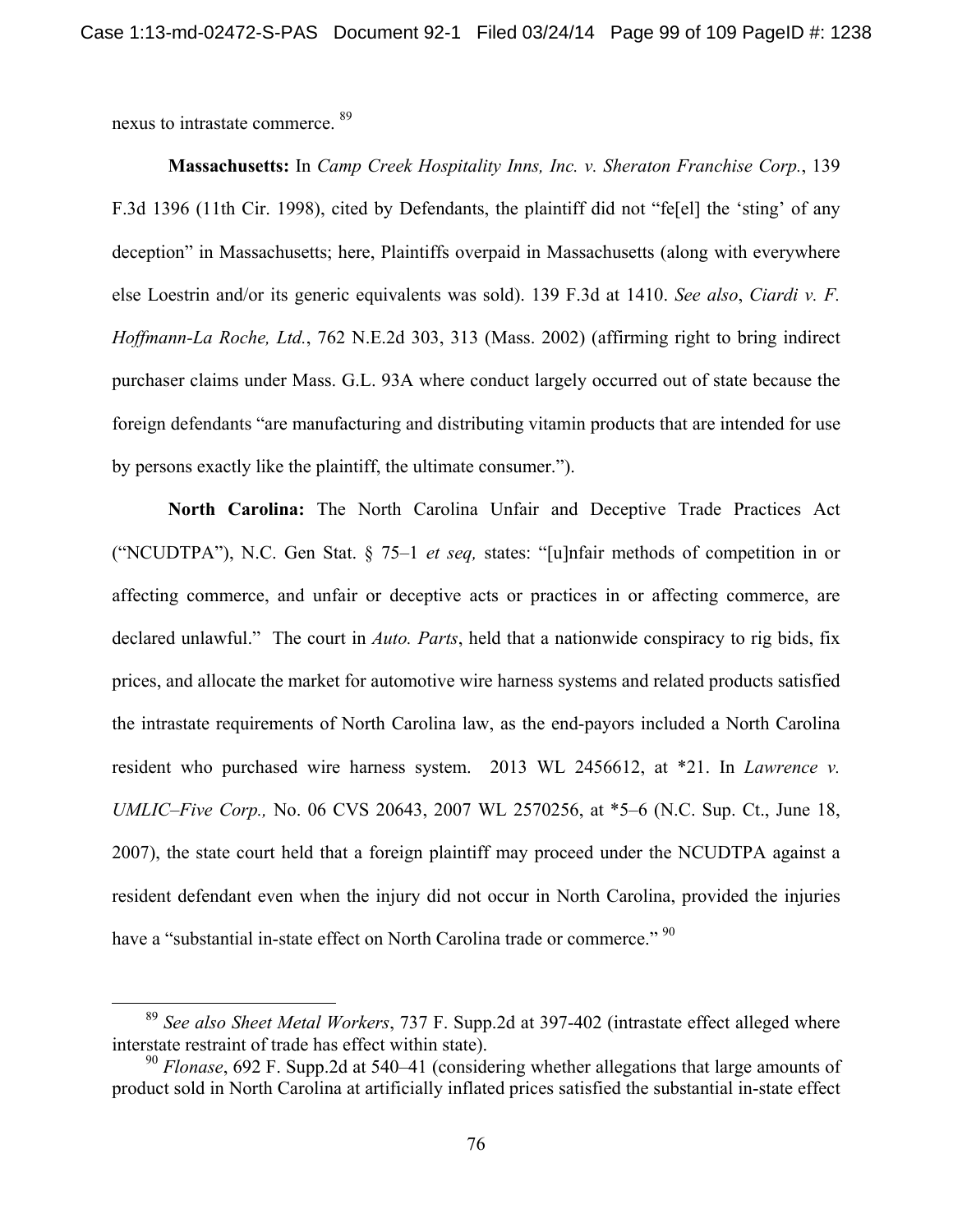# **G. Class Action Bars are Inapplicable.**

Defendants assert that class actions are barred under the consumer fraud laws of Alabama, Illinois and Tennessee. Anticipating Plaintiffs' response, Defendants argue that the Supreme Court's ruling in *Shady Grove*, 559 U.S. 393, that Rule 23 trumps state laws restricting class actions, is inapplicable. Defendants are wrong about the import of *Shady Grove*, and the cases they rely upon do not support their position.

The Supreme Court held that in diversity actions, Rule 23 pre-empts state rules restricting

class actions and will control unless the federal rule interferes with substantive state law rights.

*Shady Grove*, 559 U.S. at 393. The Court held:

Rule 23 unambiguously authorizes *any* plaintiff, in *any* federal civil proceeding, to maintain a class action if the Rule's prerequisites are met. We cannot contort its text, even to avert a collision with state law that might render it invalid.

*Id.* at 406 (emphasis added).

For the Supreme Court, Rule 23 is a classic procedural rule that controls the business of

the federal courts:

Such rules neither change plaintiffs' separate entitlements to relief nor abridge defendants' rights; they alter only how the claims are processed . . . . A class action, no less than traditional joinder (of which it is a species), merely enables a federal court to adjudicate claims of multiple parties at once, instead of in separate suits. And like traditional joinder, it leaves the parties' legal rights and duties intact and the rules of decision unchanged.

*Id.* at 408. Thus, the class action restriction is not "intertwined with a state right or remedy" and

is, therefore, a procedural rule which must yield to Rule 23. *Id.* at 395.

**Alabama:** The Alabama Deceptive Trade Practices Act ("ADTPA") does not preclude a

federal court's jurisdiction over class members. Alabama's Supreme Court has interpreted

required by the statute).

 $\overline{a}$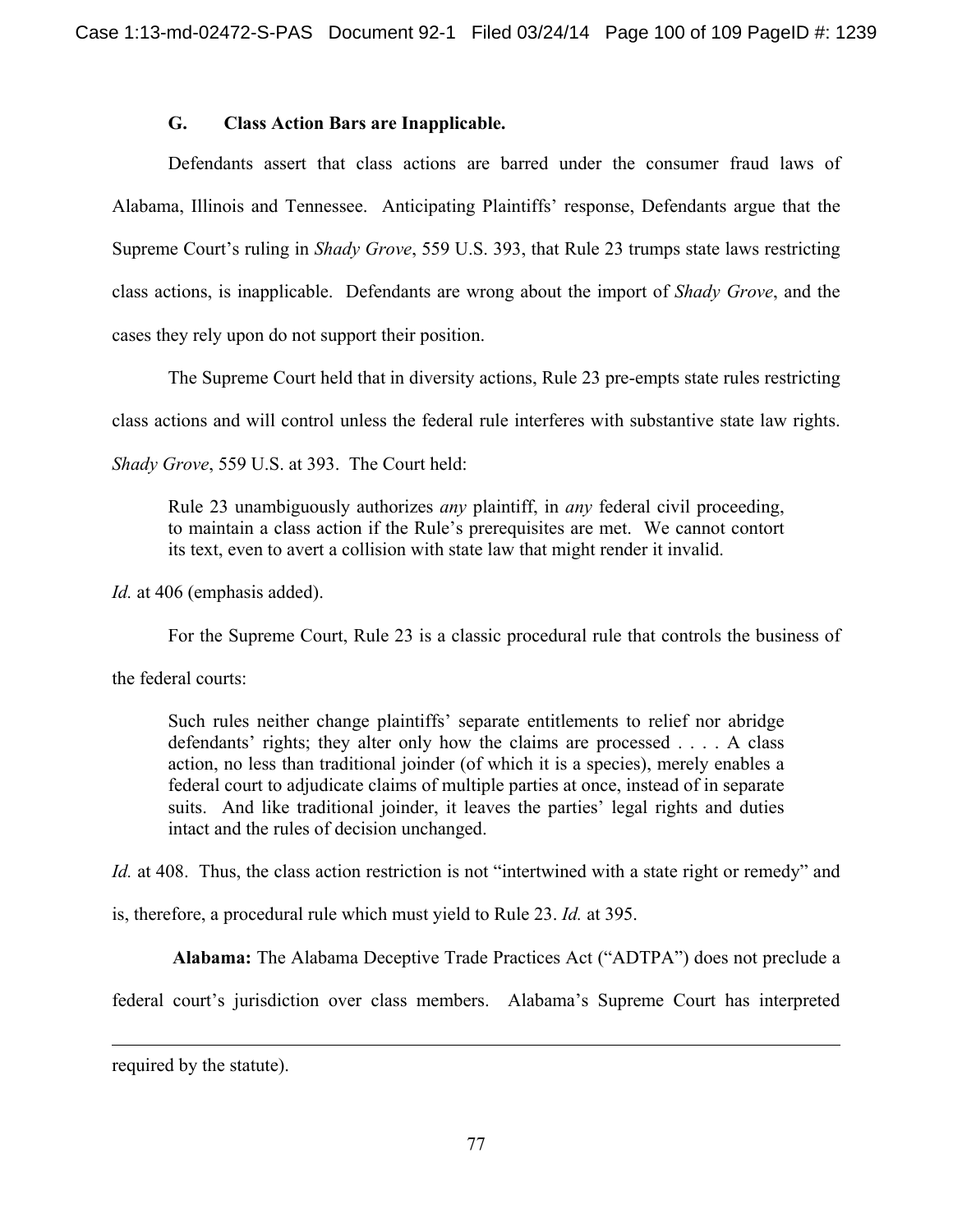ADTPA's state court class action bar as a procedural bar and not a substantive bar. *O'Keefe v. Mercedes-Benz USA, LLC*, 214 F.R.D. 266, 286 (E.D. Pa. 2003); *see Ex Parte Exxon Corp.,* 725 So.2d 930 (Ala. 1998). "There is nothing in the [ADTPA] statute that would prevent a federal court from grouping the potentially thousands of Alabama plaintiffs into a class action in order to conserve federal court resources." *O'Keefe*, 214 F.R.D. at 286 *citing Erie*, 304 U.S. at 92 ("The line between procedural and substantive law is hazy, but no one doubts federal power over procedure.").

**Illinois:** As to Illinois, this Court is not bound by the opinions in *In re Wellbutrin XL Antitrust Litigation*, 260 F.R.D. 143 (E.D. Pa. 2009) and *In re Flonase Antitrust Litigation*, 692 F. Supp. 2d 524 (E.D. Pa. 2010), which, respectfully, are wrong in refusing to apply Rule 23. In both cases the Court decided that the state's restriction against class actions was somehow substantive, even though neither statute has an explicit bar on class actions, and both statutes give consumers individually the right to seek damages. As discussed above, the proper analysis under *Shady Grove* is whether the application of Rule 23 to state law claims abridges, enlarges or modifies a right given under state law. Since the state laws of Illinois already give residents the right to seek damages for the Defendants' conduct alleged, the use of a Rule 23 class action does not impact any state given right and, is therefore permissible.

**Tennessee:** Plaintiffs are permitted to bring their Tennessee Consumer Protection Act ("TCPA") claim as a class action in federal court. In *Thorogood v. Sears, Roebuck and Co.*, 547 F.3d 742, 746 (7th Cir. 2008), the Seventh Circuit explained that a class action can be maintained under the TCPA in federal court ". . . *to advance a substantive policy concerning consumer protection*." (emphasis added). *Cf. Walker v. Sunrise Pontiac-GMC Truck, Inc.*, 249 S.W.3d 301 (Tenn. 2008). "The *Thorogood* court . . . expressly stated that TCPA's class-action bar did not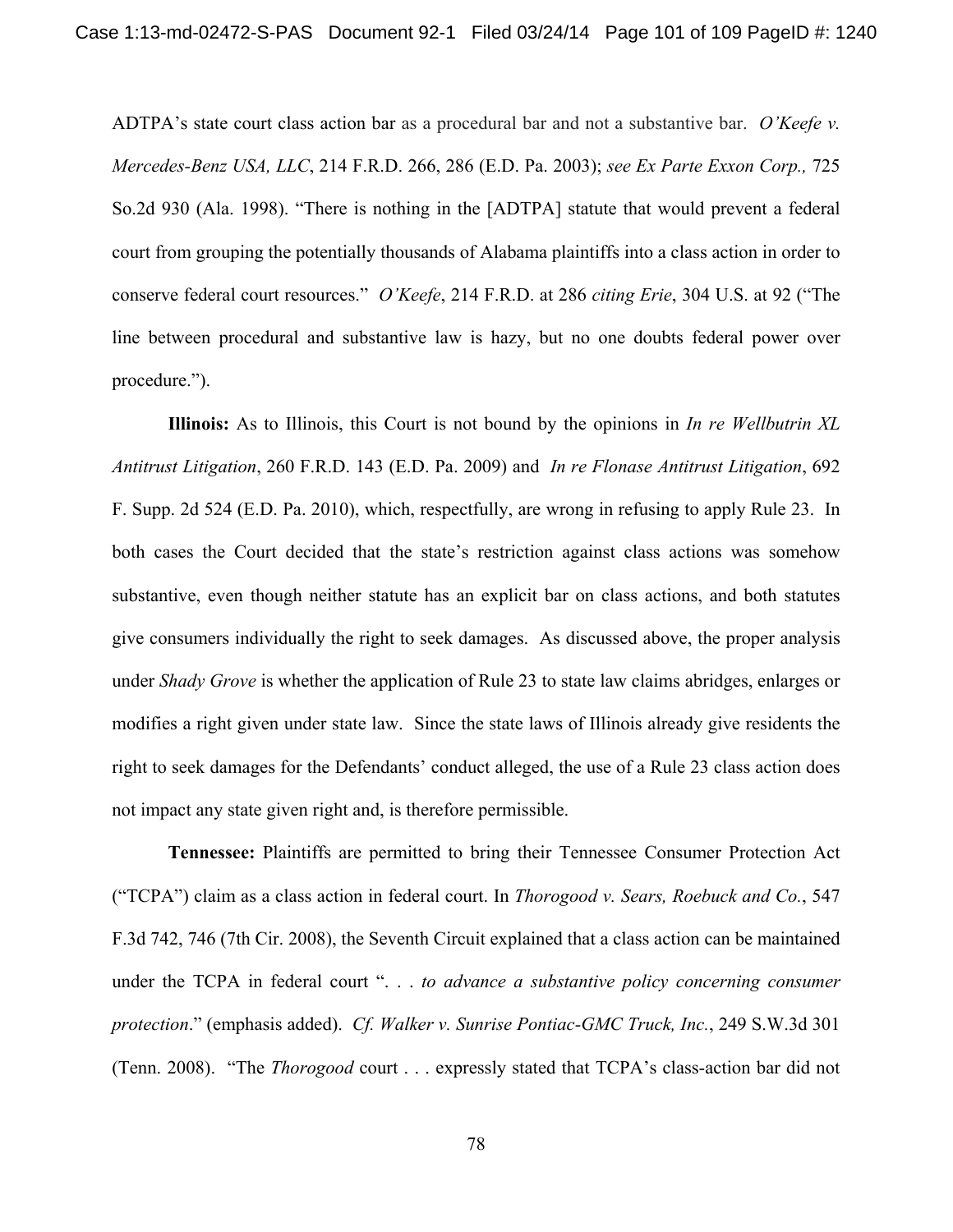preclude the maintenance of class action litigation in federal court." *In re FedEx Ground Package System, Inc. Employment Practices Litigation*, Nos. 3:05-MD-527 RM, 3-05-cv-600 RM (TN), 2010 WL 597997, at \*3 (N.D. Ind. Feb. 17, 2010) (granting class certification to Tennessee plaintiffs under TCPA).Plaintiffs TCPA claim clearly furthers a substantive consumer protection policy—lower prices to consumers of a critical pharmaceutical product and, therefore, should proceed.

## **H. Plaintiffs Have Stated a Claim Under the West Virginia Consumer Credit and Protection Act.**

The West Virginia Consumer Credit and Protection Act ("WVCCPA") outlaws "*[u]nfair methods of competition* and unfair or deceptive acts or practices in the conduct of any trade or commerce."W. Va. Code § 46A-6-104 (emphasis added). Unable to challenge the applicability of the statute to the anticompetitive conduct alleged by Plaintiffs, Defendants instead assert that there is a blanket prohibition against bringing any private claim involving prescription drugs under the WVCCPA. The only case cited by Defendants, *White v. Wyeth*, 705 S.E.2d 828, 837- 38 (W. Va. 2010), is inapplicable because in that case reliance was required only because "the deceptive conduct or practice alleged [deceptive marketing and labeling of hormone replacement drugs] involves affirmative misrepresentations." It reasoned, "we are simply not convinced that a causal connection exists within the context of prescription drug purchases . . . . [T]he intervention by a physician in the decision-making process . . . protects consumers in ways respecting efficacy that are lacking in advertising campaigns for other products." *Id.* at 837-38 (internal quotation omitted). This reasoning and holding do not apply in this case where Plaintiffs allege that anticompetitive conduct adversely affected the price of Loestrin 24 - not that Defendants made any misrepresentations. Here, by contrast, Plaintiffs allege that Defendants concealed their anticompetitive scheme to suppress generic competition and maintain inflated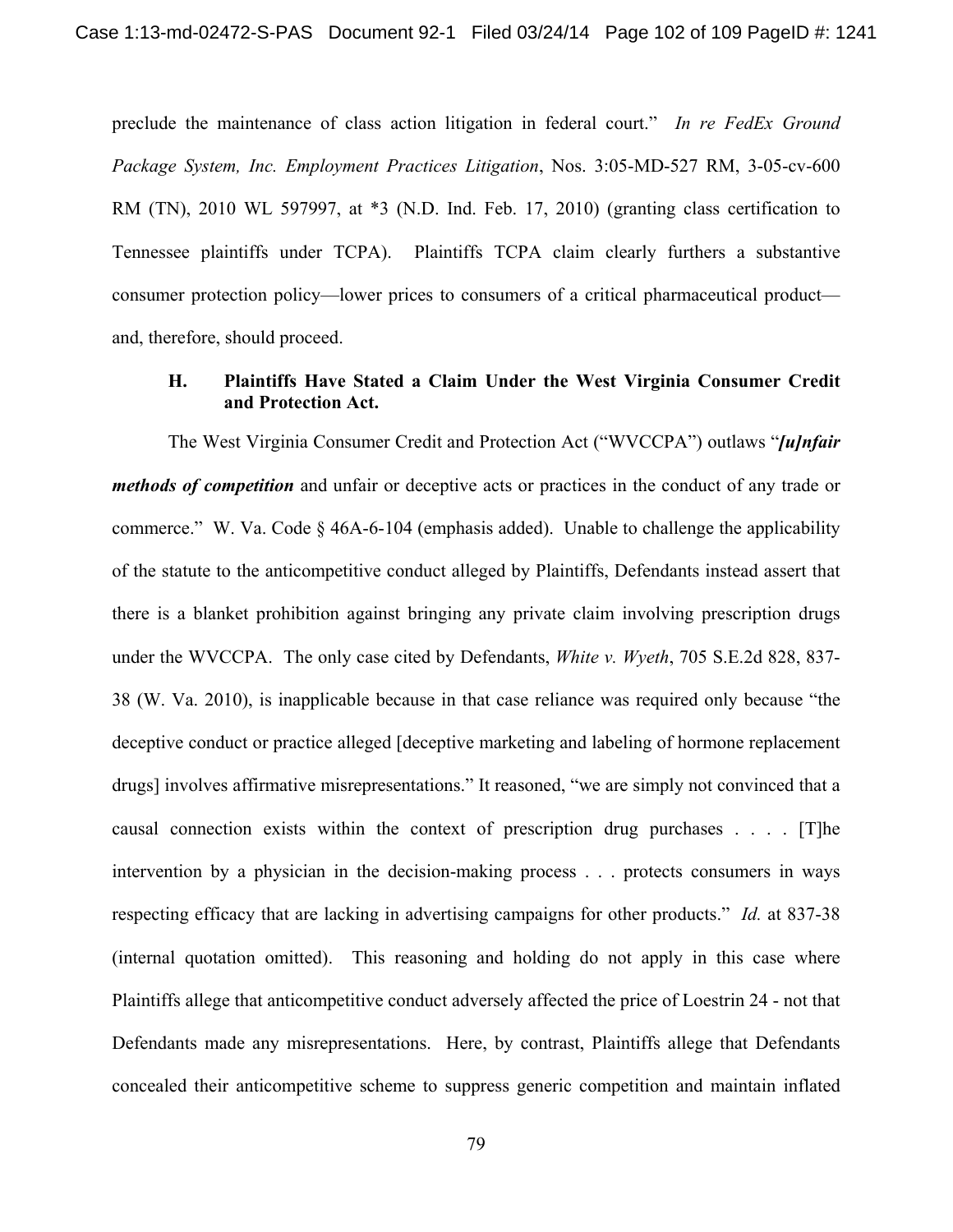prices for Loestrin 24, for the purpose of reaping illegal profits from consumers, which is more akin to an omission by the time the product reached the hands of consumers.

In fact, courts have allowed WVCCPA claims alleging anticompetitive conduct in the sale of drugs. *FTC v. Mylan Labs,* 99 F. Supp. 2d 1 (D.D.C. 1999) (reinstating claims for restitution under the WVCCPA that related to illegal maintenance of a monopoly on the branded drugs lorazepam and chlorazepate); *see also AWP,* 233 F.R.D. 229, 231 (D. Mass. 2006) (indirect purchaser class certified under WVCCPA for antitrust violations relating to pricing of prescription drugs). Accordingly, Plaintiffs have stated a claim under the WVCCPA.

### **I. Plaintiffs Have Alleged Injury Under The Consumer Protection Laws of the District of Columbia, Florida, and Massachusetts.**

 Defendants ignore well-established law in Massachusetts, Florida, and D.C. that allows end payors who have paid supracompetitive prices for products as a result of anticompetitive conduct to recover under state consumer protection statutes. *See Ciardi*, 762 N.E.2d at 306 ("[I]ndirect purchasers can assert claims for price-fixing or other anticompetitive conduct under [Mass.] G.L. c. 93A."); *Mack v. Bristol-Myers Squibb Co.*, 673 So. 2d 100, 110 (Fla. Ct. App. 1996) (reversing dismissal of indirect purchaser claim under Florida Deceptive Practices Act against infant formula manufacturer alleging price-fixing); *Processed Egg Prods.*, 851 F. Supp. 2d at 898 (denying motion to dismiss indirect purchaser claims under DCCPPA and citing *Marbry*, 129 Daily Wash. L. Rptr. at 2067).

 Indeed, Defendants fail to cite a single case involving anticompetitive conduct in support of their argument. Instead, they cite cases involving the deceptive marketing of prescription drugs. Def. Mem. at 46, nn.82-84. In each of those cases, plaintiffs sought only economic damages, claiming they had paid too much for drugs that did not work as advertised. *Williams v. The Purdue Pharma Co.*, 297 F. Supp. 2d 171, 177-78 (D.D.C. 2003) (dismissing claim that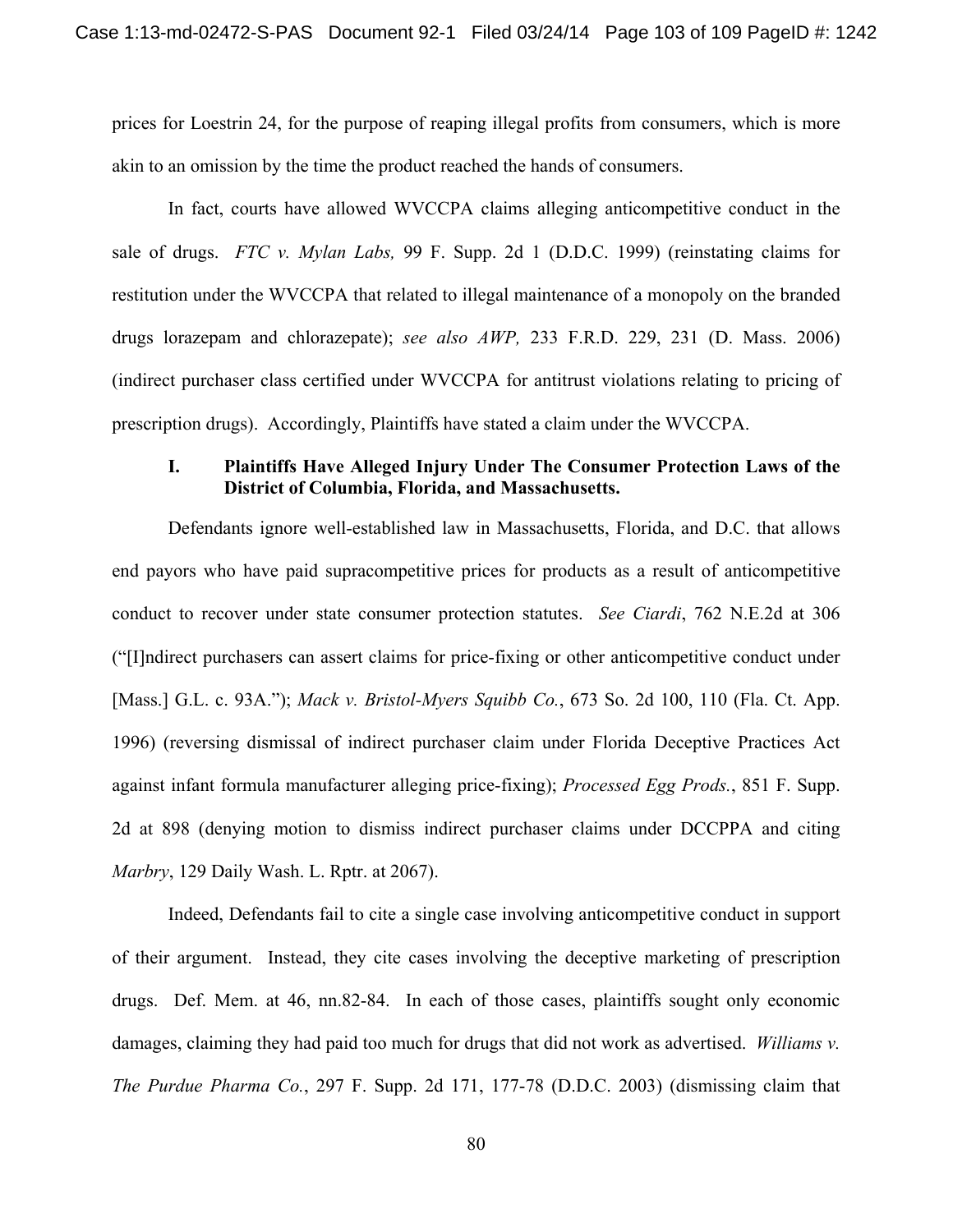defendant's deceptive advertising and over promotion of Oxycontin inflated the price of the drug where plaintiffs suffered only economic damages due to inflated prices and none of the ill side effects allegedly concealed); *Prohias v. Pfizer, Inc.*, 485 F. Supp. 2d 1329, 1337 (S.D. Fla. 2007) (dismissing claim that defendant's false advertising about Lipitor's coronary benefits inflated prices where plaintiffs had continued to take and pay for drug); *Rule v. Ft. Dodge Animal Health Inc.*, 607 F.3d 250, 255 (1st Cir. 2010) (dismissing claim that defendant's failure to disclose risks associated with heartworm drug inflated price of drug where plaintiff's dog had suffered none of the undisclosed side effects).

The First Circuit, in deciding a price-fixing case, succinctly distinguished *Rule* in reasoning applicable to each of the cases Defendants cite. "*Rule* . . . did not involve an attempt to conspire with a competitor to raise prices; it concerned undisclosed risks." *Liu v. Amerco,* 677 F.3d 489, 495 (1st Cir. 2012). It elaborated, "disclosure of the defect would not have lowered the price, but would instead have eliminated the product. Here, by contrast, plaintiff has alleged that the defendants' attempted price-fixing scheme directly raised the price . . . paid by plaintiff—economic damage by any test." *Id.* at 495 (distinguishing *Rule*). The reasoning in *Liu*, rather than *Rule*, applies here. Plaintiffs have stated claims under the consumer protection statutes of Massachusetts, Florida and the District of Columbia.

# **J. Plaintiffs Can Represent Nevada Residents Under the Nevada Deceptive Trade Practices Act.**

Defendants maintain that the Nevada Deceptive Trade Practices Act allows private causes of action only by elderly or disabled persons. Defendants ignore Nevada's statutory scheme and the facts of this case. Nev. Rev. Stat. §41.600 states that "an action may be brought by any person who is a victim of consumer fraud." The Complaint adequately alleges that Defendants have engaged in unfair competition or unfair deceptive acts or practices in violation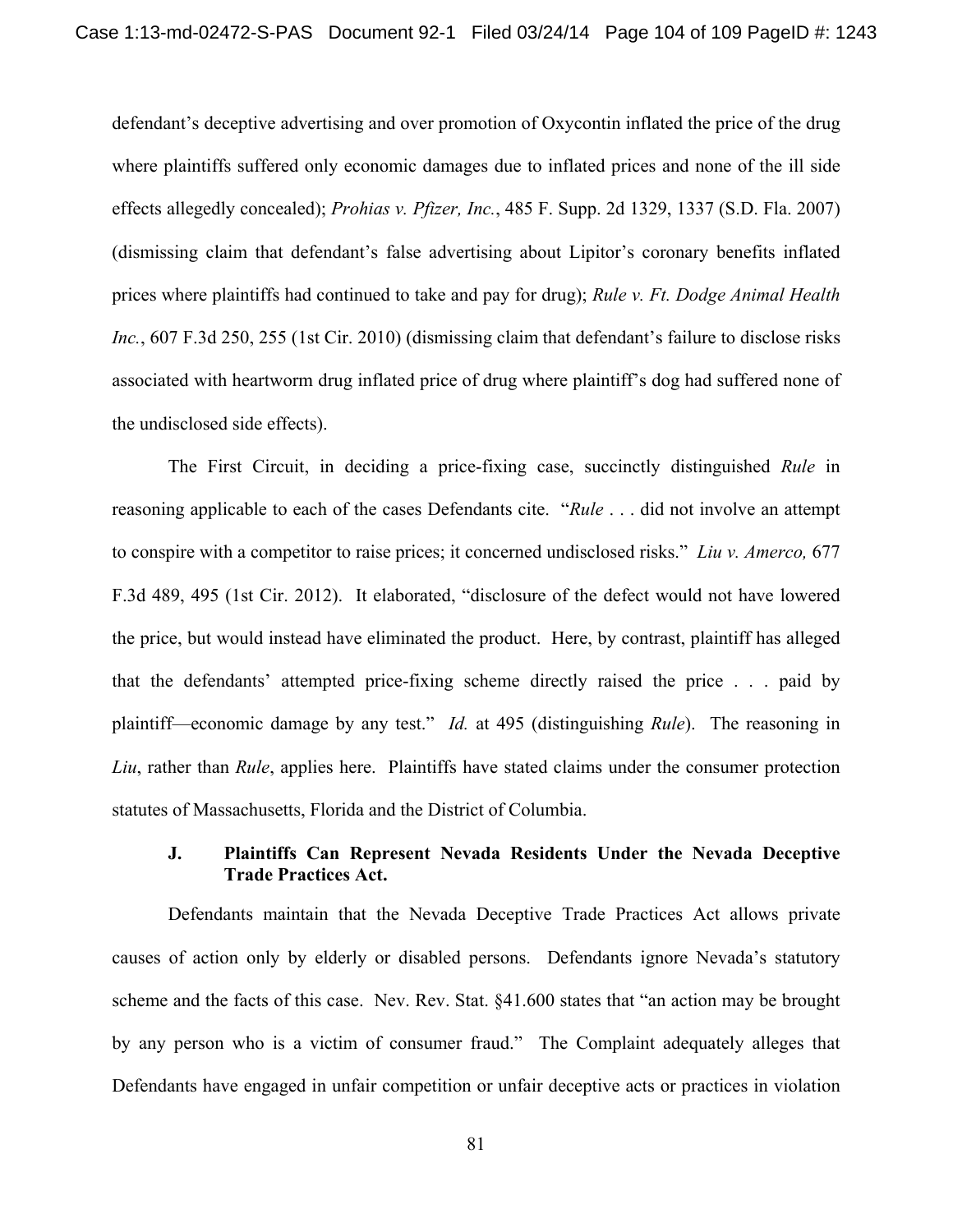of Nev. Rev. Stat. §598.0903, *et seq.*91 Nevada courts have recognized that any person can bring a suit for harm from a deceptive practice. *S. Serv. Corp. v. Excel Building Servs., Inc.*, 617 F. Supp. 2d 1097 (D. Nev. 2007). Thus, Defendants' claim that private actions are limited to elderly or disabled persons is simply misplaced.

### **CONCLUSION**

For all the foregoing reasons, Defendants' motion to dismiss should be denied.

Dated: March 24, 2014 Respectfully submitted,

/s/ Donald Migliori Donald A. Migliori

(DMigliori@motleyrice.com) **MOTLEY RICE LLC** 321 South Main Street, 2nd Floor Providence, RI 02903 (401) 457-7700

Michael M. Buchman (MBuchman@motleyrice.com) John A. Ioannou (jioannou@motleyrice.com) **MOTLEY RICE LLC** 275 Seventh Avenue, 2nd Floor New York, NY 10001 (212) 577-0043

J. Douglas Richards (drichards@cohenmilstein.com) Sharon K. Robertson (srobertson@cohenmilstein.com) **COHEN MILSTEIN SELLERS & TOLL PLLC** 88 Pine Street, 14th Floor

<sup>&</sup>lt;sup>91</sup> This would include §598.0915, which prohibits deceptive trade practices, making false representations as to the approval or certification of goods, false or misleading statements of fact concerning the price of goods; and any other false representations. Nev. Rev. Stat. §598.0915(2), (13),(15). Also, Plaintiffs have claims under §598.0923(3), which defines a deceptive trade practice to include knowingly violating a state or federal statute or regulation relating to the sale or lease of goods or service.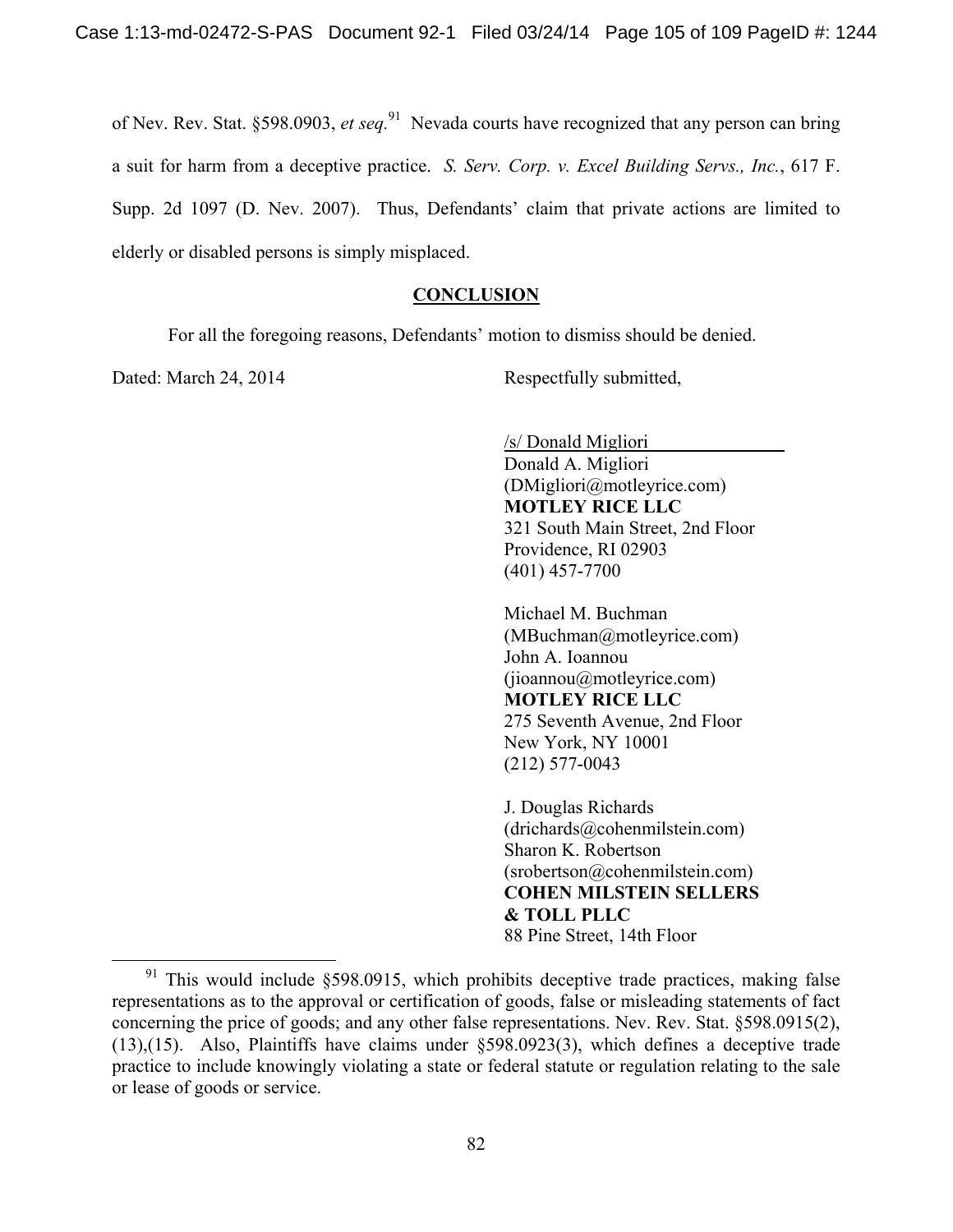New York, NY 10005 (212) 838-7797

Marvin A. Miller (MMiller@millerlawllc.com) Lori A. Fanning (lfanning@millerlawllc.com) **MILLER LAW LLC** 115 South LaSalle Street, Suite 2910 Chicago, IL 60603 (312) 332-3400

Steve D. Shadowen (Steve@hilliardshadowenlaw.com) Elizabeth Arthur (Elizabeth@hilliardshadowenlaw.com) **HILLIARD & SHADOWEN LLP** 39 West Main Street Mechanicsburg, PA 17055 (855) 344-3298

#### *End-Payor's Interim Co-Lead Counsel*

Carl Case Beckwith (CCBeckwith@gmail.com) **CARL BECKWITH, ESQ., PC**  1 Closter Commons, #181 Closter, NJ 07624

Natalie Finkelman Bennett  $(nfinkelman@sfmslaw.com)$ **SHEPHERD FINKELMAN MILLER & SHAH LLC**  35 E. State St. Media, PA 19063

William J. Doyle (bill@doylelowther.com) **DOYLE LOWTHER LLP**  10200 Willow Creek Rd #150 San Diego, CA 92131

James Dugan  $(idugan@dugan-lawfirm.com)$ **THE DUGAN LAW FIRM, LLC**  One Canal Place - Suite 1000 365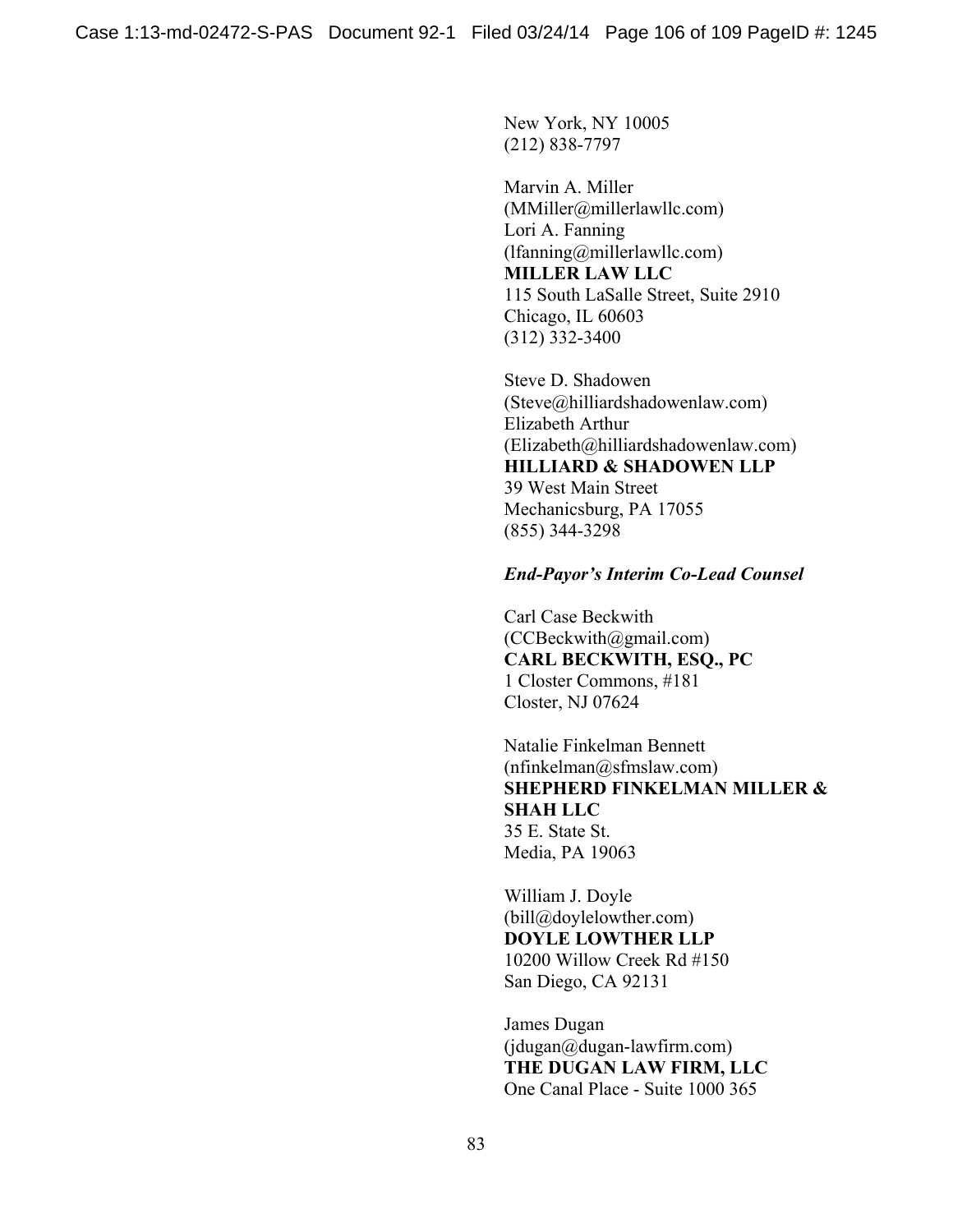Canal Street New Orleans, LA70130 80

Jayne A. Goldstein (jagoldstein@pomlaw.com) **POMERANTZ GROSSMAN HUFFORD DAHLSTROM & GROSS LLP**  1792 Bell Tower Lane, Suite 203 Weston, FL 33326

Deborah R. Gross (Debbie@bernardmgross.com) **LAW OFFICES BERNARD M. GROSS, PC**  100 Penn Square East

John Wanamaker Bldg., Suite 450 Philadelphia, PA 19107

Jeffrey L. Kodroff (jkodroff@srkw-law.com) **SPECTOR ROSEMAN KODROFF & WILLIS, P.C.**  1818 Market Street, Suite 2500 Philadelphia, PA 19103

Lisa J. Rodriguez (ljrodriguez@schnader.com) **SCHNADER HARRISON**  600 Market Street Suite 3600 Philadelphia, PA 19103-7286

Frank R. Shirrippa (fschirripa@hrsclaw.com) **HACHROSE SCHIRRIPA & CHEVERIE, LLP**  185 Madison Ave. New York, NY 10016

James Stranch (jims@branstetterlaw.com) **BRANSTETTER, STRANCH & JENNINGS, PLLC**  227 Second Avenue North, 4th Floor Nashville, TN 37201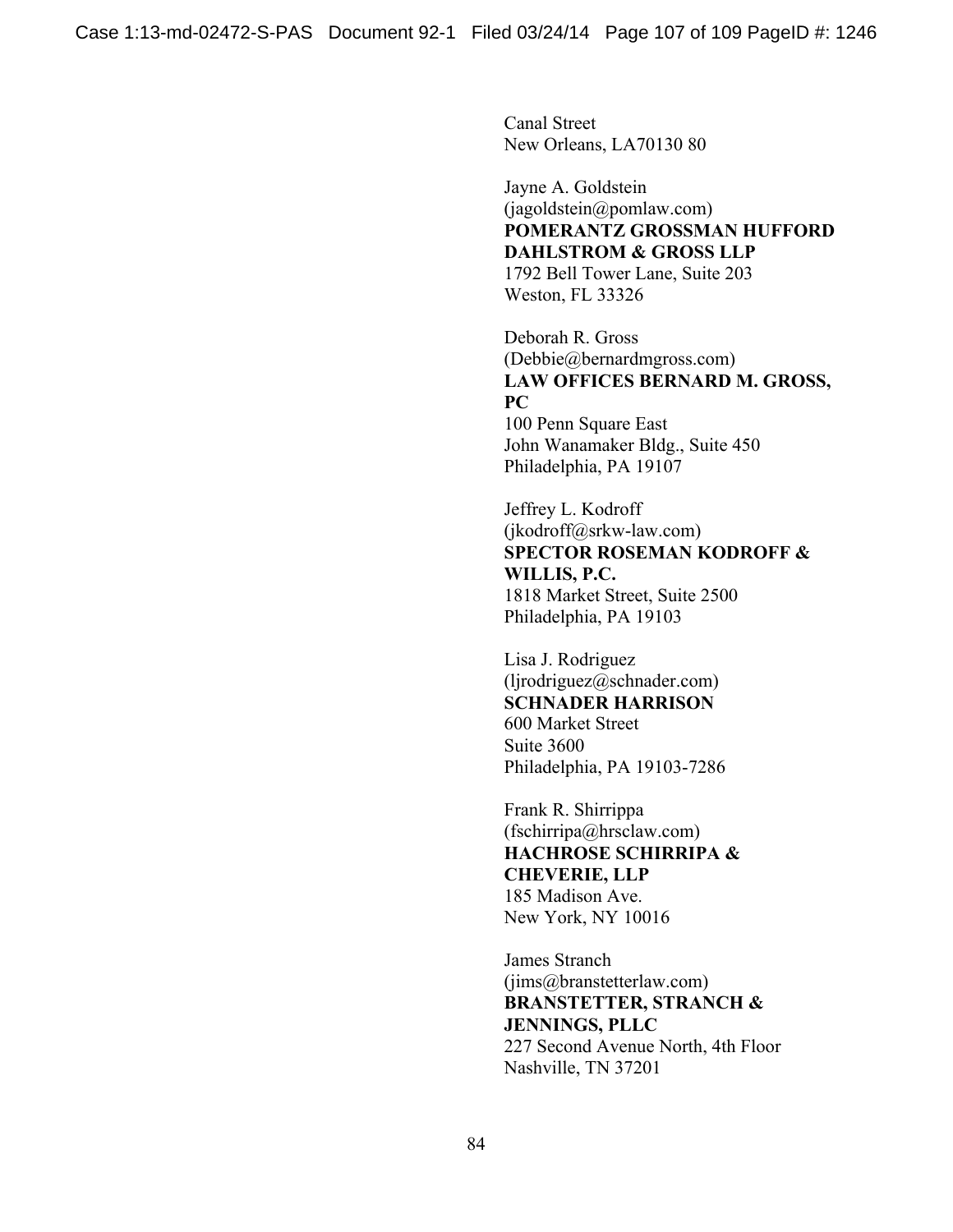Richard D. Trenk (rtrenk@trenklawfirm.com) **TRENK, DIPASQUALE, DELLA FERA & SODONO, P.C.**  347 Mt. Pleasant Ave. Suite 300 West Orange, NJ 07052

*End Payors' Interim Executive Committee*